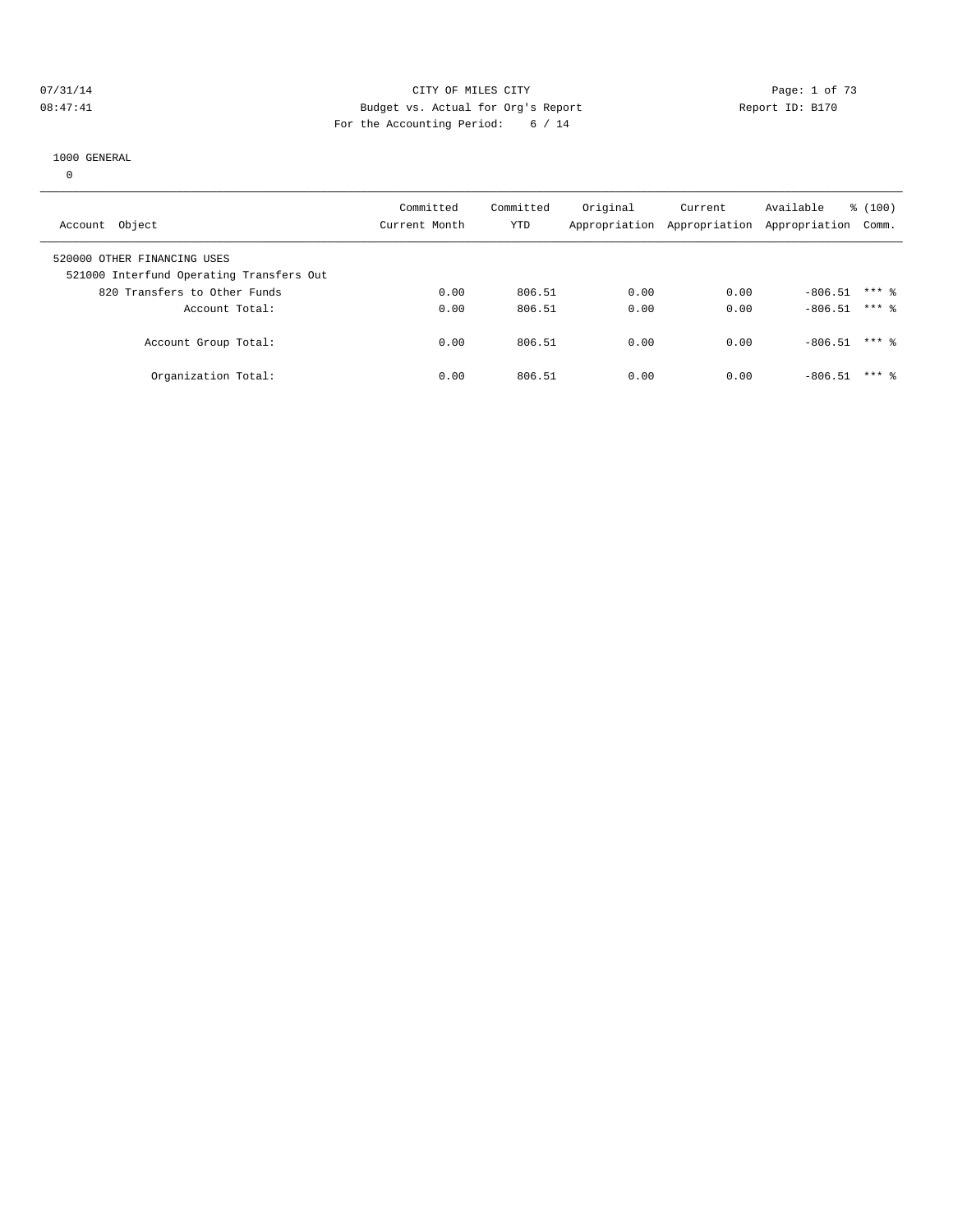## 07/31/14 Page: 2 of 73 08:47:41 Budget vs. Actual for Org's Report Changer Report ID: B170 For the Accounting Period: 6 / 14

#### 1000 GENERAL

1 Mayor

| Account Object                     | Committed<br>Current Month | Committed<br><b>YTD</b> | Original  | Current   | Available<br>Appropriation Appropriation Appropriation | % (100)<br>Comm. |  |
|------------------------------------|----------------------------|-------------------------|-----------|-----------|--------------------------------------------------------|------------------|--|
| 410000 GENERAL GOVERNMENT          |                            |                         |           |           |                                                        |                  |  |
| 410200 Executive Services(01)      |                            |                         |           |           |                                                        |                  |  |
| 111 Salaries and Wages - Permanent | 1,416.68                   | 17,375.16               | 17,000.00 | 17,000.00 | $-375.16$                                              | $102$ %          |  |
| 142 Workers' Compensation          | 5.54                       | 67.95                   | 80.00     | 80.00     | 12.05                                                  | 85%              |  |
| 143 Health Insurance               | 0.00                       | 1,237.00                | 0.00      | 0.00      | $-1, 237.00$                                           | $***$ $%$        |  |
| 144 FICA                           | 108.38                     | 1,322.00                | 1,530.00  | 1,530.00  | 208.00                                                 | 86 %             |  |
| 145 PERS                           | 114.32                     | 1,402.11                | 1,414.00  | 1,414.00  | 11.89                                                  | 99 <sup>°</sup>  |  |
| 190 On Behalf Retirement Payments  | 2,205.00                   | 2,205.00                | 0.00      | 1,633.00  | $-572.00$                                              | $135$ $%$        |  |
| 210 Office Supplies and Materials  | 5.79                       | 56.24                   | 125.00    | 125.00    | 68.76                                                  | 45 %             |  |
| 214 Small Items of Equipment       | 0.00                       | 0.00                    | 500.00    | 500.00    | 500.00                                                 | 0 <sup>8</sup>   |  |
| 220 Operating Expenses             | 0.00                       | 154.12                  | 0.00      | 0.00      | $-154.12$                                              | $***$ $%$        |  |
| 311 Postage, Box Rent, Etc.        | 0.00                       | 0.94                    | 0.00      | 0.00      | $-0.94$                                                | $***$ $%$        |  |
| 345 Telephone                      | 29.24                      | 399.74                  | 550.00    | 550.00    | 150.26                                                 | 73.8             |  |
| 347 Internet                       | 0.00                       | 0.00                    | 100.00    | 100.00    | 100.00                                                 | 0 <sup>8</sup>   |  |
| 350 Professional Services          | 0.00                       | 83.00                   | 150.00    | 150.00    | 67.00                                                  | 55 <sup>8</sup>  |  |
| 360 Contr R & M                    | 288.88                     | 1,258.56                | 650.00    | 650.00    | $-608.56$                                              | $194$ $%$        |  |
| 370 Travel                         | 37.96                      | 609.16                  | 1,500.00  | 1,500.00  | 890.84                                                 | 41 %             |  |
| 380 Training Services              | 0.00                       | 170.00                  | 400.00    | 400.00    | 230.00                                                 | 43.8             |  |
| Account Total:                     | 4, 211.79                  | 26,340.98               | 23,999.00 | 25,632.00 | $-708.98$                                              | 103 <sub>8</sub> |  |
| Account Group Total:               | 4, 211.79                  | 26,340.98               | 23,999.00 | 25,632.00 | $-708.98$ 103 %                                        |                  |  |
| Organization Total:                | 4, 211.79                  | 26,340.98               | 23,999.00 | 25,632.00 | $-708.98$ 103 %                                        |                  |  |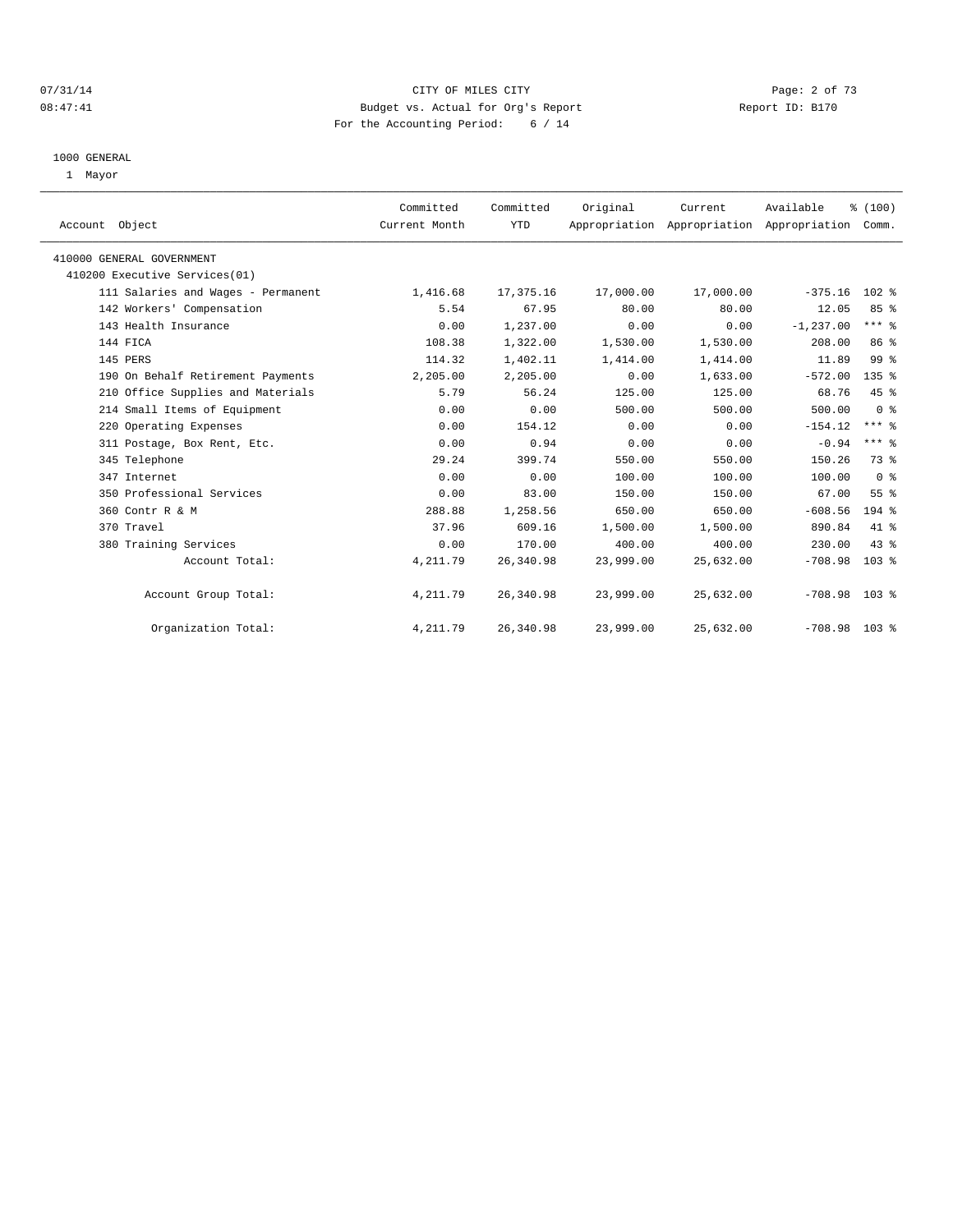## 07/31/14 Page: 3 of 73 08:47:41 Budget vs. Actual for Org's Report Changer Report ID: B170 For the Accounting Period: 6 / 14

#### 1000 GENERAL

2 City Council

| Account Object                           | Committed<br>Current Month | Committed<br><b>YTD</b> | Original  | Current   | Available<br>Appropriation Appropriation Appropriation Comm. | % (100)                 |
|------------------------------------------|----------------------------|-------------------------|-----------|-----------|--------------------------------------------------------------|-------------------------|
| 410000 GENERAL GOVERNMENT                |                            |                         |           |           |                                                              |                         |
| 410100 Legislative Services(02)          |                            |                         |           |           |                                                              |                         |
| 111 Salaries and Wages - Permanent       | 2,000.00                   | 24,250.00               | 24,000.00 | 24,000.00 | $-250.00$                                                    | $101$ %                 |
| 141 Unemployment Insurance               | 2.24                       | 13.44                   | 0.00      | 0.00      | $-13.44$                                                     | $***$ $%$               |
| 142 Workers' Compensation                | 7.84                       | 95.06                   | 94.00     | 94.00     | $-1.06$                                                      | $101$ %                 |
| 144 FICA                                 | 152.96                     | 1,854.64                | 1,836.00  | 1,836.00  | $-18.64$                                                     | $101$ %                 |
| 145 PERS                                 | 40.36                      | 615.47                  | 636.00    | 636.00    | 20.53                                                        | 97 <sub>8</sub>         |
| 220 Operating Expenses                   | 0.00                       | 177.87                  | 0.00      | 0.00      | $-177.87$                                                    | $***$ $%$               |
| 370 Travel                               | 0.00                       | 0.00                    | 500.00    | 500.00    | 500.00                                                       | 0 <sup>8</sup>          |
| 380 Training Services                    | 0.00                       | 0.00                    | 500.00    | 500.00    | 500.00                                                       | 0 <sup>8</sup>          |
| Account Total:                           | 2,203.40                   | 27,006.48               | 27,566.00 | 27,566.00 | 559.52                                                       | 98 %                    |
| 410105 Safety Culture-Supplies           |                            |                         |           |           |                                                              |                         |
| 230 Repair and Maintenance Supplies      | 0.00                       | 0.00                    | 1,000.00  | 1,000.00  | 1,000.00                                                     | 0 <sup>8</sup>          |
| Account Total:                           | 0.00                       | 0.00                    | 1,000.00  | 1,000.00  | 1,000.00                                                     | $0 \text{ }$ $\text{*}$ |
| Account Group Total:                     | 2,203.40                   | 27,006.48               | 28,566.00 | 28,566.00 | 1,559.52                                                     | 95%                     |
| 470000 Housing and Community Development |                            |                         |           |           |                                                              |                         |
| 470300 Ecomonic Development              |                            |                         |           |           |                                                              |                         |
| 350 Professional Services                | 0.00                       | 13,569.00               | 13,438.00 | 13,438.00 | $-131.00$ 101 %                                              |                         |
| Account Total:                           | 0.00                       | 13,569.00               | 13,438.00 | 13,438.00 | $-131.00$ 101 %                                              |                         |
| Account Group Total:                     | 0.00                       | 13,569.00               | 13,438.00 | 13,438.00 | $-131.00$ 101 %                                              |                         |
| 520000 OTHER FINANCING USES              |                            |                         |           |           |                                                              |                         |
| 521000 Interfund Operating Transfers Out |                            |                         |           |           |                                                              |                         |
| 820 Transfers to Other Funds             | 7,875.00                   | 53,875.00               | 46,000.00 | 46,000.00 | $-7,875.00$ 117 %                                            |                         |
| Account Total:                           | 7,875.00                   | 53,875.00               | 46,000.00 | 46,000.00 | $-7,875.00$ 117 %                                            |                         |
| Account Group Total:                     | 7,875.00                   | 53,875.00               | 46,000.00 | 46,000.00 | $-7,875.00$ 117 %                                            |                         |
| Organization Total:                      | 10,078.40                  | 94,450.48               | 88,004.00 | 88,004.00 | $-6,446.48$ 107 %                                            |                         |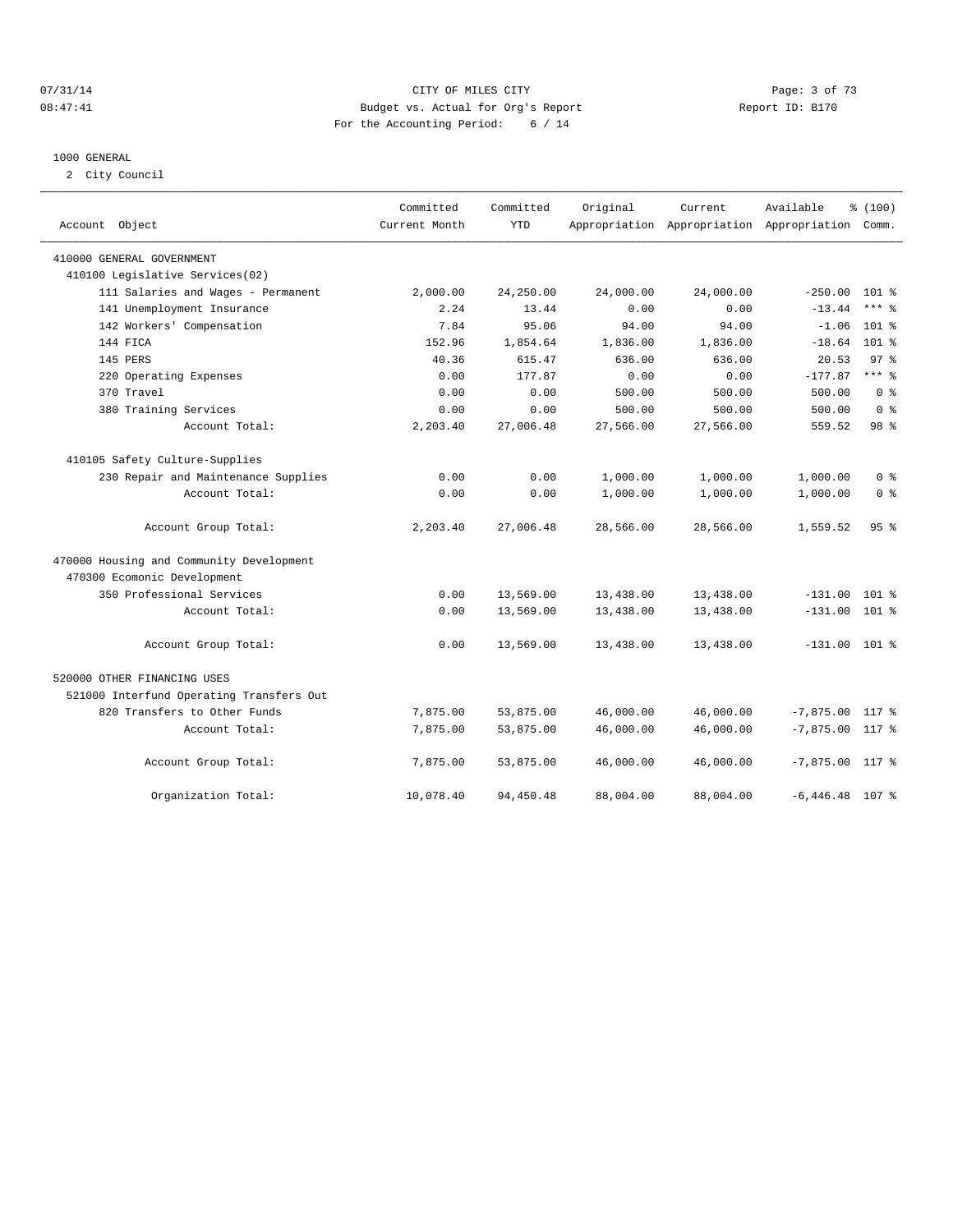## 07/31/14 Page: 4 of 73 08:47:41 Budget vs. Actual for Org's Report Changer Report ID: B170 For the Accounting Period: 6 / 14

#### 1000 GENERAL

3 City Clerk

|                                                        | Committed     | Committed   | Original   | Current    | Available                                       | % (100)          |
|--------------------------------------------------------|---------------|-------------|------------|------------|-------------------------------------------------|------------------|
| Account Object                                         | Current Month | <b>YTD</b>  |            |            | Appropriation Appropriation Appropriation Comm. |                  |
| 410000 GENERAL GOVERNMENT                              |               |             |            |            |                                                 |                  |
| 410500 Financial Services(03)                          |               |             |            |            |                                                 |                  |
| 111 Salaries and Wages - Permanent                     | 10,899.60     | 105,320.24  | 109,195.00 | 109,195.00 | 3,874.76                                        | 96%              |
| 121 OVERTIME-PERMANENT                                 | 0.00          | 0.00        | 4,267.00   | 4,267.00   | 4,267.00                                        | 0 <sup>8</sup>   |
| 131 VACATION                                           | 1,701.87      | 6,790.13    | 5,847.00   | 5,847.00   | $-943.13$                                       | $116$ %          |
| 132 SICK LEAVE                                         | 0.00          | 2,684.74    | 0.00       | 0.00       | $-2,684.74$                                     | $***$ %          |
| 133 OTHER LEAVE PAY                                    | 143.79        | 2,675.06    | 7,212.00   | 7,212.00   | 4,536.94                                        | $37*$            |
| 141 Unemployment Insurance                             | 57.35         | 530.66      | 569.00     | 569.00     | 38.34                                           | 93 <sup>°</sup>  |
| 142 Workers' Compensation                              | 115.00        | 1,076.76    | 1,148.00   | 1,148.00   | 71.24                                           | 94.8             |
| 143 Health Insurance                                   | 1,882.14      | 22, 288.79  | 22,266.00  | 22,266.00  | $-22.79$                                        | $100*$           |
| 144 FICA                                               | 974.57        | 9,015.79    | 9,678.00   | 9,678.00   | 662.21                                          | $93*$            |
| 145 PERS                                               | 775.82        | 9,227.01    | 10,116.00  | 10,116.00  | 888.99                                          | $91*$            |
| 196 CLOTHING ALLOTMENT                                 | 0.00          | 450.00      | 450.00     | 450.00     | 0.00                                            | $100$ %          |
| 210 Office Supplies and Materials                      | 155.64        | 2,726.02    | 2,808.00   | 2,808.00   | 81.98                                           | 97 <sup>8</sup>  |
| Small Items of Equipment<br>214                        | 0.00          | 298.33      | 3,050.00   | 3,050.00   | 2,751.67                                        | 10 <sup>8</sup>  |
| Operating Expenses<br>220                              | 83.92         | 609.19      | 3,600.00   | 3,600.00   | 2,990.81                                        | $17*$            |
| 230 Repair and Maintenance Supplies                    | 0.00          | 0.00        | 200.00     | 200.00     | 200.00                                          | 0 <sup>8</sup>   |
| 311 Postage, Box Rent, Etc.                            | 45.78         | $-306.33$   | 3,600.00   | 3,600.00   | 3,906.33                                        | $-9$ %           |
| 320 Printing, Duplicating, Typing &                    | 73.18         | 260.01      | 1,000.00   | 1,000.00   | 739.99                                          | 26%              |
| Publicity, Subscriptions & Dues<br>330                 | 289.00        | 900.75      | 1,400.00   | 1,400.00   | 499.25                                          | 64 %             |
| 334 Memberships, Registrations & Dues                  | 0.00          | 2,858.00    | 3,400.00   | 3,400.00   | 542.00                                          | $84*$            |
| 345 Telephone                                          | 50.77         | 672.50      | 750.00     | 750.00     | 77.50                                           | $90*$            |
| 347 Internet                                           | 19.52         | 236.59      | 250.00     | 250.00     | 13.41                                           | 95 <sup>8</sup>  |
| 350 Professional Services                              | 0.00          | 23, 175.85  | 35,000.00  | 35,000.00  | 11,824.15                                       | 66 %             |
| 360 Contr R & M                                        | 938.29        | 13,510.67   | 8,000.00   | 8,000.00   | $-5,510.67$                                     | 169 <sup>8</sup> |
| 370 Travel                                             | 0.00          | 787.62      | 1,200.00   | 1,200.00   | 412.38                                          | 66 %             |
| 380 Training Services                                  | 68.65         | 898.32      | 1,000.00   | 1,000.00   | 101.68                                          | $90*$            |
| 382 Books                                              | 0.00          | 12.67       | 200.00     | 200.00     | 187.33                                          | 6 %              |
| 521 Surety Bonds for Officials & Employees             | 0.00          | 983.00      | 983.00     | 983.00     | 0.00                                            | 100 %            |
| Account Total:                                         | 18,274.89     | 207,682.37  | 237,189.00 | 237,189.00 | 29,506.63                                       | 88 %             |
|                                                        |               |             |            |            |                                                 |                  |
| 411101 Labor Negotiations<br>350 Professional Services | 3,400.00      | 8,615.00    | 12,000.00  | 12,000.00  | 3,385.00                                        | $72$ $%$         |
| Account Total:                                         | 3,400.00      | 8,615.00    | 12,000.00  | 12,000.00  | 3,385.00                                        | 72 %             |
|                                                        |               |             |            |            |                                                 |                  |
| Account Group Total:                                   | 21,674.89     | 216, 297.37 | 249,189.00 | 249,189.00 | 32,891.63                                       | 87 <sup>8</sup>  |
| 510000 MISCELLANEOUS                                   |               |             |            |            |                                                 |                  |
| 510330 Comprehensive Liability Insurance               |               |             |            |            |                                                 |                  |
| 513 Liability                                          | 0.00          | 63,584.37   | 63,584.00  | 63,584.00  |                                                 | $-0.37$ 100 %    |
| Account Total:                                         | 0.00          | 63,584.37   | 63,584.00  | 63,584.00  |                                                 | $-0.37$ 100 %    |
|                                                        |               |             |            |            |                                                 |                  |
| Account Group Total:                                   | 0.00          | 63,584.37   | 63,584.00  | 63,584.00  |                                                 | $-0.37$ 100 %    |
| Organization Total:                                    | 21,674.89     | 279,881.74  | 312,773.00 | 312,773.00 | 32,891.26                                       | 89 %             |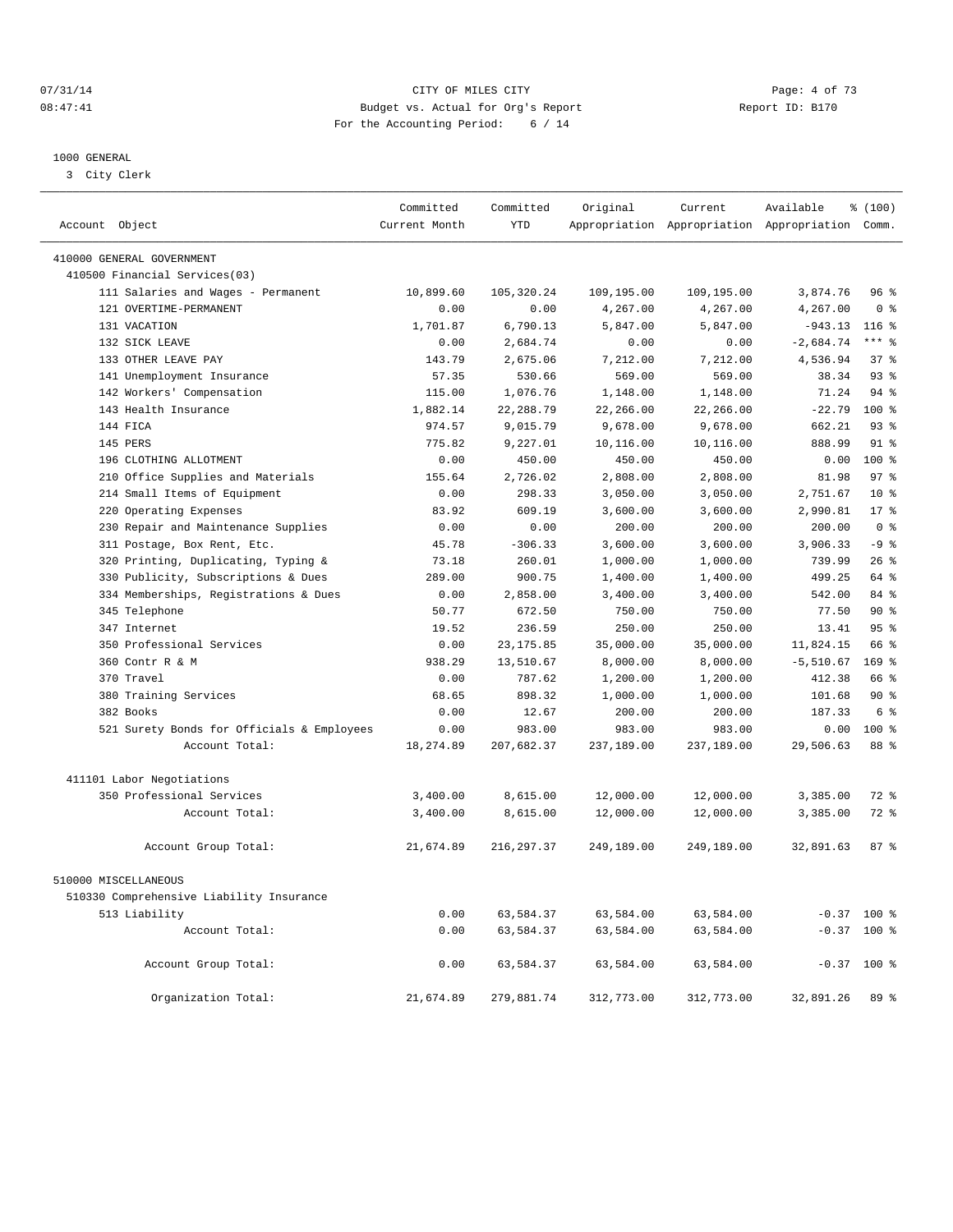#### 07/31/14 Page: 5 of 73 08:47:41 Budget vs. Actual for Org's Report Changer Report ID: B170 For the Accounting Period: 6 / 14

# 1000 GENERAL

4 Attorney

| Account Object                     | Committed<br>Current Month | Committed<br><b>YTD</b> | Original  | Current<br>Appropriation Appropriation Appropriation | Available           | % (100)<br>Comm. |
|------------------------------------|----------------------------|-------------------------|-----------|------------------------------------------------------|---------------------|------------------|
| 410000 GENERAL GOVERNMENT          |                            |                         |           |                                                      |                     |                  |
| 411100 Legal Services(04)          |                            |                         |           |                                                      |                     |                  |
| 111 Salaries and Wages - Permanent | 6,427.62                   | 84,965.51               | 78,098.00 | 78,098.00                                            | $-6,867.51$ 109 %   |                  |
| 131 VACATION                       | 0.00                       | 2,879.38                | 0.00      | 0.00                                                 | $-2,879.38$         | $***$ $%$        |
| 132 SICK LEAVE                     | 0.00                       | 31.94                   | 0.00      | 0.00                                                 | $-31.94$            | $***$ $%$        |
| 141 Unemployment Insurance         | 28.92                      | 395.60                  | 352.00    | 352.00                                               | $-43.60$            | $112*$           |
| 142 Workers' Compensation          | 34.99                      | 1,703.21                | 395.00    | 395.00                                               | $-1,308.21$         | 431 %            |
| 144 FICA                           | 491.70                     | 6,725.41                | 5,975.00  | 5,975.00                                             | $-750.41$ 113 %     |                  |
| 145 PERS                           | 518.72                     | 7,091.73                | 6,303.00  | 6,303.00                                             | $-788.73$ 113 %     |                  |
| 196 CLOTHING ALLOTMENT             | 0.00                       | 37.50                   | 56.00     | 56.00                                                | 18.50               | 67 %             |
| 210 Office Supplies and Materials  | 19.86                      | 1,585.01                | 250.00    | 250.00                                               | $-1, 335.01$        | 634 %            |
| 214 Small Items of Equipment       | 0.00                       | 0.00                    | 200.00    | 200.00                                               | 200.00              | 0 <sup>8</sup>   |
| 220 Operating Expenses             | 153.15                     | 817.73                  | 300.00    | 300.00                                               | $-517.73$           | $273$ %          |
| 311 Postage, Box Rent, Etc.        | 56.94                      | 790.91                  | 300.00    | 300.00                                               | $-490.91$           | $264$ $%$        |
| 345 Telephone                      | 2.88                       | 83.45                   | 120.00    | 120.00                                               | 36.55               | 70 %             |
| 347 Internet                       | 0.00                       | 0.00                    | 120.00    | 120.00                                               | 120.00              | 0 <sup>8</sup>   |
| 350 Professional Services          | 5,443.50                   | 12,107.95               | 1,200.00  | 1,200.00                                             | $-10,907.95$        | $***$ $-$        |
| 360 Contr R & M                    | 0.00                       | 0.00                    | 200.00    | 200.00                                               | 200.00              | 0 <sup>8</sup>   |
| 370 Travel                         | 0.00                       | 392.16                  | 550.00    | 550.00                                               | 157.84              | 71.8             |
| Account Total:                     | 13, 178. 28                | 119,607.49              | 94,419.00 | 94,419.00                                            | $-25, 188.49$       | $127$ %          |
| Account Group Total:               | 13, 178. 28                | 119,607.49              | 94,419.00 | 94,419.00                                            | $-25, 188.49$ 127 % |                  |
| Organization Total:                | 13, 178. 28                | 119,607.49              | 94,419.00 | 94,419.00                                            | $-25, 188.49$       | 127 %            |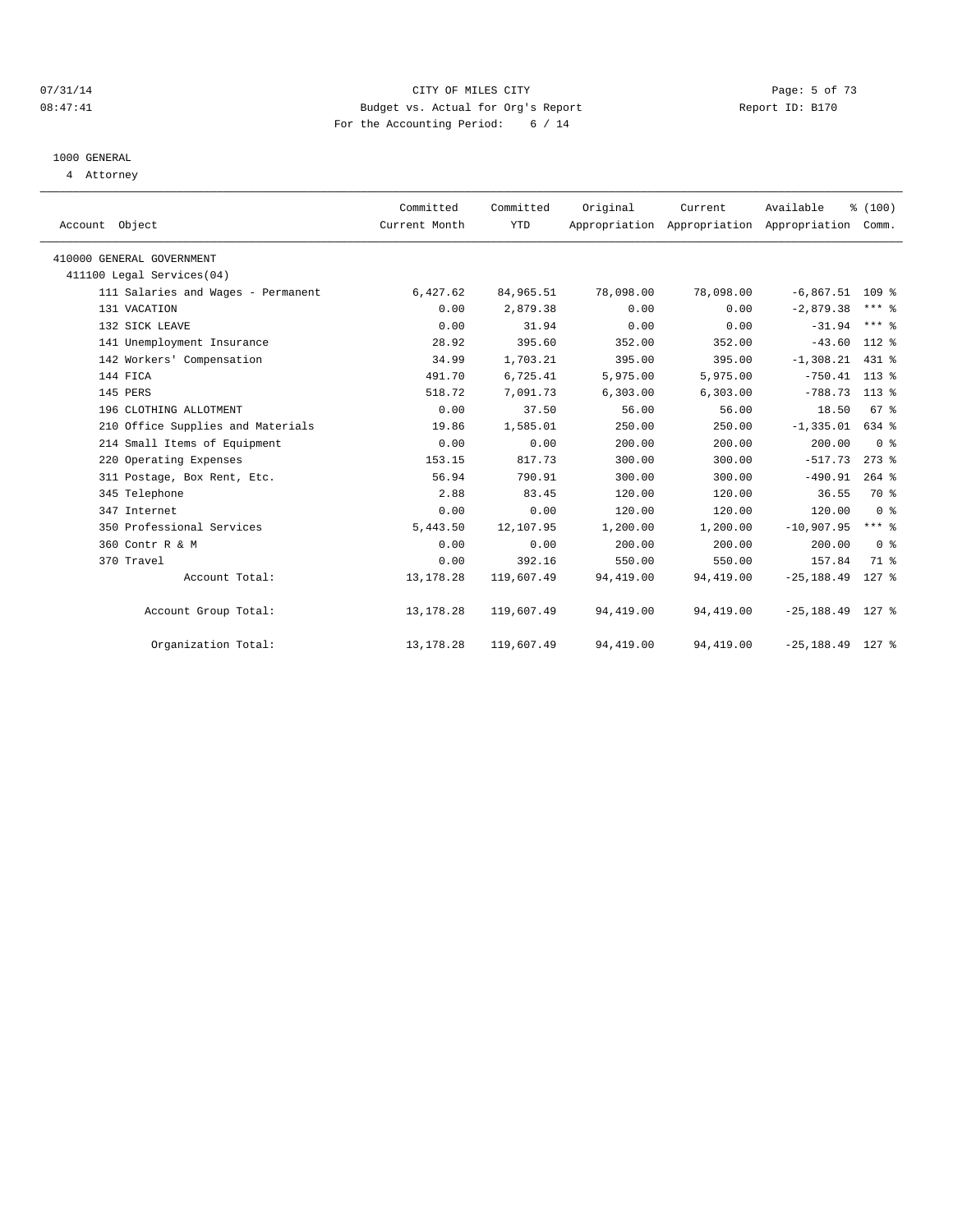#### 07/31/14 Page: 6 of 73 08:47:41 Budget vs. Actual for Org's Report Changer Report ID: B170 For the Accounting Period: 6 / 14

————————————————————————————————————————————————————————————————————————————————————————————————————————————————————————————————————

#### 1000 GENERAL

5 Police

|                                            | Committed     | Committed               | Original     | Current      | Available                                       | % (100)         |
|--------------------------------------------|---------------|-------------------------|--------------|--------------|-------------------------------------------------|-----------------|
| Account Object                             | Current Month | <b>YTD</b>              |              |              | Appropriation Appropriation Appropriation Comm. |                 |
|                                            |               |                         |              |              |                                                 |                 |
| 420000 PUBLIC SAFETY                       |               |                         |              |              |                                                 |                 |
| 420140 Crime Control and Investigation(05) |               |                         |              |              |                                                 |                 |
| 111 Salaries and Wages - Permanent         | 166, 378.41   | 644,908.59              | 619,418.00   | 619,418.00   | $-25,490.59$ 104 %                              |                 |
| 121 OVERTIME-PERMANENT                     | 7,255.24      | 35,811.41               | 21,504.00    | 21,504.00    | $-14,307.41$ 167 %                              |                 |
| 131 VACATION                               | 5,580.71      | 32, 379.69              | 30,000.00    | 30,000.00    | $-2,379.69$                                     | 108 %           |
| 132 SICK LEAVE                             | 2,807.10      | 19,721.41               | 7,500.00     | 7,500.00     | $-12, 221.41$ 263 %                             |                 |
| 133 OTHER LEAVE PAY                        | 607.90        | 2,163.55                | 8,004.00     | 8,004.00     | 5,840.45                                        | $27$ %          |
| 134 HOLIDAY PAY                            | 9,572.94      | 28,194.36               | 21,504.00    | 21,504.00    | $-6,690.36$                                     | $131*$          |
| 141 Unemployment Insurance                 | 864.89        | 3,500.27                | 3,186.00     | 3,186.00     | $-314.27$                                       | 110 %           |
| 142 Workers' Compensation                  | 8,358.17      | 33,792.16               | 32,326.00    | 32,326.00    | $-1, 466.16$                                    | 105%            |
| 143 Health Insurance                       | 26, 319.60    | 99, 117. 31             | 111,306.00   | 111,306.00   | 12,188.69                                       | 89 %            |
| 144 FICA                                   | 1,056.27      | 9,730.57                | 13,631.00    | 13,631.00    | 3,900.43                                        | 71 %            |
| 146 Police Pension                         | 21,841.74     | 93,815.76               | 94,431.00    | 94,431.00    | 615.24                                          | 99 <sup>°</sup> |
| 190 On Behalf Retirement Payments          | 212,480.00    | 212,480.00              | 0.00         | 243,501.00   | 31,021.00                                       | 87%             |
| 196 CLOTHING ALLOTMENT                     | 0.00          | 12,330.00               | 12,960.00    | 12,960.00    | 630.00                                          | 95%             |
| 210 Office Supplies and Materials          | 86.10         | 4,398.91                | 5,000.00     | 5,000.00     | 601.09                                          | 88 %            |
| 214 Small Items of Equipment               | 1,583.89      | 14,463.18               | 19,600.00    | 19,600.00    | 5,136.82                                        | 74 %            |
| 220 Operating Expenses                     | 1,540.17      | 14, 314.96              | 13,125.00    | 13,125.00    | $-1,189.96$                                     | 109 %           |
| 226 Clothing and Uniforms                  | 0.00          | 444.41                  | 500.00       | 500.00       | 55.59                                           | 89 %            |
| 227 Firearm Supplies                       | 0.00          | 1,220.00                | 4,800.00     | 4,800.00     | 3,580.00                                        | 25%             |
| 230 Repair and Maintenance Supplies        | 2,488.66      | 10,320.36               | 6,000.00     | 6,000.00     | $-4,320.36$                                     | 172 %           |
| 231 Gas, Oil, Diesel Fuel, Grease, etc.    | 3,620.81      | 37,631.70               | 32,000.00    | 32,000.00    | $-5,631.70$                                     | 118 %           |
| 311 Postage, Box Rent, Etc.                | 79.50         | 842.05                  | 600.00       | 600.00       | $-242.05$                                       | $140*$          |
| 330 Publicity, Subscriptions & Dues        | 0.00          | 110.00                  | 300.00       | 300.00       | 190.00                                          | 37%             |
| 334 Memberships, Registrations & Dues      | 450.00        | 2,129.00                | 1,800.00     | 1,800.00     | $-329.00$                                       | 118 %           |
| 345 Telephone                              | 311.35        | 3,784.93                | 4,500.00     | 4,500.00     | 715.07                                          | 84 %            |
| 346 Garbage Service                        | 43.00         | 516.00                  | 500.00       | 500.00       | $-16.00$                                        | $103$ %         |
| 347 Internet                               | 65.60         | 787.20                  | 800.00       | 800.00       | 12.80                                           | 98 %            |
| 350 Professional Services                  | 2,075.00      | 11,689.25               | 9,000.00     | 9,000.00     | $-2,689.25$                                     | $130*$          |
| 360 Contr R & M                            | 32.12         | 208.98                  | 1,500.00     | 1,500.00     | 1,291.02                                        | $14$ %          |
| 366 R&M Vehicles - Police/Animal Control   | 5,248.86      | 18,025.36               | 18,000.00    | 18,000.00    | $-25.36$                                        | $100*$          |
| 370 Travel                                 | 0.00          | 3,902.88                | 5,500.00     | 5,500.00     | 1,597.12                                        | 71 %            |
| 380 Training Services                      | 0.00          | 3,637.50                | 9,000.00     | 9,000.00     | 5,362.50                                        | 40 %            |
| 381 BOOKS(POP&MILES) (correct)             | 0.00          | 0.00                    | 500.00       | 500.00       | 500.00                                          | 0 <sup>8</sup>  |
| 512 Insurance on Vehicles & Equipment      | 0.00          | 1,474.59                | 1,475.00     | 1,475.00     |                                                 | $0.41$ 100 %    |
| 700 Grants, Contributions & Indemnities    | 15,970.00     | 31,940.00               | 15,970.00    | 15,970.00    | $-15,970.00$                                    | $200*$          |
| Account Total:                             |               | 496,718.03 1,389,786.34 | 1,126,240.00 | 1,369,741.00 | $-20,045.34$ 101 %                              |                 |
|                                            |               |                         |              |              |                                                 |                 |
| 420142 Drug Enforcement                    |               |                         |              |              |                                                 |                 |
| 111 Salaries and Wages - Permanent         | $-87,755.96$  | 28,724.02               | 45,263.00    | 45,263.00    | 16,538.98                                       | 63 %            |
| 121 OVERTIME-PERMANENT                     | $-4, 429.38$  | 2,689.05                | 1,274.00     | 1,274.00     | $-1,415.05$                                     | $211$ %         |
| 131 VACATION                               | $-1,016.86$   | 1,626.11                | 1,070.00     | 1,070.00     | $-556.11$                                       | 152 %           |
| 132 SICK LEAVE                             | $-1, 207.80$  | 355.04                  | 700.00       | 700.00       | 344.96                                          | $51$ %          |
| 133 OTHER LEAVE PAY                        | $-178.70$     | 0.00                    | 531.00       | 531.00       | 531.00                                          | 0 <sup>8</sup>  |
| 134 HOLIDAY PAY                            | $-6, 533.64$  | 0.00                    | 212.00       | 212.00       | 212.00                                          | 0 <sup>8</sup>  |
| 141 Unemployment Insurance                 | $-455.03$     | 150.27                  | 219.00       | 219.00       | 68.73                                           | 69 %            |
| 142 Workers' Compensation                  | $-4,338.57$   | 1,483.96                | 2,219.00     | 2,219.00     | 735.04                                          | 67 %            |
| 143 Health Insurance                       | $-16,853.00$  | 5,571.28                | 7,422.00     | 7,422.00     | 1,850.72                                        | 75 %            |
| 144 FICA                                   | 250.15        | 2,194.78                | 705.00       | 705.00       | $-1,489.78$                                     | 311 %           |
| 146 Police Pension                         | $-12,722.66$  | 4,308.41                | 6,762.00     | 6,762.00     | 2,453.59                                        | 64 %            |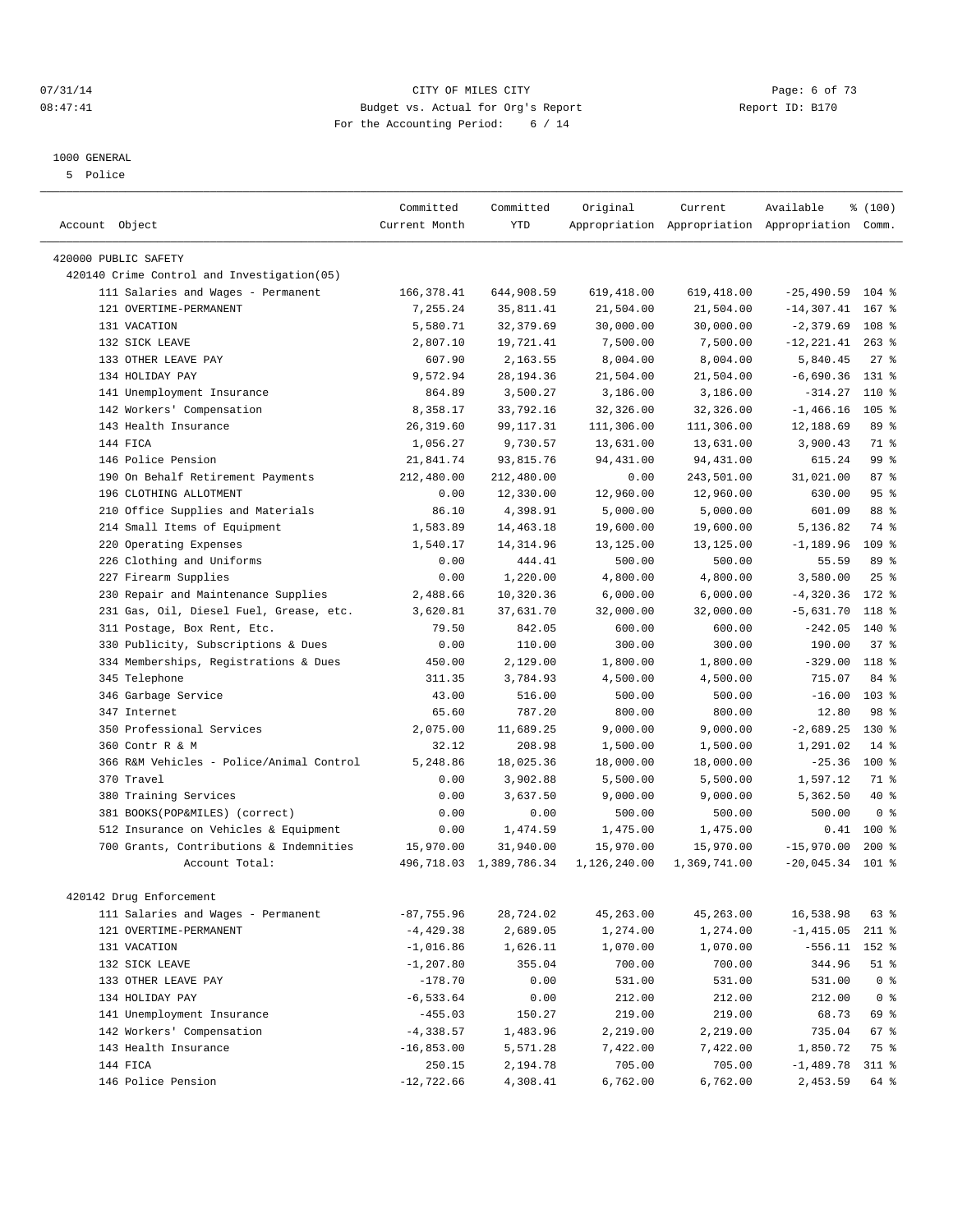#### 07/31/14 Page: 7 of 73 08:47:41 Budget vs. Actual for Org's Report Changer Report ID: B170 For the Accounting Period: 6 / 14

#### 1000 GENERAL

5 Police

| Account Object                           | Committed<br>Current Month | Committed<br><b>YTD</b>      | Original     | Current      | Available<br>Appropriation Appropriation Appropriation Comm. | % (100)          |  |
|------------------------------------------|----------------------------|------------------------------|--------------|--------------|--------------------------------------------------------------|------------------|--|
| 196 CLOTHING ALLOTMENT                   | 0.00                       | 0.00                         | 720.00       | 720.00       | 720.00                                                       | 0 <sup>8</sup>   |  |
| Account Total:                           | $-135, 241.45$             | 47,102.92                    | 67,097.00    | 67,097.00    | 19,994.08                                                    | 70 %             |  |
| 420144 School Resource Officer           |                            |                              |              |              |                                                              |                  |  |
| 111 Salaries and Wages - Permanent       | 0.00                       | 37,772.10                    | 29,463.00    | 29,463.00    | $-8,309.10$                                                  | 128 %            |  |
| 121 OVERTIME-PERMANENT                   | 0.00                       | 0.00                         | 1,500.00     | 1,500.00     | 1,500.00                                                     | 0 <sup>8</sup>   |  |
| 131 VACATION                             | 0.00                       | 0.00                         | 3,976.00     | 3,976.00     | 3,976.00                                                     | 0 <sup>8</sup>   |  |
| 132 SICK LEAVE                           | 0.00                       | 0.00                         | 1,300.00     | 1,300.00     | 1,300.00                                                     | 0 <sup>8</sup>   |  |
| 133 OTHER LEAVE PAY                      | 0.00                       | 0.00                         | 2,500.00     | 2,500.00     | 2,500.00                                                     | 0 <sup>8</sup>   |  |
| 134 HOLIDAY PAY                          | 0.00                       | 0.00                         | 500.00       | 500.00       | 500.00                                                       | 0 <sup>8</sup>   |  |
| 141 Unemployment Insurance               | 0.00                       | 169.98                       | 177.00       | 177.00       | 7.02                                                         | 96%              |  |
| 142 Workers' Compensation                | 0.00                       | 1,676.82                     | 1,792.00     | 1,792.00     | 115.18                                                       | $94$ %           |  |
| 143 Health Insurance                     | 0.00                       | 5,565.41                     | 5,202.00     | 5,202.00     | $-363.41$                                                    | 107 <sub>8</sub> |  |
| 144 FICA                                 | 0.00                       | 534.63                       | 569.00       | 569.00       | 34.37                                                        | 94 %             |  |
| 146 Police Pension                       | 0.00                       | 5,081.86                     | 5,236.00     | 5,236.00     | 154.14                                                       | 97%              |  |
| Account Total:                           | 0.00                       | 50,800.80                    | 52,215.00    | 52, 215.00   | 1,414.20                                                     | 97 <sub>8</sub>  |  |
| 420160 Communications-Dispatch           |                            |                              |              |              |                                                              |                  |  |
| 111 Salaries and Wages - Permanent       | 22,739.66                  | 239,808.43                   | 243,149.00   | 243,149.00   | 3,340.57                                                     | 99 %             |  |
| 121 OVERTIME-PERMANENT                   | 1,172.96                   | 6,899.79                     | 6,000.00     | 6,000.00     | $-899.79$                                                    | 115 %            |  |
| 131 VACATION                             | 1,313.59                   | 11,600.15                    | 12,000.00    | 12,000.00    | 399.85                                                       | 97 <sub>8</sub>  |  |
| 132 SICK LEAVE                           | 968.40                     | 9,873.41                     | 4,500.00     | 4,500.00     | $-5, 373.41$                                                 | $219$ %          |  |
| 133 OTHER LEAVE PAY                      | 206.28                     | 3,542.78                     | 3,500.00     | 3,500.00     | $-42.78$                                                     | $101$ %          |  |
| 134 HOLIDAY PAY                          | 1,518.26                   | 12,184.80                    | 12,620.00    | 12,620.00    | 435.20                                                       | 97%              |  |
| 141 Unemployment Insurance               | 125.67                     | 1,285.98                     | 1,265.00     | 1,265.00     | $-20.98$                                                     | 102 %            |  |
| 142 Workers' Compensation                | 1,216.84                   | 12,512.76                    | 12,929.00    | 12,929.00    | 416.24                                                       | 97 <sub>8</sub>  |  |
| 143 Health Insurance                     | 3,145.20                   | 37,207.79                    | 44,532.00    | 44,532.00    | 7,324.21                                                     | 84 %             |  |
| 144 FICA                                 | 2,124.22                   | 21,721.93                    | 21,509.00    | 21,509.00    | $-212.93$                                                    | $101$ %          |  |
| 145 PERS                                 | 1,905.42                   | 22,562.25                    | 20,676.00    | 20,676.00    | $-1,886.25$                                                  | 109 %            |  |
| 146 Police Pension                       | 0.00                       | 2.88                         | 0.00         | 0.00         | $-2.88$                                                      | $***$ $_{8}$     |  |
| 196 CLOTHING ALLOTMENT                   | 0.00                       | 1,866.66                     | 2,400.00     | 2,400.00     | 533.34                                                       | 78 %             |  |
| 210 Office Supplies and Materials        | 186.12                     | 1,733.11                     | 3,000.00     | 3,000.00     | 1,266.89                                                     | 58 %             |  |
| 214 Small Items of Equipment             | 0.00                       | 0.00                         | 200.00       | 200.00       | 200.00                                                       | 0 <sup>8</sup>   |  |
| 220 Operating Expenses                   | 17.97                      | 1,413.95                     | 1,000.00     | 1,000.00     | $-413.95$                                                    | 141 %            |  |
| Clothing and Uniforms<br>226             | 11.40                      | 107.85                       | 100.00       | 100.00       | $-7.85$                                                      | 108 %            |  |
| 231 Gas, Oil, Diesel Fuel, Grease, etc.  | 0.00                       | 578.79                       | 500.00       | 500.00       | $-78.79$                                                     | $116$ %          |  |
| 311 Postage, Box Rent, Etc.              | 0.00                       | 62.86                        | 75.00        | 75.00        | 12.14                                                        | $84*$            |  |
| 320 Printing, Duplicating, Typing &      | 0.00                       | 0.00                         | 100.00       | 100.00       | 100.00                                                       | 0 <sup>8</sup>   |  |
| 330 Publicity, Subscriptions & Dues      | 0.00                       | 0.00                         | 150.00       | 150.00       | 150.00                                                       | 0 <sup>8</sup>   |  |
| 334 Memberships, Registrations & Dues    | 0.00                       | 381.00                       | 400.00       | 400.00       | 19.00                                                        | 95%              |  |
| 345 Telephone                            | 596.65                     | 6,284.12                     | 4,000.00     | 4,000.00     | $-2, 284.12$                                                 | 157 %            |  |
| 350 Professional Services                | 0.00                       | 664.00                       | 500.00       | 500.00       | $-164.00$                                                    | $133*$           |  |
| 366 R&M Vehicles - Police/Animal Control | 0.00                       | 568.66                       | 200.00       | 200.00       | $-368.66$                                                    | 284 %            |  |
| 370 Travel                               | 0.00                       | 1,842.46                     | 1,000.00     | 1,000.00     | $-842.46$ 184 %                                              |                  |  |
| 380 Training Services                    | 445.00                     | 1,007.50                     | 1,000.00     | 1,000.00     |                                                              | $-7.50$ 101 %    |  |
| Account Total:                           | 37,693.64                  | 395,713.91                   | 397,305.00   | 397,305.00   | 1,591.09 100 %                                               |                  |  |
| Account Group Total:                     |                            | 399, 170. 22 1, 883, 403. 97 | 1,642,857.00 | 1,886,358.00 | 2,954.03 100 %                                               |                  |  |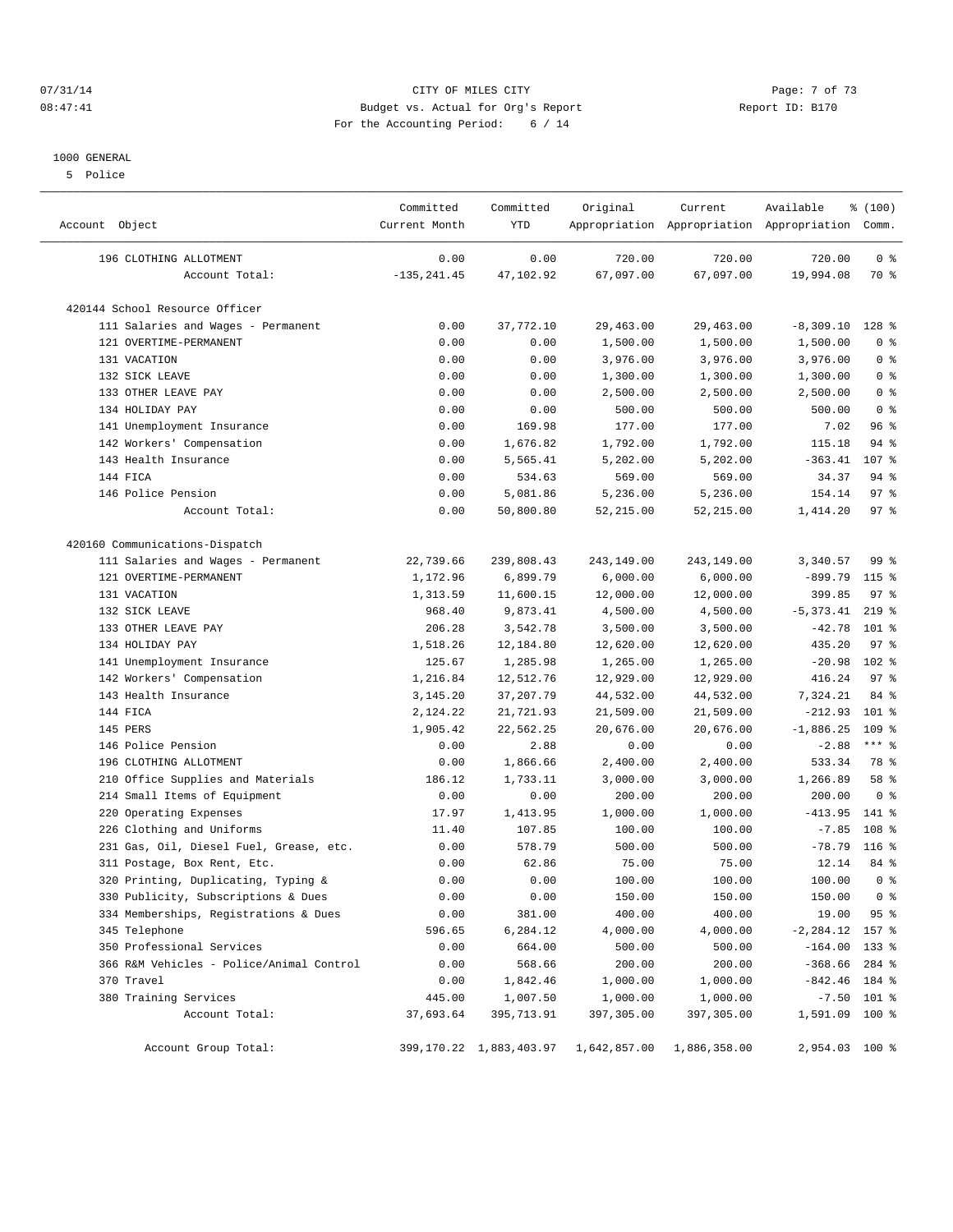#### 07/31/14 Page: 8 of 73 08:47:41 Budget vs. Actual for Org's Report Changer Report ID: B170 For the Accounting Period: 6 / 14

#### 1000 GENERAL

5 Police

| Account Object                     | Committed<br>Current Month | Committed<br><b>YTD</b> | Original<br>Appropriation | Current<br>Appropriation | Available<br>Appropriation | % (100)<br>Comm. |
|------------------------------------|----------------------------|-------------------------|---------------------------|--------------------------|----------------------------|------------------|
| 490000 DEBT SERVICE                |                            |                         |                           |                          |                            |                  |
| 490500 Other Debt Service Payments |                            |                         |                           |                          |                            |                  |
| 610 Principal-Police Cars          | 0.00                       | 18,005.61               | 18,006.00                 | 18,006.00                | 0.39                       | $100*$           |
| 620 Interest-Police Cars           | 0.00                       | 226.26                  | 227.00                    | 227.00                   |                            | $0.74$ 100 %     |
| Account Total:                     | 0.00                       | 18,231.87               | 18,233.00                 | 18,233.00                | 1.13                       | $100*$           |
| Account Group Total:               | 0.00                       | 18, 231.87              | 18,233.00                 | 18,233.00                | 1.13                       | $100*$           |
| Organization Total:                | 399,170.22                 | 1,901,635.84            | 1,661,090.00              | 1,904,591.00             | 2,955.16                   | $100*$           |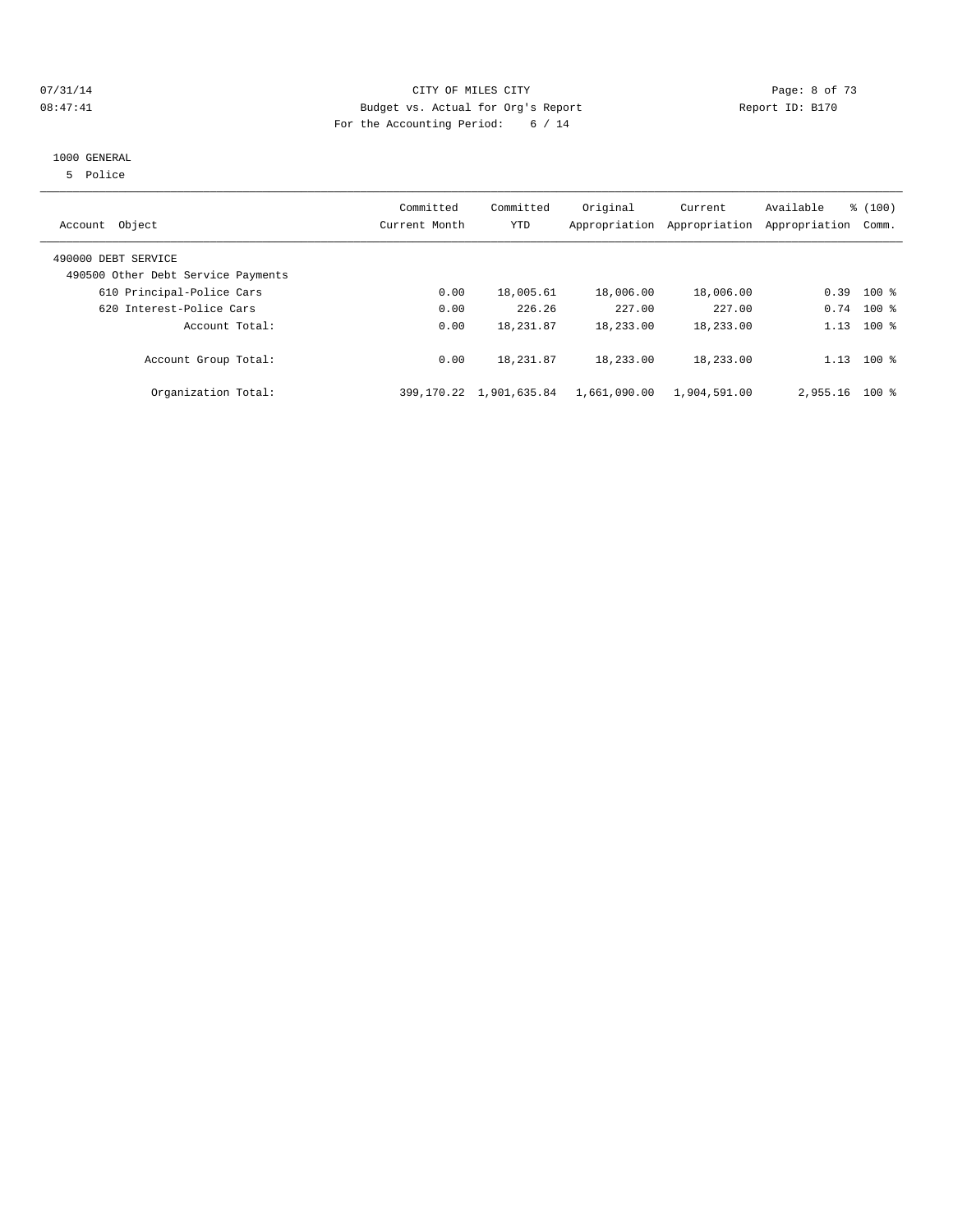#### 07/31/14 Page: 9 of 73 08:47:41 Budget vs. Actual for Org's Report Changer Report ID: B170 For the Accounting Period: 6 / 14

#### 1000 GENERAL

6 Police Judge

| Account Object                        | Committed<br>Current Month | Committed<br><b>YTD</b> | Original   | Current    | Available<br>Appropriation Appropriation Appropriation Comm. | % (100)          |  |
|---------------------------------------|----------------------------|-------------------------|------------|------------|--------------------------------------------------------------|------------------|--|
| 410000 GENERAL GOVERNMENT             |                            |                         |            |            |                                                              |                  |  |
| 410300 Judicial Services(06)          |                            |                         |            |            |                                                              |                  |  |
| 111 Salaries and Wages - Permanent    | 6,977.85                   | 81,922.39               | 92,725.00  | 92,725.00  | 10,802.61                                                    | 88 %             |  |
| 121 OVERTIME-PERMANENT                | 53.08                      | 151.12                  | 600.00     | 600.00     | 448.88                                                       | $25$ %           |  |
| 131 VACATION                          | 283.04                     | 2,611.74                | 0.00       | 0.00       | $-2,611.74$                                                  | $***$ $%$        |  |
| 132 SICK LEAVE                        | 139.32                     | 2,197.96                | 0.00       | 0.00       | $-2, 197.96$                                                 | $***$ $%$        |  |
| 141 Unemployment Insurance            | 26.04                      | 302.31                  | 300.00     | 300.00     | $-2.31$                                                      | 101 %            |  |
| 142 Workers' Compensation             | 74.88                      | 866.76                  | 924.00     | 924.00     | 57.24                                                        | $94$ $%$         |  |
| 143 Health Insurance                  | 1,254.30                   | 14,853.60               | 14,504.00  | 14,504.00  | $-349.60$                                                    | $102*$           |  |
| 144 FICA                              | 565.29                     | 6,610.91                | 7,139.00   | 7,139.00   | 528.09                                                       | 93%              |  |
| 145 PERS                              | 454.08                     | 5,364.07                | 6,598.00   | 6,598.00   | 1,233.93                                                     | 81 %             |  |
| 196 CLOTHING ALLOTMENT                | 0.00                       | 300.00                  | 300.00     | 300.00     | 0.00                                                         | $100*$           |  |
| 210 Office Supplies and Materials     | 0.00                       | 333.72                  | 1,800.00   | 1,800.00   | 1,466.28                                                     | 19 <sup>°</sup>  |  |
| 214 Small Items of Equipment          | 920.00                     | 7,033.00                | 1,000.00   | 1,000.00   | $-6,033.00$                                                  | 703 %            |  |
| 220 Operating Expenses                | 465.41                     | 686.16                  | 350.00     | 350.00     | $-336.16$                                                    | 196 <sub>8</sub> |  |
| 230 Repair and Maintenance Supplies   | 0.00                       | 40.00                   | 100.00     | 100.00     | 60.00                                                        | 40 %             |  |
| 311 Postage, Box Rent, Etc.           | 304.76                     | 1,899.63                | 1,200.00   | 1,200.00   | $-699.63$                                                    | 158 %            |  |
| 330 Publicity, Subscriptions & Dues   | 0.00                       | 0.00                    | 800.00     | 800.00     | 800.00                                                       | 0 <sup>8</sup>   |  |
| 334 Memberships, Registrations & Dues | 360.00                     | 1,485.00                | 1,500.00   | 1,500.00   | 15.00                                                        | 99 %             |  |
| 345 Telephone                         | 244.00                     | 2,419.69                | 0.00       | 0.00       | $-2,419.69$                                                  | $***$ 2          |  |
| 347 Internet                          | 0.00                       | 109.15                  | 2,000.00   | 2,000.00   | 1,890.85                                                     | 5 <sup>8</sup>   |  |
| 350 Professional Services             | 0.00                       | 579.99                  | 500.00     | 500.00     | $-79.99$                                                     | $116$ %          |  |
| 360 Contr R & M                       | 0.00                       | 2,164.46                | 2,000.00   | 2,000.00   | $-164.46$                                                    | 108 %            |  |
| 370 Travel                            | 0.00                       | 3, 211.75               | 3,000.00   | 3,000.00   | $-211.75$                                                    | 107 <sub>8</sub> |  |
| 380 Training Services                 | 0.00                       | 0.00                    | 400.00     | 400.00     | 400.00                                                       | 0 <sup>8</sup>   |  |
| 382 Books                             | 162.50                     | 502.50                  | 800.00     | 800.00     | 297.50                                                       | 63 %             |  |
| 394 Jury and Witness Fees             | 0.00                       | 730.00                  | 0.00       | 0.00       | $-730.00$                                                    | $***$ $-$        |  |
| 533 Machinery and Equipment Rental    | 82.91                      | 353.33                  | 1,000.00   | 1,000.00   | 646.67                                                       | 35 <sup>8</sup>  |  |
| Account Total:                        | 12,367.46                  | 136,729.24              | 139,540.00 | 139,540.00 | 2,810.76                                                     | 98 %             |  |
| Account Group Total:                  | 12,367.46                  | 136,729.24              | 139,540.00 | 139,540.00 | 2,810.76                                                     | 98 <sup>8</sup>  |  |
| Organization Total:                   | 12,367.46                  | 136,729.24              | 139,540.00 | 139,540.00 | 2,810.76                                                     | 98 %             |  |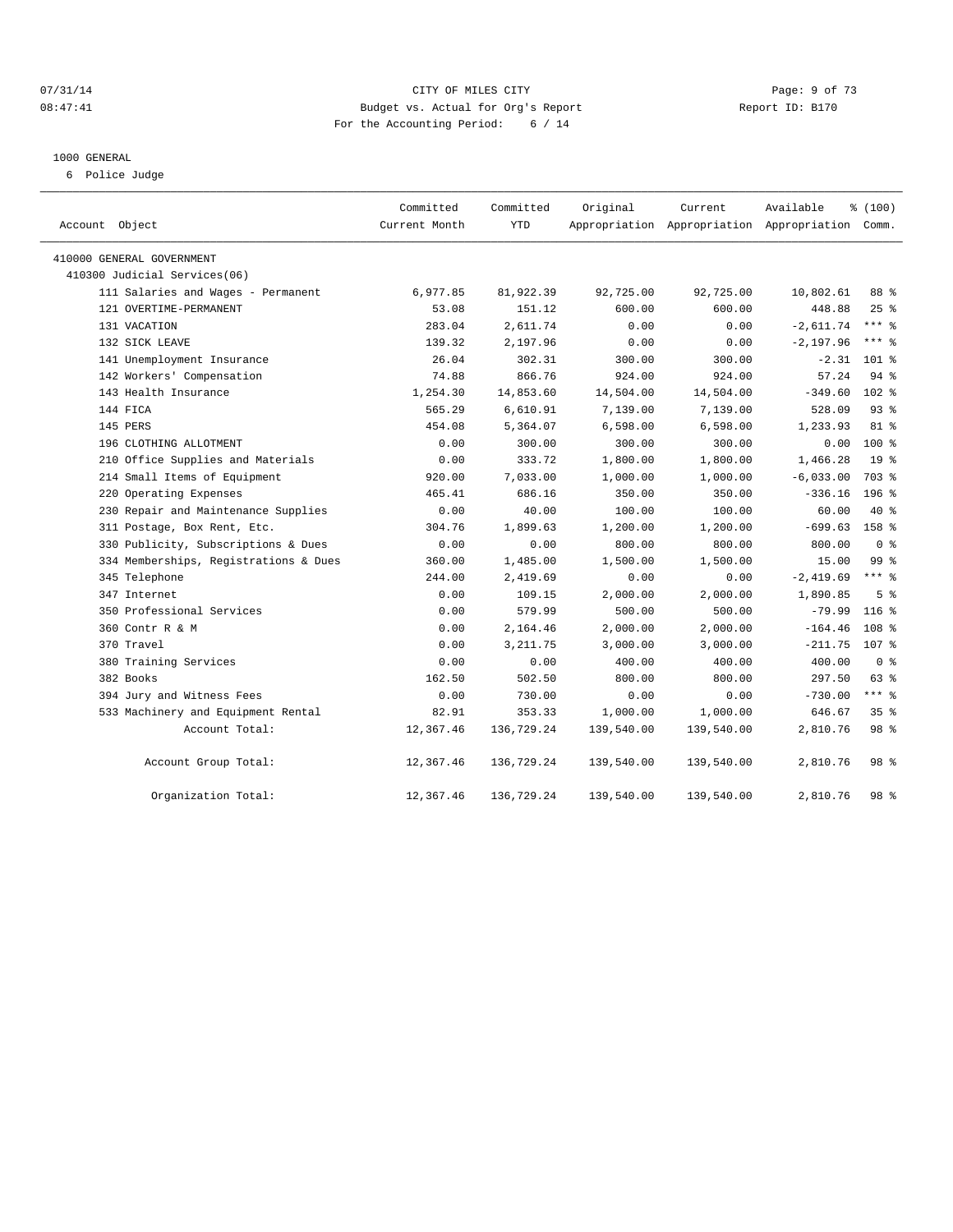#### $O7/31/14$  Page: 10 of 73 08:47:41 Budget vs. Actual for Org's Report Changer Report ID: B170 For the Accounting Period: 6 / 14

————————————————————————————————————————————————————————————————————————————————————————————————————————————————————————————————————

#### 1000 GENERAL

7 Fire

|                                         | Committed     | Committed  | Original   | Current    | Available                                       | % (100)          |
|-----------------------------------------|---------------|------------|------------|------------|-------------------------------------------------|------------------|
| Account Object                          | Current Month | YTD        |            |            | Appropriation Appropriation Appropriation Comm. |                  |
| 420000 PUBLIC SAFETY                    |               |            |            |            |                                                 |                  |
| 420460 Fire Suppression(07)             |               |            |            |            |                                                 |                  |
| 111 Salaries and Wages - Permanent      | 34, 443.95    | 378,021.32 | 349,089.00 | 435,792.00 | 57,770.68                                       | 87%              |
| 112 SALARIES AND WAGES - PART PAID      | 326.30        | 1,688.84   | 6,000.00   | 6,000.00   | 4,311.16                                        | $28$ %           |
| 121 OVERTIME-PERMANENT                  | 2,831.98      | 27, 439.54 | 23,000.00  | 23,000.00  | $-4,439.54$                                     | 119 %            |
| 131 VACATION                            | 0.00          | 13,679.82  | 15,550.00  | 15,550.00  | 1,870.18                                        | 88 %             |
| 132 SICK LEAVE                          | 352.66        | 17, 315.54 | 15,000.00  | 15,000.00  | $-2,315.54$ 115 %                               |                  |
| 133 OTHER LEAVE PAY                     | 973.78        | 986.52     | 3,000.00   | 3,000.00   | 2,013.48                                        | $33$ $%$         |
| 134 HOLIDAY PAY                         | 960.33        | 7,847.87   | 8,500.00   | 8,500.00   | 652.13                                          | $92$ $%$         |
| 141 Unemployment Insurance              | 179.51        | 2,068.12   | 1,559.00   | 1,949.00   | $-119.12$                                       | $106$ %          |
| 142 Workers' Compensation               | 1,424.08      | 17,032.44  | 12,271.00  | 15,319.00  | $-1,713.44$                                     | 111 %            |
| 143 Health Insurance                    | 6,320.58      | 67,687.59  | 59,228.00  | 73,775.00  | 6,087.41                                        | $92$ $%$         |
| 144 FICA                                | 597.25        | 6,752.93   | 5,061.00   | 6,318.00   | $-434.93$ 107 %                                 |                  |
| 147 Firemen's Pension                   | 5,085.97      | 59,642.41  | 50,129.00  | 62,580.00  | 2,937.59                                        | 95%              |
| 190 On Behalf Retirement Payments       | 190,855.00    | 190,855.00 | 0.00       | 188,005.00 | $-2,850.00$ 102 %                               |                  |
| 210 Office Supplies and Materials       | 0.00          | 49.20      | 900.00     | 900.00     | 850.80                                          | 5 <sup>8</sup>   |
| 211 Clothing Allotment                  | 1,890.00      | 7,815.88   | 7,900.00   | 7,900.00   | 84.12                                           | 99 <sup>°</sup>  |
| 214 Small Items of Equipment            | 5.29          | 1,321.97   | 4,500.00   | 4,500.00   | 3,178.03                                        | 29%              |
| 220 Operating Expenses                  | 1.20          | 2,753.37   | 3,500.00   | 3,500.00   | 746.63                                          | 79 %             |
| 226 Clothing and Uniforms               | 2,859.00      | 5,143.64   | 5,000.00   | 5,000.00   | $-143.64$                                       | 103 <sup>8</sup> |
| 230 Repair and Maintenance Supplies     | 2,994.66      | 5,701.66   | 5,000.00   | 5,000.00   | $-701.66$                                       | 114 %            |
| 231 Gas, Oil, Diesel Fuel, Grease, etc. | 950.04        | 7,704.45   | 6,000.00   | 6,000.00   | $-1,704.45$                                     | $128$ %          |
| 241 Consumable Tools                    | 0.00          | 0.00       | 350.00     | 350.00     | 350.00                                          | 0 <sup>8</sup>   |
| 311 Postage, Box Rent, Etc.             | 0.00          | 29.05      | 150.00     | 150.00     | 120.95                                          | 19 <sup>°</sup>  |
| 320 Printing, Duplicating, Typing &     | 148.68        | 241.52     | 100.00     | 100.00     | $-141.52$                                       | $242$ %          |
| 330 Publicity, Subscriptions & Dues     | 0.00          | 265.00     | 500.00     | 500.00     | 235.00                                          | 53%              |
| 334 Memberships, Registrations & Dues   | 0.00          | 1,200.00   | 1,200.00   | 1,200.00   | 0.00                                            | 100 %            |
| 341 Electric Utility Services           | 280.41        | 3,617.12   | 3,300.00   | 3,300.00   | $-317.12$                                       | 110 %            |
| 342 Water Utility Services              | 29.36         | 364.79     | 450.00     | 450.00     | 85.21                                           | 81 %             |
| 343 Sewer Utility Services              | 18.52         | 219.67     | 300.00     | 300.00     | 80.33                                           | 73 %             |
| 344 Gas Utility Service                 | 36.74         | 1,956.14   | 2,000.00   | 2,000.00   | 43.86                                           | 98 %             |
| 345 Telephone                           | 346.13        | 3,176.04   | 3,000.00   | 3,000.00   | $-176.04$                                       | $106$ %          |
| 346 Garbage Service                     | 0.00          | 493.42     | 900.00     | 900.00     | 406.58                                          | $55$ $%$         |
| 347 Internet                            | 135.60        | 1,533.96   | 1,000.00   | 1,000.00   | $-533.96$                                       | 153 %            |
| 350 Professional Services               | 0.00          | 4,801.36   | 5,500.00   | 5,500.00   | 698.64                                          | 87%              |
| 360 Contr R & M                         | 87.95         | 537.95     | 2,000.00   | 2,000.00   | 1,462.05                                        | $27$ %           |
| 364 R&M Vehicles - Fire/Amb             | 0.00          | 6,444.01   | 6,500.00   | 6,500.00   | 55.99                                           | 99 %             |
| 370 Travel                              | 568.99        | 2,507.72   | 2,500.00   | 2,500.00   |                                                 | $-7.72$ 100 %    |
| 380 Training Services                   | 0.00          | 1,480.52   | 2,000.00   | 2,000.00   | 519.48                                          | 74 %             |
| 382 Books                               | 0.00          | 1,334.42   | 1,500.00   | 1,500.00   | 165.58                                          | 89 %             |
| 400 BUILDING MATERIALS                  | 201.81        | 1,058.57   | 1,800.00   | 1,800.00   | 741.43                                          | 59 %             |
| 511 Insurance on Buildings              | 0.00          | 1,723.07   | 1,723.00   | 1,723.00   |                                                 | $-0.07$ 100 %    |
| 512 Insurance on Vehicles & Equipment   | 0.00          | 5,343.05   | 5,343.00   | 5,343.00   |                                                 | $-0.05$ 100 %    |
| Account Total:                          | 254,905.77    | 859,835.49 | 623,303.00 | 929,704.00 | 69,868.51                                       | 92 %             |
|                                         |               |            |            |            |                                                 |                  |
| Account Group Total:                    | 254,905.77    | 859,835.49 | 623,303.00 | 929,704.00 | 69,868.51                                       | 92 %             |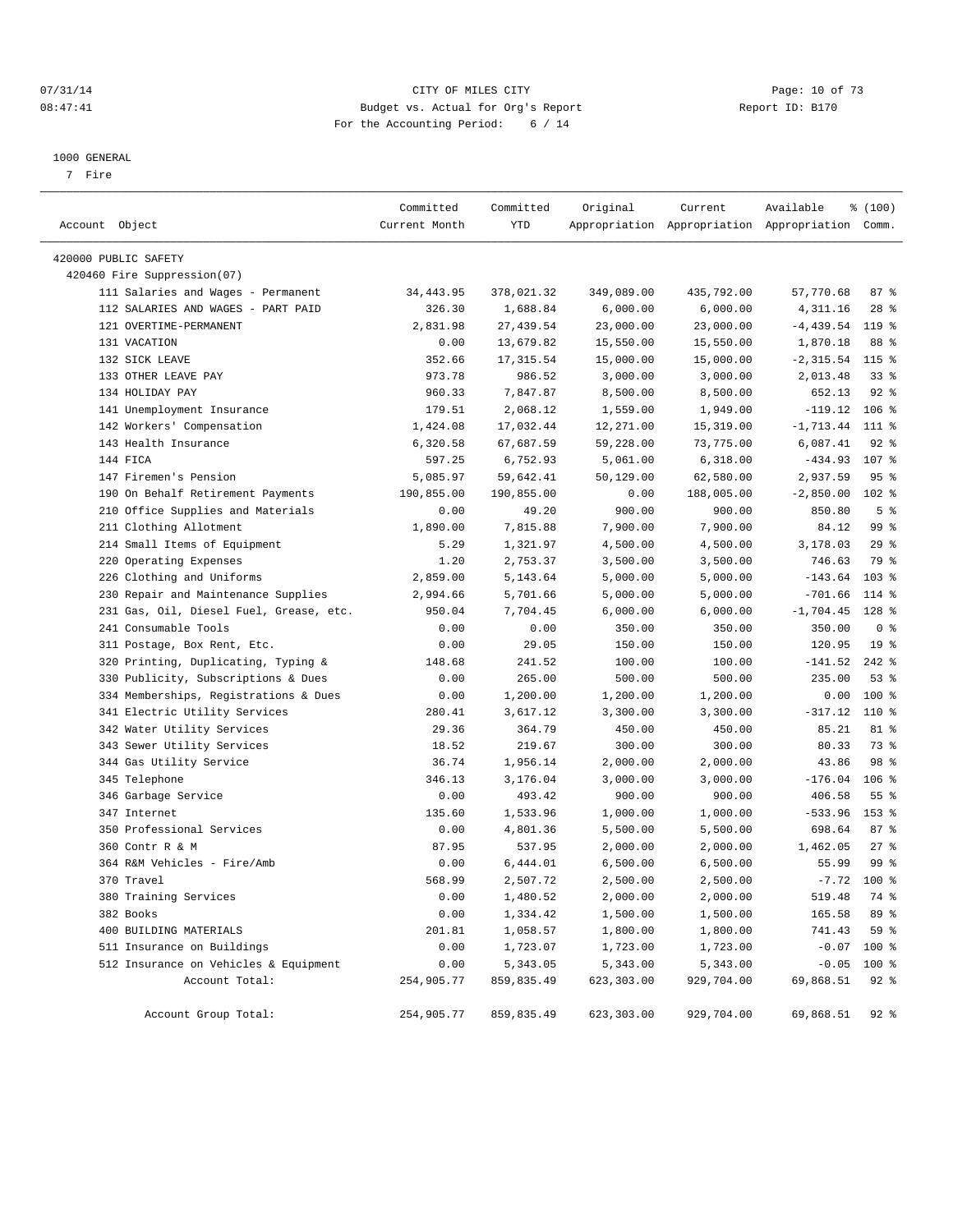#### $O7/31/14$  Page: 11 of 73 08:47:41 Budget vs. Actual for Org's Report Report ID: B170 For the Accounting Period: 6 / 14

#### 1000 GENERAL

7 Fire

| Account Object      | Committed<br>Committed<br>YTD<br>Current Month | Original   | Current<br>Appropriation Appropriation Appropriation Comm. | Available     | $\frac{100}{2}$ |
|---------------------|------------------------------------------------|------------|------------------------------------------------------------|---------------|-----------------|
| Organization Total: | 254,905.77<br>859,835.49                       | 623,303.00 | 929,704.00                                                 | 69,868.51 92% |                 |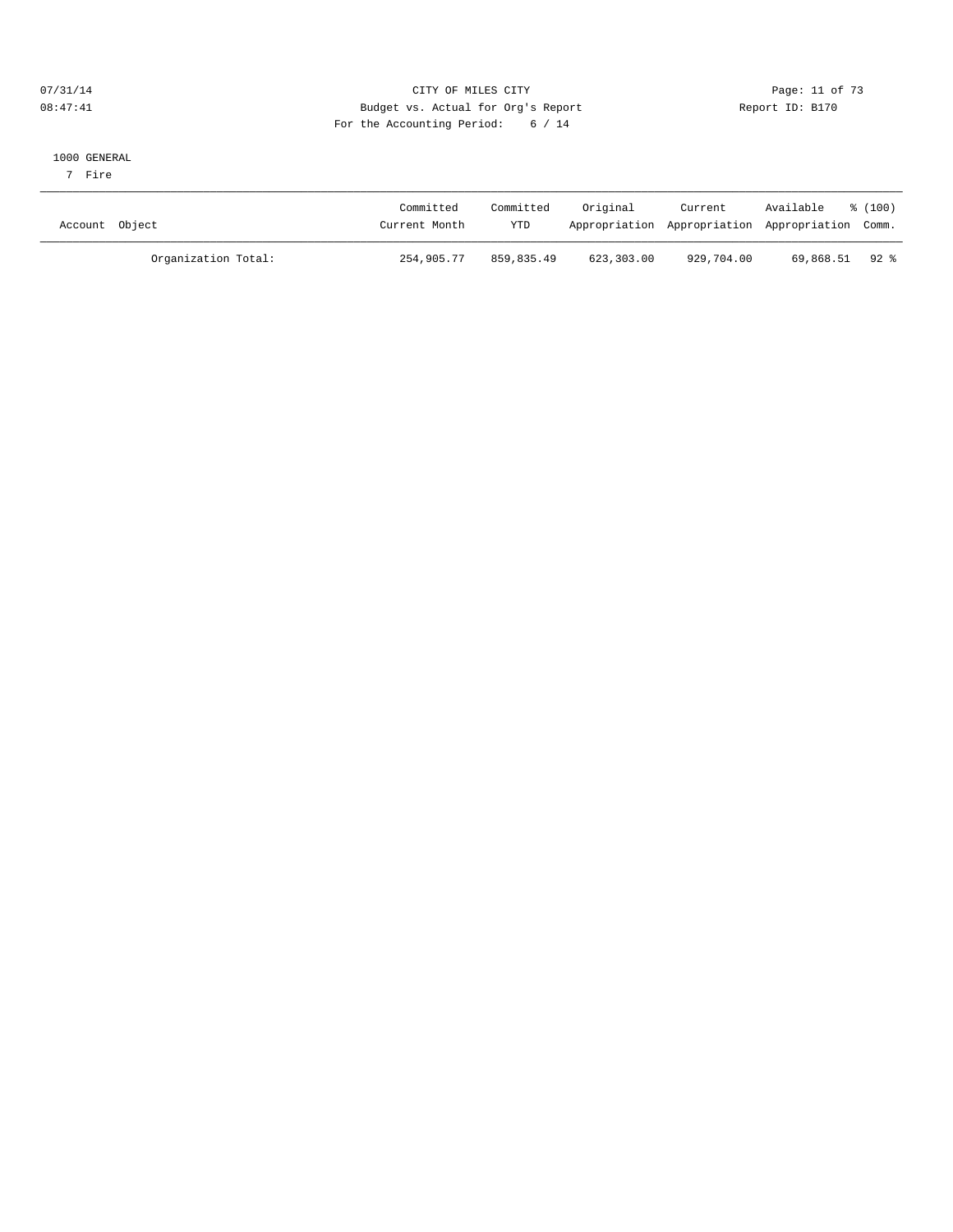#### $O7/31/14$  Page: 12 of 73 08:47:41 Budget vs. Actual for Org's Report Changer Report ID: B170 For the Accounting Period: 6 / 14

#### 1000 GENERAL

8 City Hall Maintenance

| Account Object                        | Committed<br>Current Month | Committed<br><b>YTD</b> | Original  | Current<br>Appropriation Appropriation Appropriation | Available         | % (100)<br>Comm. |  |
|---------------------------------------|----------------------------|-------------------------|-----------|------------------------------------------------------|-------------------|------------------|--|
| 410000 GENERAL GOVERNMENT             |                            |                         |           |                                                      |                   |                  |  |
| 411230 City Hall                      |                            |                         |           |                                                      |                   |                  |  |
| 214 Small Items of Equipment          | 0.00                       | 0.00                    | 400.00    | 400.00                                               | 400.00            | 0 <sup>8</sup>   |  |
| 220 Operating Expenses                | 66.36                      | 2,428.13                | 2,500.00  | 2,500.00                                             | 71.87             | 97%              |  |
| 230 Repair and Maintenance Supplies   | 3,620.00                   | 4,263.23                | 1,000.00  | 1,000.00                                             | $-3, 263.23$      | $426$ %          |  |
| 341 Electric Utility Services         | 523.57                     | 5,343.02                | 5,500.00  | 5,500.00                                             | 156.98            | 97 <sub>8</sub>  |  |
| 342 Water Utility Services            | 51.52                      | 626.68                  | 750.00    | 750.00                                               | 123.32            | 84 %             |  |
| 343 Sewer Utility Services            | 32.50                      | 390.00                  | 370.00    | 370.00                                               | $-20.00$          | 105 <sup>8</sup> |  |
| 344 Gas Utility Service               | 36.91                      | 3,461.62                | 5,000.00  | 5,000.00                                             | 1,538.38          | 69 %             |  |
| 346 Garbage Service                   | 0.00                       | 47.41                   | 200.00    | 200.00                                               | 152.59            | $24$ $%$         |  |
| 360 Contr R & M                       | 9,752.00                   | 27, 181. 27             | 29,000.00 | 29,000.00                                            | 1,818.73          | $94$ $%$         |  |
| 400 BUILDING MATERIALS                | 0.00                       | 0.00                    | 300.00    | 300.00                                               | 300.00            | 0 <sup>8</sup>   |  |
| 511 Insurance on Buildings            | 0.00                       | 2,482.57                | 2,483.00  | 2,483.00                                             | 0.43              | $100*$           |  |
| 930 Improvements Other than Buildings | 0.00                       | 9,950.00                | 0.00      | 0.00                                                 | $-9,950.00$       | $***$ $%$        |  |
| Account Total:                        | 14,082.86                  | 56,173.93               | 47,503.00 | 47,503.00                                            | $-8,670.93$       | 118 %            |  |
| Account Group Total:                  | 14,082.86                  | 56,173.93               | 47,503.00 | 47,503.00                                            | $-8,670.93$ 118 % |                  |  |
| Organization Total:                   | 14,082.86                  | 56,173.93               | 47,503.00 | 47,503.00                                            | $-8,670.93$ 118 % |                  |  |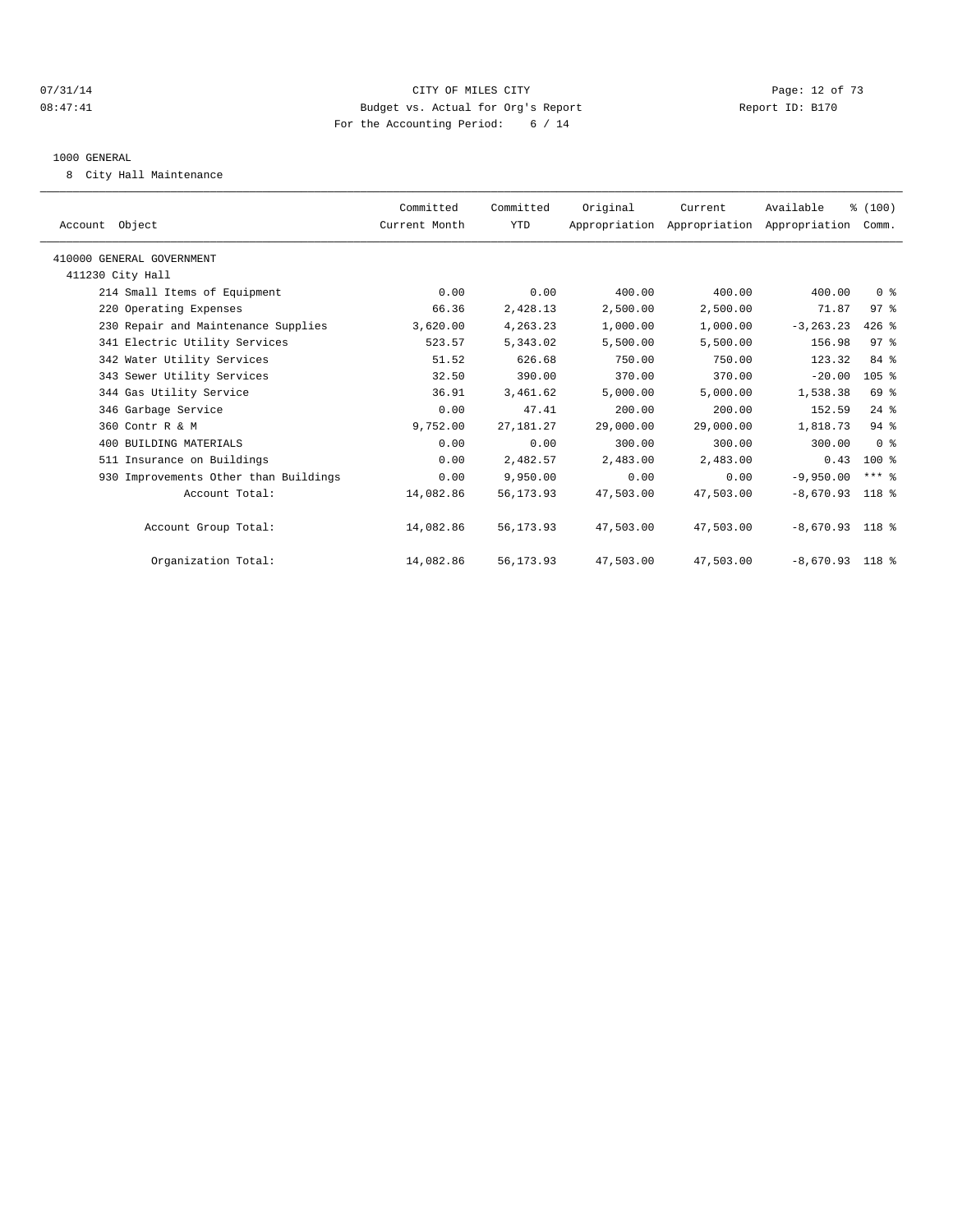#### $O7/31/14$  Page: 13 of 73 08:47:41 Budget vs. Actual for Org's Report Changer Report ID: B170 For the Accounting Period: 6 / 14

#### 1000 GENERAL

9 Treasurer

| Account Object                     | Committed<br>Current Month | Committed<br>YTD | Original  | Current<br>Appropriation Appropriation | Available<br>Appropriation | % (100)<br>Comm. |  |
|------------------------------------|----------------------------|------------------|-----------|----------------------------------------|----------------------------|------------------|--|
|                                    |                            |                  |           |                                        |                            |                  |  |
| 410000 GENERAL GOVERNMENT          |                            |                  |           |                                        |                            |                  |  |
| 410540 City Treasurer(09)          |                            |                  |           |                                        |                            |                  |  |
| 111 Salaries and Wages - Permanent | 1,666.66                   | 19,999.92        | 20,000.00 | 20,000.00                              | 0.08                       | $100$ %          |  |
| 142 Workers' Compensation          | 6.52                       | 78.24            | 78.00     | 78.00                                  | $-0.24$                    | $100$ %          |  |
| 144 FICA                           | 127.50                     | 1,530.00         | 1,530.00  | 1,530.00                               | 0.00                       | $100$ %          |  |
| 145 PERS                           | 134.50                     | 1,614.00         | 1,614.00  | 1,614.00                               | 0.00                       | $100$ %          |  |
| 345 Telephone                      | 2.88                       | 83.29            | 100.00    | 100.00                                 | 16.71                      | 83 %             |  |
| 350 Professional Services          | 0.00                       | 83.00            | 83.00     | 83.00                                  | 0.00                       | $100$ %          |  |
| 360 Contr R & M                    | 365.94                     | 1,416.33         | 840.00    | 840.00                                 | $-576.33$                  | $169$ $%$        |  |
| 369 Other Repair and Maintenance   | 0.00                       | 0.00             | 450.00    | 450.00                                 | 450.00                     | 0 <sup>8</sup>   |  |
| Account Total:                     | 2,304.00                   | 24,804.78        | 24,695.00 | 24,695.00                              | $-109.78$                  | $100$ %          |  |
|                                    |                            |                  |           |                                        |                            |                  |  |
| Account Group Total:               | 2,304.00                   | 24,804.78        | 24,695.00 | 24,695.00                              | $-109.78$                  | $100$ %          |  |
|                                    |                            |                  |           |                                        |                            |                  |  |
| Organization Total:                | 2,304.00                   | 24,804.78        | 24,695.00 | 24,695.00                              | $-109.78$                  | $100$ %          |  |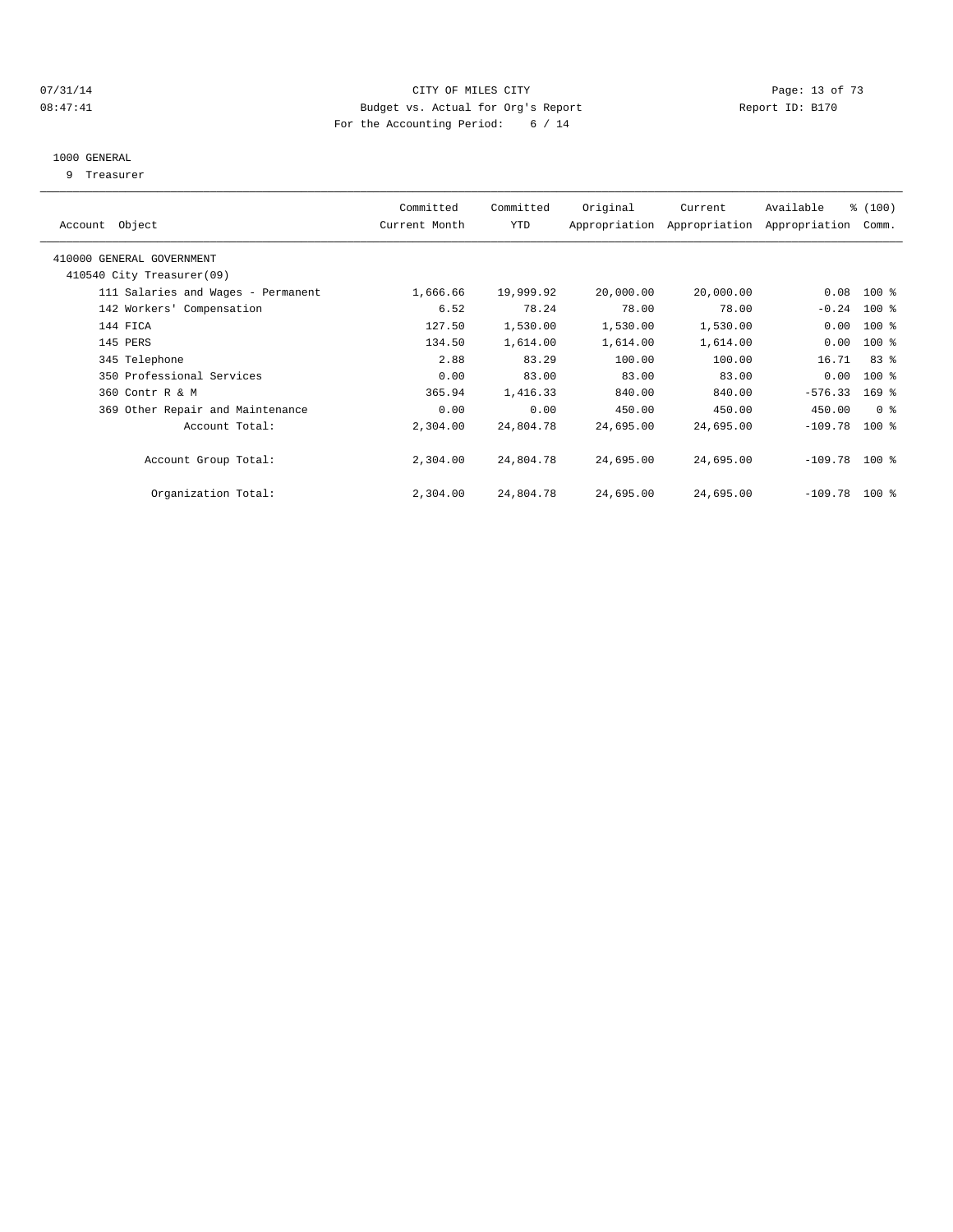#### $O7/31/14$  Page: 14 of 73 08:47:41 Budget vs. Actual for Org's Report Changer Report ID: B170 For the Accounting Period: 6 / 14

#### 1000 GENERAL

11 Historic Preservation

| Object<br>Account                                                       | Committed<br>Current Month | Committed<br>YTD | Original<br>Appropriation | Current<br>Appropriation | Available<br>Appropriation | $\frac{100}{3}$<br>Comm. |
|-------------------------------------------------------------------------|----------------------------|------------------|---------------------------|--------------------------|----------------------------|--------------------------|
| 520000 OTHER FINANCING USES<br>521000 Interfund Operating Transfers Out |                            |                  |                           |                          |                            |                          |
| 820 Transfers to Other Funds                                            | 0.00                       | 8,000.00         | 8,000.00                  | 8,000.00                 | 0.00                       | $100$ %                  |
| Account Total:                                                          | 0.00                       | 8,000.00         | 8,000.00                  | 8,000.00                 | 0.00                       | $100*$                   |
| Account Group Total:                                                    | 0.00                       | 8.000.00         | 8.000.00                  | 8.000.00                 | 0.00                       | $100*$                   |
| Organization Total:                                                     | 0.00                       | 8,000.00         | 8.000.00                  | 8.000.00                 | 0.00                       | $100$ $\approx$          |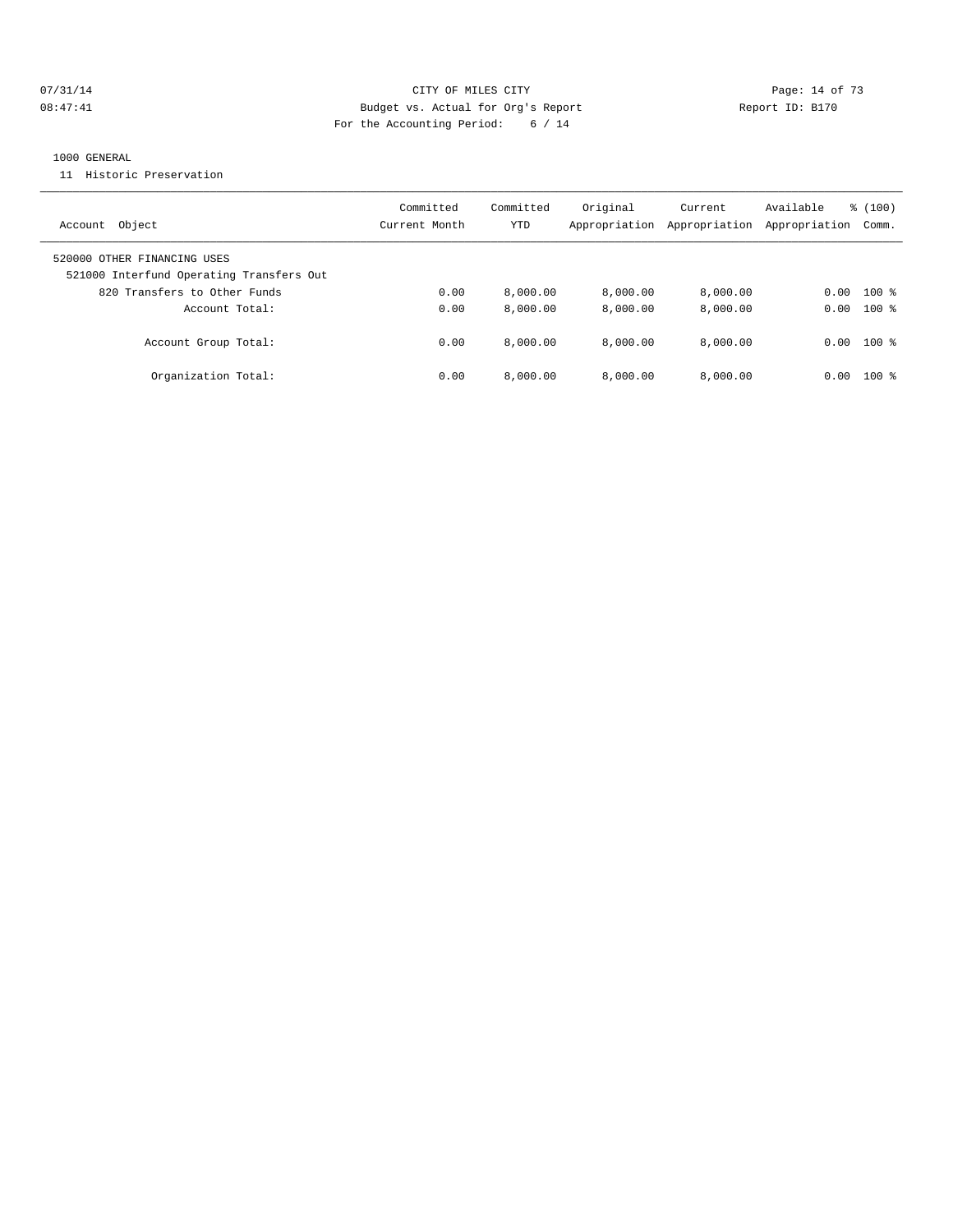#### $O7/31/14$  Page: 15 of 73 08:47:41 Budget vs. Actual for Org's Report Changer Report ID: B170 For the Accounting Period: 6 / 14

————————————————————————————————————————————————————————————————————————————————————————————————————————————————————————————————————

#### 1000 GENERAL

13 Park

|                                                               | Committed     | Committed  | Original               | Current                | Available                                       | ៖ (100)                 |  |
|---------------------------------------------------------------|---------------|------------|------------------------|------------------------|-------------------------------------------------|-------------------------|--|
| Account Object                                                | Current Month | YTD        |                        |                        | Appropriation Appropriation Appropriation Comm. |                         |  |
| 460000 CULTURE AND RECREATION                                 |               |            |                        |                        |                                                 |                         |  |
| 460432 Lion Shelter                                           |               |            |                        |                        |                                                 |                         |  |
| 230 Repair and Maintenance Supplies                           | 47.88         | 47.88      | 5,000.00               | 5,000.00               | 4,952.12                                        | 1 <sup>8</sup>          |  |
| 360 Contr R & M                                               | 2,002.10      | 2,002.10   | 0.00                   | 0.00                   | $-2,002.10$                                     | $***$ $-$               |  |
| Account Total:                                                | 2,049.98      | 2,049.98   | 5,000.00               | 5,000.00               | 2,950.02                                        | 41 %                    |  |
|                                                               |               |            |                        |                        |                                                 |                         |  |
| 460433 Park Operations(13)                                    |               |            |                        |                        |                                                 |                         |  |
| 111 Salaries and Wages - Permanent                            | 13,587.23     | 132,731.11 | 129,796.00             | 129,796.00             | $-2,935.11$                                     | $102$ %                 |  |
| 121 OVERTIME-PERMANENT                                        | 1,849.74      | 7,337.07   | 6,000.00               | 6,000.00               | $-1,337.07$ 122 %                               |                         |  |
| 131 VACATION                                                  | 880.30        | 8,291.33   | 10,500.00              | 10,500.00              | 2,208.67                                        | 79 %                    |  |
| 132 SICK LEAVE                                                | 10.01         | 4,904.77   | 5,000.00               | 5,000.00               | 95.23                                           | 98 %                    |  |
| 134 HOLIDAY PAY                                               | 849.10        | 3,846.62   | 3,000.00               | 3,000.00               | $-846.62$                                       | 128 %                   |  |
| 141 Unemployment Insurance                                    | 77.28         | 709.07     | 694.00                 | 694.00                 | $-15.07$                                        | $102$ %                 |  |
| 142 Workers' Compensation                                     | 844.83        | 8,234.18   | 8,051.00               | 8,051.00               | $-183.18$                                       | $102$ %                 |  |
| 143 Health Insurance                                          | 2,032.77      | 23,966.95  | 24,047.00              | 24,047.00              | 80.05                                           | $100*$                  |  |
| 144 FICA                                                      | 1,265.88      | 11,486.57  | 11,804.00              | 11,804.00              | 317.43                                          | 97%                     |  |
| 145 PERS                                                      | 1,118.58      | 11,775.02  | 11,670.00              | 11,670.00              | $-105.02$                                       | $101$ %                 |  |
| 196 CLOTHING ALLOTMENT                                        | 0.00          | 457.50     | 450.00                 | 450.00                 | $-7.50$                                         | $102$ %                 |  |
| 210 Office Supplies and Materials                             | 159.93        | 245.69     | 150.00                 | 150.00                 | $-95.69$                                        | 164 %                   |  |
| 214 Small Items of Equipment                                  | 1,389.86      | 5,835.64   | 7,500.00               | 7,500.00               | 1,664.36                                        | 78 %                    |  |
| 220 Operating Expenses                                        | 282.12        | 2,002.39   | 2,200.00               | 2,200.00               | 197.61                                          | $91$ %                  |  |
| 222 Chemicals, Lab & Med Supplies                             | 2,698.11      | 4,316.09   | 8,920.00               | 8,920.00               | 4,603.91                                        | 48 %                    |  |
| 226 Clothing and Uniforms                                     | 150.00        | 420.01     | 500.00                 | 500.00                 | 79.99                                           | 84 %                    |  |
| 230 Repair and Maintenance Supplies                           | 1,697.56      | 8,230.00   | 10,000.00              | 10,000.00              | 1,770.00                                        | 82%                     |  |
| 231 Gas, Oil, Diesel Fuel, Grease, etc.                       | 801.20        | 7,383.10   | 8,000.00               | 8,000.00               | 616.90                                          | $92$ $%$                |  |
| 334 Memberships, Registrations & Dues                         | 0.00          | 345.00     | 500.00                 | 500.00                 | 155.00                                          | 69 %                    |  |
| 341 Electric Utility Services                                 | 547.63        | 8,555.53   | 7,500.00               | 7,500.00               | $-1,055.53$                                     | 114 %                   |  |
| 342 Water Utility Services                                    | 1,614.19      | 18,578.32  | 22,000.00              | 22,000.00              | 3,421.68                                        | 84 %                    |  |
| 343 Sewer Utility Services                                    | 142.19        | 739.40     | 1,000.00               | 1,000.00               | 260.60                                          | 74 %                    |  |
| 344 Gas Utility Service                                       | 68.41         | 3,661.49   | 2,400.00               | 2,400.00               | $-1, 261.49$                                    | 153 %                   |  |
| 345 Telephone                                                 | 38.94         | 512.70     | 500.00                 | 500.00                 | $-12.70$                                        | $103$ %                 |  |
| 346 Garbage Service                                           | 0.00          | 237.06     | 850.00                 | 850.00                 | 612.94                                          | $28$ %                  |  |
| 347 Internet                                                  | 37.60         | 451.20     | 450.00                 | 450.00                 | $-1.20$                                         | $100$ %                 |  |
| 350 Professional Services                                     | 3,406.53      | 6,166.73   | 10,000.00              | 10,000.00              | 3,833.27                                        | 62 %                    |  |
| 360 Contr R & M                                               | 3,185.91      | 5,462.99   | 9,000.00               | 9,000.00               | 3,537.01                                        | 61 %                    |  |
| 363 R&M Vehicles/Equip/Labor-PW                               | 450.00        | 7,243.13   | 17,300.00              | 17,300.00              | 10,056.87                                       | 42 %                    |  |
| 370 Travel                                                    | 0.00          | 129.39     | 600.00                 | 600.00                 | 470.61                                          | $22$ %                  |  |
| 380 Training Services                                         | 0.00          | 61.77      | 1,000.00               | 1,000.00               | 938.23                                          | 6 <sup>°</sup>          |  |
| 511 Insurance on Buildings                                    | 0.00          | 2,382.75   | 2,383.00               | 2,383.00               |                                                 | $0.25$ 100 %            |  |
| 512 Insurance on Vehicles & Equipment                         | 0.00          | 450.51     | 451.00                 | 451.00                 | 0.49                                            | $100*$                  |  |
| 514 Other Insurance (Boilers)                                 | 0.00          | 0.00       | 800.00                 | 800.00                 | 800.00                                          | $0$ %                   |  |
| 936 Parks and Recreation Facilities                           | 0.00          | 1,899.22   | 89,177.00              | 89,177.00              | 87, 277.78                                      | 2 <sub>8</sub>          |  |
| Account Total:                                                | 39,185.90     | 299,050.30 | 414,193.00             | 414,193.00             | 115,142.70                                      | 72 %                    |  |
|                                                               |               |            |                        |                        |                                                 |                         |  |
| 460434 Fish, Wildlife Trailways<br>740 Awards and Indemnities | 0.00          | 6,466.61   |                        |                        |                                                 |                         |  |
| Account Total:                                                | 0.00          | 6,466.61   | 16,953.00<br>16,953.00 | 16,953.00<br>16,953.00 | 10,486.39<br>10,486.39                          | 38 %<br>38 <sup>8</sup> |  |
|                                                               |               |            |                        |                        |                                                 |                         |  |
| 460439 Riverside Park Tennis Court Project                    |               |            |                        |                        |                                                 |                         |  |
| 350 Professional Services                                     | 0.00          | 33.77      | 0.00                   | 0.00                   | $-33.77$ *** %                                  |                         |  |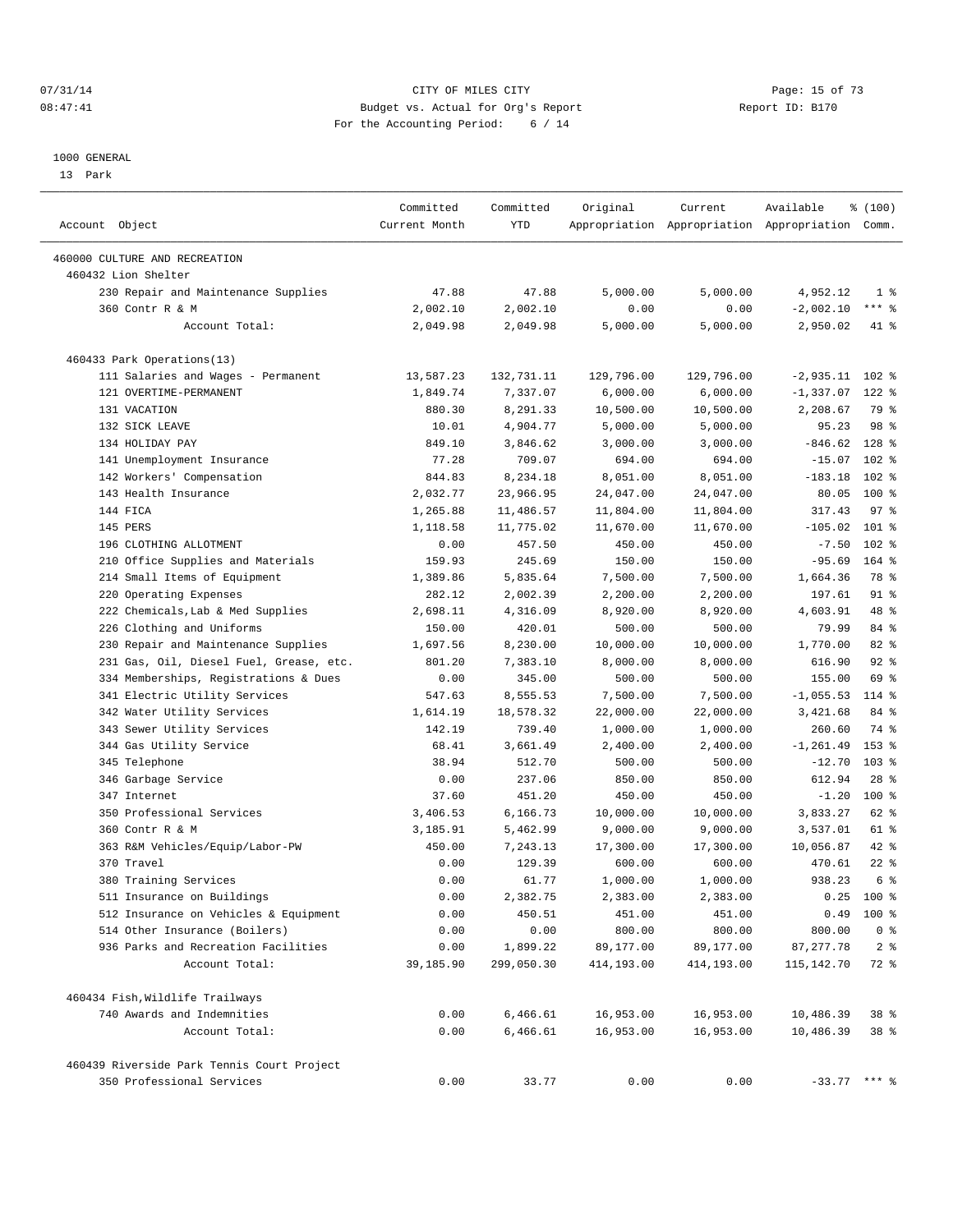#### $O7/31/14$  Page: 16 of 73 08:47:41 Budget vs. Actual for Org's Report Changer Report ID: B170 For the Accounting Period: 6 / 14

#### 1000 GENERAL

13 Park

| Object<br>Account    | Committed<br>Current Month | Committed<br>YTD | Original<br>Appropriation | Current<br>Appropriation | Available<br>Appropriation Comm. | % (100) |
|----------------------|----------------------------|------------------|---------------------------|--------------------------|----------------------------------|---------|
| Account Total:       | 0.00                       | 33.77            | 0.00                      | 0.00                     | $-33.77$ *** $%$                 |         |
| Account Group Total: | 41,235.88                  | 307,600.66       | 436,146.00                | 436,146.00               | 128,545.34                       | 71 %    |
| Organization Total:  | 41,235.88                  | 307,600.66       | 436,146.00                | 436,146.00               | 128,545.34                       | 71 %    |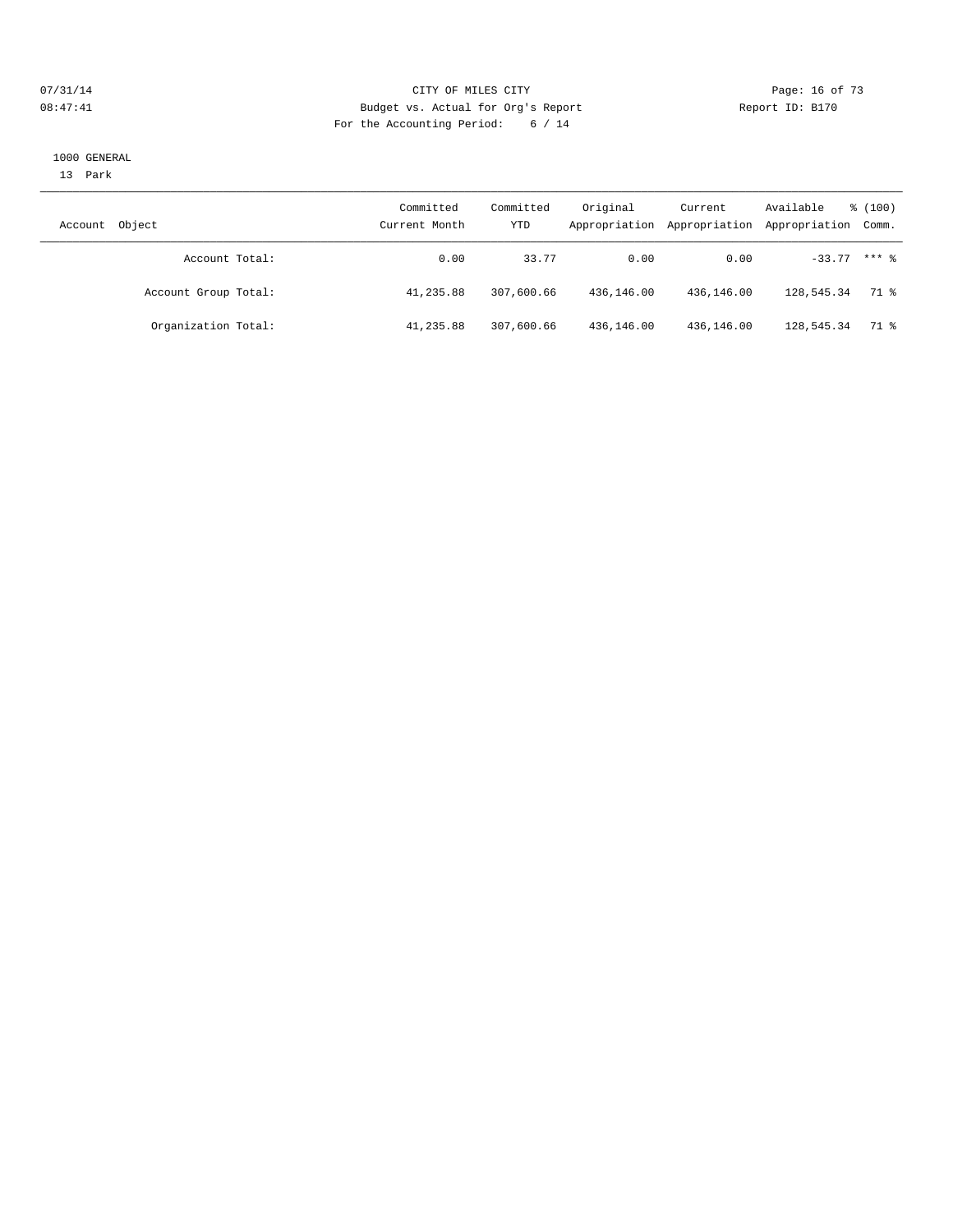#### $O7/31/14$  Page: 17 of 73 08:47:41 Budget vs. Actual for Org's Report Changer Report ID: B170 For the Accounting Period: 6 / 14

#### 1000 GENERAL

14 Swim Pool

| Account Object                      | Committed<br>Current Month | Committed<br><b>YTD</b> | Original  | Current   | Available<br>Appropriation Appropriation Appropriation Comm. | % (100)         |  |
|-------------------------------------|----------------------------|-------------------------|-----------|-----------|--------------------------------------------------------------|-----------------|--|
| 460000 CULTURE AND RECREATION       |                            |                         |           |           |                                                              |                 |  |
| 460445 Swimming Pool                |                            |                         |           |           |                                                              |                 |  |
| 111 Salaries and Wages - Permanent  | 14,286.05                  | 48,602.15               | 50,000.00 | 50,000.00 | 1,397.85                                                     | 97 <sup>8</sup> |  |
| 141 Unemployment Insurance          | 63.67                      | 218.09                  | 69.00     | 69.00     | $-149.09$                                                    | $316$ %         |  |
| 142 Workers' Compensation           | 740.67                     | 2,537.47                | 797.00    | 797.00    | $-1,740.47$                                                  | 318 %           |  |
| 144 FICA                            | 1,082.19                   | 3,707.36                | 1,165.00  | 1,165.00  | $-2,542.36$                                                  | $318*$          |  |
| 145 PERS                            | 153.20                     | 535.56                  | 127.00    | 127.00    | $-408.56$                                                    | 422 %           |  |
| 214 Small Items of Equipment        | 0.00                       | 0.00                    | 200.00    | 200.00    | 200.00                                                       | 0 <sup>8</sup>  |  |
| 220 Operating Expenses              | 0.00                       | 35.81                   | 900.00    | 900.00    | 864.19                                                       | 4%              |  |
| 222 Chemicals, Lab & Med Supplies   | 0.00                       | 2,942.94                | 3.000.00  | 3,000.00  | 57.06                                                        | 98 %            |  |
| 226 Clothing and Uniforms           | 0.00                       | 336.00                  | 0.00      | 0.00      | $-336.00$                                                    | $***$ 8         |  |
| 230 Repair and Maintenance Supplies | 0.00                       | 21.99                   | 1,000.00  | 1,000.00  | 978.01                                                       | 2 <sup>8</sup>  |  |
| 341 Electric Utility Services       | 258.49                     | 1,555.29                | 1,000.00  | 1,000.00  | $-555.29$                                                    | $156$ $%$       |  |
| 342 Water Utility Services          | 0.00                       | 239.67                  | 300.00    | 300.00    | 60.33                                                        | $80*$           |  |
| 343 Sewer Utility Services          | 0.00                       | 85.32                   | 85.00     | 85.00     | $-0.32$                                                      | $100*$          |  |
| 345 Telephone                       | 0.00                       | 34.17                   | 130.00    | 130.00    | 95.83                                                        | 26%             |  |
| 350 Professional Services           | 0.00                       | 0.00                    | 250.00    | 250.00    | 250.00                                                       | 0 <sup>8</sup>  |  |
| 360 Contr R & M                     | 0.00                       | 0.00                    | 500.00    | 500.00    | 500.00                                                       | 0 <sup>8</sup>  |  |
| 363 R&M Vehicles/Equip/Labor-PW     | 270.00                     | 270.00                  | 1,000.00  | 1,000.00  | 730.00                                                       | 27%             |  |
| 380 Training Services               | 400.00                     | 821.00                  | 1,200.00  | 1,200.00  | 379.00                                                       | 68 %            |  |
| 540 Special Assessments             | 0.00                       | 562.50                  | 678.00    | 678.00    | 115.50                                                       | 83%             |  |
| Account Total:                      | 17, 254.27                 | 62,505.32               | 62,401.00 | 62,401.00 | $-104.32$                                                    | 100 %           |  |
| Account Group Total:                | 17,254.27                  | 62,505.32               | 62,401.00 | 62,401.00 | $-104.32$ 100 %                                              |                 |  |
| Organization Total:                 | 17, 254.27                 | 62,505.32               | 62,401.00 | 62,401.00 | $-104.32$                                                    | 100 %           |  |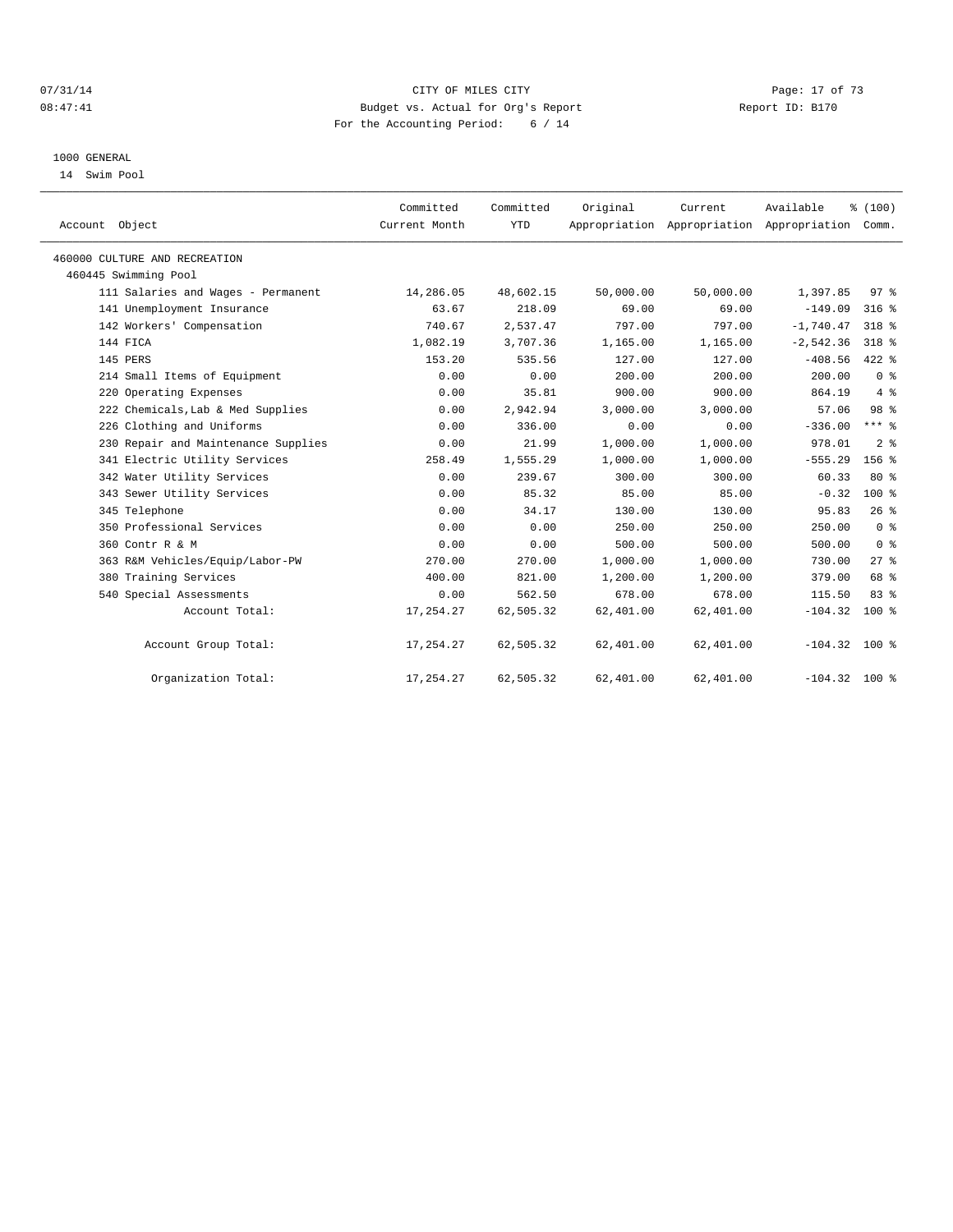#### $O7/31/14$  Page: 18 of 73 08:47:41 Budget vs. Actual for Org's Report Report ID: B170 For the Accounting Period: 6 / 14

## 1000 GENERAL 16 Library

| Object<br>Account                                                       | Committed<br>Current Month | Committed<br>YTD | Original<br>Appropriation | Current<br>Appropriation | Available<br>Appropriation | % (100)<br>Comm. |
|-------------------------------------------------------------------------|----------------------------|------------------|---------------------------|--------------------------|----------------------------|------------------|
| 520000 OTHER FINANCING USES<br>521000 Interfund Operating Transfers Out |                            |                  |                           |                          |                            |                  |
| 820 Transfers to Other Funds                                            | 23,623.99                  | 283,487.00       | 283,487.00                | 283,487.00               |                            | $0.00$ 100 %     |
| Account Total:                                                          | 23,623.99                  | 283,487.00       | 283, 487, 00              | 283, 487, 00             |                            | $0.00$ 100 %     |
| Account Group Total:                                                    | 23,623.99                  | 283,487.00       | 283, 487, 00              | 283, 487, 00             |                            | $0.00$ 100 %     |
| Organization Total:                                                     | 23,623.99                  | 283,487.00       | 283,487.00                | 283,487.00               |                            | $0.00$ 100 %     |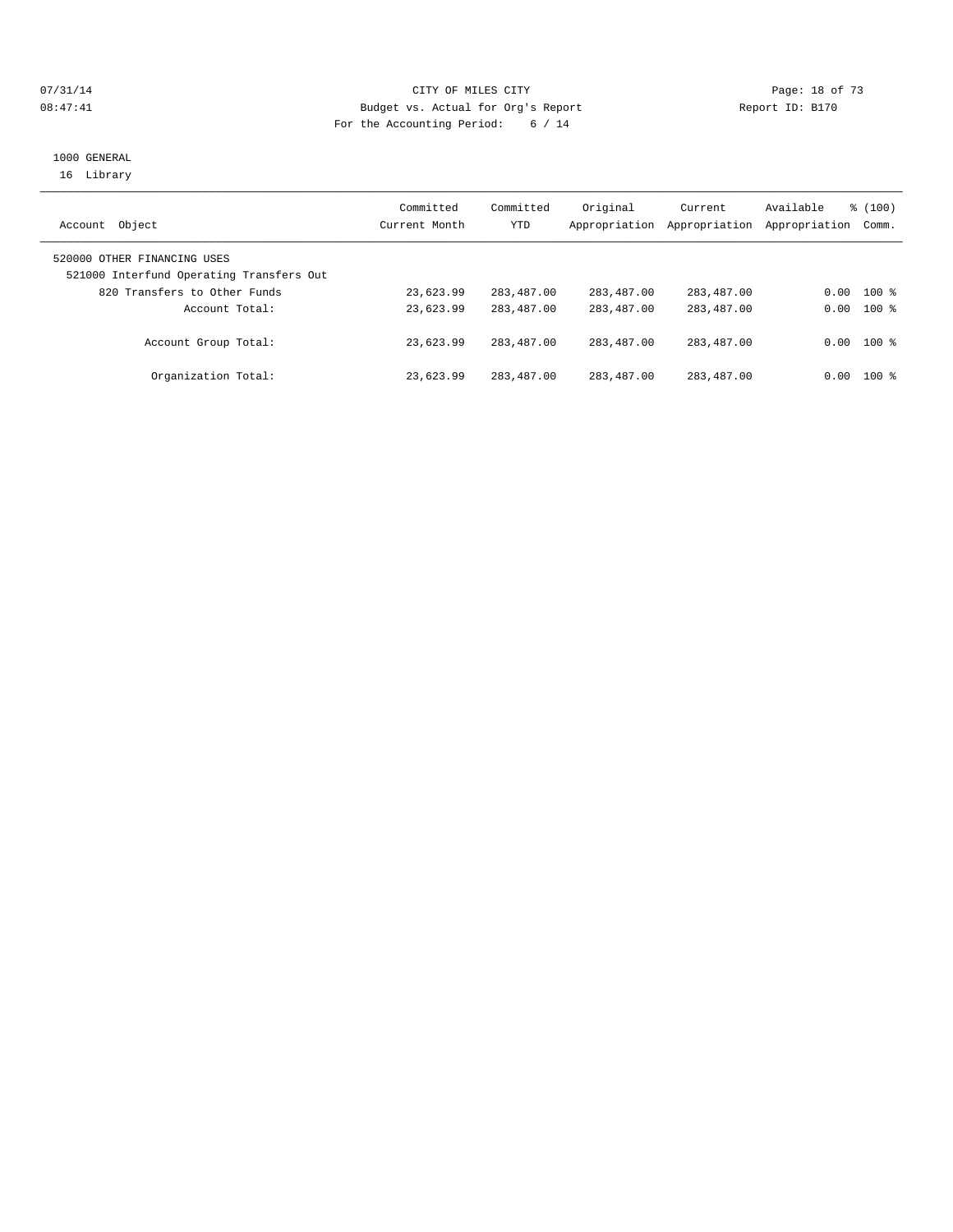## $O7/31/14$  Page: 19 of 73 08:47:41 Budget vs. Actual for Org's Report Changer Report ID: B170 For the Accounting Period: 6 / 14

#### 1000 GENERAL

21 Animal Control

| Account Object                           | Committed<br>Current Month | Committed<br><b>YTD</b> | Original  | Current<br>Appropriation Appropriation Appropriation Comm. | Available         | % (100)         |  |
|------------------------------------------|----------------------------|-------------------------|-----------|------------------------------------------------------------|-------------------|-----------------|--|
| 440000 PUBLIC HEALTH                     |                            |                         |           |                                                            |                   |                 |  |
| 440600 Animal Control Services (21)      |                            |                         |           |                                                            |                   |                 |  |
| 111 Salaries and Wages - Permanent       | 3,884.41                   | 37,973.93               | 42,864.00 | 42,864.00                                                  | 4,890.07          | 89 %            |  |
| 131 VACATION                             | 117.06                     | 4,448.28                | 0.00      | 0.00                                                       | $-4, 448.28$      | $***$ 8         |  |
| 132 SICK LEAVE                           | 0.00                       | 757.36                  | 0.00      | 0.00                                                       | $-757.36$         | $***$ $_{8}$    |  |
| 134 HOLIDAY PAY                          | 39.50                      | 391.50                  | 0.00      | 0.00                                                       | $-391.50$         | $***$ 8         |  |
| 141 Unemployment Insurance               | 18.18                      | 196.08                  | 101.00    | 101.00                                                     | $-95.08$          | $194$ %         |  |
| 142 Workers' Compensation                | 210.33                     | 2,268.97                | 1,177.00  | 1,177.00                                                   | $-1,091.97$       | $193$ $%$       |  |
| 143 Health Insurance                     | 627.50                     | 7,431.00                | 7,422.00  | 7,422.00                                                   | $-9.00$           | 100 %           |  |
| 144 FICA                                 | 309.14                     | 3,333.19                | 1,720.00  | 1,720.00                                                   | $-1,613.19$       | $194$ %         |  |
| 145 PERS                                 | 277.10                     | 3,289.42                | 1,643.00  | 1,643.00                                                   | $-1,646.42$       | $200*$          |  |
| 196 CLOTHING ALLOTMENT                   | 0.00                       | 0.00                    | 720.00    | 720.00                                                     | 720.00            | 0 <sup>8</sup>  |  |
| 210 Office Supplies and Materials        | 0.00                       | 0.00                    | 150.00    | 150.00                                                     | 150.00            | 0 <sup>8</sup>  |  |
| 211 Clothing Allotment                   | 0.00                       | 0.00                    | 150.00    | 150.00                                                     | 150.00            | 0 <sup>8</sup>  |  |
| 214 Small Items of Equipment             | 0.00                       | 11.99                   | 400.00    | 400.00                                                     | 388.01            | 3 <sup>8</sup>  |  |
| 220 Operating Expenses                   | 511.19                     | 1,349.71                | 1,200.00  | 1,200.00                                                   | $-149.71$ 112 %   |                 |  |
| 230 Repair and Maintenance Supplies      | 0.00                       | 5.87                    | 250.00    | 250.00                                                     | 244.13            | 2 <sup>8</sup>  |  |
| 231 Gas, Oil, Diesel Fuel, Grease, etc.  | 78.54                      | 1,264.39                | 1,400.00  | 1,400.00                                                   | 135.61            | $90*$           |  |
| 311 Postage, Box Rent, Etc.              | 0.00                       | 0.00                    | 20.00     | 20.00                                                      | 20.00             | 0 <sup>8</sup>  |  |
| Printing, Duplicating, Typing &<br>320   | 0.00                       | 0.00                    | 25.00     | 25.00                                                      | 25.00             | 0 <sup>8</sup>  |  |
| 330 Publicity, Subscriptions & Dues      | 0.00                       | 0.00                    | 25.00     | 25.00                                                      | 25.00             | 0 <sup>8</sup>  |  |
| 341 Electric Utility Services            | 29.20                      | 552.36                  | 350.00    | 350.00                                                     | $-202.36$         | 158 %           |  |
| 342 Water Utility Services               | 20.94                      | 255.84                  | 350.00    | 350.00                                                     | 94.16             | 73 %            |  |
| 343 Sewer Utility Services               | 12.95                      | 155.40                  | 150.00    | 150.00                                                     | $-5.40$           | $104$ %         |  |
| 344 Gas Utility Service                  | 36.39                      | 492.48                  | 600.00    | 600.00                                                     | 107.52            | $82*$           |  |
| 345 Telephone                            | 40.03                      | 482.38                  | 500.00    | 500.00                                                     | 17.62             | 96 <sup>8</sup> |  |
| 347 Internet                             | 0.00                       | 0.00                    | 20.00     | 20.00                                                      | 20.00             | 0 <sup>8</sup>  |  |
| 350 Professional Services                | 599.00                     | 2,882.00                | 3,000.00  | 3,000.00                                                   | 118.00            | 96%             |  |
| 360 Contr R & M                          | 0.00                       | 0.00                    | 100.00    | 100.00                                                     | 100.00            | 0 <sup>8</sup>  |  |
| 366 R&M Vehicles - Police/Animal Control | 0.00                       | 0.00                    | 100.00    | 100.00                                                     | 100.00            | 0 <sup>8</sup>  |  |
| 370 Travel                               | 0.00                       | 0.00                    | 200.00    | 200.00                                                     | 200.00            | 0 <sup>8</sup>  |  |
| 380 Training Services                    | 0.00                       | 0.00                    | 100.00    | 100.00                                                     | 100.00            | 0 <sup>8</sup>  |  |
| 511 Insurance on Buildings               | 0.00                       | 68.36                   | 68.00     | 68.00                                                      | $-0.36$           | $101$ %         |  |
| Account Total:                           | 6,811.46                   | 67,610.51               | 64,805.00 | 64,805.00                                                  | $-2,805.51$       | $104$ %         |  |
| Account Group Total:                     | 6,811.46                   | 67,610.51               | 64,805.00 | 64,805.00                                                  | $-2,805.51$ 104 % |                 |  |
| Organization Total:                      | 6,811.46                   | 67,610.51               | 64,805.00 | 64,805.00                                                  | $-2,805.51$ 104 % |                 |  |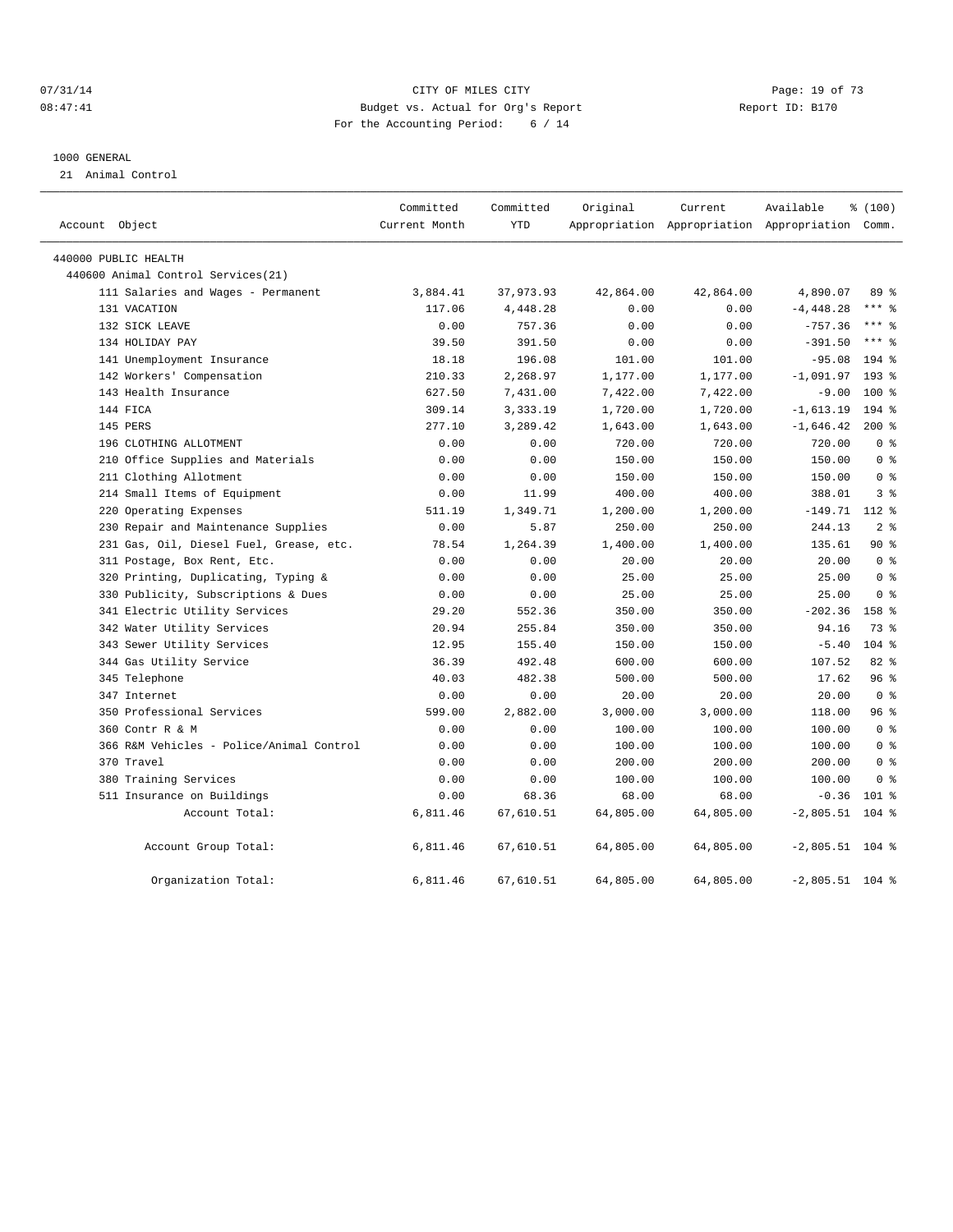#### $O7/31/14$  Page: 20 of 73 08:47:41 Budget vs. Actual for Org's Report Changer Report ID: B170 For the Accounting Period: 6 / 14

#### 1000 GENERAL

36 Planning & Community Services

| Account Object                            | Committed<br>Current Month | Committed<br><b>YTD</b> | Original  | Current   | Available<br>Appropriation Appropriation Appropriation Comm. | % (100)          |
|-------------------------------------------|----------------------------|-------------------------|-----------|-----------|--------------------------------------------------------------|------------------|
| 410000 GENERAL GOVERNMENT                 |                            |                         |           |           |                                                              |                  |
| 411020 Community Services & Planning      |                            |                         |           |           |                                                              |                  |
| 111 Salaries and Wages - Permanent        | 2,766.96                   | 36, 415.44              | 34,356.00 | 34,356.00 | $-2,059.44$                                                  | $106$ %          |
| 121 OVERTIME-PERMANENT                    | 9.83                       | 93.15                   | 0.00      | 0.00      | $-93.15$                                                     | $***$ 8          |
| 131 VACATION                              | 663.81                     | 5,339.62                | 396.00    | 396.00    | $-4,943.62$                                                  | $***$ $%$        |
| 132 SICK LEAVE                            | 150.77                     | 2,432.83                | 198.00    | 198.00    | $-2, 234.83$                                                 | $***$ $%$        |
| 133 OTHER LEAVE PAY                       | 393.38                     | 1,345.19                | 0.00      | 0.00      | $-1, 345.19$                                                 | $***$ $%$        |
| 141 Unemployment Insurance                | 17.90                      | 206.55                  | 155.00    | 155.00    | $-51.55$                                                     | $133$ %          |
| 142 Workers' Compensation                 | 17.81                      | 239.56                  | 1,799.00  | 1,799.00  | 1,559.44                                                     | $13*$            |
| 143 Health Insurance                      | 683.65                     | 8,714.35                | 7,422.00  | 7,422.00  | $-1, 292.35$                                                 | 117 %            |
| 144 FTCA                                  | 300.85                     | 3,466.94                | 2,628.00  | 2,628.00  | $-838.94$                                                    | $132*$           |
| 145 PERS                                  | 254.25                     | 3,614.75                | 2,772.00  | 2,772.00  | $-842.75$                                                    | $130*$           |
| 196 CLOTHING ALLOTMENT                    | 0.00                       | 313.50                  | 314.00    | 314.00    | 0.50                                                         | $100*$           |
| 210 Office Supplies and Materials         | 109.65                     | 423.25                  | 850.00    | 850.00    | 426.75                                                       | 50%              |
| 214 Small Items of Equipment              | 0.00                       | 212.47                  | 1,200.00  | 1,200.00  | 987.53                                                       | 18 <sup>8</sup>  |
| 220 Operating Expenses                    | 0.00                       | 71.40                   | 100.00    | 100.00    | 28.60                                                        | 71 %             |
| 311 Postage, Box Rent, Etc.               | 3.50                       | 118.45                  | 200.00    | 200.00    | 81.55                                                        | 59 <sub>8</sub>  |
| 320 Printing, Duplicating, Typing &       | 0.00                       | 0.00                    | 500.00    | 500.00    | 500.00                                                       | 0 <sup>8</sup>   |
| 327 Map Printing                          | 0.00                       | 0.00                    | 250.00    | 250.00    | 250.00                                                       | 0 <sup>°</sup>   |
| 330 Publicity, Subscriptions & Dues       | 0.00                       | 33.00                   | 0.00      | 0.00      | $-33.00$                                                     | $***$ 2          |
| 331 Publication of Formal & Legal Notices | 0.00                       | 0.00                    | 275.00    | 275.00    | 275.00                                                       | 0 <sup>8</sup>   |
| 345 Telephone                             | 75.81                      | 949.32                  | 900.00    | 900.00    | $-49.32$                                                     | 105 <sub>8</sub> |
| 347 Internet                              | 0.00                       | 0.00                    | 100.00    | 100.00    | 100.00                                                       | 0 <sup>8</sup>   |
| 350 Professional Services                 | 2,016.53                   | 28,035.39               | 20,500.00 | 20,500.00 | $-7, 535.39$                                                 | 137 %            |
| 360 Contr R & M                           | 288.88                     | 2,317.86                | 2,000.00  | 2,000.00  | $-317.86$                                                    | 116 <sub>8</sub> |
| 370 Travel                                | 0.00                       | 404.62                  | 800.00    | 800.00    | 395.38                                                       | $51$ $%$         |
| 380 Training Services                     | 0.00                       | 175.00                  | 700.00    | 700.00    | 525.00                                                       | $25$ %           |
| 382 Books                                 | 0.00                       | 57.50                   | 250.00    | 250.00    | 192.50                                                       | $23$ $%$         |
| Account Total:                            | 7,753.58                   | 94,980.14               | 78,665.00 | 78,665.00 | $-16, 315.14$ 121 %                                          |                  |
| Account Group Total:                      | 7,753.58                   | 94,980.14               | 78,665.00 | 78,665.00 | $-16, 315.14$ 121 %                                          |                  |
| Organization Total:                       | 7,753.58                   | 94,980.14               | 78,665.00 | 78,665.00 | $-16,315.14$ 121 %                                           |                  |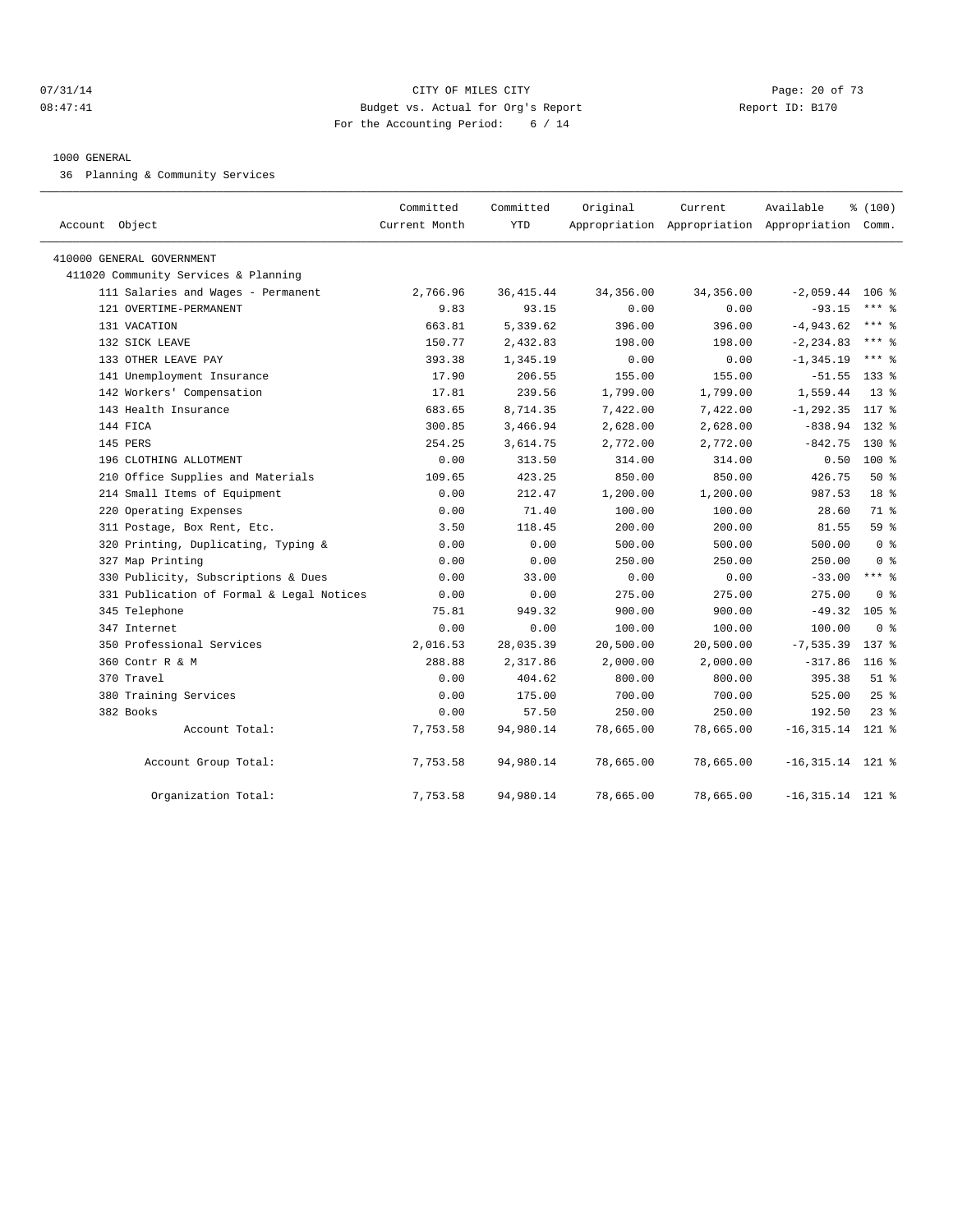#### $O7/31/14$  Page: 21 of 73 08:47:41 Budget vs. Actual for Org's Report Changer Report ID: B170 For the Accounting Period: 6 / 14

## 1000 GENERAL

37 CITY HEALTH

| Object<br>Account                                                       | Committed<br>Current Month | Committed<br><b>YTD</b> | Original<br>Appropriation | Current<br>Appropriation | Available<br>Appropriation | % (100)<br>Comm. |
|-------------------------------------------------------------------------|----------------------------|-------------------------|---------------------------|--------------------------|----------------------------|------------------|
| 520000 OTHER FINANCING USES<br>521000 Interfund Operating Transfers Out |                            |                         |                           |                          |                            |                  |
| 820 Transfers to Other Funds                                            | 0.00                       | 30,000.00               | 30,000.00                 | 30,000.00                | 0.00                       | $100*$           |
| Account Total:                                                          | 0.00                       | 30,000.00               | 30,000.00                 | 30,000.00                | 0.00                       | $100*$           |
| Account Group Total:                                                    | 0.00                       | 30,000.00               | 30,000.00                 | 30,000.00                |                            | $0.00$ 100 %     |
| Organization Total:                                                     | 0.00                       | 30,000.00               | 30,000.00                 | 30,000.00                | 0.00                       | $100*$           |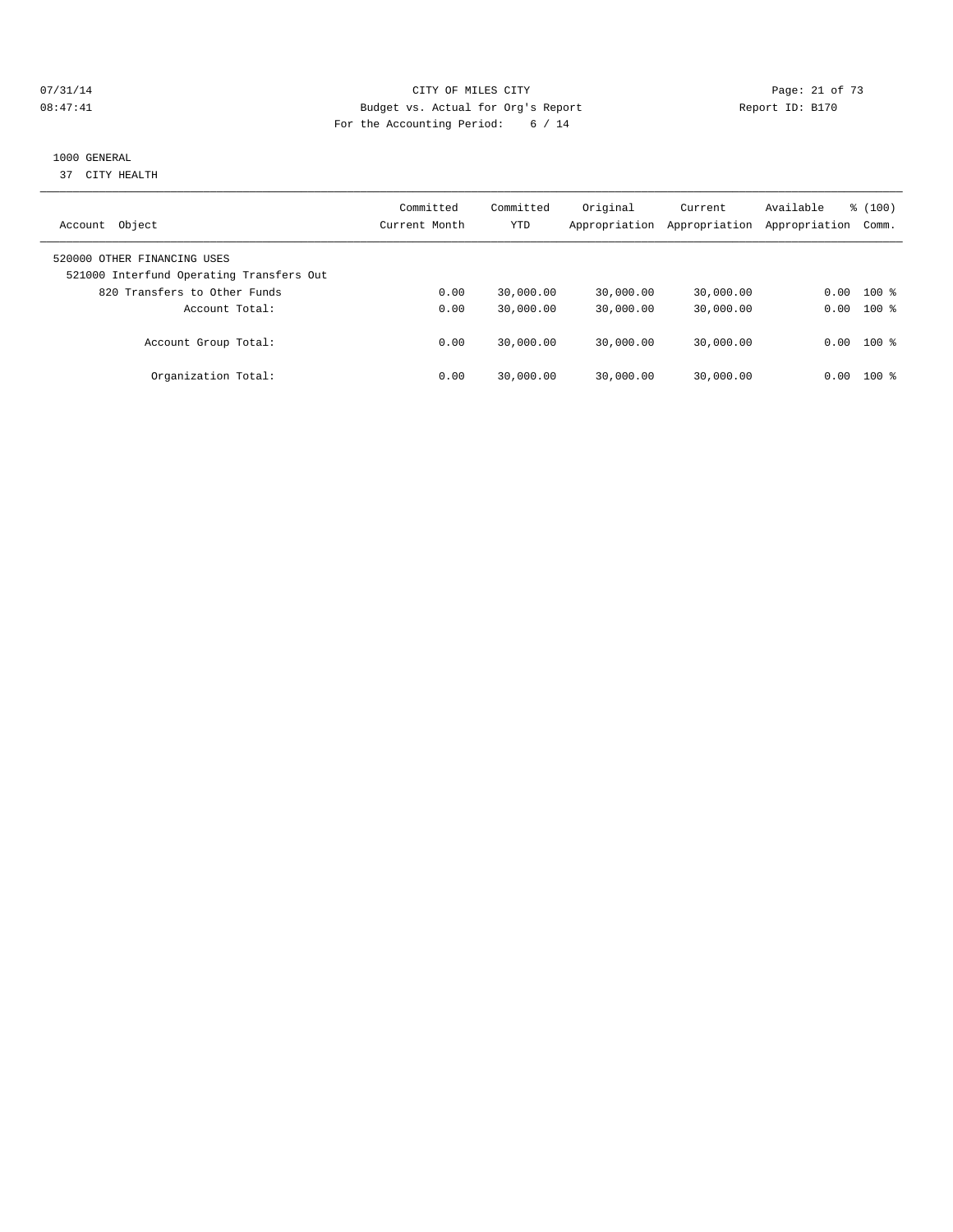## 07/31/14 Page: 22 of 73 08:47:41 Budget vs. Actual for Org's Report Changer Report ID: B170 For the Accounting Period: 6 / 14

#### 1000 GENERAL

201 Flood Prevention

| Account Object                            | Committed<br>Current Month | Committed<br><b>YTD</b> | Original   | Current<br>Appropriation Appropriation Appropriation Comm. | Available    | % (100)         |  |
|-------------------------------------------|----------------------------|-------------------------|------------|------------------------------------------------------------|--------------|-----------------|--|
| 430000 Public Works                       |                            |                         |            |                                                            |              |                 |  |
| 431200 Flood Control                      |                            |                         |            |                                                            |              |                 |  |
| 111 Salaries and Wages - Permanent        | 1,845.90                   | 14,304.96               | 12,213.00  | 12,213.00                                                  | $-2,091.96$  | $117*$          |  |
| 131 VACATION                              | 58.03                      | 619.38                  | 2,200.00   | 2,200.00                                                   | 1,580.62     | $28$ %          |  |
| 132 SICK LEAVE                            | 0.00                       | 846.68                  | 700.00     | 700.00                                                     | $-146.68$    | $121$ $%$       |  |
| 133 OTHER LEAVE PAY                       | 0.00                       | 0.00                    | 728.00     | 728.00                                                     | 728.00       | 0 <sup>8</sup>  |  |
| 141 Unemployment Insurance                | 8.57                       | 71.06                   | 72.00      | 72.00                                                      | 0.94         | 99 <sup>8</sup> |  |
| 142 Workers' Compensation                 | 99.67                      | 928.68                  | 838.00     | 838.00                                                     | $-90.68$     | 111 %           |  |
| 143 Health Insurance                      | 250.99                     | 2,972.45                | 2,969.00   | 2,969.00                                                   | $-3.45$      | $100*$          |  |
| 144 FICA                                  | 145.62                     | 1,210.97                | 1,212.00   | 1,212.00                                                   | 1.03         | $100*$          |  |
| 145 PERS                                  | 101.82                     | 1,220.78                | 1,279.00   | 1,279.00                                                   | 58.22        | 95%             |  |
| 196 CLOTHING ALLOTMENT                    | 0.00                       | 60.00                   | 60.00      | 60.00                                                      | 0.00         | 100 %           |  |
| 210 Office Supplies and Materials         | 0.00                       | 322.53                  | 250.00     | 250.00                                                     | $-72.53$     | $129$ $%$       |  |
| 214 Small Items of Equipment              | 0.00                       | 12.49                   | 1,500.00   | 1,500.00                                                   | 1,487.51     | 1 <sup>8</sup>  |  |
| 220 Operating Expenses                    | 0.00                       | 231.40                  | 250.00     | 250.00                                                     | 18.60        | 93%             |  |
| 311 Postage, Box Rent, Etc.               | 19.23                      | 1,124.41                | 300.00     | 300.00                                                     | $-824.41$    | $375$ $%$       |  |
| 327 Map Printing                          | 0.00                       | 0.00                    | 150.00     | 150.00                                                     | 150.00       | 0 <sup>8</sup>  |  |
| 330 Publicity, Subscriptions & Dues       | 225.50                     | 495.00                  | 100.00     | 100.00                                                     | $-395.00$    | $495$ $%$       |  |
| 331 Publication of Formal & Legal Notices | 0.00                       | 132.00                  | 2,000.00   | 2,000.00                                                   | 1,868.00     | 7 <sup>°</sup>  |  |
| 334 Memberships, Registrations & Dues     | 0.00                       | 170.00                  | 250.00     | 250.00                                                     | 80.00        | 68 %            |  |
| 345 Telephone                             | 0.00                       | 0.00                    | 100.00     | 100.00                                                     | 100.00       | 0 <sup>8</sup>  |  |
| 350 Professional Services                 | 54, 352. 25                | 125,390.32              | 198,500.00 | 198,500.00                                                 | 73,109.68    | 63 %            |  |
| 370 Travel                                | 0.00                       | 33.16                   | 2,000.00   | 2,000.00                                                   | 1,966.84     | 2 <sup>8</sup>  |  |
| 380 Training Services                     | 0.00                       | $-412.13$               | 500.00     | 500.00                                                     | 912.13       | $-82$ %         |  |
| 382 Books                                 | 0.00                       | 0.00                    | 100.00     | 100.00                                                     | 100.00       | 0 <sup>8</sup>  |  |
| 513 Liability                             | 0.00                       | 1,152.45                | 0.00       | 0.00                                                       | $-1, 152.45$ | $***$ 8         |  |
| 533 Machinery and Equipment Rental        | 0.00                       | 0.00                    | 250.00     | 250.00                                                     | 250.00       | 0 <sup>8</sup>  |  |
| 540 Special Assessments                   | 250.00                     | 250.00                  | 250.00     | 250.00                                                     | 0.00         | $100*$          |  |
| Account Total:                            | 57, 357.58                 | 151, 136.59             | 228,771.00 | 228,771.00                                                 | 77,634.41    | 66 %            |  |
| Account Group Total:                      | 57, 357.58                 | 151,136.59              | 228,771.00 | 228,771.00                                                 | 77,634.41    | 66 %            |  |
| Organization Total:                       | 57, 357.58                 | 151,136.59              | 228,771.00 | 228,771.00                                                 | 77,634.41    | 66 %            |  |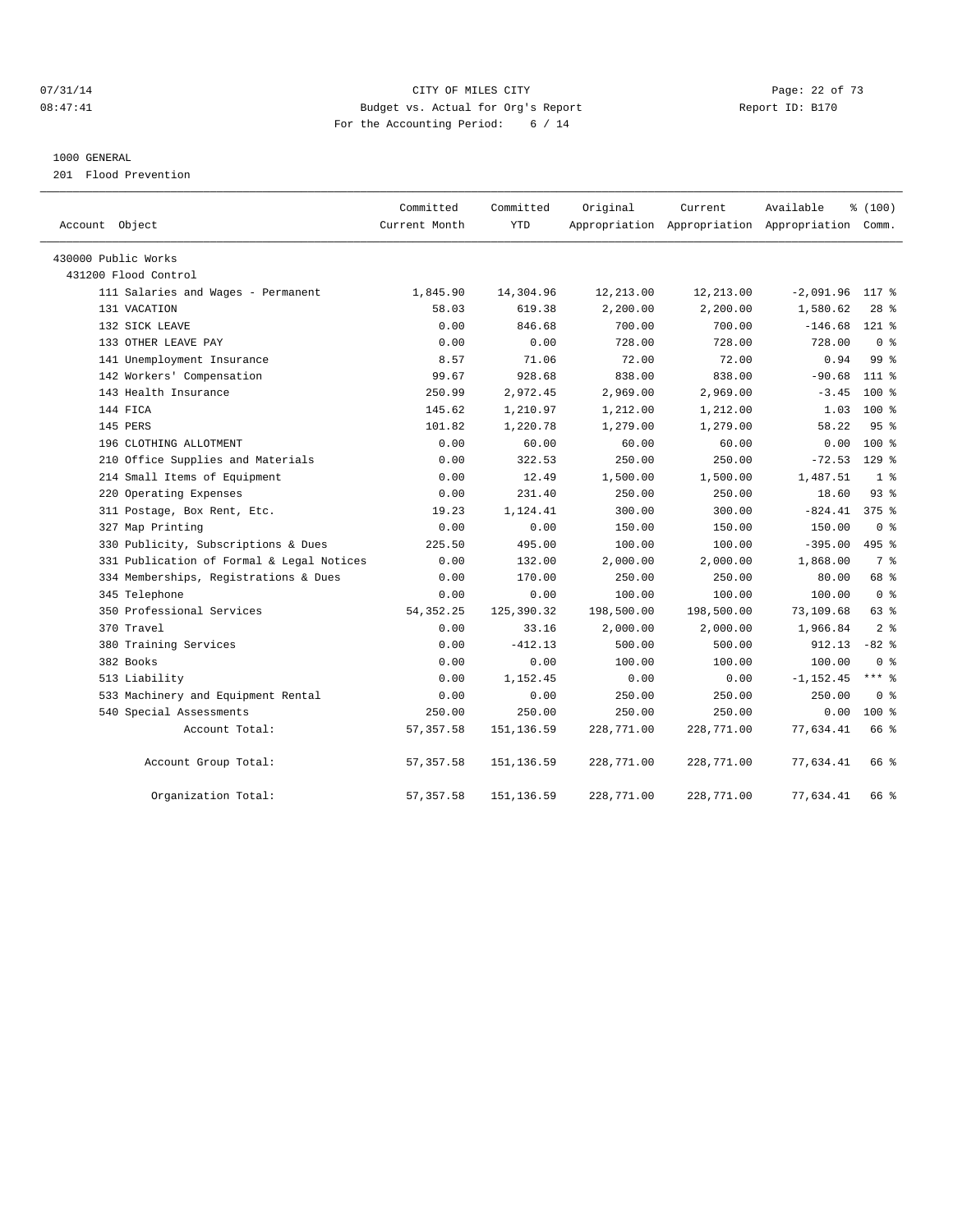#### $O7/31/14$  Page: 23 of 73 08:47:41 Budget vs. Actual for Org's Report Report ID: B170 For the Accounting Period: 6 / 14

# 1000 GENERAL

301 Elections

| Object<br>Account                             | Committed<br>Current Month | Committed<br><b>YTD</b> | Original<br>Appropriation | Current<br>Appropriation | Available<br>Appropriation | % (100)<br>Comm. |
|-----------------------------------------------|----------------------------|-------------------------|---------------------------|--------------------------|----------------------------|------------------|
| 410000 GENERAL GOVERNMENT<br>410600 Elections |                            |                         |                           |                          |                            |                  |
| PURCHASED SERVICES<br>300                     | 0.00                       | 4,382.01                | 9,500.00                  | 9,500.00                 | 5,117.99                   | $46*$            |
| Account Total:                                | 0.00                       | 4,382.01                | 9.500.00                  | 9,500.00                 | 5, 117, 99                 | $46*$            |
| Account Group Total:                          | 0.00                       | 4,382.01                | 9.500.00                  | 9,500.00                 | 5,117.99                   | $46*$            |
| Organization Total:                           | 0.00                       | 4,382.01                | 9,500.00                  | 9,500.00                 | 5, 117, 99                 | $46*$            |

Fund Total: 886,010.43 4,509,968.71 4,217,101.00 4,768,636.00 258,667.29 95 %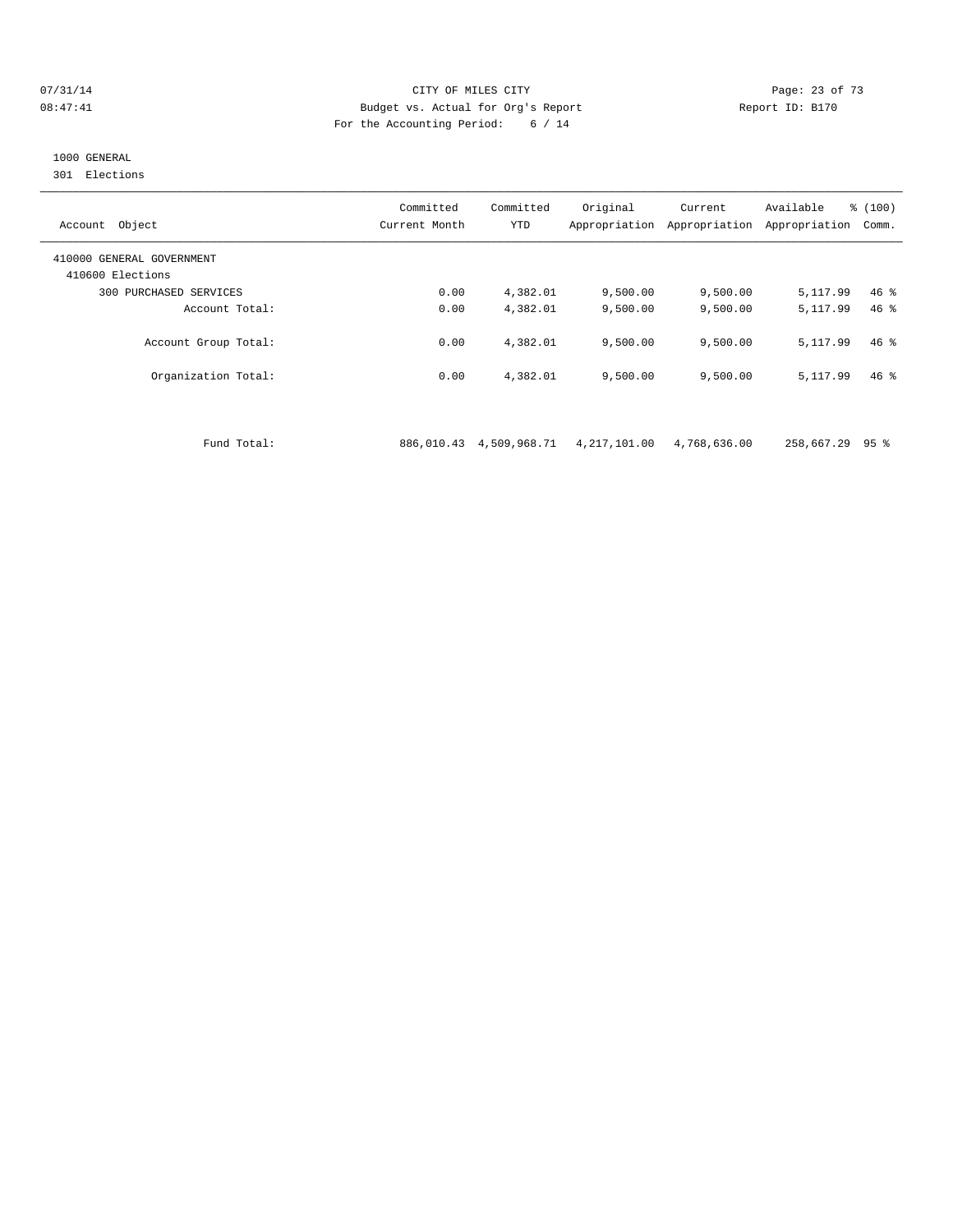#### 07/31/14 Page: 24 of 73 08:47:41 Budget vs. Actual for Org's Report Changer Report ID: B170 For the Accounting Period: 6 / 14

————————————————————————————————————————————————————————————————————————————————————————————————————————————————————————————————————

# 2220 LIBRARY

16 Library

|                                                              | Committed     | Committed   | Original   | Current    | Available                                       | % (100)         |
|--------------------------------------------------------------|---------------|-------------|------------|------------|-------------------------------------------------|-----------------|
| Account Object                                               | Current Month | YTD         |            |            | Appropriation Appropriation Appropriation Comm. |                 |
|                                                              |               |             |            |            |                                                 |                 |
| 460000 CULTURE AND RECREATION<br>460100 Library Services(16) |               |             |            |            |                                                 |                 |
| 111 Salaries and Wages - Permanent                           | 13,983.05     | 172,549.57  | 191,938.00 | 191,938.00 | 19,388.43                                       | 90%             |
| 131 VACATION                                                 | 1,645.99      | 14,095.03   | 0.00       | 0.00       | $-14,095.03$                                    | $***$ $%$       |
| 132 SICK LEAVE                                               | 482.16        | 4,573.14    | 0.00       | 0.00       | $-4, 573.14$                                    | $***$ $%$       |
| 133 OTHER LEAVE PAY                                          | 0.00          | 666.90      | 0.00       | 0.00       | $-666.90$                                       | $***$ 8         |
| 141 Unemployment Insurance                                   | 72.51         | 867.23      | 864.00     | 864.00     | $-3.23$                                         | $100*$          |
| 142 Workers' Compensation                                    | 62.95         | 752.64      | 750.00     | 750.00     | $-2.64$                                         | $100*$          |
| 143 Health Insurance                                         | 3,136.80      | 37,146.60   | 37,110.00  | 37,110.00  | $-36.60$                                        | $100*$          |
| 144 FICA                                                     | 1,218.66      | 14, 175. 25 | 14,683.00  | 14,683.00  | 507.75                                          | 97%             |
| 145 PERS                                                     | 1,300.15      | 15,485.04   | 15,489.00  | 15,489.00  | 3.96                                            | $100*$          |
| 196 CLOTHING ALLOTMENT                                       | 0.00          | 750.00      | 900.00     | 900.00     | 150.00                                          | 83%             |
| 210 Office Supplies and Materials                            | 379.43        | 1,072.04    | 1,500.00   | 1,500.00   | 427.96                                          | 71 %            |
| 214 Small Items of Equipment                                 | 0.00          | 368.39      | 0.00       | 0.00       | $-368.39$                                       | $***$ $_{8}$    |
| 220 Operating Expenses                                       | 184.94        | 184.94      | 1,000.00   | 1,000.00   | 815.06                                          | 18 <sup>°</sup> |
| 224 Janitorial Supplies                                      | 116.46        | 506.08      | 500.00     | 500.00     | $-6.08$                                         | $101$ %         |
| 311 Postage, Box Rent, Etc.                                  | 120.16        | 1,381.28    | 2,000.00   | 2,000.00   | 618.72                                          | 69 %            |
| 320 Printing, Duplicating, Typing &                          | 129.76        | 1,143.70    | 1,000.00   | 1,000.00   | $-143.70$                                       | $114*$          |
| 334 Memberships, Registrations & Dues                        | 0.00          | 0.00        | 1,000.00   | 1,000.00   | 1,000.00                                        | 0 <sup>8</sup>  |
| 341 Electric Utility Services                                | 573.71        | 6,766.30    | 6,500.00   | 6,500.00   | $-266.30$                                       | $104$ %         |
| 342 Water Utility Services                                   | 22.50         | 285.09      | 500.00     | 500.00     | 214.91                                          | 57%             |
| 343 Sewer Utility Services                                   | 14.35         | 156.80      | 300.00     | 300.00     | 143.20                                          | $52$ $%$        |
| 344 Gas Utility Service                                      | 30.45         | 2,125.07    | 4,000.00   | 4,000.00   | 1,874.93                                        | 53%             |
| 345 Telephone                                                | 60.82         | 678.00      | 1,500.00   | 1,500.00   | 822.00                                          | 45 %            |
| 346 Garbage Service                                          | 209.00        | 209.00      | 500.00     | 500.00     | 291.00                                          | 42 %            |
| 347 Internet                                                 | 66.06         | 875.25      | 1,500.00   | 1,500.00   | 624.75                                          | 58 %            |
| 350 Professional Services                                    | 0.00          | 6,888.39    | 7,000.00   | 7,000.00   | 111.61                                          | 98 %            |
| 360 Contr R & M                                              | 496.50        | 5,934.31    | 8,000.00   | 8,000.00   | 2,065.69                                        | 74 %            |
| 370 Travel                                                   | 0.00          | 2,064.79    | 2,000.00   | 2,000.00   | $-64.79$                                        | $103$ %         |
| 380 Training Services                                        | 0.00          | 370.00      | 1,500.00   | 1,500.00   | 1,130.00                                        | $25$ $%$        |
| 382 Books                                                    | 1,054.38      | 7,290.82    | 15,000.00  | 15,000.00  | 7,709.18                                        | 49 %            |
| 511 Insurance on Buildings                                   | 0.00          | 3,055.16    | 3,055.00   | 3,055.00   | $-0.16$                                         | $100*$          |
| Account Total:                                               | 25,360.79     | 302,416.81  | 320,089.00 | 320,089.00 | 17,672.19                                       | 94 %            |
| Account Group Total:                                         | 25,360.79     | 302,416.81  | 320,089.00 | 320,089.00 | 17,672.19                                       | 94 %            |
| 510000 MISCELLANEOUS                                         |               |             |            |            |                                                 |                 |
| 510330 Comprehensive Liability Insurance                     |               |             |            |            |                                                 |                 |
| 511 Insurance on Buildings                                   | 0.00          | 0.00        | 4,000.00   | 4,000.00   | 4,000.00                                        | 0 <sup>8</sup>  |
| 513 Liability                                                | 0.00          | 3,621.96    | 3,622.00   | 3,622.00   |                                                 | $0.04$ 100 %    |
| Account Total:                                               | 0.00          | 3,621.96    | 7,622.00   | 7,622.00   | 4,000.04                                        | 48 %            |
| Account Group Total:                                         | 0.00          | 3,621.96    | 7,622.00   | 7,622.00   | 4,000.04                                        | 48 %            |
| 520000 OTHER FINANCING USES                                  |               |             |            |            |                                                 |                 |
| 521000 Interfund Operating Transfers Out                     |               |             |            |            |                                                 |                 |
| 820 Transfers to Other Funds                                 | 1,548.05      | 18,576.60   | 18,576.00  | 18,576.00  |                                                 | $-0.60$ 100 %   |
| 920 Buildings                                                | 0.00          | 0.00        | 18,000.00  | 18,000.00  | 18,000.00                                       | 0 <sup>8</sup>  |
| Account Total:                                               | 1,548.05      | 18,576.60   | 36,576.00  | 36,576.00  | 17,999.40                                       | 51 %            |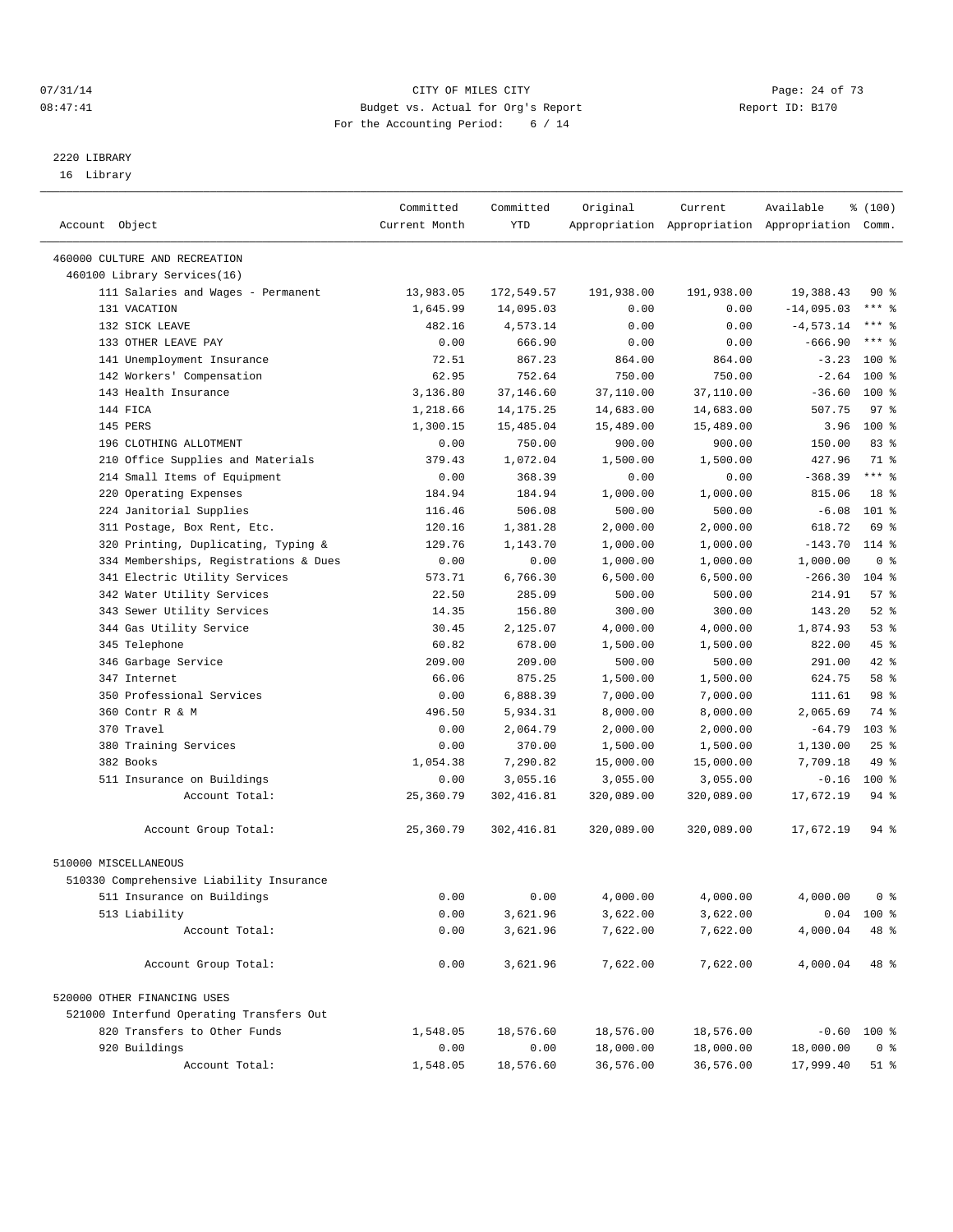#### $O7/31/14$  Page: 25 of 73 08:47:41 Budget vs. Actual for Org's Report Changer Report ID: B170 For the Accounting Period: 6 / 14

## 2220 LIBRARY 16 Library

| Object<br>Account    | Committed<br>Current Month | Committed<br>YTD | Original<br>Appropriation | Current<br>Appropriation | Available<br>Appropriation | % (100)<br>Comm. |
|----------------------|----------------------------|------------------|---------------------------|--------------------------|----------------------------|------------------|
| Account Group Total: | 1,548.05                   | 18,576.60        | 36,576.00                 | 36,576.00                | 17,999.40                  | $51$ %           |
| Organization Total:  | 26,908.84                  | 324,615.37       | 364, 287, 00              | 364,287.00               | 39,671.63                  | 89 %             |
| Fund Total:          | 26,908.84                  | 324,615.37       | 364, 287, 00              | 364,287.00               | 39,671.63 89 %             |                  |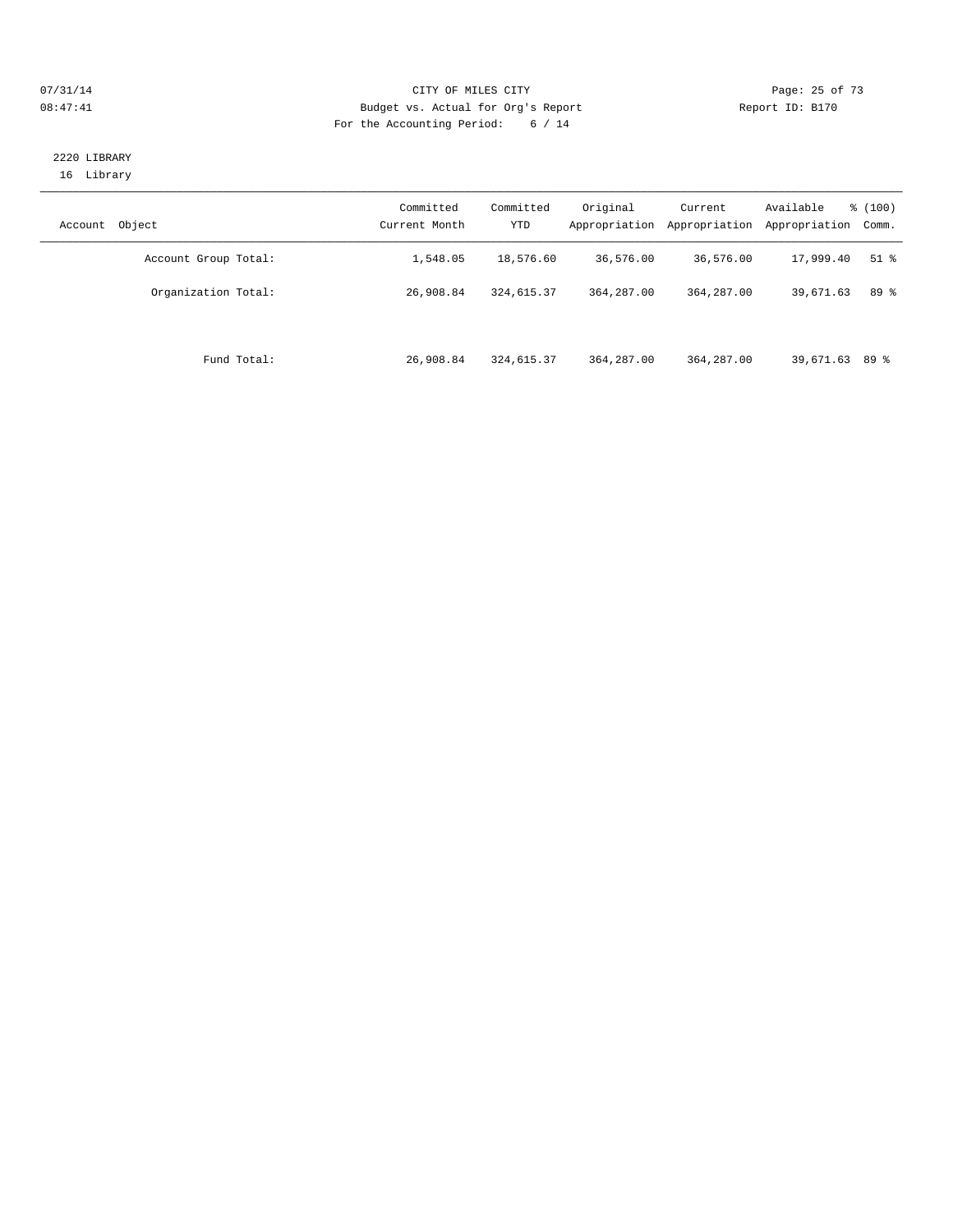#### $O7/31/14$  Page: 26 of 73 08:47:41 Budget vs. Actual for Org's Report Changer Report ID: B170 For the Accounting Period: 6 / 14

# 2260 EMERGENCY DISASTER

201 Flood Prevention

| Account Object                                                          | Committed<br>Current Month | Committed<br>YTD | Original | Current<br>Appropriation Appropriation | % (100)<br>Available<br>Appropriation<br>Comm. |  |
|-------------------------------------------------------------------------|----------------------------|------------------|----------|----------------------------------------|------------------------------------------------|--|
| 520000 OTHER FINANCING USES<br>521000 Interfund Operating Transfers Out |                            |                  |          |                                        |                                                |  |
| 820 Transfers to Other Funds                                            | 1,483.01                   | 1,483.01         | 0.00     | 0.00                                   | $***$ %<br>$-1,483.01$                         |  |
| Account Total:                                                          | 1,483.01                   | 1,483.01         | 0.00     | 0.00                                   | $***$ 2<br>$-1,483.01$                         |  |
| Account Group Total:                                                    | 1,483.01                   | 1,483.01         | 0.00     | 0.00                                   | $***$ 2<br>$-1,483.01$                         |  |
| Organization Total:                                                     | 1,483.01                   | 1,483.01         | 0.00     | 0.00                                   | $***$ 2<br>$-1,483.01$                         |  |
|                                                                         |                            |                  |          |                                        |                                                |  |
| Fund Total:                                                             | 1,483.01                   | 1,483.01         | 0.00     | 0.00                                   | $-1.483.01$ *** \                              |  |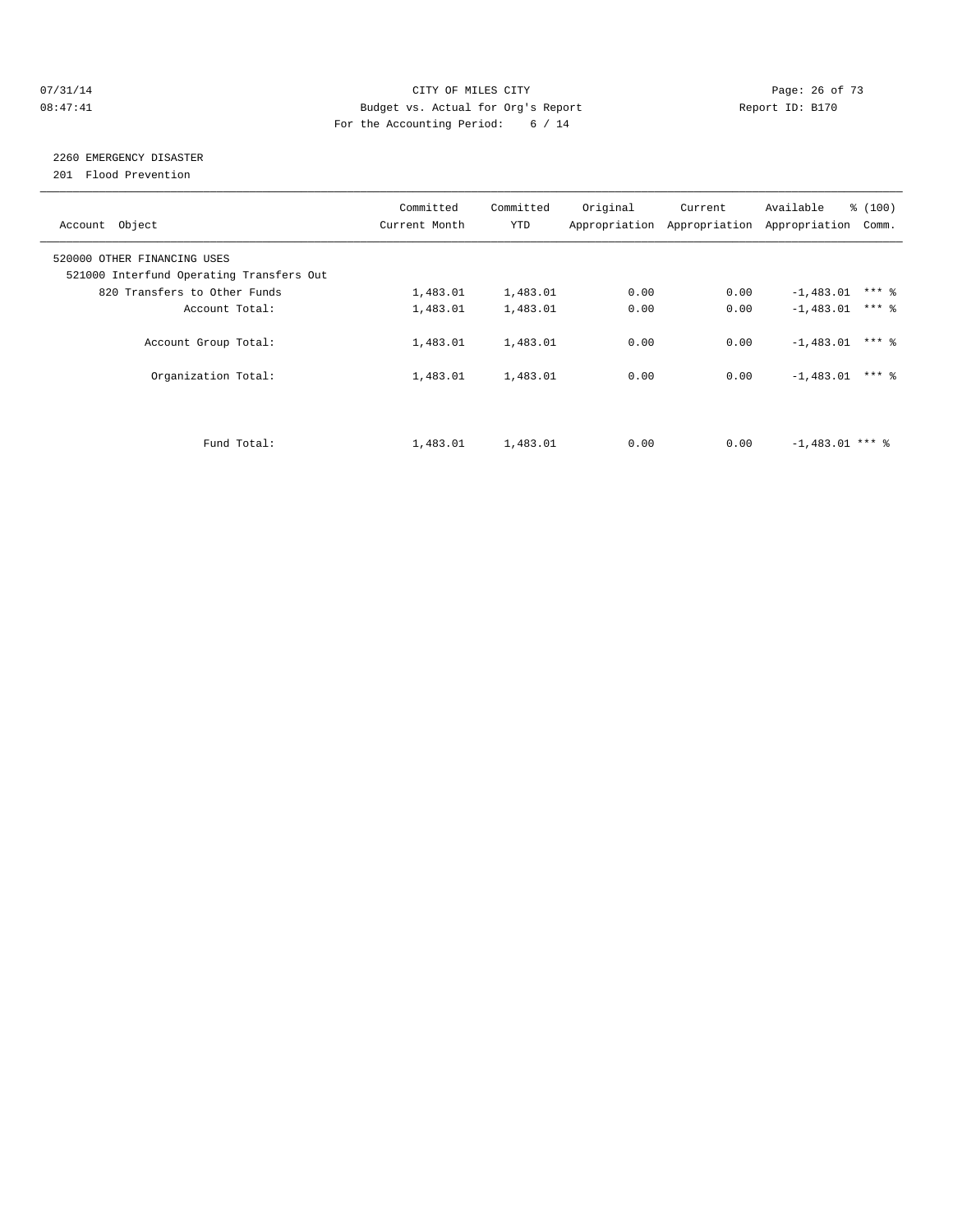#### $O7/31/14$  Page: 27 of 73 08:47:41 Budget vs. Actual for Org's Report Changer Report ID: B170 For the Accounting Period: 6 / 14

# 2270 Health

37 CITY HEALTH

| Account Object                     | Committed<br>Current Month | Committed<br>YTD | Original  | Current<br>Appropriation Appropriation | Available<br>Appropriation | % (100)<br>Comm.   |
|------------------------------------|----------------------------|------------------|-----------|----------------------------------------|----------------------------|--------------------|
| 440000 PUBLIC HEALTH               |                            |                  |           |                                        |                            |                    |
| 440140 Registration and Inspection |                            |                  |           |                                        |                            |                    |
| 311 Postage, Box Rent, Etc.        | 3.91                       | 62.41            | 200.00    | 200.00                                 | 137.59                     | $31$ $%$           |
| 350 Professional Services          | 2,750.00                   | 33,000.00        | 35,000.00 | 35,000.00                              | 2,000.00                   | 94 %               |
| Account Total:                     | 2,753.91                   | 33,062.41        | 35,200.00 | 35,200.00                              | 2,137.59                   | 94 %               |
| Account Group Total:               | 2,753.91                   | 33,062.41        | 35,200.00 | 35,200.00                              | 2,137.59                   | $94$ $%$           |
| Organization Total:                | 2,753.91                   | 33,062.41        | 35,200.00 | 35,200.00                              | 2,137.59                   | $94$ $\frac{6}{3}$ |
|                                    |                            |                  |           |                                        |                            |                    |
| Fund Total:                        | 2,753.91                   | 33,062.41        | 35,200.00 | 35,200.00                              | 2,137.59                   | 94 %               |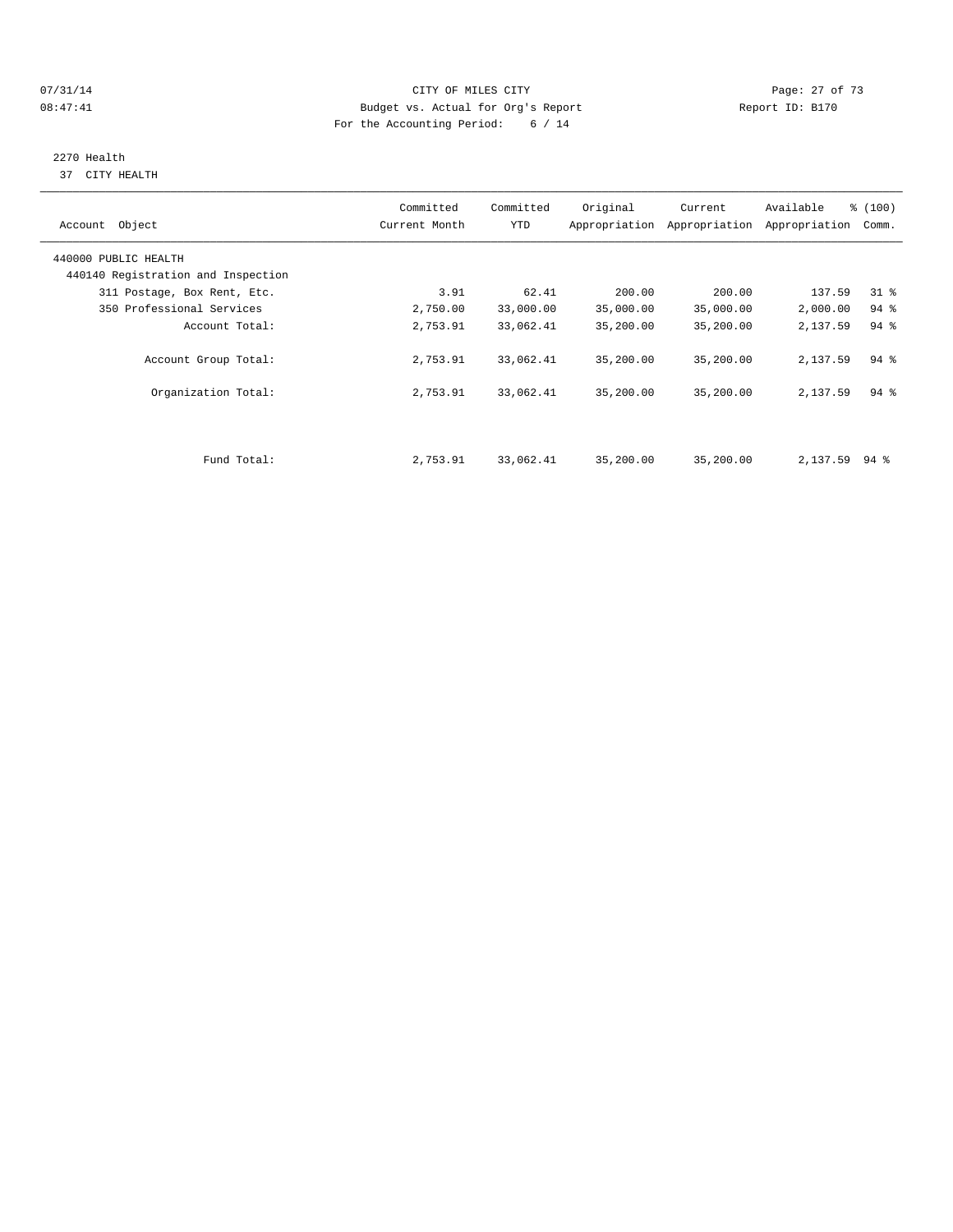#### $O7/31/14$  Page: 28 of 73 08:47:41 Budget vs. Actual for Org's Report Changer Report ID: B170 For the Accounting Period: 6 / 14

 2372 Permissive Medical Levy 20 Permissive Medical Levy

| Object<br>Account                        | Committed<br>Current Month | Committed<br>YTD | Original<br>Appropriation | Current<br>Appropriation | Available<br>Appropriation | % (100)<br>Comm. |
|------------------------------------------|----------------------------|------------------|---------------------------|--------------------------|----------------------------|------------------|
| 520000 OTHER FINANCING USES              |                            |                  |                           |                          |                            |                  |
| 521000 Interfund Operating Transfers Out |                            |                  |                           |                          |                            |                  |
| 820 Transfers to Other Funds             | 72,526.50                  | 145,053.00       | 145,053.00                | 145,053.00               | $0.00$ 100 %               |                  |
| Account Total:                           | 72,526.50                  | 145,053.00       | 145,053.00                | 145,053.00               | $0.00$ 100 %               |                  |
| Account Group Total:                     | 72,526.50                  | 145,053.00       | 145,053.00                | 145,053.00               | $0.00$ 100 %               |                  |
| Organization Total:                      | 72,526.50                  | 145,053.00       | 145,053.00                | 145,053.00               | $0.00$ 100 %               |                  |
|                                          |                            |                  |                           |                          |                            |                  |
| Fund Total:                              | 72,526.50                  | 145,053.00       | 145,053.00                | 145,053.00               | $0.00100$ %                |                  |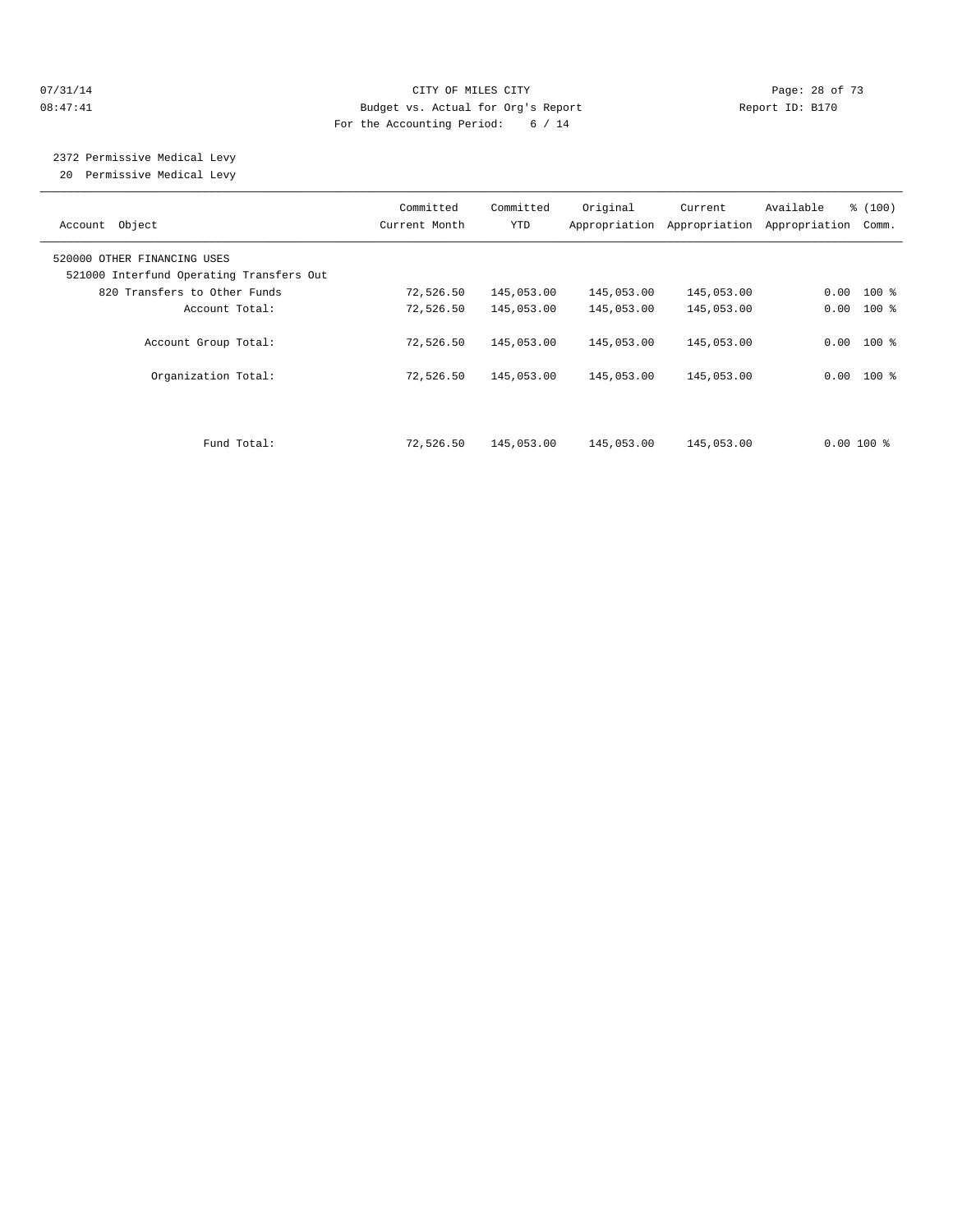#### 07/31/14 Page: 29 of 73 08:47:41 Budget vs. Actual for Org's Report Report ID: B170 For the Accounting Period: 6 / 14

————————————————————————————————————————————————————————————————————————————————————————————————————————————————————————————————————

# 2394 BUILDING CODE ENFORCEMENT

18 BUILDING INSPECTION

|                                          | Committed     | Committed    | Original   | Current                                         | Available     | % (100)         |  |
|------------------------------------------|---------------|--------------|------------|-------------------------------------------------|---------------|-----------------|--|
| Account Object                           | Current Month | YTD          |            | Appropriation Appropriation Appropriation Comm. |               |                 |  |
| 420000 PUBLIC SAFETY                     |               |              |            |                                                 |               |                 |  |
| 420531 Building Inspection               |               |              |            |                                                 |               |                 |  |
| 111 Salaries and Wages - Permanent       | 750.68        | 6,867.19     | 6,973.00   | 6,973.00                                        | 105.81        | 98 %            |  |
| 121 OVERTIME-PERMANENT                   | 10.92         | 103.47       | 100.00     | 100.00                                          | $-3.47$       | $103$ %         |  |
| 131 VACATION                             | 23.60         | 502.33       | 567.00     | 567.00                                          | 64.67         | $89*$           |  |
| 132 SICK LEAVE                           | 21.82         | 376.85       | 44.00      | 44.00                                           | $-332.85$     | 856 %           |  |
| 133 OTHER LEAVE PAY                      | 0.00          | 0.00         | 150.00     | 150.00                                          | 150.00        | 0 <sup>8</sup>  |  |
| 141 Unemployment Insurance               | 3.63          | 35.52        | 27.00      | 27.00                                           | $-8.52$ 132 % |                 |  |
| 142 Workers' Compensation                | 28.70         | 231.74       | 242.00     | 242.00                                          | 10.26         | 96 <sup>8</sup> |  |
| 143 Health Insurance                     | 125.52        | 1,486.28     | 1,480.00   | 1,480.00                                        | $-6.28$       | 100 %           |  |
| 144 FICA                                 | 57.34         | 550.66       | 599.00     | 599.00                                          | 48.34         | $92$ $%$        |  |
| 145 PERS                                 | 52.18         | 620.54       | 554.00     | 554.00                                          | $-66.54$      | 112 %           |  |
| 196 CLOTHING ALLOTMENT                   | 0.00          | 30.00        | 30.00      | 30.00                                           | 0.00          | $100*$          |  |
| 210 Office Supplies and Materials        | 311.85        | 648.50       | 3,000.00   | 3,000.00                                        | 2,351.50      | $22$ %          |  |
| 214 Small Items of Equipment             | 0.00          | 2,809.46     | 12,000.00  | 12,000.00                                       | 9,190.54      | 23%             |  |
| 220 Operating Expenses                   | 0.00          | 99.40        | 0.00       | 0.00                                            | $-99.40$      | $***$ 8         |  |
| 311 Postage, Box Rent, Etc.              | 12.80         | 251.62       | 250.00     | 250.00                                          | $-1.62$       | 101 %           |  |
| 320 Printing, Duplicating, Typing &      | 100.91        | 325.91       | 300.00     | 300.00                                          | $-25.91$      | 109 %           |  |
| 330 Publicity, Subscriptions & Dues      | 60.50         | 177.40       | 50.00      | 50.00                                           | $-127.40$     | $355$ $%$       |  |
| 334 Memberships, Registrations & Dues    | 0.00          | 175.00       | 300.00     | 300.00                                          | 125.00        | 58 %            |  |
| 345 Telephone                            | 26.36         | 314.01       | 400.00     | 400.00                                          | 85.99         | 79 %            |  |
| 350 Professional Services                | 12,220.00     | 95,051.25    | 75,000.00  | 97,000.00                                       | 1,948.75      | 98 %            |  |
| 360 Contr R & M                          | 294.66        | 856.89       | 0.00       | 0.00                                            | $-856.89$     | $***$ $_{8}$    |  |
| 380 Training Services                    | 0.00          | 25.96        | 1,500.00   | 1,500.00                                        | 1,474.04      | 2 <sup>8</sup>  |  |
| 382 Books                                | 0.00          | 58.26        | 500.00     | 500.00                                          | 441.74        | $12*$           |  |
| 513 Liability                            | 0.00          | 385.62       | 0.00       | 0.00                                            | $-385.62$     | $***$ 8         |  |
| 540 Special Assessments                  | 0.00          | 520.41       | 700.00     | 700.00                                          | 179.59        | 74 %            |  |
| Account Total:                           | 14,101.47     | 112,504.27   | 104,766.00 | 126,766.00                                      | 14, 261.73    | 89 %            |  |
| Account Group Total:                     | 14,101.47     | 112,504.27   | 104,766.00 | 126,766.00                                      | 14,261.73     | 89 %            |  |
| 510000 MISCELLANEOUS                     |               |              |            |                                                 |               |                 |  |
| 510330 Comprehensive Liability Insurance |               |              |            |                                                 |               |                 |  |
| 513 Liability                            | 0.00          | 1,171.62     | 1,172.00   | 1,172.00                                        | 0.38          | $100$ %         |  |
| Account Total:                           | 0.00          | 1,171.62     | 1,172.00   | 1,172.00                                        | 0.38          | 100 %           |  |
|                                          |               |              |            |                                                 |               |                 |  |
| Account Group Total:                     | 0.00          | 1,171.62     | 1,172.00   | 1,172.00                                        |               | $0.38$ 100 %    |  |
| 520000 OTHER FINANCING USES              |               |              |            |                                                 |               |                 |  |
| 521000 Interfund Operating Transfers Out |               |              |            |                                                 |               |                 |  |
| 820 Transfers to Other Funds             | 470.11        | 5,641.32     | 5,641.00   | 5,641.00                                        | $-0.32$ 100 % |                 |  |
| Account Total:                           | 470.11        | 5,641.32     | 5,641.00   | 5,641.00                                        | $-0.32$ 100 % |                 |  |
| Account Group Total:                     | 470.11        | 5,641.32     | 5,641.00   | 5,641.00                                        | $-0.32$ 100 % |                 |  |
| Organization Total:                      | 14,571.58     | 119, 317. 21 | 111,579.00 | 133,579.00                                      | 14,261.79     | 89 %            |  |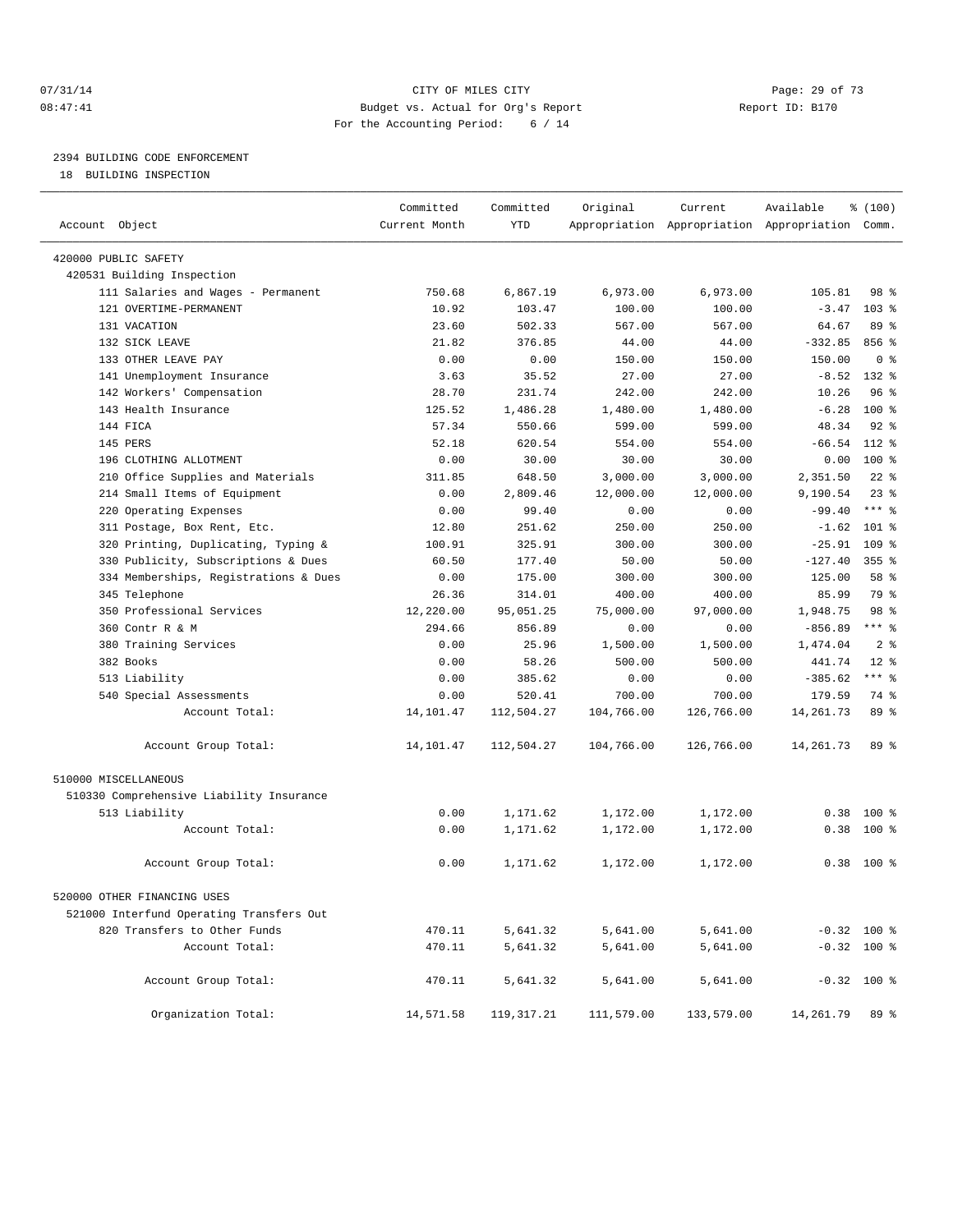## 07/31/14 Page: 30 of 73 08:47:41 Budget vs. Actual for Org's Report Report ID: B170 For the Accounting Period: 6 / 14

# 2394 BUILDING CODE ENFORCEMENT

18 BUILDING INSPECTION

| Account Object |             | Committed<br>Current Month | Committed<br>YTD | Original   | Current<br>Appropriation Appropriation Appropriation Comm. | Available      | $\frac{100}{3}$ |
|----------------|-------------|----------------------------|------------------|------------|------------------------------------------------------------|----------------|-----------------|
|                | Fund Total: | 14,571.58                  | 119,317.21       | 111,579.00 | 133,579.00                                                 | 14,261.79 89 % |                 |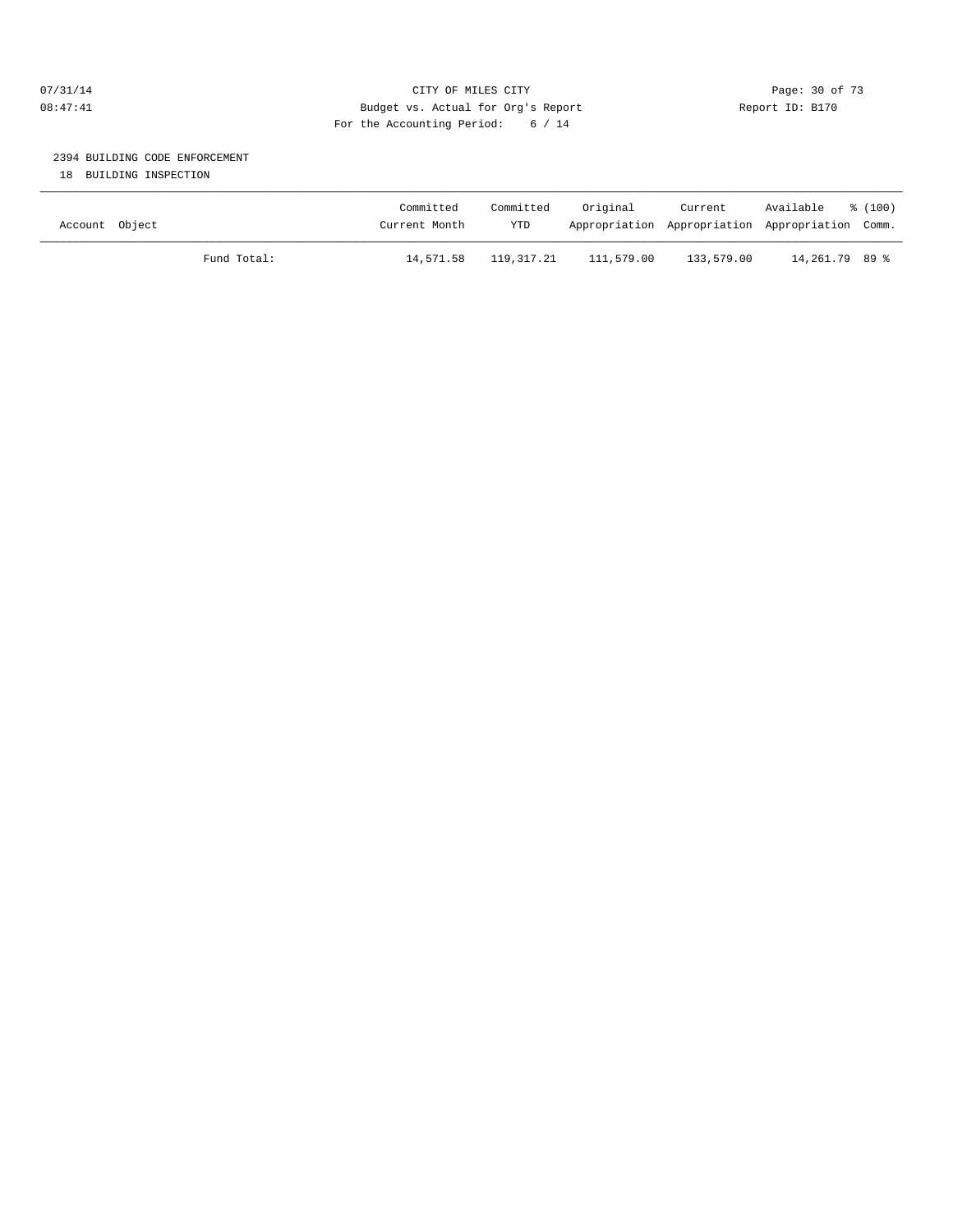#### $O7/31/14$  Page: 31 of 73 08:47:41 Budget vs. Actual for Org's Report Changer Report ID: B170 For the Accounting Period: 6 / 14

## 2400 LTG M D#165-(Gen City) 46 SID #165

| Account Object                           | Committed<br>Current Month | Committed<br><b>YTD</b> | Original   | Current<br>Appropriation Appropriation Appropriation | Available       | % (100)<br>Comm. |  |
|------------------------------------------|----------------------------|-------------------------|------------|------------------------------------------------------|-----------------|------------------|--|
| 430000 Public Works                      |                            |                         |            |                                                      |                 |                  |  |
| 430263 STREET LIGHTING                   |                            |                         |            |                                                      |                 |                  |  |
| 341 Electric Utility Services            | 9,712.20                   | 116,769.83              | 110,000.00 | 116,300.00                                           | $-469.83$       | $100*$           |  |
| 533 Machinery and Equipment Rental       | 4,464.10                   | 51,339.30               | 47,000.00  | 51,200.00                                            | $-139.30$       | 100 %            |  |
| Account Total:                           | 14, 176.30                 | 168,109.13              | 157,000.00 | 167,500.00                                           | $-609.13$       | 100 %            |  |
| Account Group Total:                     | 14,176.30                  | 168,109.13              | 157,000.00 | 167,500.00                                           | $-609.13$ 100 % |                  |  |
| 520000 OTHER FINANCING USES              |                            |                         |            |                                                      |                 |                  |  |
| 521000 Interfund Operating Transfers Out |                            |                         |            |                                                      |                 |                  |  |
| 820 Transfers to Other Funds             | 0.00                       | 1,000.00                | 1,000.00   | 1,000.00                                             | 0.00            | $100*$           |  |
| Account Total:                           | 0.00                       | 1,000.00                | 1,000.00   | 1,000.00                                             | 0.00            | $100*$           |  |
| Account Group Total:                     | 0.00                       | 1,000.00                | 1,000.00   | 1,000.00                                             | $0.00$ 100 %    |                  |  |
| Organization Total:                      | 14, 176.30                 | 169,109.13              | 158,000.00 | 168,500.00                                           | $-609.13$ 100 % |                  |  |
|                                          |                            |                         |            |                                                      |                 |                  |  |
| Fund Total:                              | 14,176.30                  | 169, 109. 13            | 158,000.00 | 168,500.00                                           | $-609.13$ 100 % |                  |  |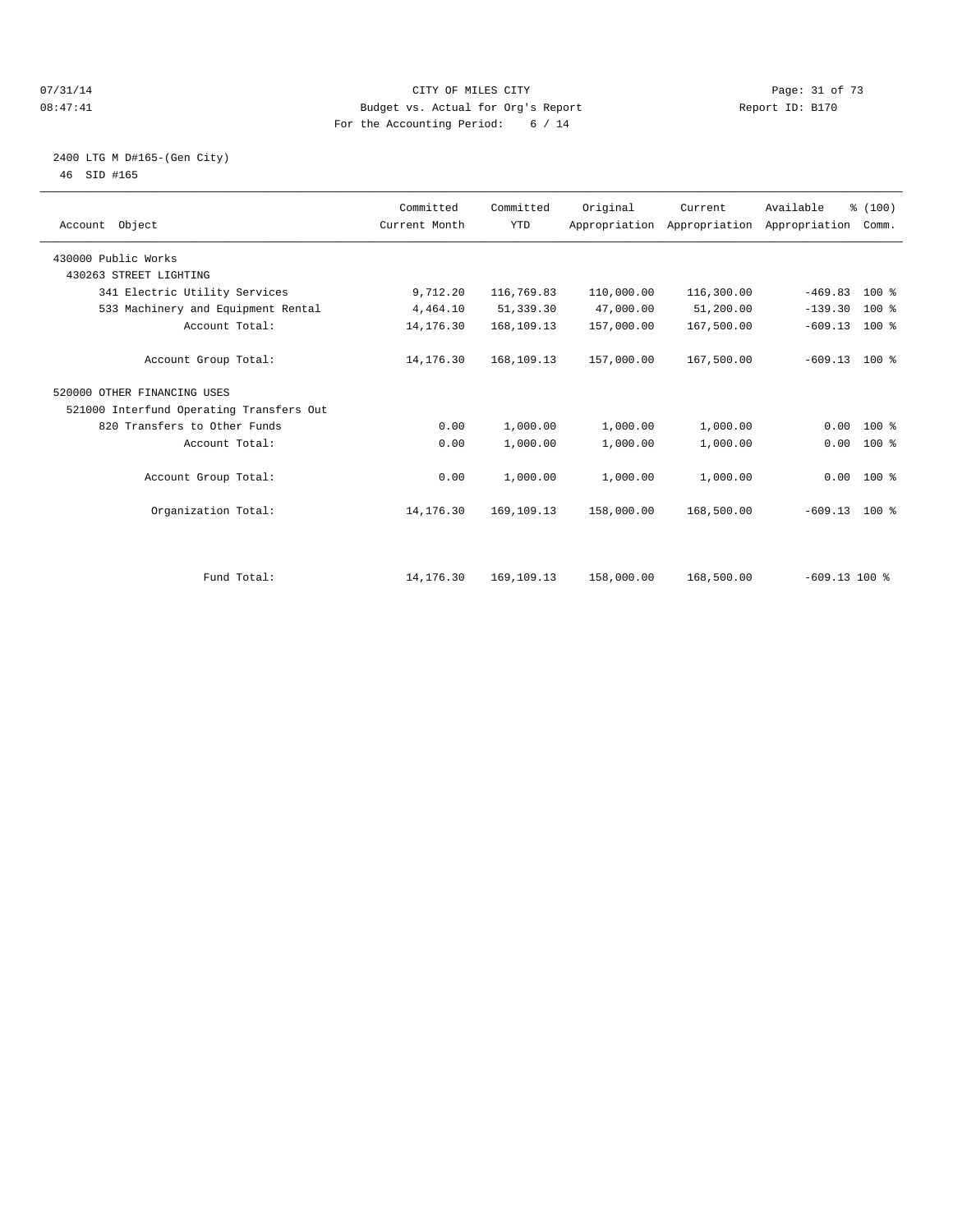#### 07/31/14 Page: 32 of 73 08:47:41 Budget vs. Actual for Org's Report Report ID: B170 For the Accounting Period: 6 / 14

# 2420 LTG M D#167-(MilesAddn Etc)

48 SID #167

| Account Object                           | Committed<br>Current Month | Committed<br><b>YTD</b> | Original  | Current<br>Appropriation Appropriation Appropriation | Available     | % (100)<br>Comm. |  |
|------------------------------------------|----------------------------|-------------------------|-----------|------------------------------------------------------|---------------|------------------|--|
| 430000 Public Works                      |                            |                         |           |                                                      |               |                  |  |
| 430263 STREET LIGHTING                   |                            |                         |           |                                                      |               |                  |  |
| 341 Electric Utility Services            | 1,789.42                   | 21, 454.46              | 19,900.00 | 21,565.00                                            | 110.54        | 99 %             |  |
| 533 Machinery and Equipment Rental       | 675.90                     | 8,030.80                | 9,000.00  | 9,000.00                                             | 969.20        | 89 %             |  |
| Account Total:                           | 2,465.32                   | 29, 485. 26             | 28,900.00 | 30,565.00                                            | 1,079.74      | 96 <sup>8</sup>  |  |
| Account Group Total:                     | 2,465.32                   | 29, 485. 26             | 28,900.00 | 30,565.00                                            | 1,079.74      | 96 <sup>8</sup>  |  |
| 520000 OTHER FINANCING USES              |                            |                         |           |                                                      |               |                  |  |
| 521000 Interfund Operating Transfers Out |                            |                         |           |                                                      |               |                  |  |
| 820 Transfers to Other Funds             | 0.00                       | 1,000.00                | 1,000.00  | 1,000.00                                             | 0.00          | $100*$           |  |
| Account Total:                           | 0.00                       | 1,000.00                | 1,000.00  | 1,000.00                                             | 0.00          | 100 %            |  |
| Account Group Total:                     | 0.00                       | 1,000.00                | 1,000.00  | 1,000.00                                             |               | $0.00$ 100 %     |  |
| Organization Total:                      | 2,465.32                   | 30,485.26               | 29,900.00 | 31,565.00                                            | 1,079.74      | 97 <sup>8</sup>  |  |
|                                          |                            |                         |           |                                                      |               |                  |  |
| Fund Total:                              | 2,465.32                   | 30,485.26               | 29,900.00 | 31,565.00                                            | 1,079.74 97 % |                  |  |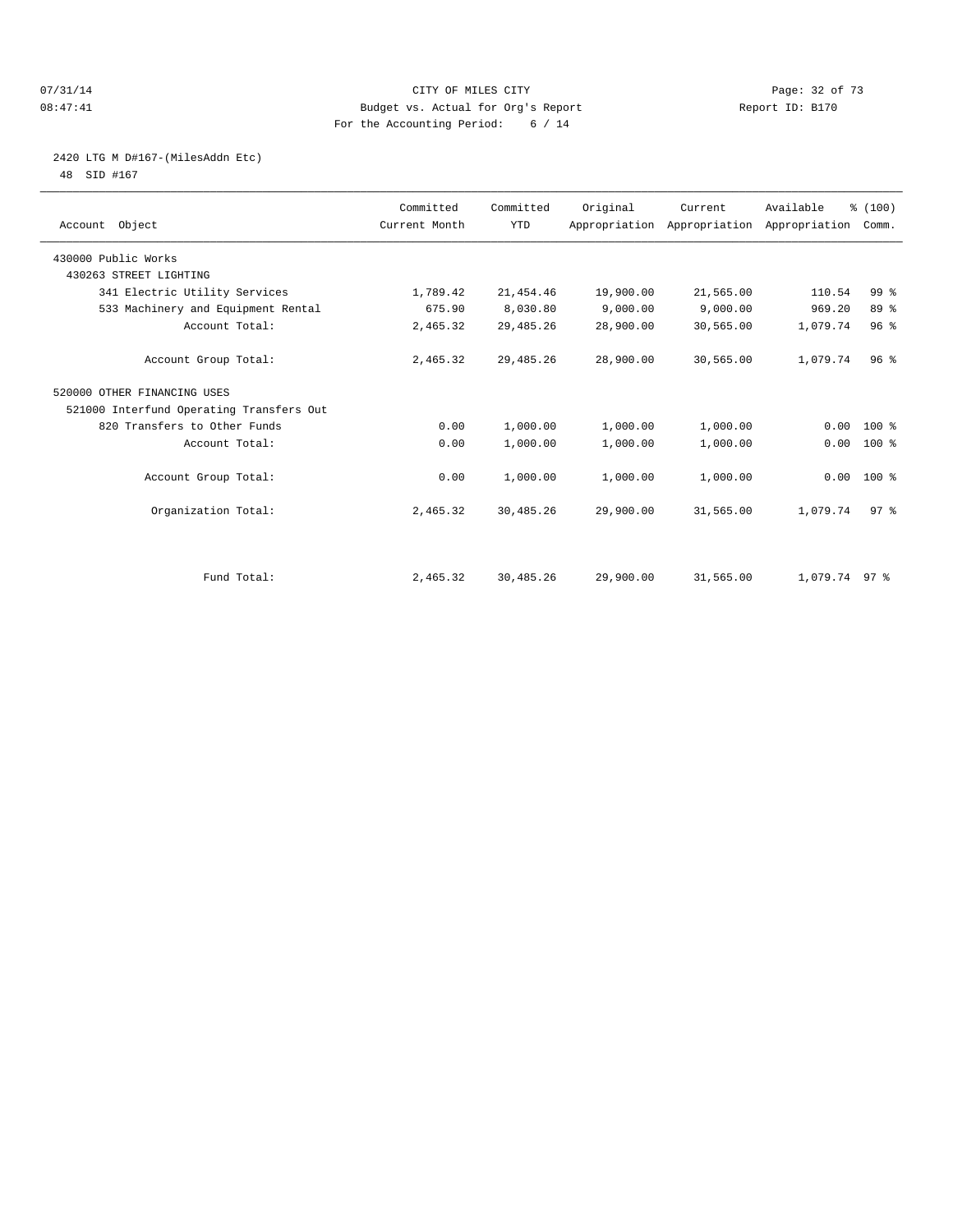#### 07/31/14 Page: 33 of 73 08:47:41 Budget vs. Actual for Org's Report Changer Report ID: B170 For the Accounting Period: 6 / 14

# 2430 LTG M D#171-(Balsam Est) 49 SID #171

| Account Object                           | Committed<br>Current Month | Committed<br><b>YTD</b> | Original | Current<br>Appropriation Appropriation Appropriation | Available      | % (100)<br>Comm. |
|------------------------------------------|----------------------------|-------------------------|----------|------------------------------------------------------|----------------|------------------|
| 430000 Public Works                      |                            |                         |          |                                                      |                |                  |
| 430263 STREET LIGHTING                   |                            |                         |          |                                                      |                |                  |
| 230 Repair and Maintenance Supplies      | 152.63                     | 458.55                  | 500.00   | 500.00                                               | 41.45          | $92$ $%$         |
| 341 Electric Utility Services            | 127.12                     | 1,521.76                | 1,400.00 | 1,400.00                                             | $-121.76$      | 109%             |
| 360 Contr R & M                          | 0.00                       | 122.00                  | 300.00   | 300.00                                               | 178.00         | 41.8             |
| Account Total:                           | 279.75                     | 2,102.31                | 2,200.00 | 2,200.00                                             | 97.69          | 96%              |
| Account Group Total:                     | 279.75                     | 2,102.31                | 2,200.00 | 2,200.00                                             | 97.69          | 96 <sup>8</sup>  |
| 520000 OTHER FINANCING USES              |                            |                         |          |                                                      |                |                  |
| 521000 Interfund Operating Transfers Out |                            |                         |          |                                                      |                |                  |
| 820 Transfers to Other Funds             | 0.00                       | 1,000.00                | 1,000.00 | 1,000.00                                             | 0.00           | $100*$           |
| Account Total:                           | 0.00                       | 1,000.00                | 1,000.00 | 1,000.00                                             | 0.00           | $100*$           |
| Account Group Total:                     | 0.00                       | 1,000.00                | 1,000.00 | 1,000.00                                             | 0.00           | $100*$           |
| Organization Total:                      | 279.75                     | 3,102.31                | 3,200.00 | 3,200.00                                             | 97.69          | 97 <sup>8</sup>  |
|                                          |                            |                         |          |                                                      |                |                  |
| Fund Total:                              | 279.75                     | 3,102.31                | 3,200.00 | 3,200.00                                             | $97.69$ $97$ % |                  |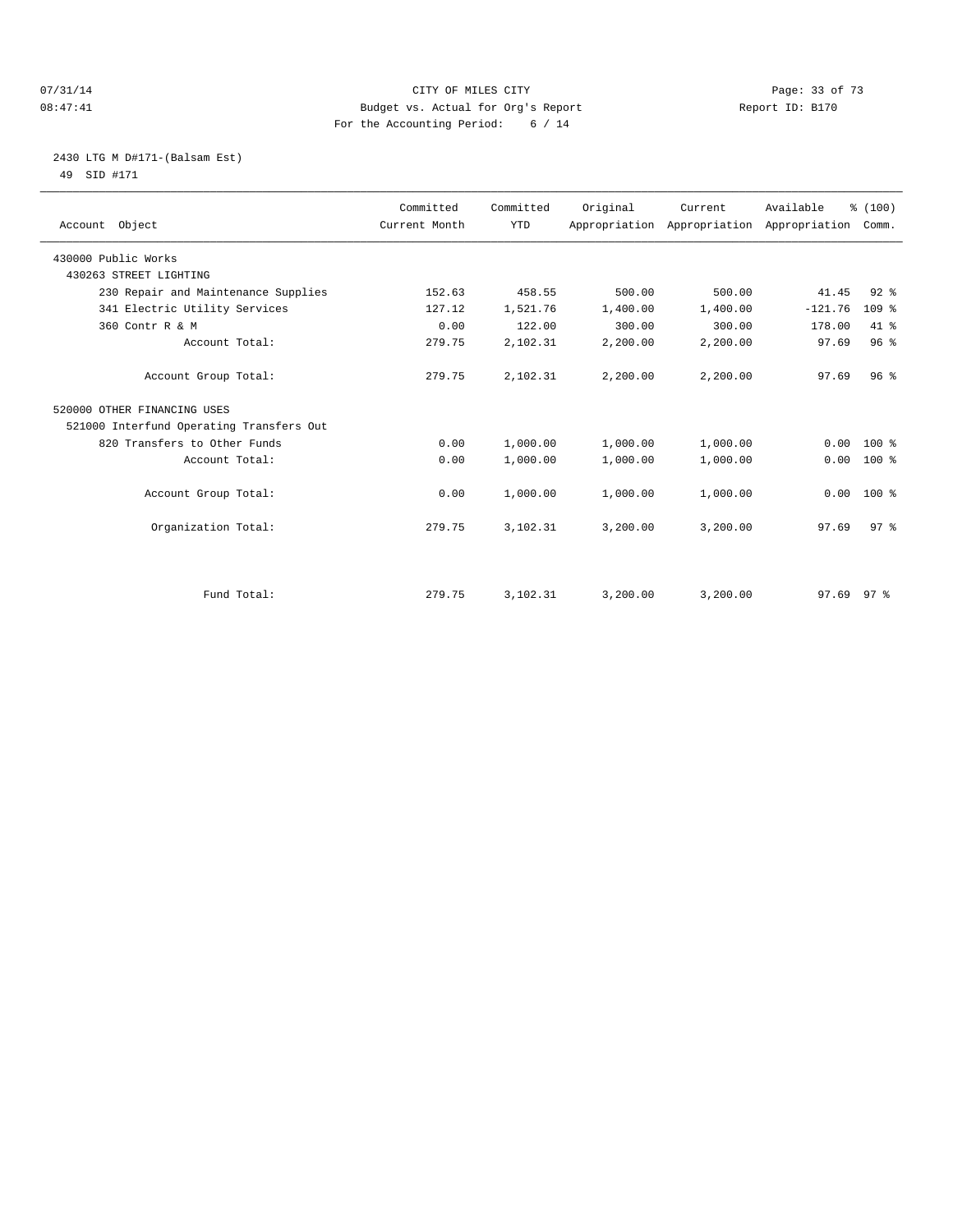#### $O7/31/14$  Page: 34 of 73 08:47:41 Budget vs. Actual for Org's Report Changer Report ID: B170 For the Accounting Period: 6 / 14

# 2440 LTG M D#172-(Main Str) 50 SID #172

| Account Object                           | Committed<br>Current Month | Committed<br><b>YTD</b> | Original  | Current<br>Appropriation Appropriation | Available<br>Appropriation | % (100)<br>Comm. |  |
|------------------------------------------|----------------------------|-------------------------|-----------|----------------------------------------|----------------------------|------------------|--|
| 430000 Public Works                      |                            |                         |           |                                        |                            |                  |  |
| 430263 STREET LIGHTING                   |                            |                         |           |                                        |                            |                  |  |
| 230 Repair and Maintenance Supplies      | 95.13                      | 4,622.98                | 5,700.00  | 5,700.00                               | 1,077.02                   | $81$ %           |  |
| 341 Electric Utility Services            | 1,104.25                   | 13,488.99               | 13,000.00 | 13,000.00                              | $-488.99$                  | 104 %            |  |
| 360 Contr R & M                          | 744.24                     | 1,242.20                | 1,700.00  | 1,700.00                               | 457.80                     | 73 %             |  |
| Account Total:                           | 1,943.62                   | 19,354.17               | 20,400.00 | 20,400.00                              | 1,045.83                   | 95 <sup>8</sup>  |  |
| Account Group Total:                     | 1,943.62                   | 19,354.17               | 20,400.00 | 20,400.00                              | 1,045.83                   | 95 <sup>8</sup>  |  |
| 520000 OTHER FINANCING USES              |                            |                         |           |                                        |                            |                  |  |
| 521000 Interfund Operating Transfers Out |                            |                         |           |                                        |                            |                  |  |
| 820 Transfers to Other Funds             | 0.00                       | 1,000.00                | 1,000.00  | 1,000.00                               | 0.00                       | $100*$           |  |
| Account Total:                           | 0.00                       | 1,000.00                | 1,000.00  | 1,000.00                               | 0.00                       | $100*$           |  |
| Account Group Total:                     | 0.00                       | 1,000.00                | 1,000.00  | 1,000.00                               | 0.00                       | $100*$           |  |
| Organization Total:                      | 1,943.62                   | 20, 354. 17             | 21,400.00 | 21,400.00                              | 1,045.83                   | 95 <sup>8</sup>  |  |
|                                          |                            |                         |           |                                        |                            |                  |  |
| Fund Total:                              | 1,943.62                   | 20, 354. 17             | 21,400.00 | 21,400.00                              | $1,045.83$ 95 %            |                  |  |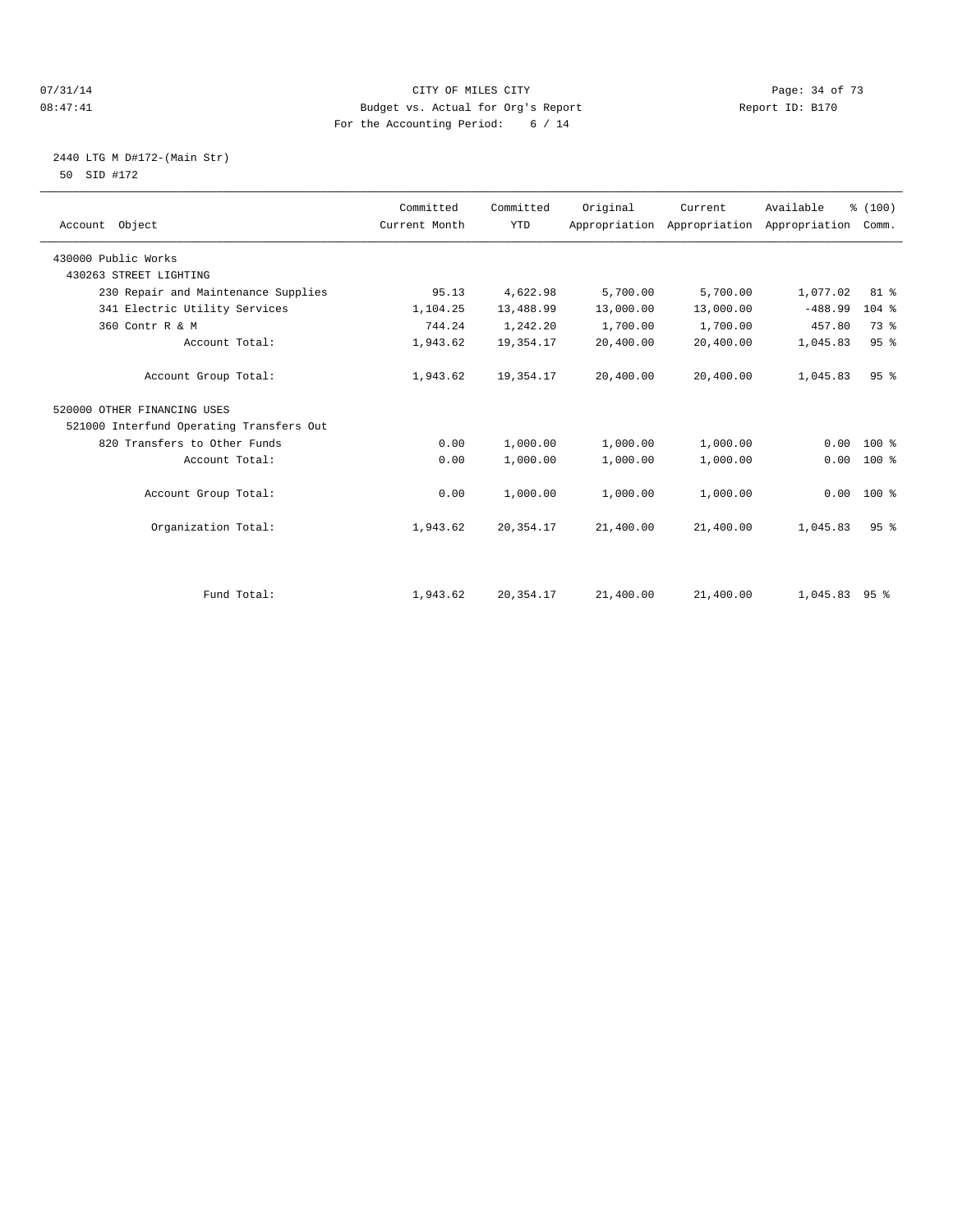#### 07/31/14 Page: 35 of 73 08:47:41 Budget vs. Actual for Org's Report Changer Report ID: B170 For the Accounting Period: 6 / 14

## 2450 LTG M D#195-(SG-Trico) 51 SID #195

| Account Object                           | Committed<br>Current Month | Committed<br><b>YTD</b> | Original | Current  | Available<br>Appropriation Appropriation Appropriation | % (100)<br>Comm. |  |
|------------------------------------------|----------------------------|-------------------------|----------|----------|--------------------------------------------------------|------------------|--|
| 430000 Public Works                      |                            |                         |          |          |                                                        |                  |  |
| 430263 STREET LIGHTING                   |                            |                         |          |          |                                                        |                  |  |
| 341 Electric Utility Services            | 401.84                     | 4,822.08                | 5,000.00 | 5,000.00 | 177.92                                                 | 96 <sup>8</sup>  |  |
| Account Total:                           | 401.84                     | 4,822.08                | 5,000.00 | 5,000.00 | 177.92                                                 | 96 <sup>8</sup>  |  |
| Account Group Total:                     | 401.84                     | 4,822.08                | 5,000.00 | 5,000.00 | 177.92                                                 | 96 <sup>8</sup>  |  |
| 520000 OTHER FINANCING USES              |                            |                         |          |          |                                                        |                  |  |
| 521000 Interfund Operating Transfers Out |                            |                         |          |          |                                                        |                  |  |
| 820 Transfers to Other Funds             | 0.00                       | 1,000.00                | 1,000.00 | 1,000.00 |                                                        | $0.00$ 100 %     |  |
| Account Total:                           | 0.00                       | 1,000.00                | 1,000.00 | 1,000.00 | 0.00                                                   | $100*$           |  |
| Account Group Total:                     | 0.00                       | 1,000.00                | 1,000.00 | 1,000.00 | 0.00                                                   | 100 %            |  |
| Organization Total:                      | 401.84                     | 5,822.08                | 6,000.00 | 6,000.00 | 177.92                                                 | 97 <sup>8</sup>  |  |
| Fund Total:                              | 401.84                     | 5,822.08                | 6.000.00 | 6,000.00 | 177.92 97 %                                            |                  |  |
|                                          |                            |                         |          |          |                                                        |                  |  |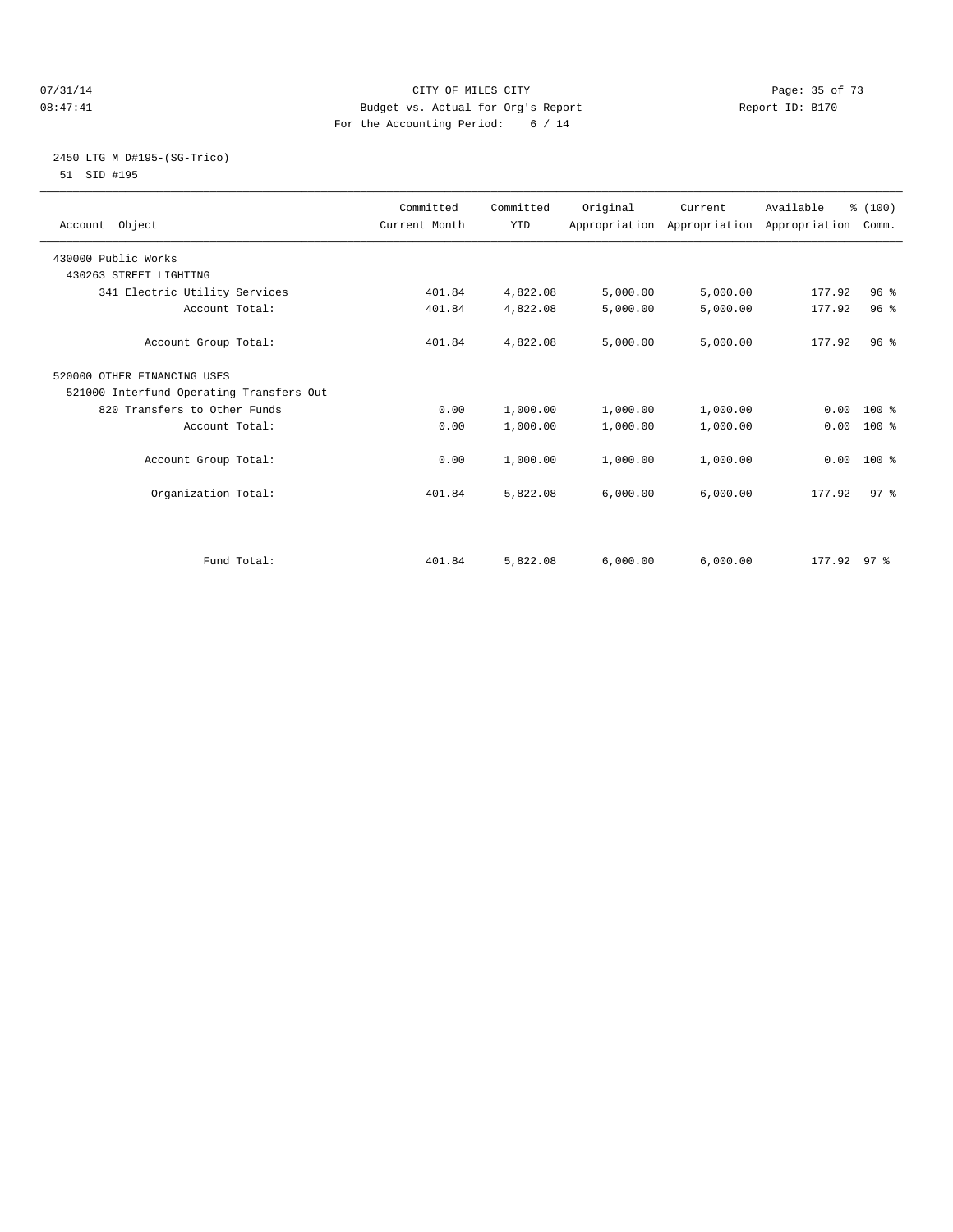#### $O7/31/14$  Page: 36 of 73 08:47:41 Budget vs. Actual for Org's Report Changer Report ID: B170 For the Accounting Period: 6 / 14

# 2470 LTG M D#202-(SG-MDU&NV) 72 SID #202

| Account Object                           | Committed<br>Current Month | Committed<br><b>YTD</b> | Original | Current  | Available<br>Appropriation Appropriation Appropriation | % (100)<br>Comm. |  |
|------------------------------------------|----------------------------|-------------------------|----------|----------|--------------------------------------------------------|------------------|--|
| 430000 Public Works                      |                            |                         |          |          |                                                        |                  |  |
| 430263 STREET LIGHTING                   |                            |                         |          |          |                                                        |                  |  |
| 341 Electric Utility Services            | 271.00                     | 3,249.53                | 3,650.00 | 3,650.00 | 400.47                                                 | 89 %             |  |
| 533 Machinery and Equipment Rental       | 304.12                     | 3,649.44                | 3,200.00 | 3,200.00 | $-449.44$                                              | 114 %            |  |
| Account Total:                           | 575.12                     | 6,898.97                | 6,850.00 | 6,850.00 | $-48.97$                                               | $101$ %          |  |
| Account Group Total:                     | 575.12                     | 6,898.97                | 6.850.00 | 6,850.00 | $-48.97$ 101 %                                         |                  |  |
| 520000 OTHER FINANCING USES              |                            |                         |          |          |                                                        |                  |  |
| 521000 Interfund Operating Transfers Out |                            |                         |          |          |                                                        |                  |  |
| 820 Transfers to Other Funds             | 0.00                       | 1,000.00                | 1,000.00 | 1,000.00 | 0.00                                                   | 100 %            |  |
| Account Total:                           | 0.00                       | 1,000.00                | 1,000.00 | 1,000.00 | 0.00                                                   | 100 %            |  |
| Account Group Total:                     | 0.00                       | 1,000.00                | 1,000.00 | 1,000.00 |                                                        | $0.00$ 100 %     |  |
| Organization Total:                      | 575.12                     | 7,898.97                | 7,850.00 | 7,850.00 | $-48.97$ 101 %                                         |                  |  |
|                                          |                            |                         |          |          |                                                        |                  |  |
| Fund Total:                              | 575.12                     | 7,898.97                | 7,850.00 | 7,850.00 | $-48.97$ 101 %                                         |                  |  |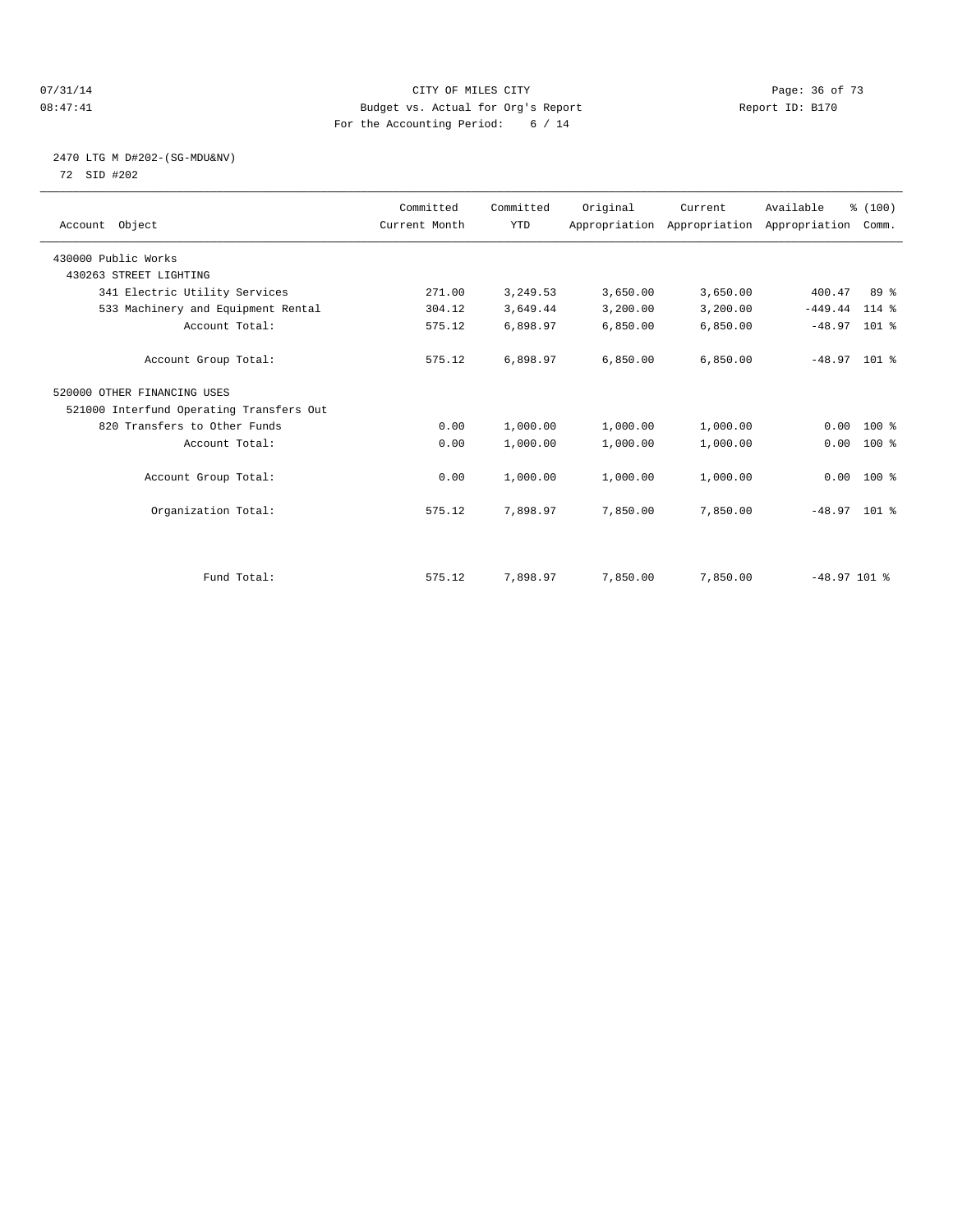#### 07/31/14 Page: 37 of 73 08:47:41 Budget vs. Actual for Org's Report Report ID: B170 For the Accounting Period: 6 / 14

#### 2480 LTG M M#173-(Milestown Estates)

47 SID #173(Ltg-Milestown)

| Account Object                                | Committed<br>Current Month | Committed<br><b>YTD</b> | Original | Current<br>Appropriation Appropriation Appropriation | Available   | % (100)<br>Comm. |  |
|-----------------------------------------------|----------------------------|-------------------------|----------|------------------------------------------------------|-------------|------------------|--|
| 430000 Public Works<br>430263 STREET LIGHTING |                            |                         |          |                                                      |             |                  |  |
| 230 Repair and Maintenance Supplies           | 0.00                       | 34.62                   | 460.00   | 460.00                                               | 425.38      | 8 %              |  |
| 341 Electric Utility Services                 | 59.59                      | 711.57                  | 700.00   | 700.00                                               | $-11.57$    | 102 %            |  |
| Account Total:                                | 59.59                      | 746.19                  | 1,160.00 | 1,160.00                                             | 413.81      | 64 %             |  |
| Account Group Total:                          | 59.59                      | 746.19                  | 1,160.00 | 1,160.00                                             | 413.81      | 64 %             |  |
| 520000 OTHER FINANCING USES                   |                            |                         |          |                                                      |             |                  |  |
| 521000 Interfund Operating Transfers Out      |                            |                         |          |                                                      |             |                  |  |
| 820 Transfers to Other Funds                  | 0.00                       | 0.00                    | 250.00   | 250.00                                               | 250.00      | 0 <sup>8</sup>   |  |
| Account Total:                                | 0.00                       | 0.00                    | 250.00   | 250.00                                               | 250.00      | 0 <sup>8</sup>   |  |
| Account Group Total:                          | 0.00                       | 0.00                    | 250.00   | 250.00                                               | 250.00      | 0 <sup>8</sup>   |  |
| Organization Total:                           | 59.59                      | 746.19                  | 1,410.00 | 1,410.00                                             | 663.81      | 53 <sup>8</sup>  |  |
|                                               |                            |                         |          |                                                      |             |                  |  |
| Fund Total:                                   | 59.59                      | 746.19                  | 1,410.00 | 1,410.00                                             | 663.81 53 % |                  |  |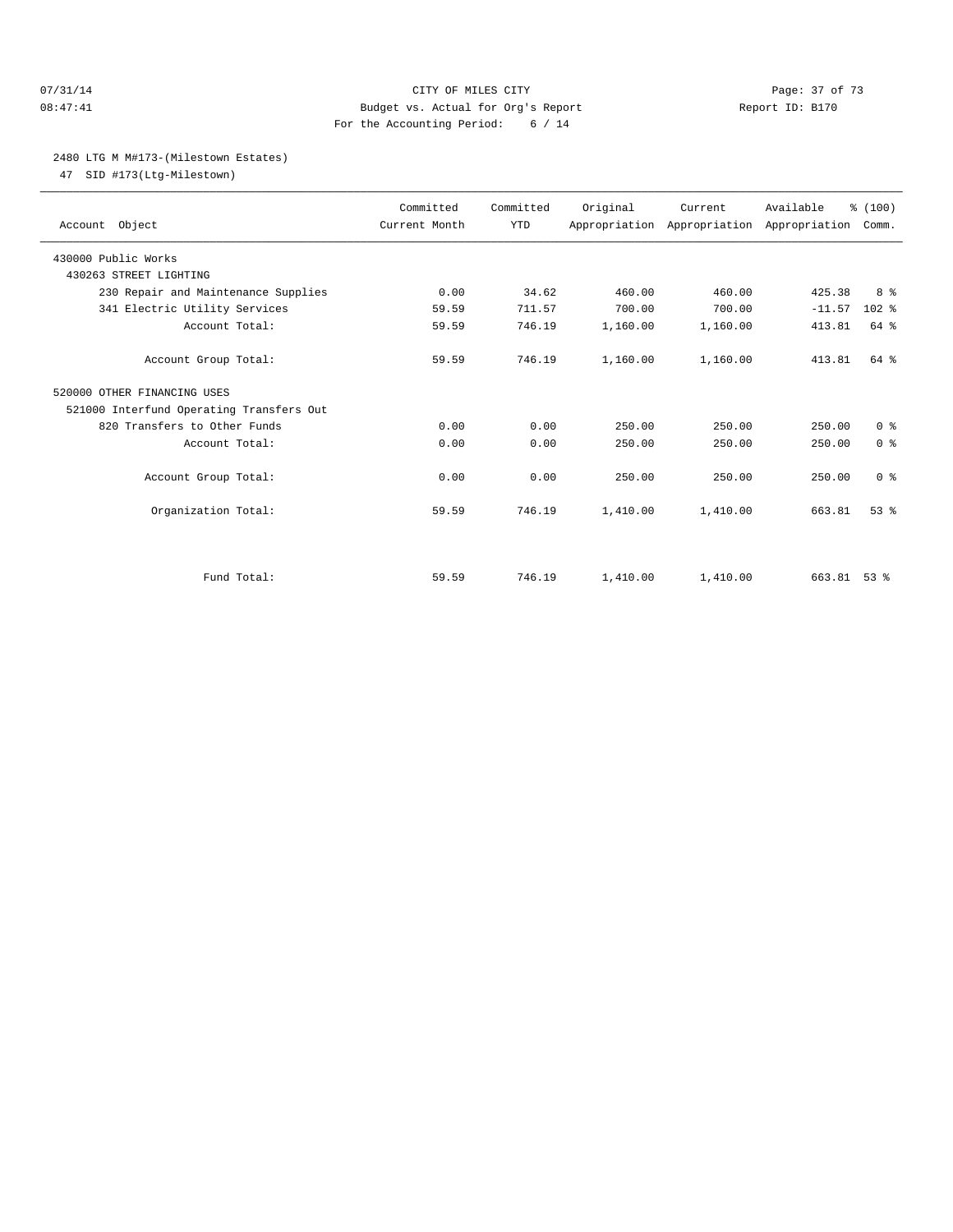#### 07/31/14 Page: 38 of 73 08:47:41 Budget vs. Actual for Org's Report Report ID: B170 For the Accounting Period: 6 / 14

————————————————————————————————————————————————————————————————————————————————————————————————————————————————————————————————————

2510 STR MAINT DIST #204

107 Paved St. Maint. Dist.#204

|                                                                 | Committed         | Committed            | Original           | Current            | Available                                       | % (100)         |  |
|-----------------------------------------------------------------|-------------------|----------------------|--------------------|--------------------|-------------------------------------------------|-----------------|--|
| Account Object                                                  | Current Month     | YTD                  |                    |                    | Appropriation Appropriation Appropriation Comm. |                 |  |
|                                                                 |                   |                      |                    |                    |                                                 |                 |  |
| 430000 Public Works<br>430220 Operations                        |                   |                      |                    |                    |                                                 |                 |  |
| 111 Salaries and Wages - Permanent                              | 20,158.06         | 185, 141.59          | 180,062.00         | 180,062.00         | $-5,079.59$                                     | 103%            |  |
| 121 OVERTIME-PERMANENT                                          | 423.27            | 6,385.99             | 5,119.00           | 5,119.00           | $-1, 266.99$                                    | $125$ %         |  |
| 131 VACATION                                                    | 450.43            | 10,470.89            | 14,000.00          | 14,000.00          | 3,529.11                                        | 75 %            |  |
| 132 SICK LEAVE                                                  | 284.94            | 3,761.31             | 11,000.00          | 11,000.00          | 7,238.69                                        | 34 %            |  |
| 133 OTHER LEAVE PAY                                             | 0.00              | 0.00                 | 9,480.00           | 9,480.00           | 9,480.00                                        | 0 <sup>8</sup>  |  |
| 134 HOLIDAY PAY                                                 | 0.00              | 971.63               | 6,446.00           | 6,446.00           | 5,474.37                                        | 15 <sup>8</sup> |  |
| 141 Unemployment Insurance                                      | 95.91             | 933.05               | 1,016.00           | 1,016.00           | 82.95                                           | $92$ $%$        |  |
| 142 Workers' Compensation                                       | 1,136.81          | 11,049.77            | 11,572.00          | 11,572.00          | 522.23                                          | 95%             |  |
| 143 Health Insurance                                            | 2,842.57          | 33, 287.45           | 33,622.00          | 33,622.00          | 334.55                                          | 99 %            |  |
| 144 FICA                                                        | 1,563.14          | 15,066.71            | 17,266.00          | 17,266.00          | 2,199.29                                        | 87%             |  |
| 145 PERS                                                        | 1,356.80          | 15,936.70            | 17,596.00          | 17,596.00          | 1,659.30                                        | $91$ %          |  |
| 196 CLOTHING ALLOTMENT                                          | 0.00              | 592.50               | 550.00             | 550.00             | $-42.50$                                        | 108 %           |  |
|                                                                 |                   |                      | 500.00             | 500.00             | 27.38                                           | 95%             |  |
| 210 Office Supplies and Materials                               | $-6.67$           | 472.62               | 6,000.00           | 6,000.00           |                                                 | 90%             |  |
| 214 Small Items of Equipment<br>220 Operating Expenses          | 2,176.27<br>76.66 | 5,413.92<br>9,774.52 |                    |                    | 586.08<br>$-774.52$                             | $109$ %         |  |
| 222 Chemicals, Lab & Med Supplies                               | 0.00              | 438.00               | 9,000.00<br>400.00 | 9,000.00<br>400.00 | $-38.00$                                        | 110 %           |  |
| 226 Clothing and Uniforms                                       |                   | 455.96               | 550.00             |                    | 94.04                                           | 83%             |  |
|                                                                 | 0.00              |                      |                    | 550.00             |                                                 |                 |  |
| 230 Repair and Maintenance Supplies                             | 3,468.41          | 12,553.16            | 18,000.00          | 18,000.00          | 5,446.84                                        | 70 %<br>$102*$  |  |
| 231 Gas, Oil, Diesel Fuel, Grease, etc.<br>241 Consumable Tools | 2,849.20          | 35,621.11            | 35,000.00          | 35,000.00          | $-621.11$                                       | 0 <sup>8</sup>  |  |
|                                                                 | 0.00              | 0.00                 | 50.00              | 50.00              | 50.00<br>$-653.74$ 109 %                        |                 |  |
| 242 Sign Parts and Supplies                                     | 1,101.60          | 7,653.74             | 7,000.00           | 7,000.00           |                                                 |                 |  |
| 311 Postage, Box Rent, Etc.                                     | 0.00              | 18.24                | 75.00              | 75.00              | 56.76                                           | $24$ %          |  |
| 320 Printing, Duplicating, Typing &                             | 0.00              | 0.00                 | 100.00             | 100.00             | 100.00                                          | 0 <sup>8</sup>  |  |
| 330 Publicity, Subscriptions & Dues                             | 52.80             | 760.60               | 400.00             | 400.00             | $-360.60$                                       | $190*$          |  |
| 334 Memberships, Registrations & Dues                           | 0.00              | 0.00                 | 150.00             | 150.00             | 150.00                                          | 0 <sup>8</sup>  |  |
| 341 Electric Utility Services                                   | 85.34             | 1,088.94             | 1,000.00           | 1,000.00           | $-88.94$ 109 %                                  |                 |  |
| 344 Gas Utility Service                                         | 13.83             | 626.82               | 1,000.00           | 1,000.00           | 373.18                                          | 63 %            |  |
| 345 Telephone                                                   | 225.25            | 2,251.51             | 1,500.00           | 1,500.00           | $-751.51$                                       | 150 %           |  |
| 346 Garbage Service                                             | 0.00              | 0.00                 | 175.00             | 175.00             | 175.00                                          | 0 <sup>8</sup>  |  |
| 347 Internet                                                    | 0.00              | 0.00                 | 200.00             | 200.00             | 200.00                                          | 0 <sup>8</sup>  |  |
| 350 Professional Services                                       | 0.00              | 2,301.04             | 2,000.00           | 2,000.00           | $-301.04$                                       | 115 %           |  |
| 360 Contr R & M                                                 | 1,227.90          | 5,067.93             | 6,000.00           | 6,000.00           | 932.07                                          | 84 %            |  |
| 363 R&M Vehicles/Equip/Labor-PW                                 | 16,553.39         | 94,069.85            | 80,000.00          | 80,000.00          | $-14,069.85$                                    | 118 %           |  |
| 370 Travel                                                      | 0.00              | 805.96               | 800.00             | 800.00             | $-5.96$                                         | $101$ %         |  |
| 380 Training Services                                           | 0.00              | 448.00               | 700.00             | 700.00             | 252.00                                          | 64 %            |  |
| 382 Books                                                       | 0.00              | 111.39               | 200.00             | 200.00             | 88.61                                           | 56 %            |  |
| 511 Insurance on Buildings                                      | 0.00              | 547.98               | 548.00             | 548.00             |                                                 | $0.02$ 100 %    |  |
| 512 Insurance on Vehicles & Equipment                           | 0.00              | 2,448.31             | 2,448.00           | 2,448.00           | $-0.31$ 100 %                                   |                 |  |
| 513 Liability                                                   | 0.00              | 4,174.48             | 0.00               | 0.00               | $-4, 174.48$                                    | $***$ $_{8}$    |  |
| 531 Building & Office Rental                                    | 350.00            | 4,200.00             | 4,200.00           | 4,200.00           | 0.00                                            | 100 %           |  |
| 532 Land Rental                                                 | 0.00              | 4,877.07             | 8,100.00           | 8,100.00           | 3,222.93                                        | 60 %            |  |
| Account Total:                                                  | 56,485.91         | 479,778.74           | 493,825.00         | 493,825.00         | 14,046.26                                       | 97%             |  |
| 430233 Roadway/Re-surfacing                                     |                   |                      |                    |                    |                                                 |                 |  |
| 350 Professional Services                                       | $-64,928.98$      | 274,156.30           | 686,990.00         | 686,990.00         | 412,833.70                                      | 40 %            |  |
| Account Total:                                                  | $-64,928.98$      | 274,156.30           | 686,990.00         | 686,990.00         | 412,833.70                                      | $40*$           |  |

430234 CURB AND GUTTER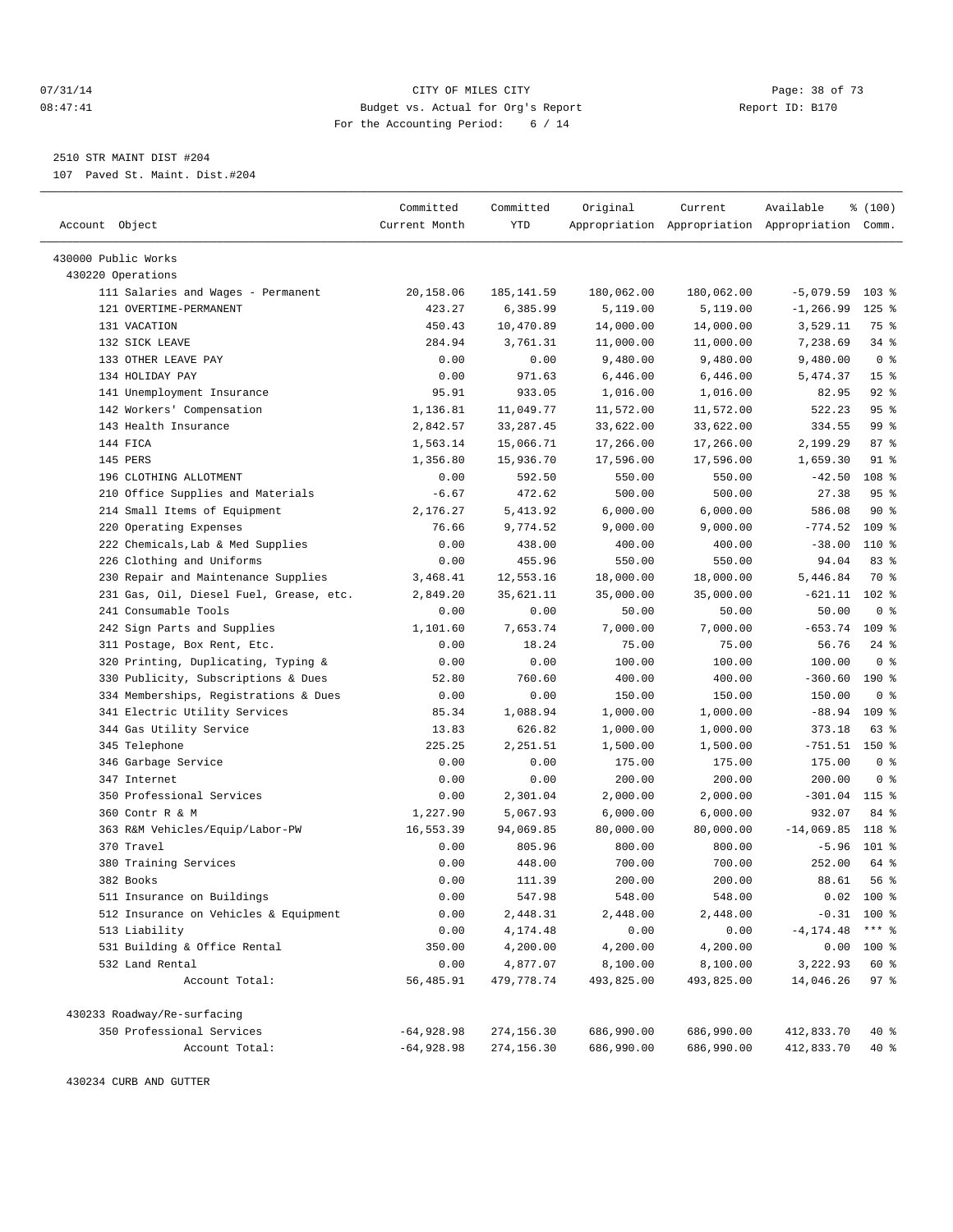#### $O7/31/14$  Page: 39 of 73 08:47:41 Budget vs. Actual for Org's Report Changer Report ID: B170 For the Accounting Period: 6 / 14

## 2510 STR MAINT DIST #204

107 Paved St. Maint. Dist.#204

| Account Object                           | Committed<br>Current Month | Committed<br><b>YTD</b>    | Original     | Current      | Available<br>Appropriation Appropriation Appropriation | % (100)<br>Comm. |
|------------------------------------------|----------------------------|----------------------------|--------------|--------------|--------------------------------------------------------|------------------|
| 350 Professional Services                | 4,630.11                   | 5,330.11                   | 142,000.00   | 142,000.00   | 136,669.89                                             | $4\degree$       |
| 940 Machinery & Equipment                | 483,189.17                 | 483,189.17                 | 0.00         | 0.00         | $-483, 189.17$                                         | $***$ $%$        |
| Account Total:                           | 487,819.28                 | 488,519.28                 | 142,000.00   | 142,000.00   | $-346, 519.28$                                         | $344$ %          |
| 430235 Storm Drain & Culvert Maintenance |                            |                            |              |              |                                                        |                  |
| 230 Repair and Maintenance Supplies      | $-54, 182.61$              | 0.00                       | 68,235.00    | 68,235.00    | 68,235.00                                              | 0 <sup>8</sup>   |
| 350 Professional Services                | $-4,621.63$                | 1,380.00                   | 10,000.00    | 10,000.00    | 8,620.00                                               | 14 %             |
| Account Total:                           | $-58,804.24$               | 1,380.00                   | 78,235.00    | 78,235.00    | 76,855.00                                              | 2 <sup>8</sup>   |
| Account Group Total:                     |                            | 420, 571.97 1, 243, 834.32 | 1,401,050.00 | 1,401,050.00 | 157, 215.68                                            | 89 %             |
| 510000 MISCELLANEOUS                     |                            |                            |              |              |                                                        |                  |
| 510330 Comprehensive Liability Insurance |                            |                            |              |              |                                                        |                  |
| 513 Liability                            | 0.00                       | 9,689.94                   | 9,690.00     | 9,690.00     | 0.06                                                   | $100*$           |
| Account Total:                           | 0.00                       | 9,689.94                   | 9,690.00     | 9,690.00     | 0.06                                                   | 100 %            |
| Account Group Total:                     | 0.00                       | 9,689.94                   | 9,690.00     | 9,690.00     |                                                        | $0.06$ 100 %     |
| 520000 OTHER FINANCING USES              |                            |                            |              |              |                                                        |                  |
| 521000 Interfund Operating Transfers Out |                            |                            |              |              |                                                        |                  |
| 820 Transfers to Other Funds             | 9,746.00                   | 53, 412.00                 | 53, 412.00   | 53, 412.00   | 0.00                                                   | $100*$           |
| Account Total:                           | 9,746.00                   | 53, 412.00                 | 53, 412.00   | 53, 412.00   | 0.00                                                   | 100 %            |
| Account Group Total:                     | 9,746.00                   | 53, 412.00                 | 53, 412.00   | 53, 412.00   |                                                        | $0.00$ 100 %     |
| Organization Total:                      |                            | 430, 317.97 1, 306, 936.26 | 1,464,152.00 | 1,464,152.00 | 157, 215.74                                            | $89*$            |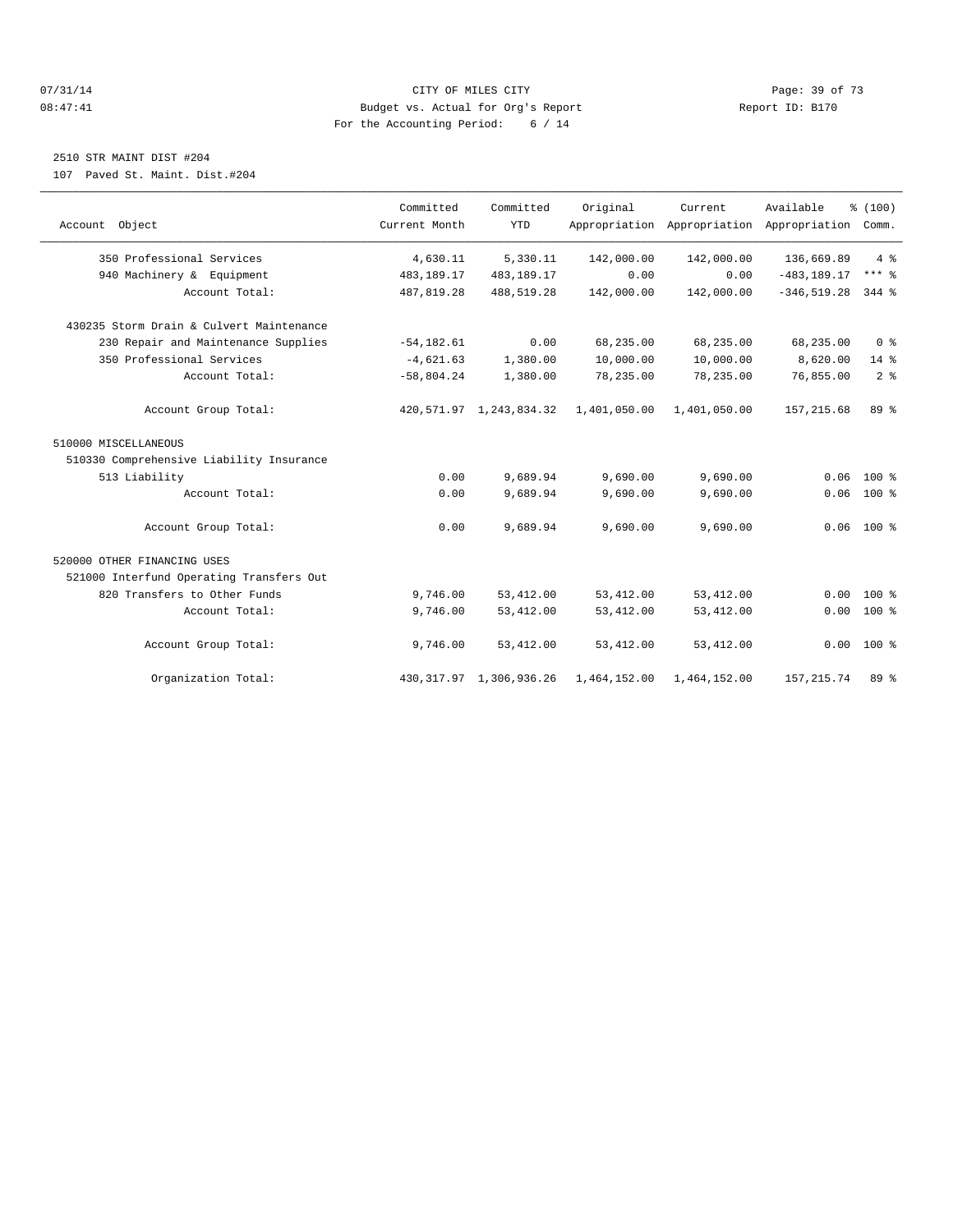#### 07/31/14 Page: 40 of 73 08:47:41 Budget vs. Actual for Org's Report Report ID: B170 For the Accounting Period: 6 / 14

## 2510 STR MAINT DIST #204

108 Unpaved Street Maintenance

| Account Object                           | Committed<br>Current Month | Committed<br><b>YTD</b>    | Original                  | Current | Available<br>Appropriation Appropriation Appropriation | % (100)<br>Comm. |
|------------------------------------------|----------------------------|----------------------------|---------------------------|---------|--------------------------------------------------------|------------------|
| 430000 Public Works<br>430220 Operations |                            |                            |                           |         |                                                        |                  |
| 350 Professional Services                | 0.00                       | 24.83                      | 0.00                      | 0.00    | $-24.83$                                               | $***$ $%$        |
| 370 Travel                               | 0.00                       | 98.58                      | 0.00                      | 0.00    | $-98.58$                                               | $***$ $%$        |
| Account Total:                           | 0.00                       | 123.41                     | 0.00                      | 0.00    | $-123.41$                                              | $***$ 2          |
| Account Group Total:                     | 0.00                       | 123.41                     | 0.00                      | 0.00    | $-123.41$                                              | $***$ $%$        |
| Organization Total:                      | 0.00                       | 123.41                     | 0.00                      | 0.00    | $-123.41$                                              | $***$ 2          |
|                                          |                            |                            |                           |         |                                                        |                  |
| Fund Total:                              |                            | 430, 317.97 1, 307, 059.67 | 1,464,152.00 1,464,152.00 |         | 157,092.33 89 %                                        |                  |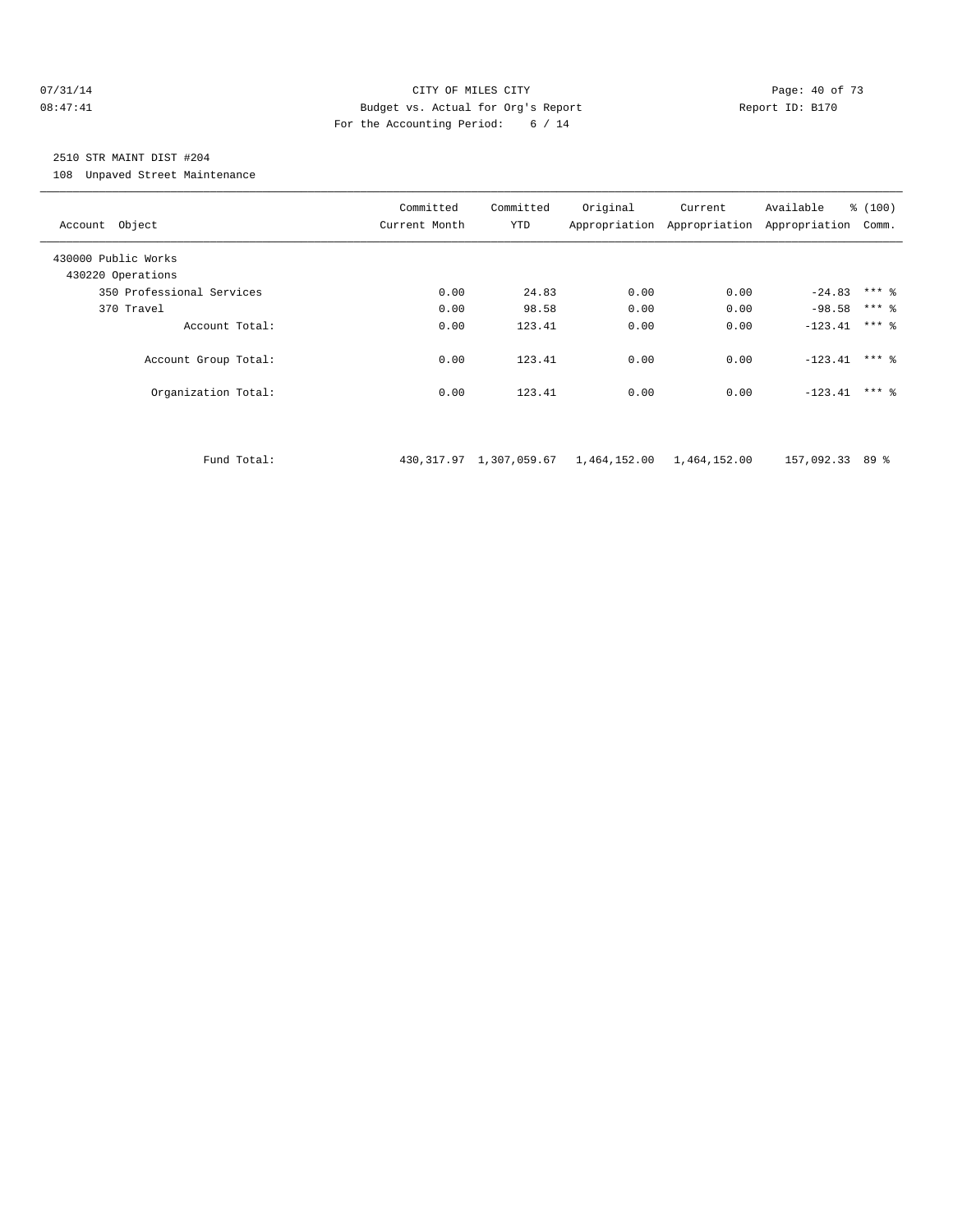#### 07/31/14 Page: 41 of 73 08:47:41 Budget vs. Actual for Org's Report Report ID: B170 For the Accounting Period: 6 / 14

————————————————————————————————————————————————————————————————————————————————————————————————————————————————————————————————————

## 2520 STR MAINT DIST #205

108 Unpaved Street Maintenance

|                                          | Committed     | Committed  | Original   | Current    | Available                                       | % (100)         |
|------------------------------------------|---------------|------------|------------|------------|-------------------------------------------------|-----------------|
| Account Object                           | Current Month | YTD        |            |            | Appropriation Appropriation Appropriation Comm. |                 |
| 430000 Public Works                      |               |            |            |            |                                                 |                 |
| 430220 Operations                        |               |            |            |            |                                                 |                 |
| 111 Salaries and Wages - Permanent       | 6,157.42      | 56, 281.44 | 61,360.00  | 61,360.00  | 5,078.56                                        | $92$ $%$        |
| 121 OVERTIME-PERMANENT                   | 123.87        | 1,774.14   | 1,296.00   | 1,296.00   | $-478.14$                                       | 137 %           |
| 131 VACATION                             | 127.74        | 3,171.66   | 4,000.00   | 4,000.00   | 828.34                                          | 79 %            |
| 132 SICK LEAVE                           | 105.10        | 1,198.51   | 4,000.00   | 4,000.00   | 2,801.49                                        | $30*$           |
| 133 OTHER LEAVE PAY                      | 0.00          | 0.00       | 2,400.00   | 2,400.00   | 2,400.00                                        | 0 <sup>8</sup>  |
| 134 HOLIDAY PAY                          | 0.00          | 247.27     | 1,632.00   | 1,632.00   | 1,384.73                                        | 15 <sup>°</sup> |
| 141 Unemployment Insurance               | 29.33         | 282.98     | 336.00     | 336.00     | 53.02                                           | 84 %            |
| 142 Workers' Compensation                | 326.09        | 2,835.62   | 3,611.00   | 3,611.00   | 775.38                                          | 79 %            |
| 143 Health Insurance                     | 859.71        | 9,905.91   | 11,653.00  | 11,653.00  | 1,747.09                                        | 85%             |
| 144 FICA                                 | 471.74        | 4,495.53   | 5,706.00   | 5,706.00   | 1,210.47                                        | 79 %            |
| 145 PERS                                 | 413.28        | 4,848.28   | 5,863.00   | 5,863.00   | 1,014.72                                        | 83%             |
| 196 CLOTHING ALLOTMENT                   | 0.00          | 172.50     | 180.00     | 180.00     | 7.50                                            | 96%             |
| 210 Office Supplies and Materials        | 0.00          | 133.86     | 200.00     | 200.00     | 66.14                                           | 67 %            |
| 214 Small Items of Equipment             | 544.07        | 1,353.46   | 3,000.00   | 3,000.00   | 1,646.54                                        | 45 %            |
| 220 Operating Expenses                   | 19.17         | 2,461.48   | 3,500.00   | 3,500.00   | 1,038.52                                        | 70 %            |
| 222 Chemicals, Lab & Med Supplies        | 0.00          | 0.00       | 500.00     | 500.00     | 500.00                                          | 0 <sup>8</sup>  |
| 226 Clothing and Uniforms                | 0.00          | 130.83     | 150.00     | 150.00     | 19.17                                           | 87%             |
| 230 Repair and Maintenance Supplies      | 867.10        | 2,857.09   | 5,000.00   | 5,000.00   | 2,142.91                                        | 57%             |
| 231 Gas, Oil, Diesel Fuel, Grease, etc.  | 712.30        | 8,899.88   | 10,000.00  | 10,000.00  | 1,100.12                                        | 89 %            |
| 242 Sign Parts and Supplies              | 275.40        | 2,362.72   | 2,600.00   | 2,600.00   | 237.28                                          | 91 %            |
| 311 Postage, Box Rent, Etc.              | 0.00          | 4.55       | 40.00      | 40.00      | 35.45                                           | $11$ %          |
| 330 Publicity, Subscriptions & Dues      | 13.20         | 118.40     | 100.00     | 100.00     | $-18.40$                                        | 118 %           |
| 334 Memberships, Registrations & Dues    | 0.00          | 0.00       | 50.00      | 50.00      | 50.00                                           | 0 <sup>8</sup>  |
| 341 Electric Utility Services            | 4.46          | 85.11      | 150.00     | 150.00     | 64.89                                           | 57%             |
| 344 Gas Utility Service                  | 3.46          | 156.72     | 200.00     | 200.00     | 43.28                                           | 78 %            |
| 345 Telephone                            | 70.92         | 811.86     | 500.00     | 500.00     | $-311.86$                                       | $162$ %         |
| 347 Internet                             | 0.00          | 0.00       | 150.00     | 150.00     | 150.00                                          | 0 <sup>8</sup>  |
| 350 Professional Services                | 0.00          | 523.43     | 500.00     | 500.00     | $-23.43$                                        | $105$ %         |
| 360 Contr R & M                          | 167.55        | 654.16     | 1,000.00   | 1,000.00   | 345.84                                          | 65 %            |
| 363 R&M Vehicles/Equip/Labor-PW          | 8,603.98      | 38,309.47  | 35,000.00  | 35,000.00  | $-3,309.47$                                     | $109$ %         |
| 370 Travel                               | 0.00          | 126.90     | 250.00     | 250.00     | 123.10                                          | $51$ %          |
| 380 Training Services                    | 0.00          | 112.00     | 150.00     | 150.00     | 38.00                                           | 75 %            |
| 382 Books                                | 0.00          | 27.85      | 100.00     | 100.00     | 72.15                                           | $28$ %          |
| 511 Insurance on Buildings               | 0.00          | 137.00     | $-44.00$   | $-44.00$   | $-181.00$                                       | $***$ $-$       |
| 512 Insurance on Vehicles & Equipment    | 0.00          | 532.37     | 532.00     | 532.00     | $-0.37$                                         | $100*$          |
| 513 Liability                            | 0.00          | 283.37     | 0.00       | 0.00       | $-283.37$ *** \$                                |                 |
| 531 Building & Office Rental             | 166.66        | 1,999.92   | 2,000.00   | 2,000.00   |                                                 | $0.08$ 100 %    |
| 532 Land Rental                          | 0.00          | 0.00       | 1,500.00   | 1,500.00   | 1,500.00                                        | 0 <sup>8</sup>  |
| Account Total:                           | 20,062.55     | 147,296.27 | 169,165.00 | 169,165.00 | 21,868.73                                       | 87%             |
|                                          |               |            |            |            |                                                 |                 |
| 430233 Roadway/Re-surfacing              |               |            |            |            |                                                 |                 |
| 230 Repair and Maintenance Supplies      | 0.00          | 0.00       | 12,400.00  | 12,400.00  | 12,400.00                                       | 0 <sup>8</sup>  |
| 350 Professional Services                | 144,889.50    | 158,101.17 | 125,000.00 | 125,000.00 | $-33,101.17$ 126 %                              |                 |
| Account Total:                           | 144,889.50    | 158,101.17 | 137,400.00 | 137,400.00 | $-20, 701.17$ 115 %                             |                 |
| 430235 Storm Drain & Culvert Maintenance |               |            |            |            |                                                 |                 |
| 230 Repair and Maintenance Supplies      | 19,951.71     | 19,951.71  | 50,000.00  | 50,000.00  | 30,048.29                                       | 40 %            |
| 350 Professional Services                | 0.00          | 0.00       | 50,000.00  | 50,000.00  | 50,000.00                                       | 0 <sup>8</sup>  |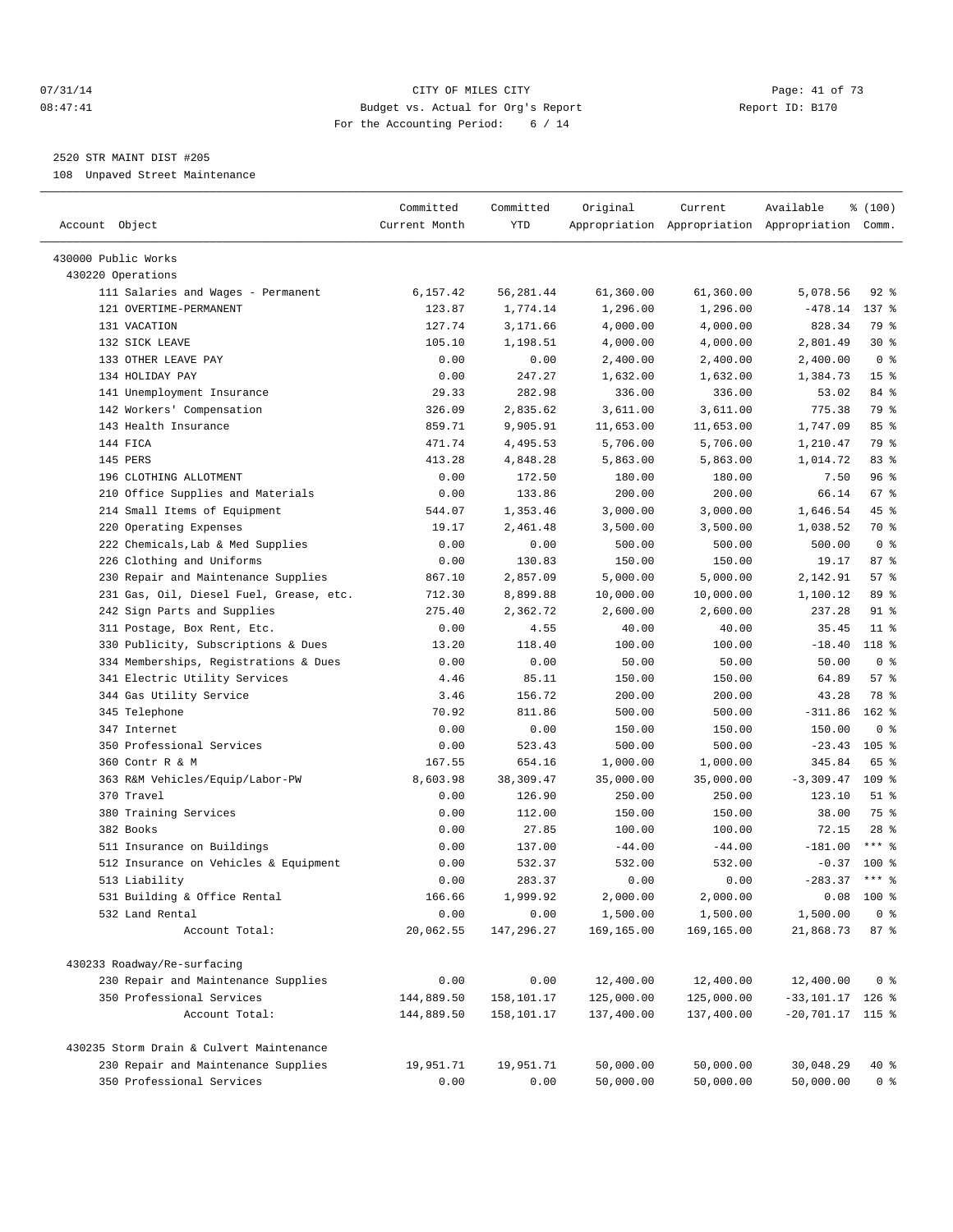#### 07/31/14 Page: 42 of 73 08:47:41 Budget vs. Actual for Org's Report Report ID: B170 For the Accounting Period: 6 / 14

## 2520 STR MAINT DIST #205

108 Unpaved Street Maintenance

| Account Object                           | Committed<br>Current Month | Committed<br><b>YTD</b> | Original   | Current<br>Appropriation Appropriation Appropriation | Available      | % (100)<br>Comm. |  |
|------------------------------------------|----------------------------|-------------------------|------------|------------------------------------------------------|----------------|------------------|--|
| Account Total:                           | 19,951.71                  | 19,951.71               | 100,000.00 | 100,000.00                                           | 80,048.29      | 20%              |  |
| Account Group Total:                     | 184,903.76                 | 325, 349.15             | 406,565.00 | 406,565.00                                           | 81, 215.85     | 80%              |  |
| 510000 MISCELLANEOUS                     |                            |                         |            |                                                      |                |                  |  |
| 510330 Comprehensive Liability Insurance |                            |                         |            |                                                      |                |                  |  |
| 513 Liability                            | 0.00                       | 896.70                  | 897.00     | 897.00                                               | 0.30           | $100*$           |  |
| Account Total:                           | 0.00                       | 896.70                  | 897.00     | 897.00                                               |                | $0.30 100$ %     |  |
| Account Group Total:                     | 0.00                       | 896.70                  | 897.00     | 897.00                                               |                | $0.30 100$ %     |  |
| 520000 OTHER FINANCING USES              |                            |                         |            |                                                      |                |                  |  |
| 521000 Interfund Operating Transfers Out |                            |                         |            |                                                      |                |                  |  |
| 820 Transfers to Other Funds             | 2,948.26                   | 19,394.12               | 31,394.00  | 31,394.00                                            | 11,999.88      | 62 %             |  |
| Account Total:                           | 2,948.26                   | 19,394.12               | 31,394.00  | 31,394.00                                            | 11,999.88      | 62 %             |  |
| Account Group Total:                     | 2,948.26                   | 19,394.12               | 31,394.00  | 31,394.00                                            | 11,999.88      | 62 %             |  |
| Organization Total:                      | 187,852.02                 | 345,639.97              | 438,856.00 | 438,856.00                                           | 93, 216.03     | 79 %             |  |
|                                          |                            |                         |            |                                                      |                |                  |  |
| Fund Total:                              | 187,852.02                 | 345,639.97              | 438,856.00 | 438,856.00                                           | 93,216.03 79 % |                  |  |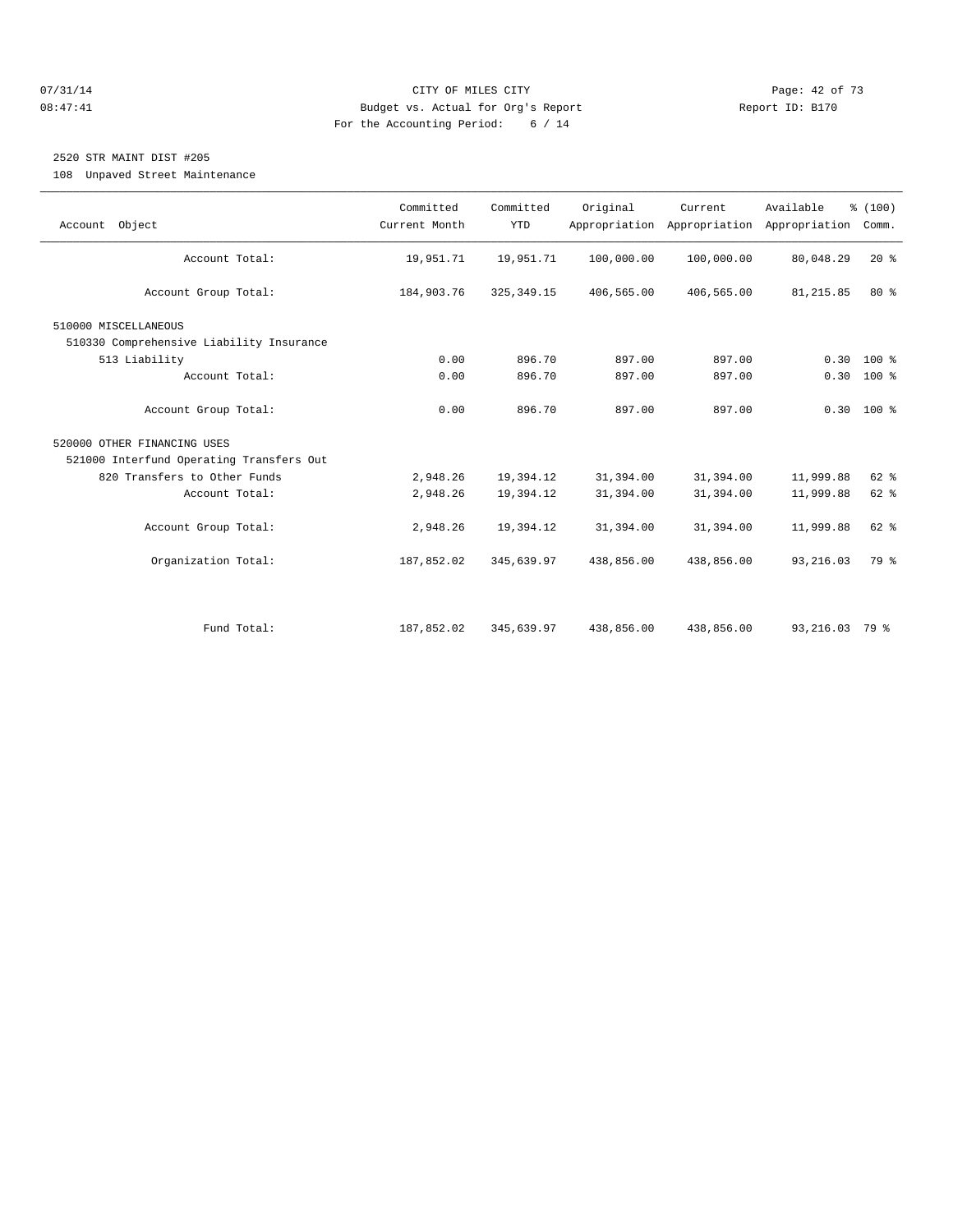#### 07/31/14 Page: 43 of 73 08:47:41 Budget vs. Actual for Org's Report Report ID: B170 For the Accounting Period: 6 / 14

#### 2540 STR MAINT DIST#207-(MILESTOWN ESTATES)

109 Milestown Estates Maintenance Dist.

|                                          | Committed     | Committed | Original | Current  | Available                                       | % (100)         |  |
|------------------------------------------|---------------|-----------|----------|----------|-------------------------------------------------|-----------------|--|
| Account Object                           | Current Month | YTD       |          |          | Appropriation Appropriation Appropriation Comm. |                 |  |
| 430000 Public Works                      |               |           |          |          |                                                 |                 |  |
| 430220 Operations                        |               |           |          |          |                                                 |                 |  |
| 111 Salaries and Wages - Permanent       | 303.84        | 2,848.95  | 3,004.00 | 3,004.00 | 155.05                                          | 95 <sub>8</sub> |  |
| 121 OVERTIME-PERMANENT                   | 7.50          | 98.94     | 65.00    | 65.00    | $-33.94$                                        | $152$ $%$       |  |
| 131 VACATION                             | 6.87          | 166.09    | 310.00   | 310.00   | 143.91                                          | $54$ $%$        |  |
| 132 SICK LEAVE                           | 6.45          | 58.12     | 100.00   | 100.00   | 41.88                                           | 58 %            |  |
| 133 OTHER LEAVE PAY                      | 0.00          | 0.00      | 120.00   | 120.00   | 120.00                                          | 0 <sup>8</sup>  |  |
| 134 HOLIDAY PAY                          | 0.00          | 16.99     | 12.00    | 12.00    | $-4.99$                                         | $142$ %         |  |
| 141 Unemployment Insurance               | 1.46          | 14.26     | 15.00    | 15.00    | 0.74                                            | 95%             |  |
| 142 Workers' Compensation                | 16.26         | 145.20    | 160.00   | 160.00   | 14.80                                           | 91 <sup>°</sup> |  |
| 143 Health Insurance                     | 43.98         | 501.68    | 520.00   | 520.00   | 18.32                                           | 96 <sup>8</sup> |  |
| 144 FICA                                 | 23.56         | 229.38    | 256.00   | 256.00   | 26.62                                           | $90*$           |  |
| 145 PERS                                 | 21.25         | 247.37    | 262.00   | 262.00   | 14.63                                           | $94$ $%$        |  |
| 196 CLOTHING ALLOTMENT                   | 0.00          | 9.00      | 8.00     | 8.00     | $-1.00$                                         | $113*$          |  |
| Account Total:                           | 431.17        | 4,335.98  | 4,832.00 | 4,832.00 | 496.02                                          | 90%             |  |
| Account Group Total:                     | 431.17        | 4,335.98  | 4,832.00 | 4,832.00 | 496.02                                          | $90*$           |  |
| 510000 MISCELLANEOUS                     |               |           |          |          |                                                 |                 |  |
| 510330 Comprehensive Liability Insurance |               |           |          |          |                                                 |                 |  |
| 513 Liability                            | 0.00          | 46.27     | 46.00    | 46.00    | $-0.27$ 101 %                                   |                 |  |
| Account Total:                           | 0.00          | 46.27     | 46.00    | 46.00    | $-0.27$ 101 %                                   |                 |  |
| Account Group Total:                     | 0.00          | 46.27     | 46.00    | 46.00    | $-0.27$ 101 %                                   |                 |  |
| Organization Total:                      | 431.17        | 4,382.25  | 4,878.00 | 4,878.00 | 495.75                                          | $90*$           |  |
|                                          |               |           |          |          |                                                 |                 |  |
| Fund Total:                              | 431.17        | 4,382.25  | 4,878.00 | 4,878.00 | 495.75 90 %                                     |                 |  |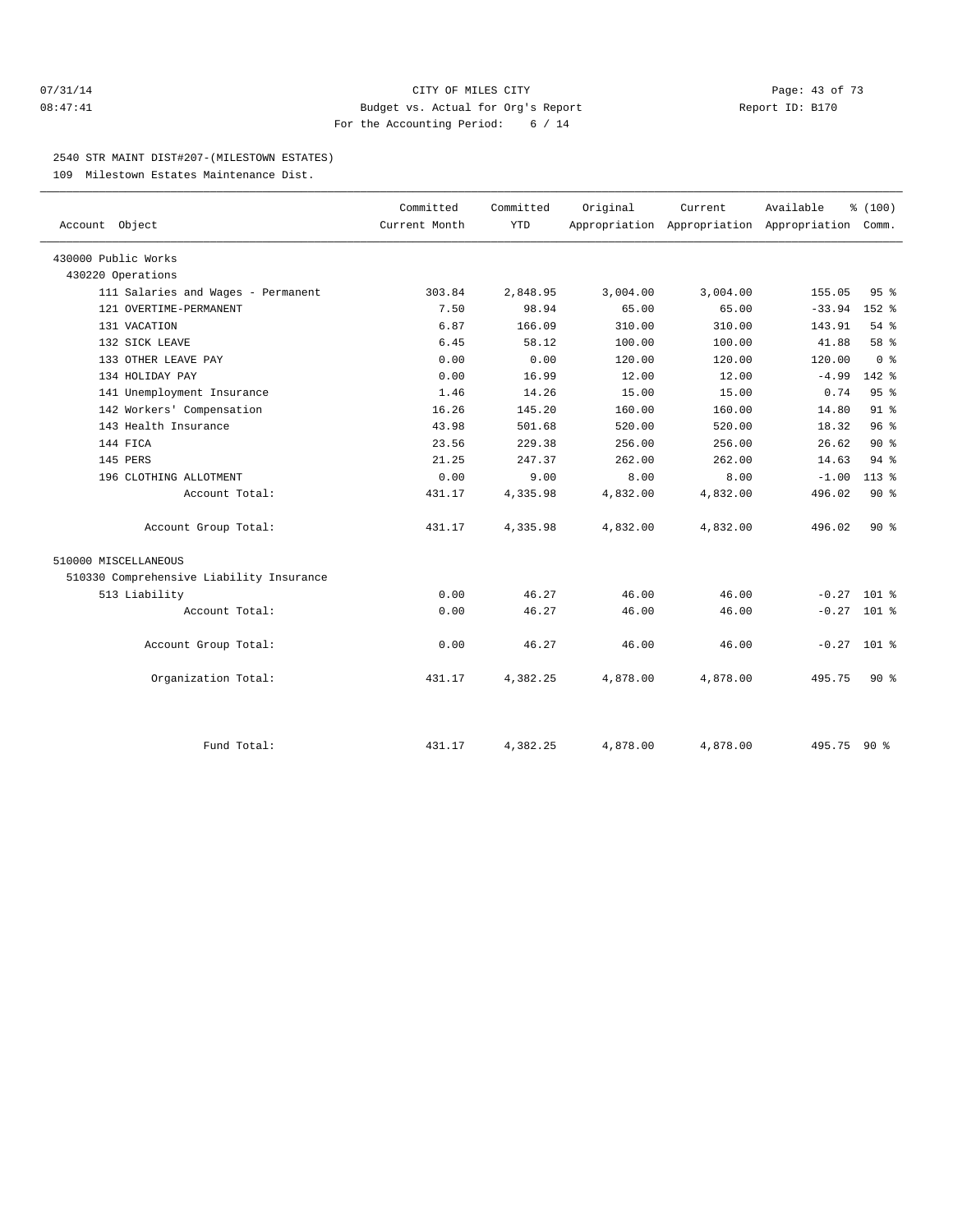#### $O7/31/14$  Page: 44 of 73 08:47:41 Budget vs. Actual for Org's Report Changer Report ID: B170 For the Accounting Period: 6 / 14

 2820 GAS TAX 34 Gas Tax

| Account Object                           | Committed<br>Current Month | Committed<br><b>YTD</b> | Original   | Current    | Available<br>Appropriation Appropriation Appropriation | % (100)<br>Comm. |  |
|------------------------------------------|----------------------------|-------------------------|------------|------------|--------------------------------------------------------|------------------|--|
| 520000 OTHER FINANCING USES              |                            |                         |            |            |                                                        |                  |  |
| 521000 Interfund Operating Transfers Out |                            |                         |            |            |                                                        |                  |  |
| 820 Transfers to Other Funds             | 480.39                     | 5,764.68                | 5,765.00   | 5,765.00   |                                                        | $0.32$ 100 %     |  |
| Account Total:                           | 480.39                     | 5,764.68                | 5,765.00   | 5,765.00   | 0.32                                                   | $100*$           |  |
| 521204 TRANSFER:<br>SID 204              |                            |                         |            |            |                                                        |                  |  |
| 820 Transfers to Other Funds             | 88,211.60                  | 88,211.60               | 90,632.00  | 90,632.00  | 2,420.40                                               | 97%              |  |
| Account Total:                           | 88,211.60                  | 88,211.60               | 90,632.00  | 90,632.00  | 2,420.40                                               | 97 <sup>8</sup>  |  |
| 521205 TRANSFER:<br>SID 205              |                            |                         |            |            |                                                        |                  |  |
| 820 Transfers to Other Funds             | 88, 211.61                 | 88, 211.61              | 90,633.00  | 90,633.00  | 2,421.39                                               | 97%              |  |
| Account Total:                           | 88, 211.61                 | 88, 211.61              | 90,633.00  | 90,633.00  | 2,421.39                                               | 97 <sup>8</sup>  |  |
| Account Group Total:                     | 176,903.60                 | 182, 187.89             | 187,030.00 | 187,030.00 | 4,842.11                                               | 97 <sup>8</sup>  |  |
| Organization Total:                      | 176,903.60                 | 182, 187.89             | 187,030.00 | 187,030.00 | 4,842.11                                               | 97 <sup>8</sup>  |  |
|                                          |                            |                         |            |            |                                                        |                  |  |
| Fund Total:                              | 176,903.60                 | 182, 187.89             | 187,030.00 | 187,030.00 | 4,842.11 97 %                                          |                  |  |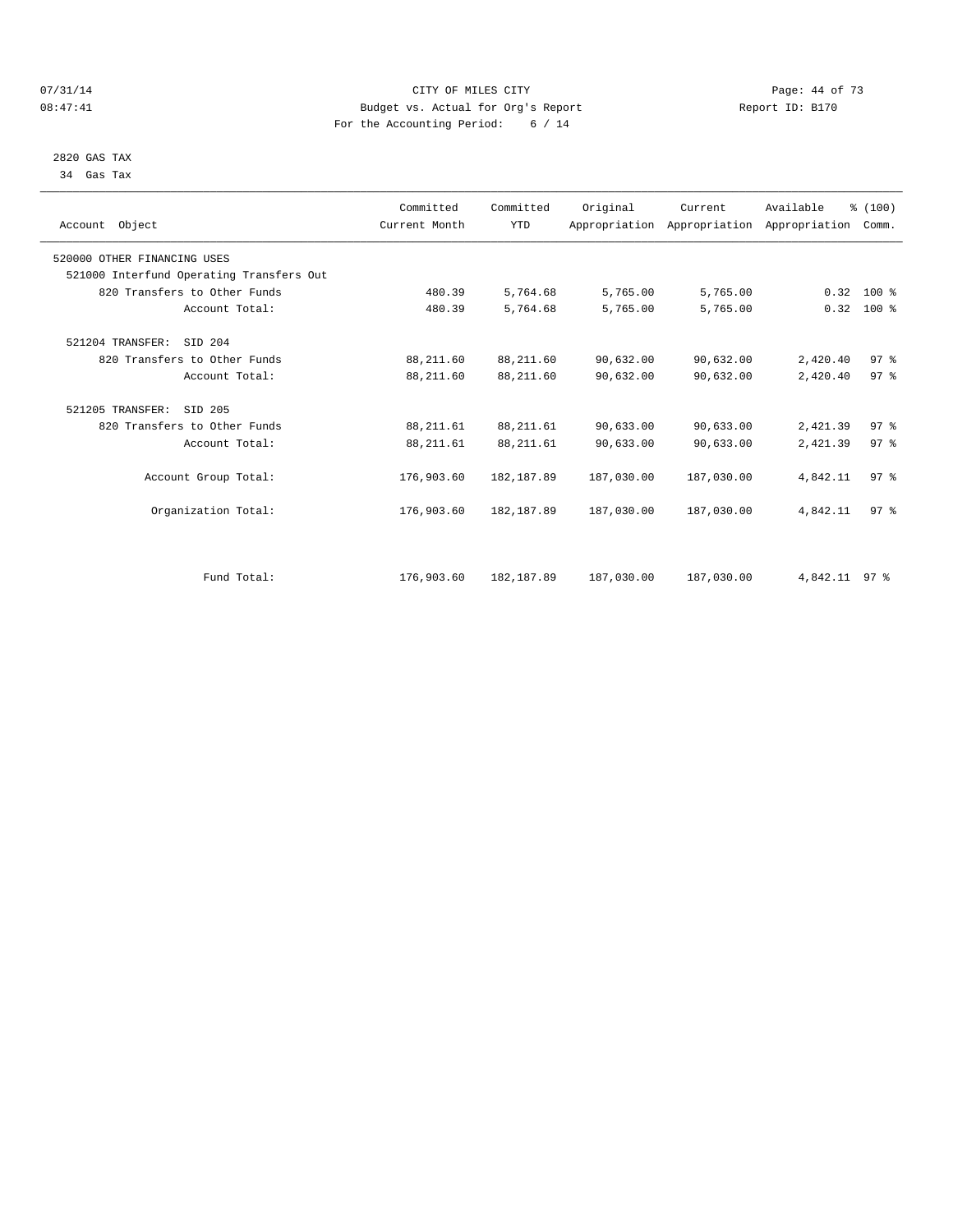#### $O7/31/14$  Page: 45 of 73 08:47:41 Budget vs. Actual for Org's Report Changer Report ID: B170 For the Accounting Period: 6 / 14

## 2850 911 EMERGENCY

105 Enhanced 911

| Account Object                             | Committed<br>Current Month | Committed<br><b>YTD</b> | Original   | Current    | Available<br>Appropriation Appropriation Appropriation Comm. | % (100)         |
|--------------------------------------------|----------------------------|-------------------------|------------|------------|--------------------------------------------------------------|-----------------|
| 420000 PUBLIC SAFETY                       |                            |                         |            |            |                                                              |                 |
| 420140 Crime Control and Investigation(05) |                            |                         |            |            |                                                              |                 |
| 210 Office Supplies and Materials          | 0.00                       | 0.00                    | 5,000.00   | 5,000.00   | 5,000.00                                                     | 0 <sup>8</sup>  |
| 214 Small Items of Equipment               | 0.00                       | 0.00                    | 10,000.00  | 10,000.00  | 10,000.00                                                    | 0 <sup>8</sup>  |
| 220 Operating Expenses                     | 0.00                       | 9,402.50                | 20,000.00  | 20,000.00  | 10,597.50                                                    | 47 %            |
| 231 Gas, Oil, Diesel Fuel, Grease, etc.    | 0.00                       | 0.00                    | 200.00     | 200.00     | 200.00                                                       | 0 <sup>8</sup>  |
| 311 Postage, Box Rent, Etc.                | 0.00                       | 0.00                    | 500.00     | 500.00     | 500.00                                                       | 0 <sup>8</sup>  |
| 320 Printing, Duplicating, Typing &        | 0.00                       | 0.00                    | 500.00     | 500.00     | 500.00                                                       | 0 <sup>8</sup>  |
| 334 Memberships, Registrations & Dues      | 0.00                       | 0.00                    | 300.00     | 300.00     | 300.00                                                       | 0 <sup>8</sup>  |
| 341 Electric Utility Services              | 45.68                      | 557.70                  | 1,500.00   | 1,500.00   | 942.30                                                       | 37 <sup>8</sup> |
| 345 Telephone                              | 0.00                       | 19,082.91               | 30,000.00  | 30,000.00  | 10,917.09                                                    | 64 %            |
| 350 Professional Services                  | 20,550.54                  | 53, 152.59              | 100,000.00 | 100,000.00 | 46,847.41                                                    | 53%             |
| 370 Travel                                 | 0.00                       | 450.00                  | 5,000.00   | 5,000.00   | 4,550.00                                                     | 9 <sup>8</sup>  |
| 380 Training Services                      | 439.00                     | 1,451.00                | 5,000.00   | 5,000.00   | 3,549.00                                                     | 29%             |
| 512 Insurance on Vehicles & Equipment      | 0.00                       | 124.41                  | 124.00     | 124.00     | $-0.41$                                                      | $100*$          |
| 940 Machinery & Equipment                  | 0.00                       | 0.00                    | 35,000.00  | 35,000.00  | 35,000.00                                                    | 0 <sup>8</sup>  |
| 941 911 Eq & Software (2/01)               | 0.00                       | 0.00                    | 23,030.00  | 23,030.00  | 23,030.00                                                    | 0 <sup>8</sup>  |
| Account Total:                             | 21,035.22                  | 84, 221. 11             | 236,154.00 | 236,154.00 | 151,932.89                                                   | 36%             |
| Account Group Total:                       | 21,035.22                  | 84, 221. 11             | 236,154.00 | 236,154.00 | 151,932.89                                                   | $36*$           |
| 520000 OTHER FINANCING USES                |                            |                         |            |            |                                                              |                 |
| 521000 Interfund Operating Transfers Out   |                            |                         |            |            |                                                              |                 |
| 820 Transfers to Other Funds               | 26, 219.72                 | 112,000.00              | 112,000.00 | 112,000.00 | 0.00                                                         | $100*$          |
| Account Total:                             | 26, 219.72                 | 112,000.00              | 112,000.00 | 112,000.00 | 0.00                                                         | $100*$          |
| Account Group Total:                       | 26, 219.72                 | 112,000.00              | 112,000.00 | 112,000.00 | 0.00                                                         | $100*$          |
| Organization Total:                        | 47,254.94                  | 196,221.11              | 348,154.00 | 348,154.00 | 151,932.89                                                   | 56 %            |
| Fund Total:                                | 47,254.94                  | 196, 221. 11            | 348,154.00 | 348,154.00 | 151,932.89                                                   | 56 %            |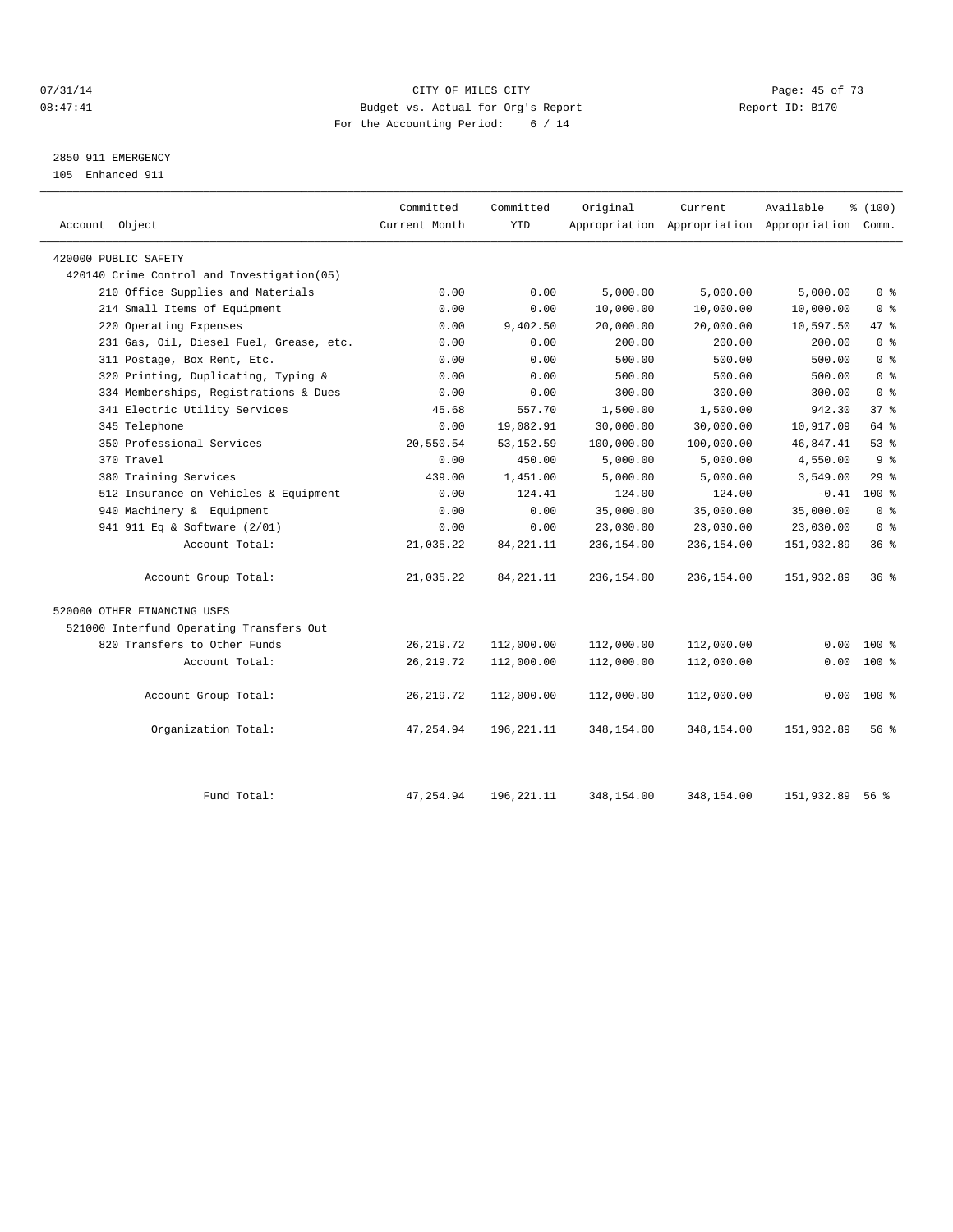#### 07/31/14 Page: 46 of 73 08:47:41 Budget vs. Actual for Org's Report Changer Report ID: B170 For the Accounting Period: 6 / 14

#### 2880 LIBRARY GRANTS

39 HB#193-Interlibrary Loan Reimb

| Object<br>Account                                            | Committed<br>Current Month | Committed<br><b>YTD</b> | Original<br>Appropriation | Current<br>Appropriation | Available<br>Appropriation | % (100)<br>Comm. |
|--------------------------------------------------------------|----------------------------|-------------------------|---------------------------|--------------------------|----------------------------|------------------|
| 460000 CULTURE AND RECREATION<br>460100 Library Services(16) |                            |                         |                           |                          |                            |                  |
| 311 Postage, Box Rent, Etc.                                  | 215.00                     | 2,439.00                | 4,400.00                  | 4,400.00                 | 1,961.00                   | 55 <sup>8</sup>  |
| 382 Books                                                    | 0.00                       | 0.00                    | 100.00                    | 100.00                   | 100.00                     | 0 <sup>8</sup>   |
| Account Total:                                               | 215.00                     | 2,439.00                | 4,500.00                  | 4,500.00                 | 2,061.00                   | $54$ $%$         |
| Account Group Total:                                         | 215.00                     | 2,439.00                | 4,500.00                  | 4,500.00                 | 2,061.00                   | $54$ $%$         |
| Organization Total:                                          | 215.00                     | 2,439.00                | 4,500.00                  | 4,500.00                 | 2,061.00                   | $54$ $%$         |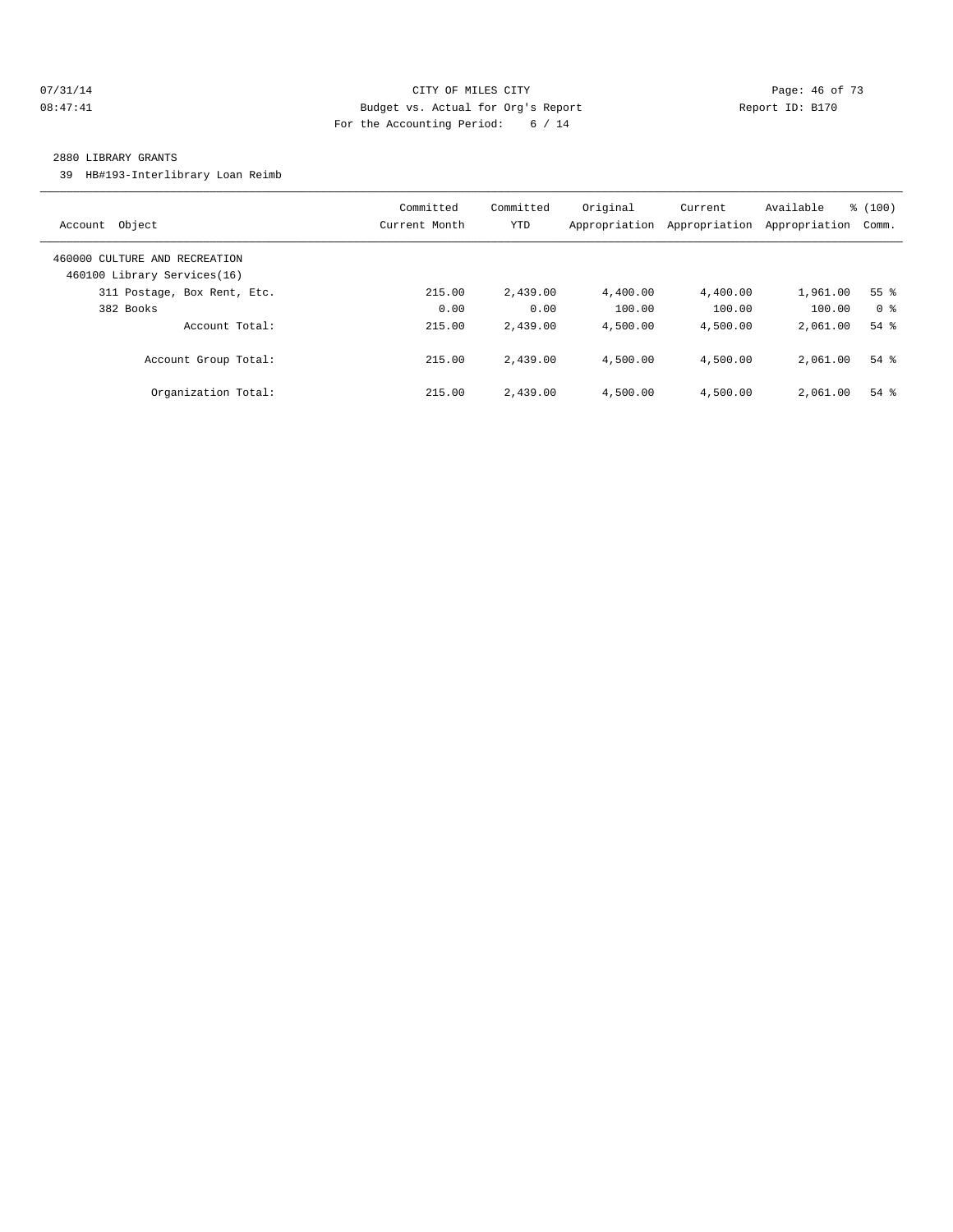#### 07/31/14 Page: 47 of 73 08:47:41 Budget vs. Actual for Org's Report Changer Report ID: B170 For the Accounting Period: 6 / 14

#### 2880 LIBRARY GRANTS

41 Sagebrush Fed/Coal Sev Tax

| Object<br>Account                 | Committed<br>Current Month | Committed<br>YTD | Original<br>Appropriation | Current<br>Appropriation | Available<br>Appropriation | % (100)<br>Comm. |
|-----------------------------------|----------------------------|------------------|---------------------------|--------------------------|----------------------------|------------------|
| 460000 CULTURE AND RECREATION     |                            |                  |                           |                          |                            |                  |
| 460100 Library Services(16)       |                            |                  |                           |                          |                            |                  |
| 210 Office Supplies and Materials | 0.00                       | 593.90           | 150.00                    | 150.00                   | $-443.90$                  | $396$ %          |
| 214 Small Items of Equipment      | 0.00                       | 364.00           | 0.00                      | 0.00                     | $-364.00$                  | $***$ 8          |
| 350 Professional Services         | 0.00                       | 2,284.00         | 2,484.00                  | 2,484.00                 | 200.00                     | $92$ $%$         |
| 370 Travel                        | 556.89                     | 556.89           | 2,526.00                  | 2,526.00                 | 1,969.11                   | $22$ %           |
| 380 Training Services             | 0.00                       | 88.95            | 1,000.00                  | 1,000.00                 | 911.05                     | 9 <sup>8</sup>   |
| Account Total:                    | 556.89                     | 3,887.74         | 6.160.00                  | 6,160.00                 | 2,272.26                   | 63%              |
| Account Group Total:              | 556.89                     | 3,887.74         | 6.160.00                  | 6.160.00                 | 2, 272, 26                 | $63$ $%$         |
| Organization Total:               | 556.89                     | 3,887.74         | 6,160.00                  | 6,160.00                 | 2,272.26                   | $63$ $%$         |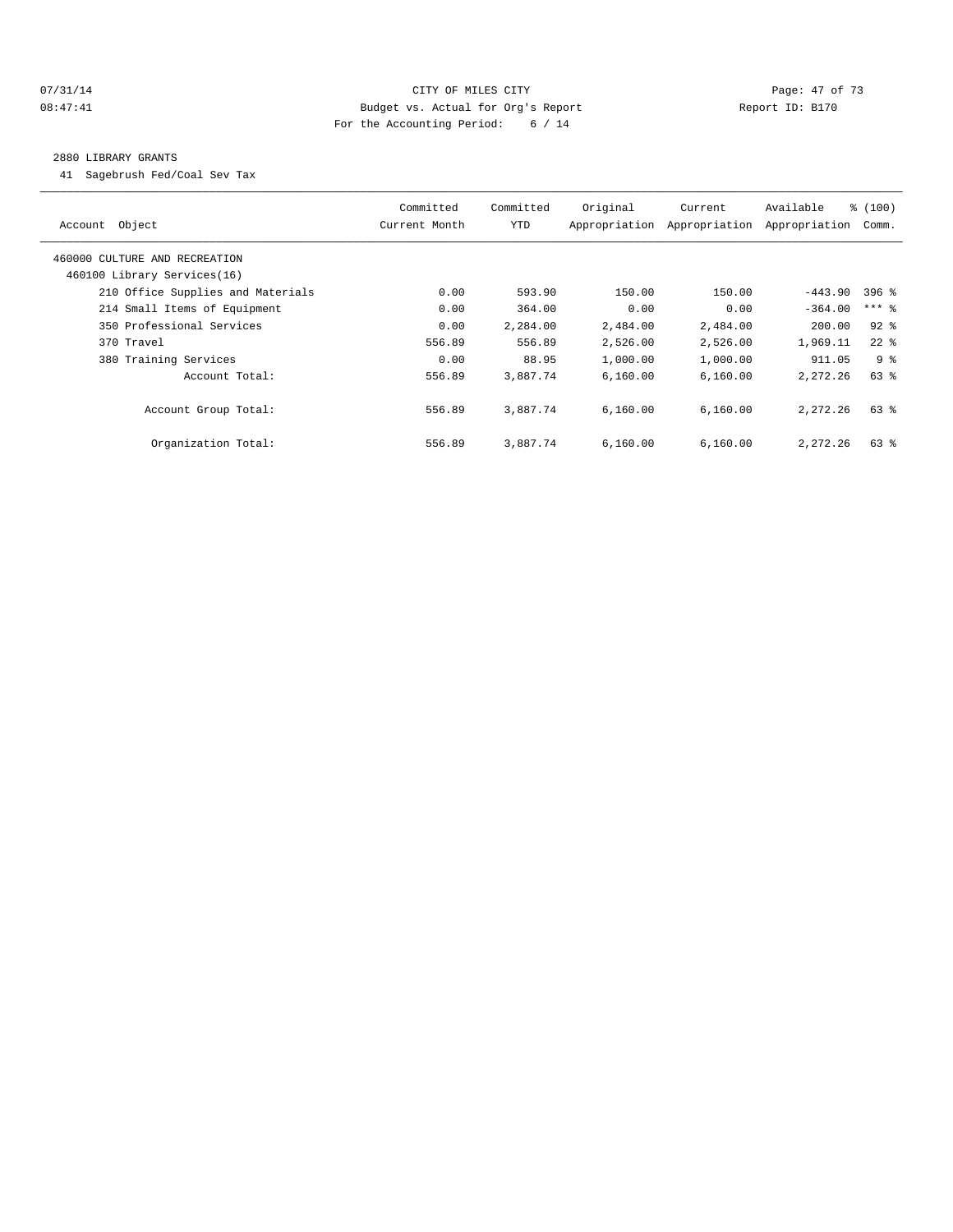#### 07/31/14 Page: 48 of 73 08:47:41 Budget vs. Actual for Org's Report Changer Report ID: B170 For the Accounting Period: 6 / 14

#### 2880 LIBRARY GRANTS

43 State Aid Per Capita-Tech Serv

| Object<br>Account                                            | Committed<br>Current Month | Committed<br><b>YTD</b> | Original<br>Appropriation | Current<br>Appropriation | Available<br>Appropriation | % (100)<br>Comm. |
|--------------------------------------------------------------|----------------------------|-------------------------|---------------------------|--------------------------|----------------------------|------------------|
| 460000 CULTURE AND RECREATION<br>460100 Library Services(16) |                            |                         |                           |                          |                            |                  |
| 350 Professional Services                                    | 0.00                       | 599.00                  | 0.00                      | 0.00                     | $-599.00$                  | $***$ 2          |
| 360 Contr R & M                                              | 0.00                       | 0.00                    | 6.417.00                  | 6,417.00                 | 6,417.00                   | 0 <sup>8</sup>   |
| Account Total:                                               | 0.00                       | 599.00                  | 6.417.00                  | 6.417.00                 | 5,818.00                   | 9 %              |
| Account Group Total:                                         | 0.00                       | 599.00                  | 6.417.00                  | 6.417.00                 | 5,818.00                   | 9 <sup>°</sup>   |
| Organization Total:                                          | 0.00                       | 599.00                  | 6.417.00                  | 6.417.00                 | 5,818.00                   | 9 <sup>8</sup>   |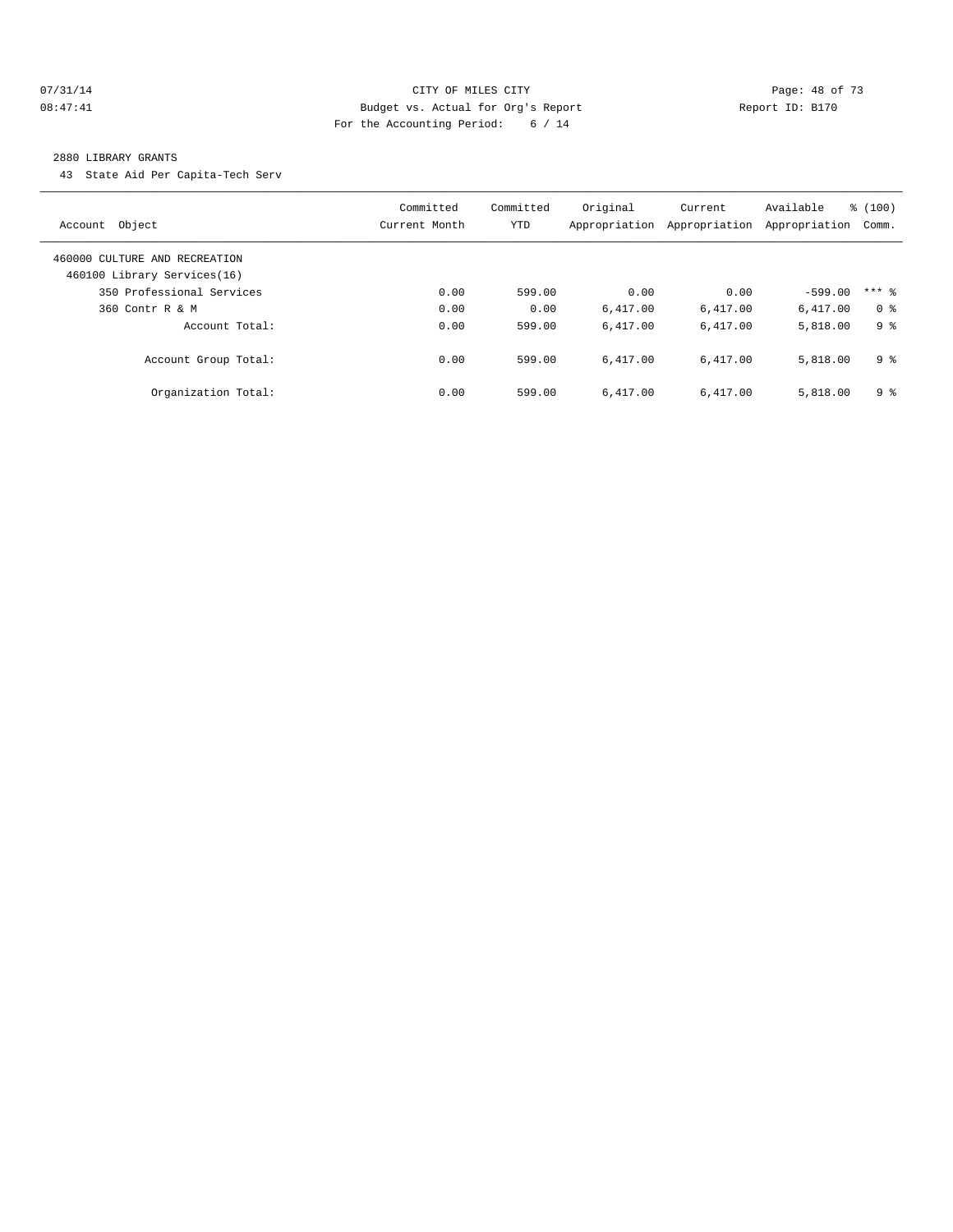#### $O7/31/14$  Page: 49 of 73 08:47:41 Budget vs. Actual for Org's Report Report ID: B170 For the Accounting Period: 6 / 14

# 2880 LIBRARY GRANTS

44 Humanities Grant

| Account Object                      | Committed<br>Current Month | Committed<br><b>YTD</b> | Original  | Current   | Available<br>Appropriation Appropriation Appropriation | % (100)<br>Comm. |
|-------------------------------------|----------------------------|-------------------------|-----------|-----------|--------------------------------------------------------|------------------|
| 460000 CULTURE AND RECREATION       |                            |                         |           |           |                                                        |                  |
| 460100 Library Services(16)         |                            |                         |           |           |                                                        |                  |
| 210 Office Supplies and Materials   | 0.00                       | 0.00                    | 571.00    | 571.00    | 571.00                                                 | 0 <sup>8</sup>   |
| 220 Operating Expenses              | 0.00                       | 0.00                    | 87.00     | 87.00     | 87.00                                                  | 0 <sup>8</sup>   |
| 311 Postage, Box Rent, Etc.         | 0.00                       | 0.00                    | 87.00     | 87.00     | 87.00                                                  | 0 <sup>8</sup>   |
| 320 Printing, Duplicating, Typing & | 0.00                       | 0.00                    | 159.00    | 159.00    | 159.00                                                 | 0 <sup>8</sup>   |
| 330 Publicity, Subscriptions & Dues | 0.00                       | 0.00                    | 250.00    | 250.00    | 250.00                                                 | 0 <sup>8</sup>   |
| 350 Professional Services           | 0.00                       | 400.00                  | 1,066.00  | 1,066.00  | 666.00                                                 | 38 %             |
| 370 Travel                          | 0.00                       | 301.63                  | 88.00     | 88.00     | $-213.63$                                              | $343$ $%$        |
| 382 Books                           | 0.00                       | 0.00                    | 153.00    | 153.00    | 153.00                                                 | 0 <sup>8</sup>   |
| Account Total:                      | 0.00                       | 701.63                  | 2,461.00  | 2,461.00  | 1,759.37                                               | 29%              |
| Account Group Total:                | 0.00                       | 701.63                  | 2,461.00  | 2,461.00  | 1,759.37                                               | $29$ %           |
| Organization Total:                 | 0.00                       | 701.63                  | 2,461.00  | 2,461.00  | 1,759.37                                               | $29*$            |
|                                     |                            |                         |           |           |                                                        |                  |
| Fund Total:                         | 771.89                     | 7,627.37                | 19,538.00 | 19,538.00 | 11,910.63 39 %                                         |                  |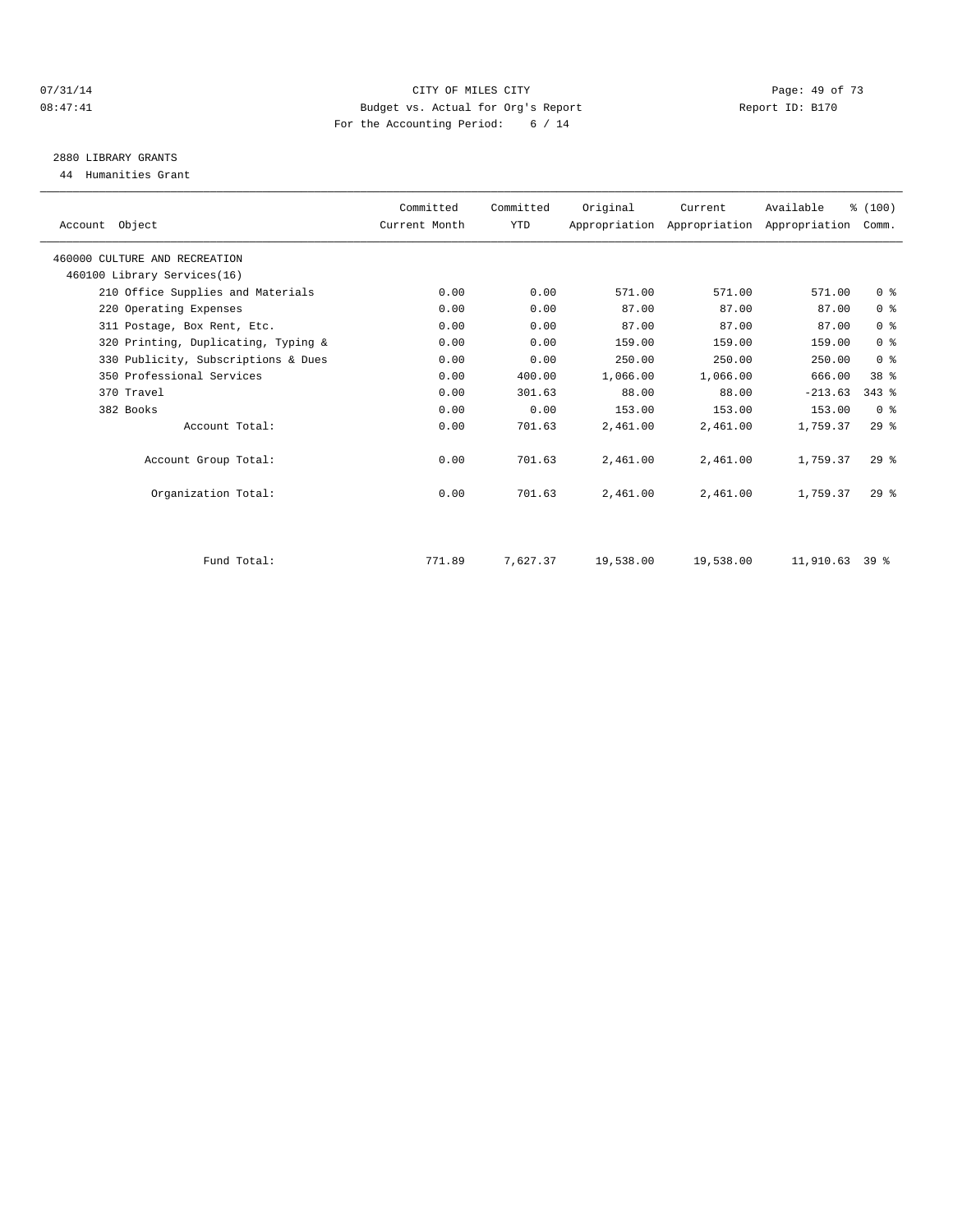#### 07/31/14 Page: 50 of 73 08:47:41 Budget vs. Actual for Org's Report Changer Report ID: B170 For the Accounting Period: 6 / 14

2935 Historic Preservation

11 Historic Preservation

| Account Object |                                                          | Committed<br>Current Month | Committed<br><b>YTD</b> | Original  | Current   | Available<br>Appropriation Appropriation Appropriation Comm. | % (100)          |
|----------------|----------------------------------------------------------|----------------------------|-------------------------|-----------|-----------|--------------------------------------------------------------|------------------|
|                | 460000 CULTURE AND RECREATION                            |                            |                         |           |           |                                                              |                  |
|                | 460461 Historic Preservation-Administration              |                            |                         |           |           |                                                              |                  |
|                | 111 Salaries and Wages - Permanent                       | 1,400.32                   | 14,084.28               | 15,834.00 | 15,834.00 | 1,749.72                                                     | 89 %             |
|                | 131 VACATION                                             | 0.00                       | 828.58                  | 0.00      | 0.00      | $-828.58$                                                    | $***$ $=$        |
|                | 132 SICK LEAVE                                           | 0.00                       | 207.86                  | 0.00      | 0.00      | $-207.86$                                                    | $***$ $-$        |
|                | 141 Unemployment Insurance                               | 6.30                       | 67.11                   | 71.00     | 71.00     | 3.89                                                         | 95 <sup>8</sup>  |
|                | 142 Workers' Compensation                                | 16.14                      | 171.95                  | 183.00    | 183.00    | 11.05                                                        | $94$ %           |
| 144 FICA       |                                                          | 107.12                     | 1,140.99                | 1,211.00  | 1,211.00  | 70.01                                                        | $94$ %           |
| 145 PERS       |                                                          | 113.00                     | 1,203.65                | 1,278.00  | 1,278.00  | 74.35                                                        | 94%              |
|                | 210 Office Supplies and Materials                        | 63.41                      | 346.84                  | 750.00    | 750.00    | 403.16                                                       | 46 %             |
|                | 215 Office Supplies- LP Anderson                         | 0.00                       | 96.00                   | 0.00      | 0.00      | $-96.00$                                                     | $***$ $-$        |
|                | 220 Operating Expenses                                   | 0.00                       | 0.00                    | 200.00    | 200.00    | 200.00                                                       | 0 <sup>8</sup>   |
|                | 311 Postage, Box Rent, Etc.                              | 0.00                       | 6.02                    | 0.00      | 0.00      | $-6.02$                                                      | $***$ $%$        |
|                | 320 Printing, Duplicating, Typing &                      | 0.00                       | 0.00                    | 200.00    | 200.00    | 200.00                                                       | 0 <sup>8</sup>   |
|                | 330 Publicity, Subscriptions & Dues                      | 0.00                       | 0.00                    | 125.00    | 125.00    | 125.00                                                       | 0 <sup>8</sup>   |
|                | 345 Telephone                                            | 111.64                     | 1,366.84                | 1,380.00  | 1,380.00  | 13.16                                                        | 99 <sup>8</sup>  |
|                | 350 Professional Services                                | 0.00                       | 6,585.00                | 0.00      | 6,585.00  | 0.00                                                         | $100*$           |
|                | 360 Contr R & M                                          | 0.00                       | 0.00                    | 100.00    | 100.00    | 100.00                                                       | 0 <sup>8</sup>   |
|                | 370 Travel                                               | 0.00                       | 741.49                  | 985.00    | 985.00    | 243.51                                                       | 75 %             |
|                | 531 Building & Office Rental                             | 300.00                     | 3,600.00                | 3,600.00  | 3,600.00  | 0.00                                                         | $100*$           |
|                | Account Total:                                           | 2,117.93                   | 30,446.61               | 25,917.00 | 32,502.00 | 2,055.39                                                     | $94$ %           |
|                |                                                          |                            |                         |           |           |                                                              |                  |
|                | 460465 Historic Preservation- CDGB-ED Grant              |                            |                         |           |           |                                                              |                  |
|                | 350 Professional Services                                | 1,963.75                   | 2,750.00                | 0.00      | 2,750.00  | 0.00                                                         | $100*$           |
|                | Account Total:                                           | 1,963.75                   | 2,750.00                | 0.00      | 2,750.00  |                                                              | $0.00$ 100 %     |
|                | 460466 Historic Preservation- Montana Main St            |                            |                         |           |           |                                                              |                  |
|                | 350 Professional Services                                | 0.00                       | 0.00                    | 0.00      | 905.00    | 905.00                                                       | 0 <sup>8</sup>   |
|                | 370 Travel                                               | 0.00                       | 0.00                    | 0.00      | 879.00    | 879.00                                                       | 0 <sup>8</sup>   |
|                | Account Total:                                           | 0.00                       | 0.00                    | 0.00      | 1,784.00  | 1,784.00                                                     | 0 <sup>8</sup>   |
|                | 460467 Historic Preservation- Sandra Anderson Charitable |                            |                         |           |           |                                                              |                  |
|                | 111 Salaries and Wages - Permanent                       | 0.00                       | 0.00                    | 0.00      | 619.00    | 619.00                                                       | 0 <sup>8</sup>   |
|                | 210 Office Supplies and Materials                        | 30.50                      | 30.50                   | 0.00      | 350.00    | 319.50                                                       | 9 <sub>8</sub>   |
|                | 311 Postage, Box Rent, Etc.                              | 0.00                       | 0.00                    | 0.00      | 350.00    | 350.00                                                       | 0 <sup>8</sup>   |
|                | 320 Printing, Duplicating, Typing &                      | 0.00                       | 0.00                    | 0.00      | 500.00    | 500.00                                                       | 0 <sup>8</sup>   |
|                | 350 Professional Services                                | 3,603.75                   | 3,603.75                | 0.00      | 2,442.00  | $-1, 161.75$                                                 | 148 %            |
|                | 370 Travel                                               | 1,527.25                   | 1,527.25                | 0.00      | 1,489.00  | $-38.25$                                                     | 103 <sub>8</sub> |
|                | Account Total:                                           | 5,161.50                   | 5,161.50                | 0.00      | 5,750.00  | 588.50                                                       | 90%              |
|                | Account Group Total:                                     | 9,243.18                   | 38, 358.11              | 25,917.00 | 42,786.00 | 4,427.89                                                     | 90%              |
|                | Organization Total:                                      | 9,243.18                   | 38, 358.11              | 25,917.00 | 42,786.00 | 4,427.89                                                     | 90%              |
|                | Fund Total:                                              | 9,243.18                   | 38,358.11               | 25,917.00 | 42,786.00 | 4,427.89 90 %                                                |                  |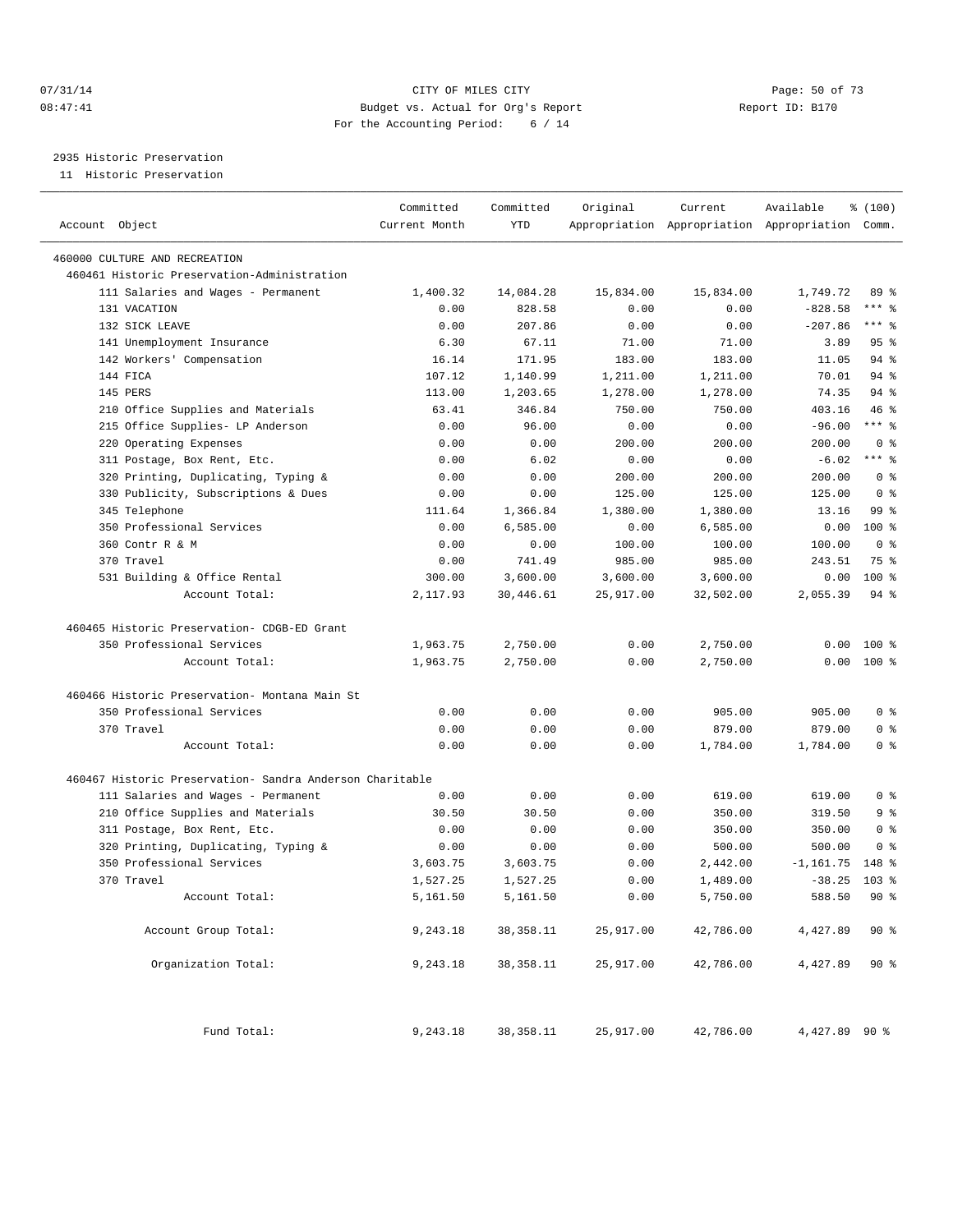#### 07/31/14 Page: 51 of 73 08:47:41 Budget vs. Actual for Org's Report Report ID: B170 For the Accounting Period: 6 / 14

#### 2985 RETIRED SENIOR VOLUNTEER PROG (RSVP)

15 Retired Senior Volunteer Program

|                                       | Committed     | Committed  | Original  | Current   | Available                                       | % (100)          |  |
|---------------------------------------|---------------|------------|-----------|-----------|-------------------------------------------------|------------------|--|
| Account Object                        | Current Month | <b>YTD</b> |           |           | Appropriation Appropriation Appropriation Comm. |                  |  |
| 450000 Social and Economic Services   |               |            |           |           |                                                 |                  |  |
| 450300 RSVP-FEDERAL GRANT- CUSTER     |               |            |           |           |                                                 |                  |  |
| 111 Salaries and Wages - Permanent    | 3,930.59      | 35,595.51  | 40,359.00 | 40,359.00 | 4,763.49                                        | 88 %             |  |
| 131 VACATION                          | 737.23        | 2,821.55   | 0.00      | 0.00      | $-2,821.55$                                     | $***$ 2          |  |
| 132 SICK LEAVE                        | 81.91         | 2,235.29   | 0.00      | 0.00      | $-2, 235.29$                                    | $***$ 8          |  |
| 133 OTHER LEAVE PAY                   | 184.30        | 725.50     | 0.00      | 0.00      | $-725.50$                                       | $***$ $%$        |  |
| 141 Unemployment Insurance            | 22.05         | 188.59     | 144.00    | 144.00    | $-44.59$                                        | 131 %            |  |
| 142 Workers' Compensation             | 56.51         | 483.11     | 452.00    | 452.00    | $-31.11$                                        | 107 <sub>8</sub> |  |
| 143 Health Insurance                  | 627.15        | 7,426.80   | 7,980.00  | 7,980.00  | 553.20                                          | 93%              |  |
| 144 FICA                              | 374.79        | 3,204.87   | 3,120.00  | 3,120.00  | $-84.87$                                        | 103 <sub>8</sub> |  |
| 145 PERS                              | 271.42        | 3,257.03   | 2,856.00  | 2,856.00  | $-401.03$                                       | $114*$           |  |
| 210 Office Supplies and Materials     | 0.00          | 358.99     | 617.00    | 617.00    | 258.01                                          | 58 %             |  |
| 220 Operating Expenses                | 0.00          | 50.00      | 0.00      | 0.00      | $-50.00$                                        | $***$ %          |  |
| 370 Travel                            | 0.00          | 3,904.55   | 4,200.00  | 4,200.00  | 295.45                                          | 93%              |  |
| Account Total:                        | 6,285.95      | 60,251.79  | 59,728.00 | 59,728.00 | $-523.79$ 101 %                                 |                  |  |
| 450330 RSVP Non-Federal Grant-Custer  |               |            |           |           |                                                 |                  |  |
| 111 Salaries and Wages - Permanent    | 165.35        | 1,116.85   | 2,825.00  | 2,825.00  | 1,708.15                                        | 40 %             |  |
| 141 Unemployment Insurance            | 0.90          | 2.70       | 14.00     | 14.00     | 11.30                                           | 19 <sup>°</sup>  |  |
| 142 Workers' Compensation             | 2.31          | 6.93       | 36.00     | 36.00     | 29.07                                           | 19 <sup>°</sup>  |  |
| 144 FICA                              | 15.30         | 45.90      | 240.00    | 240.00    | 194.10                                          | 19 <sup>°</sup>  |  |
| 145 PERS                              | 16.14         | 48.42      | 204.00    | 204.00    | 155.58                                          | $24$ %           |  |
| 210 Office Supplies and Materials     | 0.00          | 191.79     | 3,870.00  | 3,870.00  | 3,678.21                                        | 5 <sup>°</sup>   |  |
| 220 Operating Expenses                | 867.66        | 7,667.85   | 3,750.00  | 3,750.00  | $-3,917.85$                                     | $204$ %          |  |
| 311 Postage, Box Rent, Etc.           | 34.19         | 747.88     | 1,150.00  | 1,150.00  | 402.12                                          | 65 %             |  |
| 330 Publicity, Subscriptions & Dues   | 0.00          | 136.80     | 130.00    | 130.00    | $-6.80$                                         | 105 <sub>8</sub> |  |
| 334 Memberships, Registrations & Dues | 0.00          | 50.00      | 0.00      | 0.00      | $-50.00$                                        | $***$ $-$        |  |
| 345 Telephone                         | 122.85        | 1,495.55   | 1,680.00  | 1,680.00  | 184.45                                          | 89 %             |  |
| 370 Travel                            | 65.00         | 751.66     | 500.00    | 500.00    | $-251.66$                                       | $150*$           |  |
| 512 Insurance on Vehicles & Equipment | 0.00          | 865.82     | 300.00    | 300.00    | $-565.82$                                       | $289$ $%$        |  |
| 513 Liability                         | 0.00          | 1,409.36   | 0.00      | 0.00      | $-1,409.36$                                     | $***$ $_{8}$     |  |
| 530 Rent                              | 505.02        | 2,020.08   | 2,040.00  | 2,040.00  | 19.92                                           | 99 %             |  |
| Account Total:                        | 1,794.72      | 16,557.59  | 16,739.00 | 16,739.00 | 181.41                                          | 99 <sup>8</sup>  |  |
| Account Group Total:                  | 8,080.67      | 76,809.38  | 76,467.00 | 76,467.00 | $-342.38$                                       | 100 %            |  |
| Organization Total:                   | 8,080.67      | 76,809.38  | 76,467.00 | 76,467.00 | $-342.38$ 100 %                                 |                  |  |
| Fund Total:                           | 8,080.67      | 76,809.38  | 76,467.00 | 76,467.00 | $-342.38$ 100 %                                 |                  |  |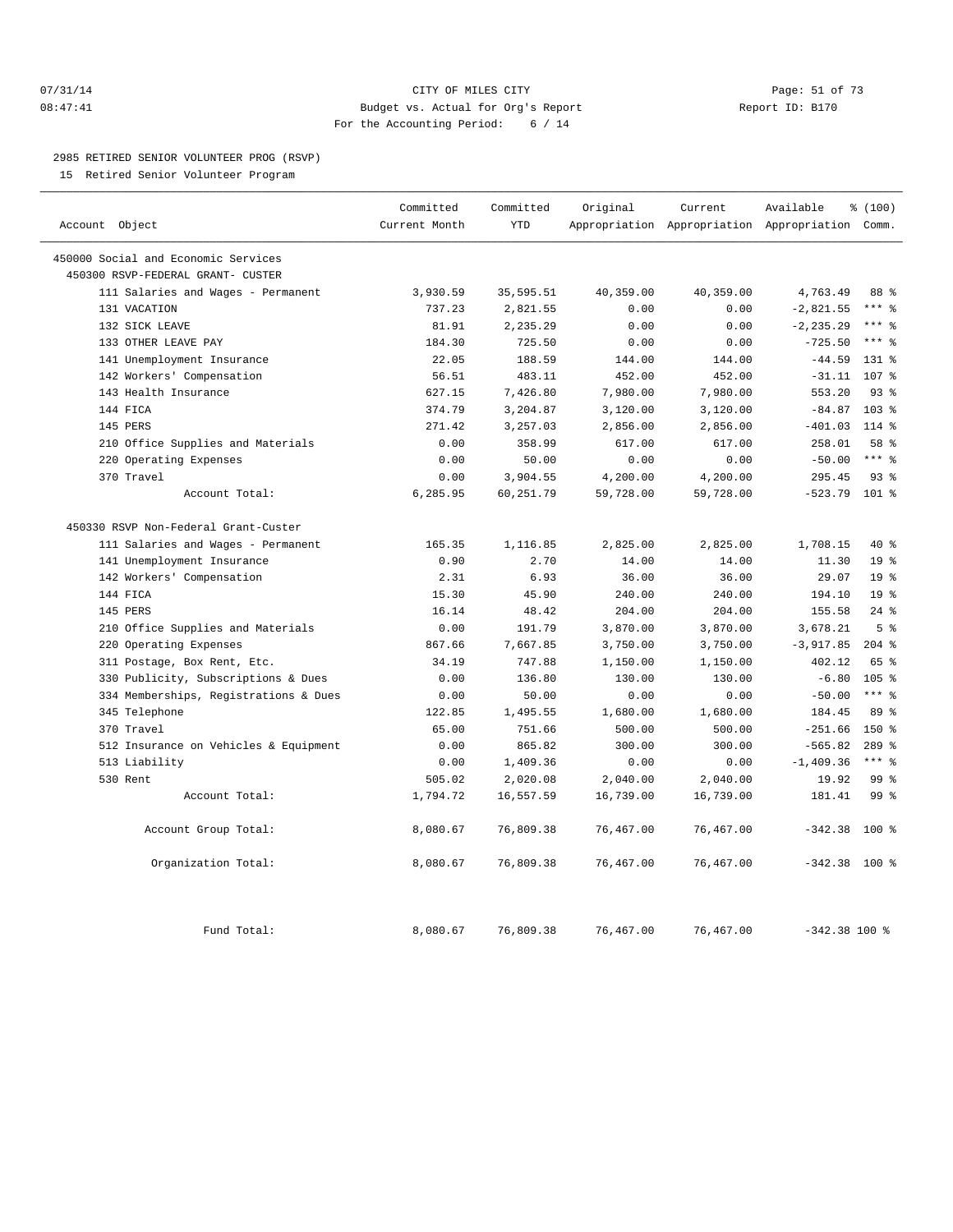#### 07/31/14 Page: 52 of 73 08:47:41 Budget vs. Actual for Org's Report Changer Report ID: B170 For the Accounting Period: 6 / 14

#### 4000 General Fund Capitol Improvement Fund

501 Capital Purchases

| Object<br>Account                                            | Committed<br>Current Month | Committed<br>YTD         | Original<br>Appropriation | Current<br>Appropriation | Available<br>Appropriation | % (100)<br>Comm.  |
|--------------------------------------------------------------|----------------------------|--------------------------|---------------------------|--------------------------|----------------------------|-------------------|
| 410000 GENERAL GOVERNMENT<br>410100 Legislative Services(02) |                            |                          |                           |                          |                            |                   |
| 940 Machinery & Equipment                                    | 78,002.00                  | 102,221.63               | 46,000.00                 | 124,002.00               | 21,780.37                  | $82*$             |
| Account Total:                                               | 78,002.00                  | 102,221.63               | 46,000.00                 | 124,002.00               | 21,780.37                  | 82 %              |
| Account Group Total:<br>Organization Total:                  | 78,002.00<br>78,002.00     | 102,221.63<br>102,221.63 | 46,000.00<br>46,000.00    | 124,002.00<br>124,002.00 | 21,780.37<br>21,780.37     | $82$ $%$<br>$82*$ |
| Fund Total:                                                  | 78,002.00                  | 102,221.63               | 46,000.00                 | 124,002.00               | 21,780.37                  | 82 දි             |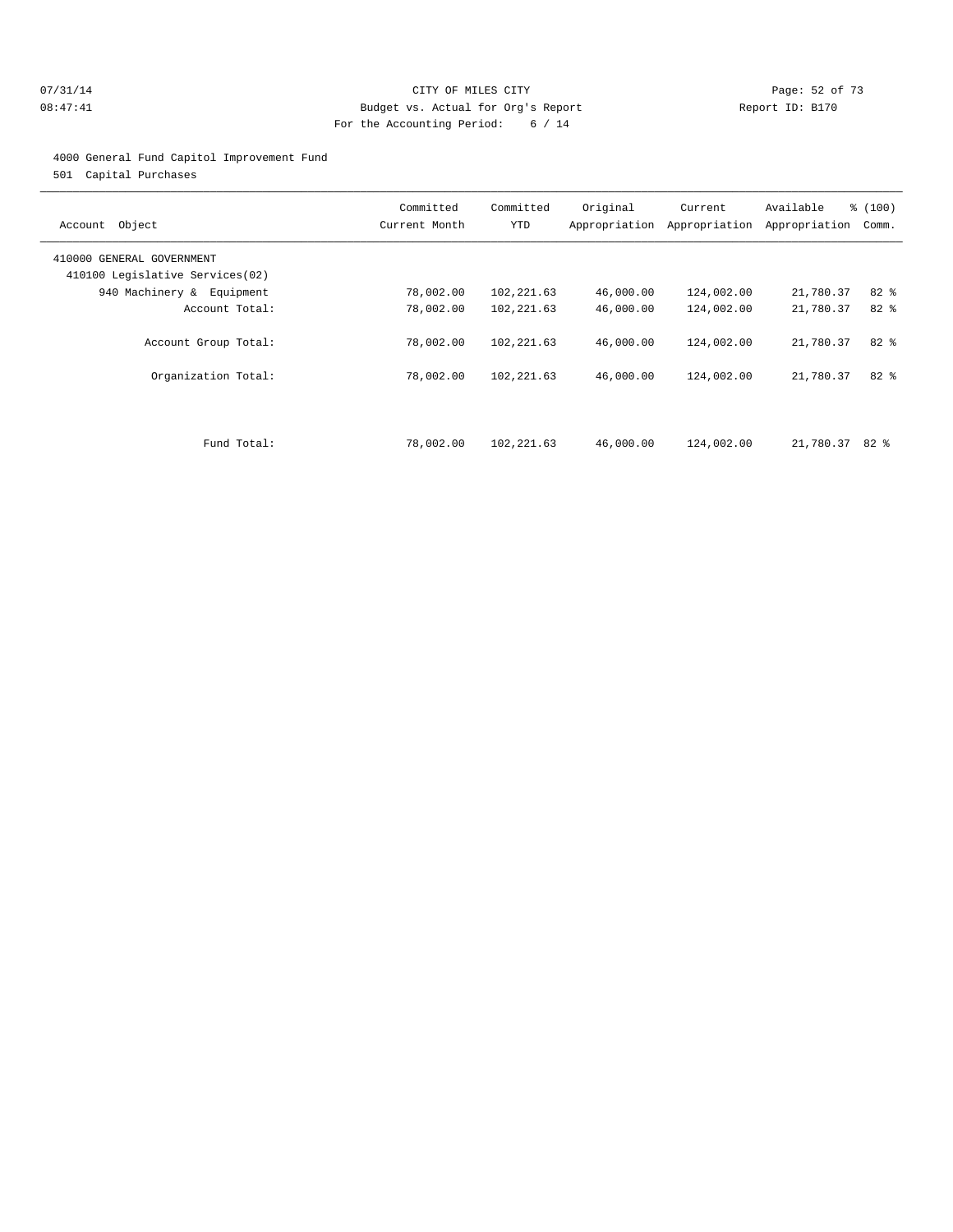#### $O7/31/14$  Page: 53 of 73 08:47:41 Budget vs. Actual for Org's Report Changer Report ID: B170 For the Accounting Period: 6 / 14

## 4060 CAPITAL IMPROV-PUBLIC WORKS

911 Public Works Operations

| Object<br>Account                                  | Committed<br>Current Month | Committed<br><b>YTD</b> | Original<br>Appropriation | Current<br>Appropriation | Available<br>Appropriation | % (100)<br>Comm. |
|----------------------------------------------------|----------------------------|-------------------------|---------------------------|--------------------------|----------------------------|------------------|
| 430000 Public Works<br>430233 Roadway/Re-surfacing |                            |                         |                           |                          |                            |                  |
| 940 Machinery & Equipment                          | 0.00                       | 85,061.25               | 119,400.00                | 119,400.00               | 34,338.75                  | 71 %             |
| Account Total:                                     | 0.00                       | 85,061.25               | 119,400.00                | 119,400.00               | 34, 338.75                 | 71 %             |
| Account Group Total:                               | 0.00                       | 85,061.25               | 119,400.00                | 119,400.00               | 34, 338. 75                | 71 %             |
| Organization Total:                                | 0.00                       | 85,061.25               | 119,400.00                | 119,400.00               | 34, 338. 75                | 71 %             |
| Fund Total:                                        | 0.00                       | 85,061.25               | 119,400.00                | 119,400.00               | 34,338.75                  | 71 %             |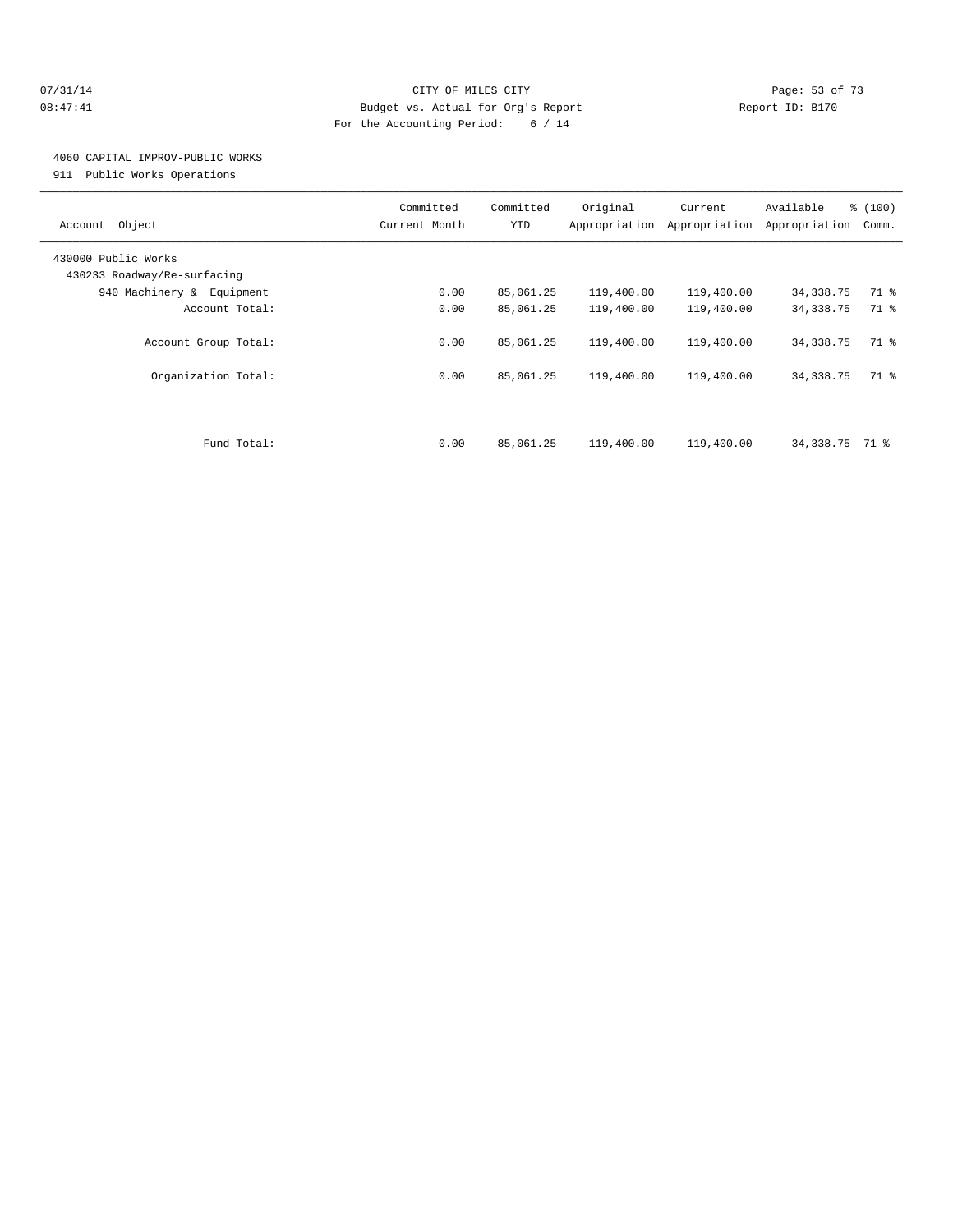#### $O7/31/14$  Page: 54 of 73 08:47:41 Budget vs. Actual for Org's Report Changer Report ID: B170 For the Accounting Period: 6 / 14

————————————————————————————————————————————————————————————————————————————————————————————————————————————————————————————————————

#### 5210 WATER UTILITY

22 Water Plant

|                                               | Committed     | Committed  | Original   | Current                                         | Available   | ៖ (100)        |
|-----------------------------------------------|---------------|------------|------------|-------------------------------------------------|-------------|----------------|
| Account Object                                | Current Month | YTD        |            | Appropriation Appropriation Appropriation Comm. |             |                |
| 430000 Public Works                           |               |            |            |                                                 |             |                |
| 430530 Water Source of Supply and Pumping(22) |               |            |            |                                                 |             |                |
| 111 Salaries and Wages - Permanent            | 19,514.77     | 193,371.50 | 209,832.00 | 209,832.00                                      | 16,460.50   | 92 %           |
| 121 OVERTIME-PERMANENT                        | 703.20        | 8,149.75   | 16,709.00  | 16,709.00                                       | 8,559.25    | 49 %           |
| 131 VACATION                                  | 1,781.67      | 14,758.13  | 15,773.00  | 15,773.00                                       | 1,014.87    | 94 %           |
| 132 SICK LEAVE                                | 128.20        | 3,597.97   | 7,093.00   | 7,093.00                                        | 3,495.03    | $51$ %         |
| 133 OTHER LEAVE PAY                           | 123.53        | 1,169.19   | 2,516.00   | 2,516.00                                        | 1,346.81    | 46 %           |
| 134 HOLIDAY PAY                               | 489.92        | 4,636.06   | 5,002.00   | 5,002.00                                        | 365.94      | $93$ $%$       |
| 141 Unemployment Insurance                    | 102.39        | 1,019.41   | 1,145.00   | 1,145.00                                        | 125.59      | 89 %           |
| 142 Workers' Compensation                     | 1,317.19      | 14,193.65  | 11,913.00  | 11,913.00                                       | $-2,280.65$ | $119*$         |
| 143 Health Insurance                          | 3,511.60      | 38,025.89  | 41,563.00  | 41,563.00                                       | 3,537.11    | 91 %           |
| 144 FICA                                      | 1,630.70      | 16,028.50  | 19,463.00  | 19,463.00                                       | 3,434.50    | 82 %           |
| 145 PERS                                      | 1,686.39      | 18,063.94  | 20,531.00  | 20,531.00                                       | 2,467.06    | 88 %           |
| 196 CLOTHING ALLOTMENT                        | 0.00          | 750.00     | 800.00     | 800.00                                          | 50.00       | 94 %           |
| 210 Office Supplies and Materials             | 0.00          | 212.11     | 200.00     | 200.00                                          | $-12.11$    | $106$ %        |
| 220 Operating Expenses                        | 68.45         | 793.43     | 2,000.00   | 2,000.00                                        | 1,206.57    | 40 %           |
| 222 Chemicals, Lab & Med Supplies             | 0.00          | 0.00       | 150.00     | 150.00                                          | 150.00      | 0 <sup>8</sup> |
| 226 Clothing and Uniforms                     | 99.62         | 327.78     | 400.00     | 400.00                                          | 72.22       | $82$ $%$       |
| 230 Repair and Maintenance Supplies           | 516.07        | 3,727.48   | 4,000.00   | 4,000.00                                        | 272.52      | $93$ $%$       |
| 231 Gas, Oil, Diesel Fuel, Grease, etc.       | 114.91        | 931.95     | 1,300.00   | 1,300.00                                        | 368.05      | 72 %           |
| 241 Consumable Tools                          | 0.00          | 68.92      | 150.00     | 150.00                                          | 81.08       | 46 %           |
| 311 Postage, Box Rent, Etc.                   | 0.00          | 0.00       | 50.00      | 50.00                                           | 50.00       | 0 <sup>8</sup> |
| 320 Printing, Duplicating, Typing &           | 25.00         | 25.00      | 0.00       | 0.00                                            | $-25.00$    | $***$ $-$      |
| 330 Publicity, Subscriptions & Dues           | 0.00          | 0.00       | 500.00     | 500.00                                          | 500.00      | 0 <sup>8</sup> |
| 331 Publication of Formal & Legal Notices     | 234.67        | 234.67     | 0.00       | 0.00                                            | $-234.67$   | $***$ $%$      |
| 334 Memberships, Registrations & Dues         | 36.00         | 212.00     | 400.00     | 400.00                                          | 188.00      | 53%            |
| 341 Electric Utility Services                 | 3,378.15      | 49,866.98  | 55,000.00  | 55,000.00                                       | 5,133.02    | 91 %           |
| 344 Gas Utility Service                       | 123.15        | 12,911.23  | 20,000.00  | 20,000.00                                       | 7,088.77    | 65 %           |
| 345 Telephone                                 | 74.49         | 941.63     | 1,200.00   | 1,200.00                                        | 258.37      | 78 %           |
| 346 Garbage Service                           | 0.00          | 71.12      | 300.00     | 300.00                                          | 228.88      | $24$ %         |
| 347 Internet                                  | 80.25         | 928.35     | 750.00     | 750.00                                          | $-178.35$   | $124$ %        |
| 350 Professional Services                     | 0.00          | 561.75     | 400.00     | 400.00                                          | $-161.75$   | 140 %          |
| 352 Wtr/Swr Lab Testing                       | 0.00          | 0.00       | 1,000.00   | 1,000.00                                        | 1,000.00    | 0 <sup>8</sup> |
| 357 Architectual, Engineering Serv Etc.       | 0.00          | 0.00       | 10,000.00  | 10,000.00                                       | 10,000.00   | 0 <sup>8</sup> |
| 360 Contr R & M                               | 205.00        | 2,409.52   | 120,300.00 | 120,300.00                                      | 117,890.48  | 2 <sup>8</sup> |
| 363 R&M Vehicles/Equip/Labor-PW               | 499.79        | 1,857.07   | 7,000.00   | 7,000.00                                        | 5,142.93    | $27$ %         |
| 369 Other Repair and Maintenance              | 0.00          | 0.00       | 2,000.00   | 2,000.00                                        | 2,000.00    | 0 <sup>8</sup> |
| 370 Travel                                    | 0.00          | 297.60     | 1,000.00   | 1,000.00                                        | 702.40      | $30*$          |
| 380 Training Services                         | 26.77         | 412.74     | 1,400.00   | 1,400.00                                        | 987.26      | $29$ %         |
| 382 Books                                     | 0.00          | 0.00       | 200.00     | 200.00                                          | 200.00      | 0 <sup>8</sup> |
| 400 BUILDING MATERIALS                        | 0.00          | 0.00       | 500.00     | 500.00                                          | 500.00      | 0 <sup>8</sup> |
| 511 Insurance on Buildings                    | 0.00          | 7,235.61   | 7,236.00   | 7,236.00                                        | 0.39        | 100 %          |
| 512 Insurance on Vehicles & Equipment         | 0.00          | 206.25     | 206.00     | 206.00                                          | $-0.25$     | 100 %          |
| 940 Machinery & Equipment                     | 0.00          | 0.00       | 45,000.00  | 45,000.00                                       | 45,000.00   | 0 <sup>8</sup> |
| Account Total:                                | 36, 471.88    | 397,997.18 | 634,982.00 | 634,982.00                                      | 236,984.82  | 63 %           |
| Account Group Total:                          | 36, 471.88    | 397,997.18 | 634,982.00 | 634,982.00                                      | 236,984.82  | 63 %           |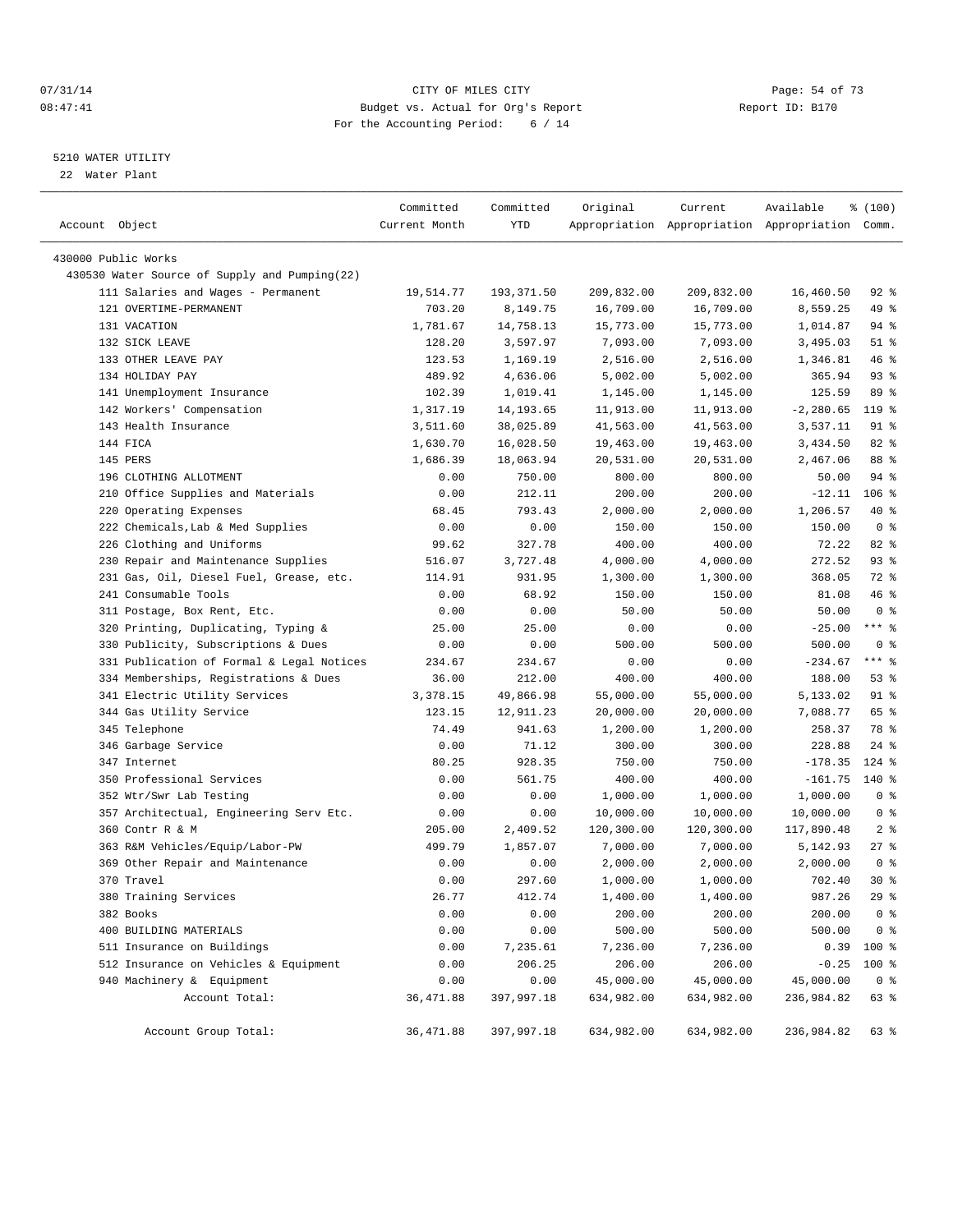#### $O7/31/14$  Page: 55 of 73 08:47:41 Budget vs. Actual for Org's Report Changer Report ID: B170 For the Accounting Period: 6 / 14

# 5210 WATER UTILITY

22 Water Plant

| Object<br>Account                                                                                       | Committed<br>Current Month | Committed<br><b>YTD</b> | Original<br>Appropriation | Current<br>Appropriation | Available<br>Appropriation | % (100)<br>Comm.                 |
|---------------------------------------------------------------------------------------------------------|----------------------------|-------------------------|---------------------------|--------------------------|----------------------------|----------------------------------|
| 520000 OTHER FINANCING USES<br>521000 Interfund Operating Transfers Out<br>820 Transfers to Other Funds |                            |                         |                           |                          |                            |                                  |
| Account Total:                                                                                          | 0.00<br>0.00               | 0.00<br>0.00            | 6,419.00<br>6.419.00      | 6,419.00<br>6.419.00     | 6.419.00<br>6.419.00       | 0 <sup>8</sup><br>0 <sup>8</sup> |
| Account Group Total:                                                                                    | 0.00                       | 0.00                    | 6.419.00                  | 6.419.00                 | 6.419.00                   | 0 <sup>8</sup>                   |
| Organization Total:                                                                                     | 36,471.88                  | 397,997.18              | 641,401.00                | 641,401.00               | 243, 403.82                | $62$ $%$                         |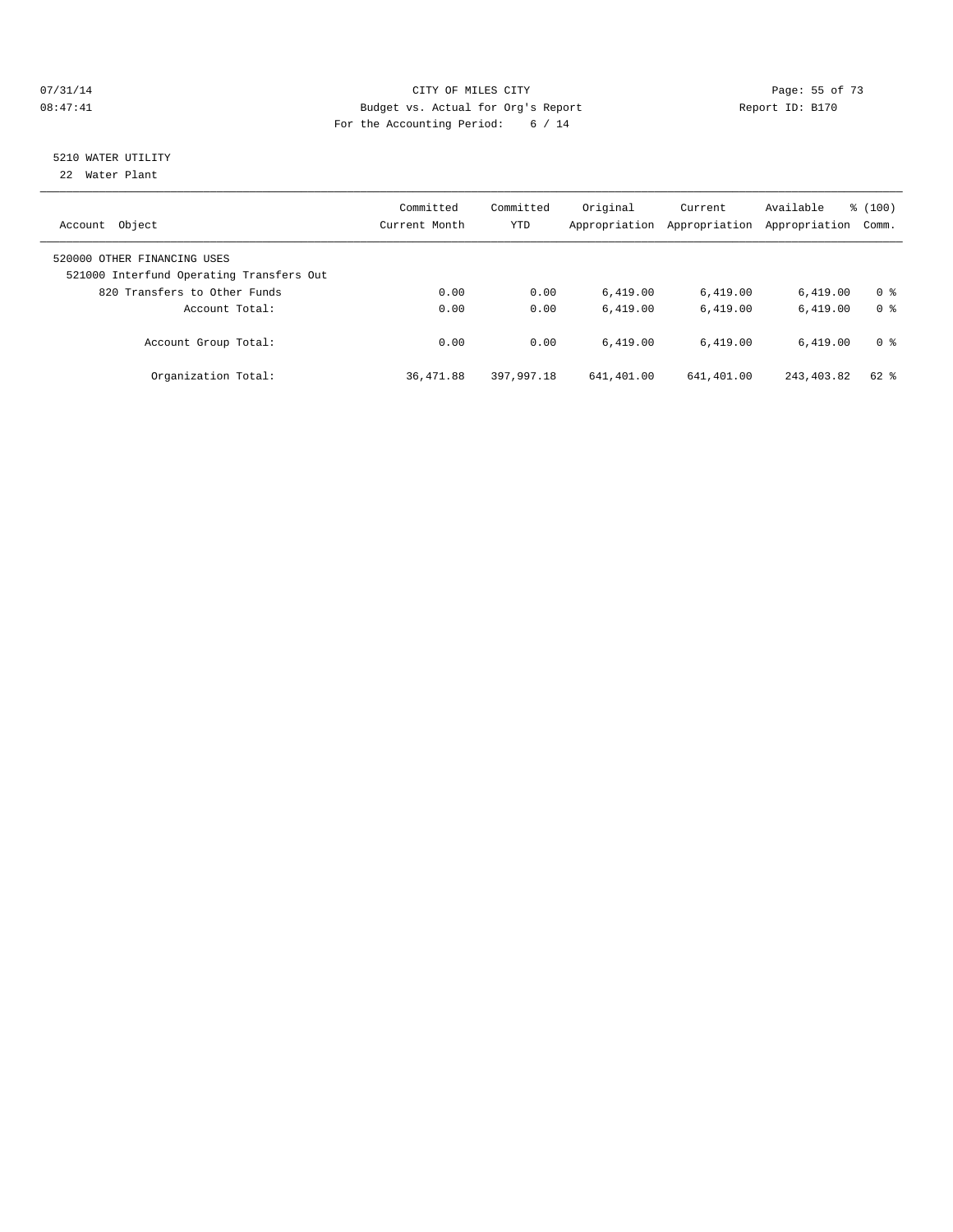#### $O7/31/14$  Page: 56 of 73 08:47:41 Budget vs. Actual for Org's Report Changer Report ID: B170 For the Accounting Period: 6 / 14

————————————————————————————————————————————————————————————————————————————————————————————————————————————————————————————————————

#### 5210 WATER UTILITY

23 Water Lines

|                                           | Committed     | Committed  | Original   | Current                                         | Available         | % (100)        |
|-------------------------------------------|---------------|------------|------------|-------------------------------------------------|-------------------|----------------|
| Account Object                            | Current Month | YTD        |            | Appropriation Appropriation Appropriation Comm. |                   |                |
|                                           |               |            |            |                                                 |                   |                |
| 430000 Public Works                       |               |            |            |                                                 |                   |                |
| 430550 Transmission and Distribution(23)  |               |            |            |                                                 |                   |                |
| 111 Salaries and Wages - Permanent        | 13,683.06     | 150,975.94 | 163,673.00 | 163,673.00                                      | 12,697.06         | $92$ $%$       |
| 121 OVERTIME-PERMANENT                    | 694.43        | 7,418.17   | 10,598.00  | 10,598.00                                       | 3,179.83          | 70 %           |
| 131 VACATION                              | 256.89        | 20,560.55  | 15,773.00  | 15,773.00                                       | $-4,787.55$       | $130*$         |
| 132 SICK LEAVE                            | 485.77        | 11,295.87  | 7,093.00   | 7,093.00                                        | -4,202.87         | $159$ $%$      |
| 133 OTHER LEAVE PAY                       | 0.00          | 0.00       | 2,738.00   | 2,738.00                                        | 2,738.00          | 0 <sup>8</sup> |
| 134 HOLIDAY PAY                           | 0.00          | 2,431.89   | 4,558.00   | 4,558.00                                        | 2,126.11          | 53%            |
| 141 Unemployment Insurance                | 68.04         | 869.68     | 954.00     | 954.00                                          | 84.32             | 91 %           |
| 142 Workers' Compensation                 | 752.81        | 9,891.62   | 10,891.00  | 10,891.00                                       | 999.38            | $91$ %         |
| 143 Health Insurance                      | 2,729.26      | 29,615.80  | 32,286.00  | 32,286.00                                       | 2,670.20          | $92$ $%$       |
| 144 FICA                                  | 1,138.32      | 14,588.97  | 16,215.00  | 16,215.00                                       | 1,626.03          | 90%            |
| 145 PERS                                  | 1,152.76      | 15,464.60  | 17,106.00  | 17,106.00                                       | 1,641.40          | 90%            |
| 196 CLOTHING ALLOTMENT                    | 0.00          | 577.50     | 670.00     | 670.00                                          | 92.50             | 86 %           |
| 210 Office Supplies and Materials         | 95.66         | 450.92     | 500.00     | 500.00                                          | 49.08             | 90%            |
| 214 Small Items of Equipment              | 1,391.75      | 4,759.93   | 6,000.00   | 6,000.00                                        | 1,240.07          | 79 %           |
| 220 Operating Expenses                    | 307.79        | 12,800.97  | 13,000.00  | 13,000.00                                       | 199.03            | 98 %           |
| 222 Chemicals, Lab & Med Supplies         | 0.00          | 0.00       | 200.00     | 200.00                                          | 200.00            | 0 <sup>8</sup> |
| 226 Clothing and Uniforms                 | 329.93        | 716.12     | 1,000.00   | 1,000.00                                        | 283.88            | 72 %           |
| 230 Repair and Maintenance Supplies       | 15,557.74     | 35,517.18  | 25,000.00  | 25,000.00                                       | $-10, 517.18$     | $142$ %        |
| 231 Gas, Oil, Diesel Fuel, Grease, etc.   | 1,376.24      | 14,121.88  | 12,000.00  | 12,000.00                                       | $-2,121.88$       | $118*$         |
| 233 Water/Sewer Main Replacement and      | 0.00          | 1,144.40   | 10,000.00  | 10,000.00                                       | 8,855.60          | $11$ %         |
| 234 Hydrant/Manhole Replacement, Valves   | 990.22        | 13,915.11  | 40,000.00  | 40,000.00                                       | 26,084.89         | 35%            |
| 235 Curb Stop Replacement                 | 2,187.86      | 11,817.02  | 10,000.00  | 10,000.00                                       | $-1,817.02$       | 118 %          |
| 241 Consumable Tools                      | 0.00          | 212.33     | 200.00     | 200.00                                          | $-12.33$ 106 %    |                |
| 311 Postage, Box Rent, Etc.               | 0.00          | 7.78       | 100.00     | 100.00                                          | 92.22             | 8 %            |
| 320 Printing, Duplicating, Typing &       | 43.76         | 43.76      | 150.00     | 150.00                                          | 106.24            | 29%            |
| 330 Publicity, Subscriptions & Dues       | 0.00          | 44.70      | 200.00     | 200.00                                          | 155.30            | $22$ %         |
| 331 Publication of Formal & Legal Notices | 60.00         | 60.00      | 0.00       | 0.00                                            | $-60.00$          | $***$ $-$      |
| 334 Memberships, Registrations & Dues     | 0.00          | 299.00     | 300.00     | 300.00                                          | 1.00              | $100$ %        |
| 341 Electric Utility Services             | 11.16         | 212.82     | 300.00     | 300.00                                          | 87.18             | 71 %           |
| 344 Gas Utility Service                   | 8.64          | 391.75     | 500.00     | 500.00                                          | 108.25            | 78 %           |
| 345 Telephone                             | 35.20         | 471.12     | 800.00     | 800.00                                          | 328.88            | 59 %           |
| 347 Internet                              | 11.40         | 134.80     | 250.00     | 250.00                                          | 115.20            | 54 %           |
| 350 Professional Services                 | 743.00        | 5,174.38   | 6,000.00   | 6,000.00                                        | 825.62            | 86 %           |
| 357 Architectual, Engineering Serv Etc.   | 0.00          | 6,566.97   | 20,000.00  | 20,000.00                                       | 13,433.03         | $33$ $%$       |
| 360 Contr R & M                           | 504.30        | 5,890.98   | 8,000.00   | 8,000.00                                        | 2,109.02          | 74 %           |
| 363 R&M Vehicles/Equip/Labor-PW           | 10,592.20     | 40,749.03  | 25,000.00  | 25,000.00                                       | $-15,749.03$      | $163$ %        |
| 369 Other Repair and Maintenance          | 3,946.73      | 3,946.73   | 1,000.00   | 1,000.00                                        | $-2,946.73$ 395 % |                |
| 370 Travel                                | 0.00          | 59.20      | 750.00     | 750.00                                          | 690.80            | 8 %            |
| 380 Training Services                     | 0.00          | 105.00     | 1,000.00   | 1,000.00                                        | 895.00            | 11 %           |
| 382 Books                                 | 0.00          | 69.63      | 200.00     | 200.00                                          | 130.37            | 35%            |
| 400 BUILDING MATERIALS                    | 0.00          | 0.00       | 500.00     | 500.00                                          | 500.00            | 0 <sup>8</sup> |
| 511 Insurance on Buildings                | 0.00          | 3,046.85   | 3,047.00   | 3,047.00                                        | 0.15              | 100 %          |
| 512 Insurance on Vehicles & Equipment     | 0.00          | 606.15     | 606.00     | 606.00                                          | $-0.15$           | 100 %          |
| 513 Liability                             | 0.00          | 385.62     | 0.00       | 0.00                                            | $-385.62$         | *** %          |
| 532 Land Rental                           | 0.00          | 825.39     | 1,500.00   | 1,500.00                                        | 674.61            | 55 %           |
| 533 Machinery and Equipment Rental        | 0.00          | 0.00       | 1,000.00   | 1,000.00                                        | 1,000.00          | 0 <sup>8</sup> |
| 940 Machinery & Equipment                 | $-52, 228.48$ | 0.00       | 164,280.00 | 164,280.00                                      | 164,280.00        | 0 %            |
| 957 Cenex /Dickinson Water Line           | 0.00          | 0.00       | 845,441.00 | 845,441.00                                      | 845, 441.00       | 0 %            |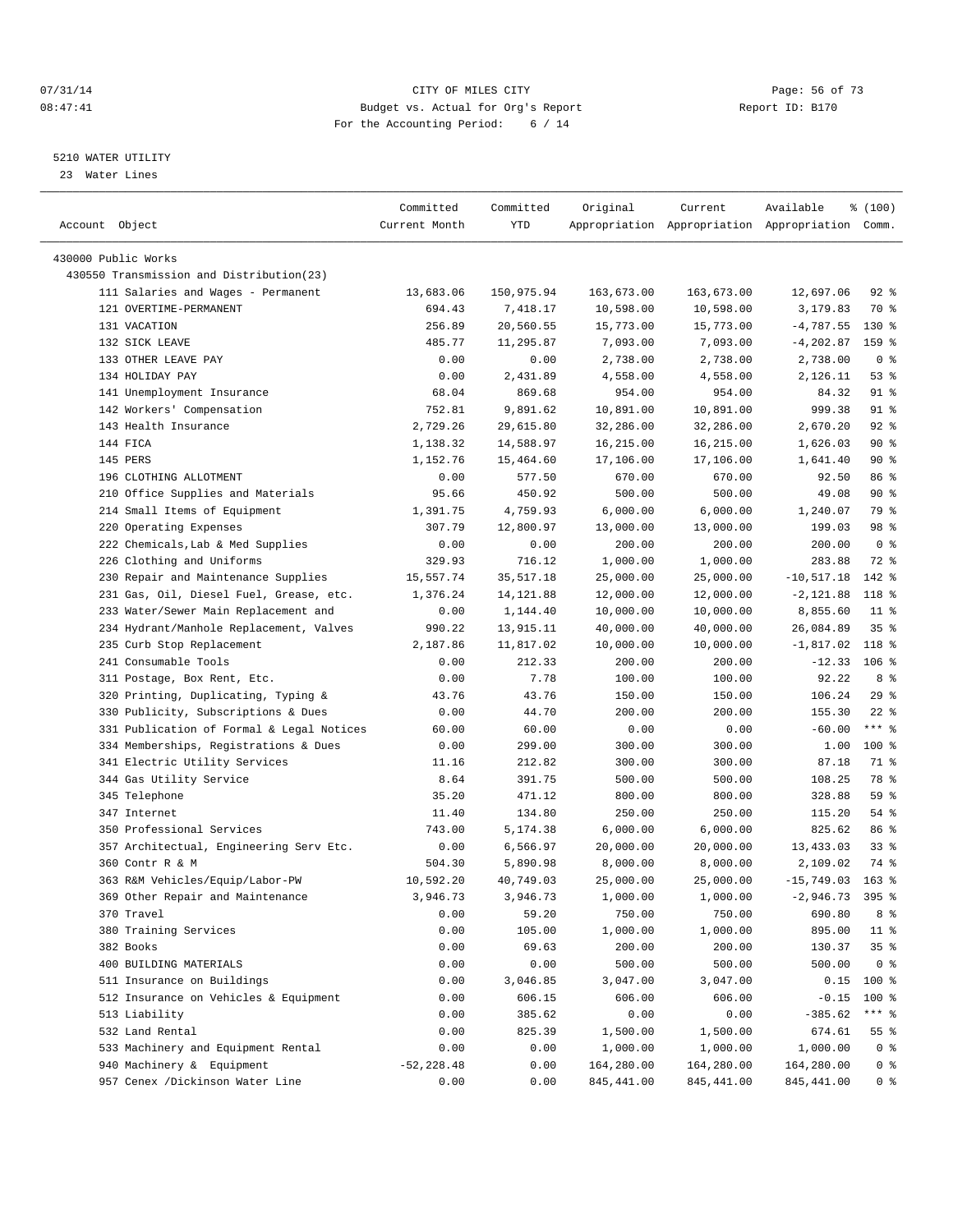#### $O7/31/14$  Page: 57 of 73 08:47:41 Budget vs. Actual for Org's Report Changer Report ID: B170 For the Accounting Period: 6 / 14

## 5210 WATER UTILITY

23 Water Lines

| Account Object                             | Committed<br>Current Month | Committed<br><b>YTD</b> | Original                               | Current      | Available<br>Appropriation Appropriation Appropriation Comm. | % (100)         |
|--------------------------------------------|----------------------------|-------------------------|----------------------------------------|--------------|--------------------------------------------------------------|-----------------|
|                                            |                            |                         |                                        |              |                                                              |                 |
| 958 Strevell/Merriam Wtr Line Proj         | $-359, 385.10$             | 0.00                    | 8,455,441.00                           | 8,455,441.00 | 8,455,441.00                                                 | 0 <sup>8</sup>  |
| Account Total:                             | $-352, 458.66$             | 428,238.11              | 9,936,820.00                           | 9,936,820.00 | 9,508,581.89                                                 | 4%              |
|                                            |                            |                         |                                        |              |                                                              |                 |
| Account Group Total:                       | $-352, 458.66$             | 428, 238.11             | 9,936,820.00                           | 9,936,820.00 | 9,508,581.89                                                 | 4%              |
| 490000 DEBT SERVICE                        |                            |                         |                                        |              |                                                              |                 |
| 490200 Revenue Bonds                       |                            |                         |                                        |              |                                                              |                 |
| 611 Principal-NE Wtr Line Phase II         | $-8,000.00$                | 0.00                    | 16,000.00                              | 16,000.00    | 16,000.00                                                    | 0 <sup>8</sup>  |
| 615 Principal-Northeast Water Ln \$2.2     | $-46,000.00$               | 0.00                    | 52,000.00                              | 52,000.00    | 52,000.00                                                    | 0 <sup>8</sup>  |
| 616 Principal-Carbon Hill Water Tank \$2.2 | $-24, 268.00$              | 0.00                    | 52,000.00                              | 52,000.00    | 52,000.00                                                    | 0 <sup>8</sup>  |
| 617 Principal - NE Wtr Line \$500k         | $-6,000.00$                | 0.00                    | 13,000.00                              | 13,000.00    | 13,000.00                                                    | 0 <sup>8</sup>  |
| 618 Principal-Carbon Hill \$500k           | $-6,000.00$                | 0.00                    | 13,000.00                              | 13,000.00    | 13,000.00                                                    | 0 <sup>8</sup>  |
| 622 Interest-NE Wtr Line Phase II          | 1,008.75                   | 2,047.50                | 2,078.00                               | 2,078.00     | 30.50                                                        | 99 <sub>8</sub> |
| 631 Interest - NE Wtr Line \$500k          | 6,118.75                   | 12,320.00               | 12,320.00                              | 12,320.00    | 0.00                                                         | 100 %           |
| 632 Interest - Carbon Hill Wtr Tank \$500k | 6,118.75                   | 12,320.00               | 12,320.00                              | 12,320.00    | 0.00                                                         | $100*$          |
| 634 Interest-Northeast Wtr Ln \$2.2        | 25,042.00                  | 68,797.83               | 75, 375.00                             | 75, 375.00   | 6,577.17                                                     | $91*$           |
| 638 Interest-Carbon Hill Tank \$2.2        | 24,370.67                  | 66,512.36               | 75, 375.00                             | 75,375.00    | 8,862.64                                                     | 88 %            |
| Account Total:                             | $-27,609.08$               | 161,997.69              | 323,468.00                             | 323,468.00   | 161, 470.31                                                  | $50*$           |
| Account Group Total:                       | $-27,609.08$               | 161,997.69              | 323,468.00                             | 323,468.00   | 161, 470.31                                                  | 50%             |
| 510000 MISCELLANEOUS                       |                            |                         |                                        |              |                                                              |                 |
| 510330 Comprehensive Liability Insurance   |                            |                         |                                        |              |                                                              |                 |
| 513 Liability                              | 0.00                       | 0.00                    | 4,775.00                               | 4,775.00     | 4,775.00                                                     | 0 <sup>8</sup>  |
| Account Total:                             | 0.00                       | 0.00                    | 4,775.00                               | 4,775.00     | 4,775.00                                                     | 0 <sup>8</sup>  |
| Account Group Total:                       | 0.00                       | 0.00                    | 4,775.00                               | 4,775.00     | 4,775.00                                                     | 0 <sup>8</sup>  |
| 520000 OTHER FINANCING USES                |                            |                         |                                        |              |                                                              |                 |
| 521000 Interfund Operating Transfers Out   |                            |                         |                                        |              |                                                              |                 |
| 820 Transfers to Other Funds               | 9,943.00                   | 9,943.00                | 9,943.00                               | 9,943.00     | 0.00                                                         | 100 %           |
| Account Total:                             | 9,943.00                   | 9,943.00                | 9,943.00                               | 9,943.00     | 0.00                                                         | $100*$          |
| Account Group Total:                       | 9,943.00                   | 9,943.00                | 9,943.00                               | 9,943.00     | 0.00                                                         | 100 %           |
| Organization Total:                        | $-370, 124.74$             |                         | 600,178.80 10,275,006.00 10,275,006.00 |              | 9,674,827.20                                                 | 6 %             |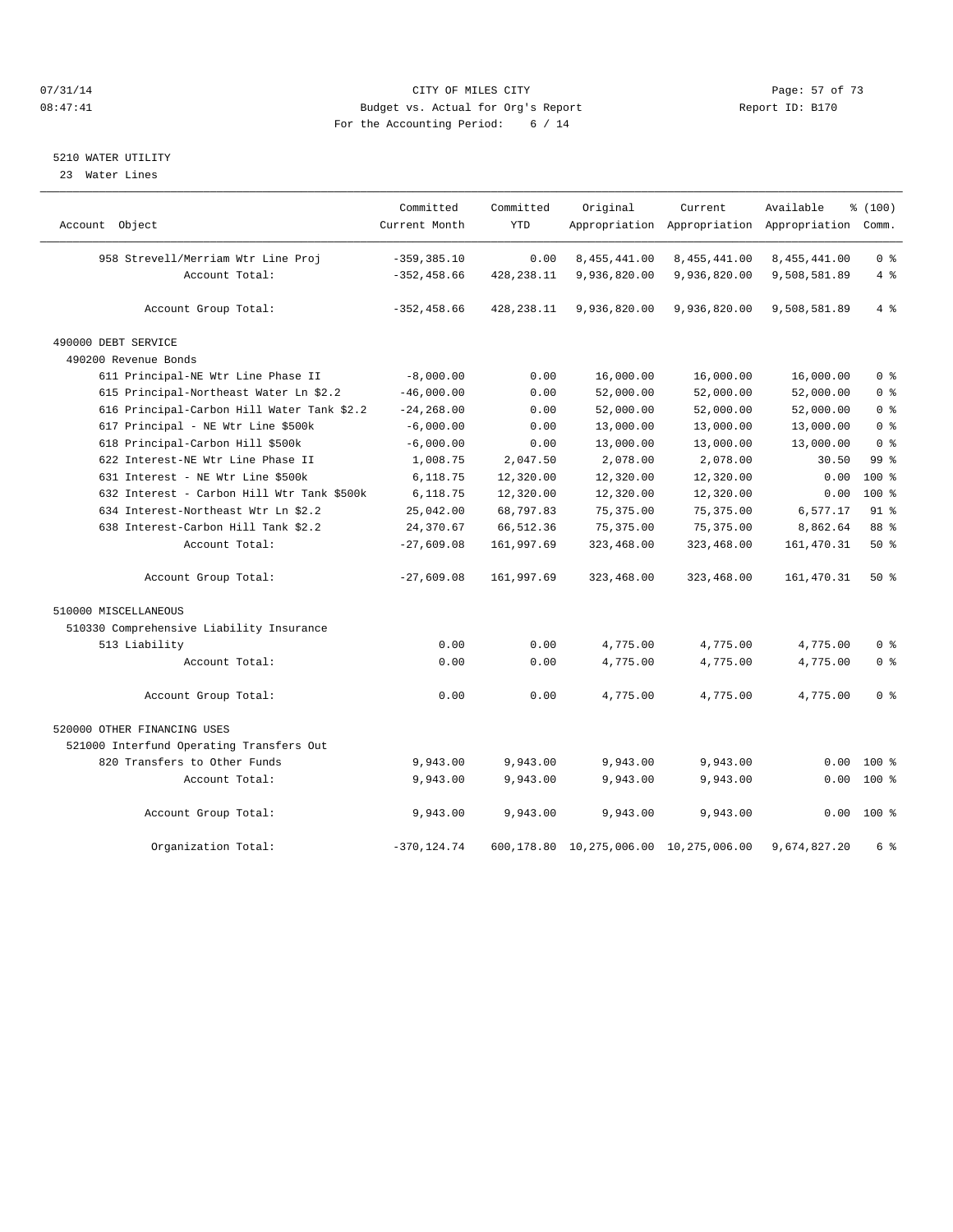#### 07/31/14 Page: 58 of 73 08:47:41 Budget vs. Actual for Org's Report Changer Report ID: B170 For the Accounting Period: 6 / 14

#### 5210 WATER UTILITY

25 Water Administration

| Account Object                             | Committed<br>Current Month | Committed<br>YTD | Original  | Current<br>Appropriation Appropriation Appropriation Comm. | Available           | % (100)          |
|--------------------------------------------|----------------------------|------------------|-----------|------------------------------------------------------------|---------------------|------------------|
| 430000 Public Works                        |                            |                  |           |                                                            |                     |                  |
| 430510 Water Administration(25)            |                            |                  |           |                                                            |                     |                  |
| 110 Salaries and Wages-Comp Ab             | 567.00                     | 567.00           | 0.00      | 0.00                                                       | $-567.00$           | $***$ 2          |
| 111 Salaries and Wages - Permanent         | 1,938.09                   | 23,724.31        | 26,663.00 | 26,663.00                                                  | 2,938.69            | 89 %             |
| 121 OVERTIME-PERMANENT                     | 3.13                       | 194.56           | 0.00      | 0.00                                                       | $-194.56$           | $***$ $-$        |
| 131 VACATION                               | 320.40                     | 1,219.76         | 0.00      | 0.00                                                       | $-1, 219.76$        | $***$ $%$        |
| 132 SICK LEAVE                             | 16.01                      | 641.75           | 0.00      | 0.00                                                       | $-641.75$           | $***$ $%$        |
| 141 Unemployment Insurance                 | 10.24                      | 116.38           | 115.00    | 115.00                                                     | $-1.38$             | $101$ %          |
| 142 Workers' Compensation                  | 26.25                      | 322.33           | 296.00    | 296.00                                                     | $-26.33$            | 109 <sub>8</sub> |
| 143 Health Insurance                       | 313.59                     | 3,713.47         | 3,711.00  | 3,711.00                                                   | $-2.47$             | $100*$           |
| 144 FICA                                   | 174.21                     | 1,980.69         | 1,960.00  | 1,960.00                                                   | $-20.69$            | $101$ %          |
| 145 PERS                                   | 114.02                     | 1,363.56         | 2,068.00  | 2,068.00                                                   | 704.44              | 66 %             |
| 196 CLOTHING ALLOTMENT                     | 0.00                       | 112.50           | 128.00    | 128.00                                                     | 15.50               | 88 %             |
| 210 Office Supplies and Materials          | 148.50                     | 2,685.26         | 2,000.00  | 2,000.00                                                   | $-685.26$           | 134 %            |
| Small Items of Equipment<br>214            | 0.00                       | 660.83           | 3,067.00  | 3,067.00                                                   | 2,406.17            | $22$ %           |
| Operating Expenses<br>220                  | 76.97                      | 1,124.73         | 1,500.00  | 1,500.00                                                   | 375.27              | 75 %             |
| 230 Repair and Maintenance Supplies        | 0.00                       | 0.00             | 200.00    | 200.00                                                     | 200.00              | 0 <sup>8</sup>   |
| 311 Postage, Box Rent, Etc.                | 631.36                     | 7,460.66         | 10,000.00 | 10,000.00                                                  | 2,539.34            | 75 %             |
| 320 Printing, Duplicating, Typing &        | 73.18                      | 400.56           | 2,100.00  | 2,100.00                                                   | 1,699.44            | 19 <sup>°</sup>  |
| Publicity, Subscriptions & Dues<br>330     | 289.00                     | 900.74           | 1,000.00  | 1,000.00                                                   | 99.26               | 90%              |
| 345 Telephone                              | 45.38                      | 593.28           | 600.00    | 600.00                                                     | 6.72                | 99 %             |
| 347 Internet                               | 11.31                      | 187.61           | 200.00    | 200.00                                                     | 12.39               | $94$ %           |
| 350 Professional Services                  | 153.86                     | 673.87           | 4,000.00  | 4,000.00                                                   | 3,326.13            | $17*$            |
| 360 Contr R & M                            | 559.12                     | 6,707.35         | 4,000.00  | 4,000.00                                                   | $-2,707.35$         | $168$ %          |
| 370 Travel                                 | 0.00                       | 257.83           | 225.00    | 225.00                                                     | $-32.83$            | 115 %            |
| 380 Training Services                      | 68.65                      | 118.32           | 300.00    | 300.00                                                     | 181.68              | 39 <sup>8</sup>  |
| 382 Books                                  | 0.00                       | 12.67            | 0.00      | 0.00                                                       | $-12.67$            | *** %            |
| 513 Liability                              | 0.00                       | 0.00             | 200.00    | 200.00                                                     | 200.00              | 0 <sup>8</sup>   |
| 521 Surety Bonds for Officials & Employees | 0.00                       | 0.00             | 400.00    | 400.00                                                     | 400.00              | 0 <sup>8</sup>   |
| 531 Building & Office Rental               | 500.00                     | 6,000.00         | 6,000.00  | 6,000.00                                                   | 0.00                | $100*$           |
| 810 Losses (Bad debt expense - Enterprise  | 0.00                       | 1.00             | 500.00    | 500.00                                                     | 499.00              | 0 <sup>8</sup>   |
| Account Total:                             | 6,040.27                   | 61,741.02        | 71,233.00 | 71,233.00                                                  | 9,491.98            | 87%              |
| Account Group Total:                       | 6,040.27                   | 61,741.02        | 71,233.00 | 71,233.00                                                  | 9,491.98            | 87%              |
| 510000 MISCELLANEOUS                       |                            |                  |           |                                                            |                     |                  |
| 510330 Comprehensive Liability Insurance   |                            |                  |           |                                                            |                     |                  |
| 513 Liability                              | 0.00                       | 11,864.72        | 11,865.00 | 11,865.00                                                  | 0.28                | $100*$           |
| Account Total:                             | 0.00                       | 11,864.72        | 11,865.00 | 11,865.00                                                  |                     | $0.28$ 100 %     |
| 510400 Depreciation                        |                            |                  |           |                                                            |                     |                  |
| 830 Depreciation - Closed to Retained      | 381,024.00                 | 381,024.00       | 0.00      | 0.00                                                       | $-381,024.00$       | $***$ $%$        |
| Account Total:                             | 381,024.00                 | 381,024.00       | 0.00      | 0.00                                                       | $-381,024.00$       | $***$ $%$        |
| Account Group Total:                       | 381,024.00                 | 392,888.72       | 11,865.00 | 11,865.00                                                  | $-381,023.72$ *** % |                  |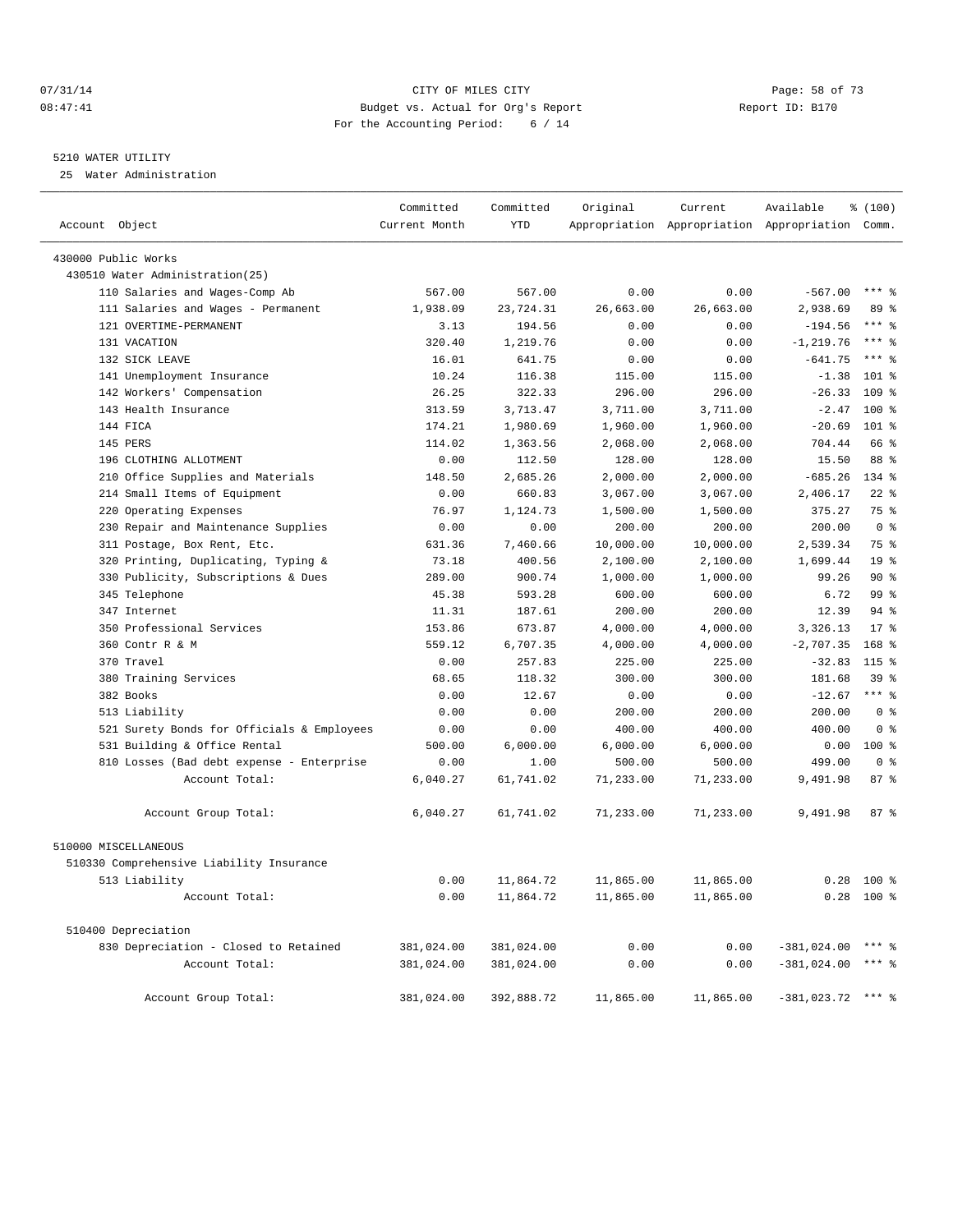#### $O7/31/14$  Page: 59 of 73 08:47:41 Budget vs. Actual for Org's Report Changer Report ID: B170 For the Accounting Period: 6 / 14

# 5210 WATER UTILITY

25 Water Administration

| Object<br>Account                                                       | Committed<br>Current Month | Committed<br><b>YTD</b> | Original<br>Appropriation | Current<br>Appropriation | Available<br>Appropriation | $\frac{100}{3}$<br>Comm. |
|-------------------------------------------------------------------------|----------------------------|-------------------------|---------------------------|--------------------------|----------------------------|--------------------------|
| 520000 OTHER FINANCING USES<br>521000 Interfund Operating Transfers Out |                            |                         |                           |                          |                            |                          |
| 820 Transfers to Other Funds                                            | $-373.98$                  | 55, 170. 24             | 55,170.00                 | 55,170.00                | $-0.24$ 100 %              |                          |
| Account Total:                                                          | $-373.98$                  | 55, 170. 24             | 55,170.00                 | 55,170.00                |                            | $-0.24$ 100 %            |
| Account Group Total:                                                    | $-373.98$                  | 55, 170. 24             | 55,170.00                 | 55,170.00                | $-0.24$ 100 %              |                          |
| Organization Total:                                                     | 386,690.29                 | 509,799.98              | 138,268.00                | 138,268.00               | $-371,531.98$              | $369$ $%$                |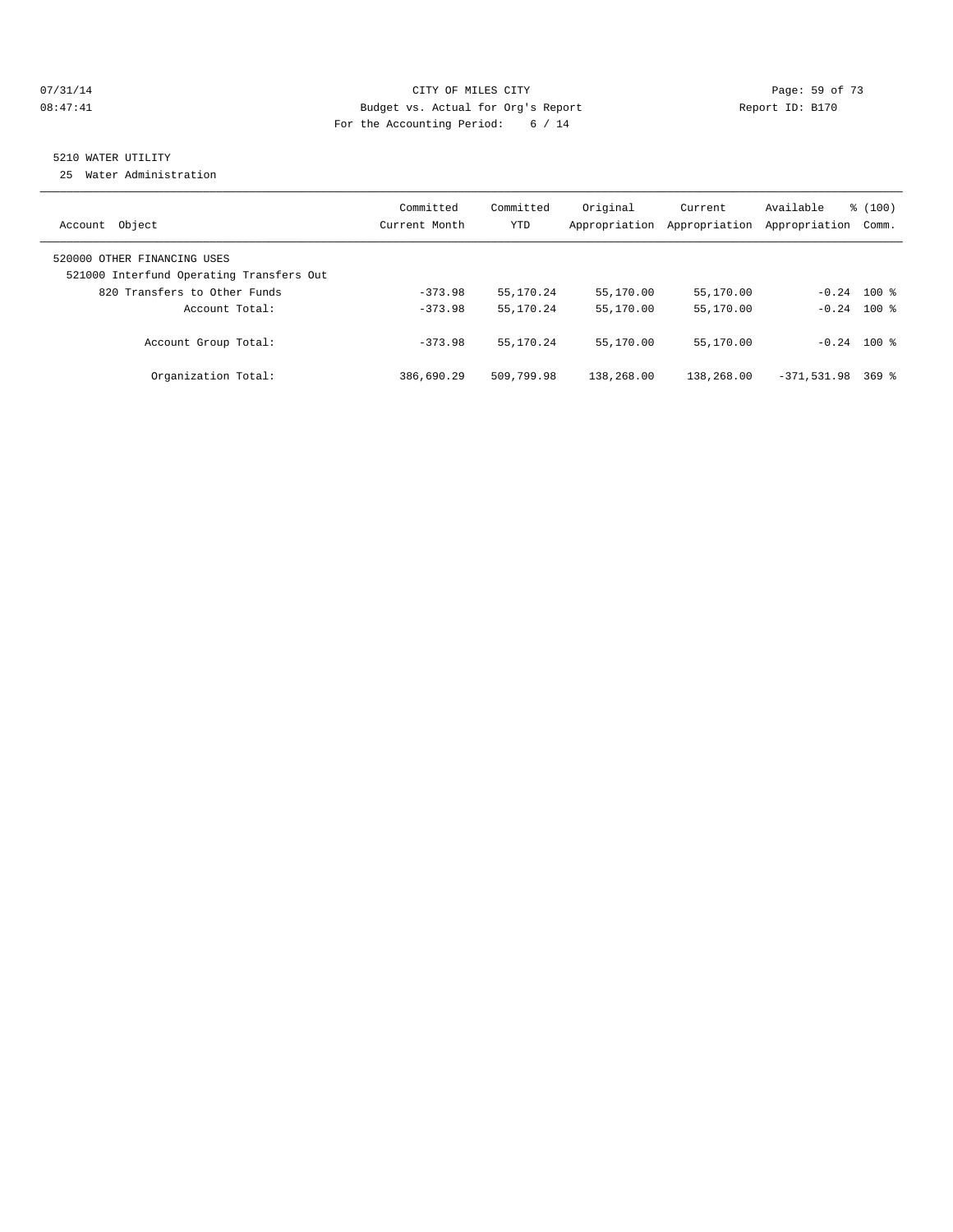#### $07/31/14$  Page: 60 of 73<br> $08:47:41$  Page: 60 of 73<br>Budget vs. Actual for Org's Report  $0.47:41$  Report ID: B170 08:47:41 Budget vs. Actual for Org's Report Report ID: B170 For the Accounting Period: 6 / 14

## 5210 WATER UTILITY

80 Water Purification

| Account Object                            | Committed<br>Current Month | Committed<br><b>YTD</b> | Original   | Current<br>Appropriation Appropriation Appropriation | Available   | % (100)<br>Comm. |
|-------------------------------------------|----------------------------|-------------------------|------------|------------------------------------------------------|-------------|------------------|
| 430000 Public Works                       |                            |                         |            |                                                      |             |                  |
| 430540 Water Purification and Treatment   |                            |                         |            |                                                      |             |                  |
| 210 Office Supplies and Materials         | 16.79                      | 209.46                  | 200.00     | 200.00                                               | $-9.46$     | $105$ %          |
| 214 Small Items of Equipment              | 0.00                       | 742.48                  | 17,814.00  | 17,814.00                                            | 17,071.52   | 4%               |
| 220 Operating Expenses                    | 68.46                      | 2,616.38                | 3,000.00   | 3,000.00                                             | 383.62      | $87*$            |
| 222 Chemicals, Lab & Med Supplies         | 8,025.83                   | 57,579.94               | 58,350.00  | 58,350.00                                            | 770.06      | 99 <sup>8</sup>  |
| 226 Clothing and Uniforms                 | 24.62                      | 252.77                  | 400.00     | 400.00                                               | 147.23      | 63 %             |
| 230 Repair and Maintenance Supplies       | 64.06                      | 4,311.03                | 9,500.00   | 9,500.00                                             | 5,188.97    | 45 %             |
| 231 Gas, Oil, Diesel Fuel, Grease, etc.   | 0.00                       | 1,211.13                | 1,290.00   | 1,290.00                                             | 78.87       | $94$ $%$         |
| 241 Consumable Tools                      | 0.00                       | 109.27                  | 100.00     | 100.00                                               | $-9.27$     | 109 <sub>8</sub> |
| 311 Postage, Box Rent, Etc.               | 0.70                       | 19.35                   | 150.00     | 150.00                                               | 130.65      | $13*$            |
| 320 Printing, Duplicating, Typing &       | 0.00                       | 0.00                    | 100.00     | 100.00                                               | 100.00      | 0 <sup>8</sup>   |
| 330 Publicity, Subscriptions & Dues       | 0.00                       | 0.00                    | 400.00     | 400.00                                               | 400.00      | 0 <sup>8</sup>   |
| 331 Publication of Formal & Legal Notices | 234.68                     | 234.68                  | 0.00       | 0.00                                                 | $-234.68$   | $***$ $-$        |
| 334 Memberships, Registrations & Dues     | 36.00                      | 212.00                  | 430.00     | 430.00                                               | 218.00      | 49 %             |
| 345 Telephone                             | 0.00                       | 0.00                    | 200.00     | 200.00                                               | 200.00      | 0 <sup>8</sup>   |
| 352 Wtr/Swr Lab Testing                   | 1,245.00                   | 6,832.47                | 10,000.00  | 10,000.00                                            | 3,167.53    | 68 %             |
| 357 Architectual, Engineering Serv Etc.   | 0.00                       | 0.00                    | 12,000.00  | 12,000.00                                            | 12,000.00   | 0 <sup>8</sup>   |
| 360 Contr R & M                           | 0.00                       | 444.27                  | 6,000.00   | 6,000.00                                             | 5,555.73    | 7 %              |
| 369 Other Repair and Maintenance          | 0.00                       | 0.00                    | 1,500.00   | 1,500.00                                             | 1,500.00    | 0 <sup>8</sup>   |
| 370 Travel                                | 0.00                       | 707.02                  | 1,200.00   | 1,200.00                                             | 492.98      | 59 %             |
| 380 Training Services                     | 0.00                       | 189.42                  | 1,000.00   | 1,000.00                                             | 810.58      | 19 <sup>°</sup>  |
| 382 Books                                 | 0.00                       | 0.00                    | 200.00     | 200.00                                               | 200.00      | 0 <sup>8</sup>   |
| 533 Machinery and Equipment Rental        | 0.00                       | 0.00                    | 1,000.00   | 1,000.00                                             | 1,000.00    | 0 <sup>8</sup>   |
| Account Total:                            | 9,716.14                   | 75,671.67               | 124,834.00 | 124,834.00                                           | 49, 162. 33 | 61 %             |
| Account Group Total:                      | 9,716.14                   | 75,671.67               | 124,834.00 | 124,834.00                                           | 49, 162. 33 | 61 %             |
| Organization Total:                       | 9,716.14                   | 75,671.67               | 124,834.00 | 124,834.00                                           | 49, 162. 33 | 61 %             |

Fund Total: 62,753.57 1,583,647.63 11,179,509.00 11,179,509.00 9,595,861.37 14 %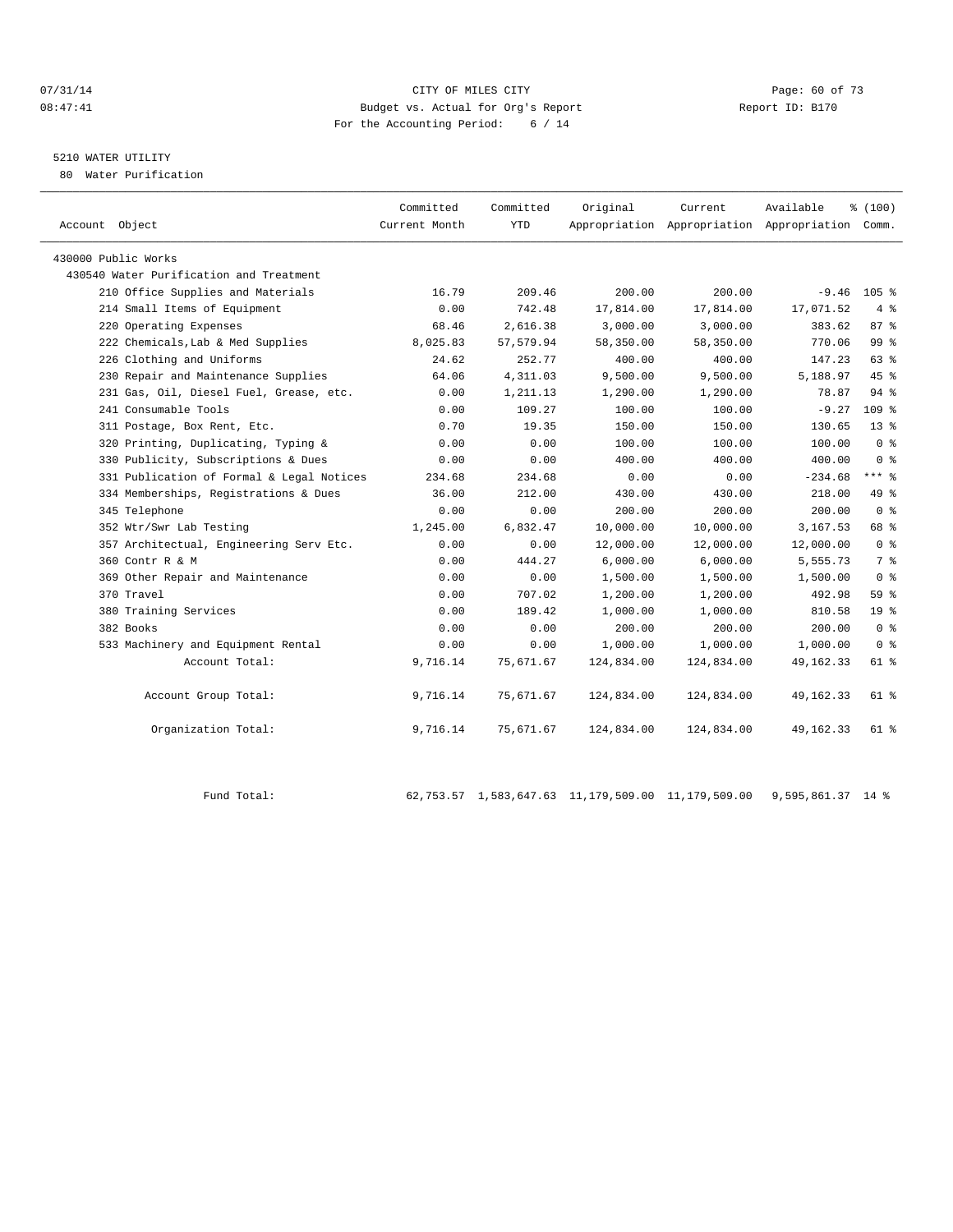#### 07/31/14 Page: 61 of 73 08:47:41 Budget vs. Actual for Org's Report Changer Report ID: B170 For the Accounting Period: 6 / 14

————————————————————————————————————————————————————————————————————————————————————————————————————————————————————————————————————

#### 5310 SEWER UTILITY

29 Sewer Administration

|                                            | Committed     | Committed | Original   | Current                                         | Available         | ៖ (100)          |  |
|--------------------------------------------|---------------|-----------|------------|-------------------------------------------------|-------------------|------------------|--|
| Account Object                             | Current Month | YTD       |            | Appropriation Appropriation Appropriation Comm. |                   |                  |  |
|                                            |               |           |            |                                                 |                   |                  |  |
| 430000 Public Works                        |               |           |            |                                                 |                   |                  |  |
| 430610 Sewer Administration(29)            |               |           |            |                                                 |                   |                  |  |
| 110 Salaries and Wages-Comp Ab             | 9,920.00      | 9,920.00  | 0.00       | 0.00                                            | $-9,920.00$       | *** 응            |  |
| 111 Salaries and Wages - Permanent         | 1,938.11      | 23,723.48 | 25,623.00  | 25,623.00                                       | 1,899.52          | 93 %             |  |
| 121 OVERTIME-PERMANENT                     | 2.88          | 193.84    | 0.00       | 0.00                                            | $-193.84$         | $***$ $-$        |  |
| 131 VACATION                               | 320.40        | 1,219.61  | 0.00       | 0.00                                            | $-1, 219.61$      | *** 응            |  |
| 132 SICK LEAVE                             | 16.03         | 641.52    | 0.00       | 0.00                                            | $-641.52$         | $***$ $%$        |  |
| 141 Unemployment Insurance                 | 10.25         | 116.58    | 115.00     | 115.00                                          | $-1.58$           | 101 %            |  |
| 142 Workers' Compensation                  | 26.26         | 273.46    | 296.00     | 296.00                                          | 22.54             | $92$ $%$         |  |
| 143 Health Insurance                       | 313.56        | 3,713.33  | 3,711.00   | 3,711.00                                        | $-2.33$           | $100*$           |  |
| 144 FICA                                   | 174.26        | 1,980.80  | 1,960.00   | 1,960.00                                        | $-20.80$          | $101$ %          |  |
| 145 PERS                                   | 114.00        | 1,363.38  | 2,068.00   | 2,068.00                                        | 704.62            | 66 %             |  |
| 196 CLOTHING ALLOTMENT                     | 0.00          | 112.50    | 128.00     | 128.00                                          | 15.50             | 88 %             |  |
| 210 Office Supplies and Materials          | 148.50        | 2,646.97  | 2,000.00   | 2,000.00                                        | $-646.97$         | 132 %            |  |
| 214 Small Items of Equipment               | 0.00          | 660.84    | 3,067.00   | 3,067.00                                        | 2,406.16          | $22$ %           |  |
| 220 Operating Expenses                     | 76.96         | 1,126.40  | 1,500.00   | 1,500.00                                        | 373.60            | 75 %             |  |
| 230 Repair and Maintenance Supplies        | 0.00          | 0.00      | 200.00     | 200.00                                          | 200.00            | 0 <sup>8</sup>   |  |
| 311 Postage, Box Rent, Etc.                | 631.36        | 7,460.66  | 6,000.00   | 6,000.00                                        | $-1,460.66$       | 124 %            |  |
| 320 Printing, Duplicating, Typing &        | 73.18         | 400.56    | 2,100.00   | 2,100.00                                        | 1,699.44          | 19 <sup>°</sup>  |  |
| 330 Publicity, Subscriptions & Dues        | 289.00        | 900.71    | 1,000.00   | 1,000.00                                        | 99.29             | 90%              |  |
| 345 Telephone                              | 45.36         | 593.04    | 600.00     | 600.00                                          | 6.96              | 99 %             |  |
| 347 Internet                               | 19.51         | 236.47    | 225.00     | 225.00                                          | $-11.47$          | 105 <sub>8</sub> |  |
| 350 Professional Services                  | 153.86        | 673.89    | 4,000.00   | 4,000.00                                        | 3,326.11          | $17*$            |  |
| 360 Contr R & M                            | 559.13        | 6,707.35  | 3,000.00   | 3,000.00                                        | $-3,707.35$       | $224$ %          |  |
| 370 Travel                                 | 0.00          | 257.84    | 200.00     | 200.00                                          | $-57.84$          | $129$ %          |  |
| 380 Training Services                      | 68.65         | 118.32    | 300.00     | 300.00                                          | 181.68            | 39 %             |  |
| 382 Books                                  | 0.00          | 12.66     | 0.00       | 0.00                                            | $-12.66$          | *** 응            |  |
| 513 Liability                              | 0.00          | 0.00      | 200.00     | 200.00                                          | 200.00            | 0 <sup>8</sup>   |  |
| 521 Surety Bonds for Officials & Employees | 0.00          | 0.00      | 400.00     | 400.00                                          | 400.00            | 0 <sup>8</sup>   |  |
| 531 Building & Office Rental               | 333.33        | 3,999.96  | 5,500.00   | 5,500.00                                        | 1,500.04          | 73 %             |  |
| 540 Special Assessments                    | 0.00          | 3,855.00  | 5,200.00   | 5,200.00                                        | 1,345.00          | 74 %             |  |
| 810 Losses (Bad debt expense - Enterprise  | 0.00          | 1.00      | 500.00     | 500.00                                          | 499.00            | 0 <sup>8</sup>   |  |
| Account Total:                             | 15,234.59     | 72,910.17 | 69,893.00  | 69,893.00                                       | $-3,017.17$       | $104$ %          |  |
| Account Group Total:                       | 15,234.59     | 72,910.17 | 69,893.00  | 69,893.00                                       | $-3,017.17$ 104 % |                  |  |
| 490000 DEBT SERVICE                        |               |           |            |                                                 |                   |                  |  |
| 490200 Revenue Bonds                       |               |           |            |                                                 |                   |                  |  |
| 608 Prpl-Wastewater Project Phase I        | $-29,000.00$  | 0.00      | 58,000.00  | 58,000.00                                       | 58,000.00         | 0 %              |  |
| 626 Interest-Wastewater Project Phase I    | 21,375.00     | 31,689.90 | 43,185.00  | 43,185.00                                       | 11,495.10         | 73 %             |  |
| Account Total:                             | $-7,625.00$   | 31,689.90 | 101,185.00 | 101,185.00                                      | 69,495.10         | $31$ %           |  |
| Account Group Total:                       | $-7,625.00$   | 31,689.90 | 101,185.00 | 101,185.00                                      | 69,495.10         | $31$ %           |  |
| 510000 MISCELLANEOUS                       |               |           |            |                                                 |                   |                  |  |
|                                            |               |           |            |                                                 |                   |                  |  |
| 510330 Comprehensive Liability Insurance   |               |           |            |                                                 |                   |                  |  |
| 513 Liability                              | 0.00          | 40,152.57 | 40,153.00  | 40,153.00                                       |                   | $0.43$ 100 %     |  |
| Account Total:                             | 0.00          | 40,152.57 | 40,153.00  | 40,153.00                                       |                   | $0.43$ 100 %     |  |

510400 Depreciation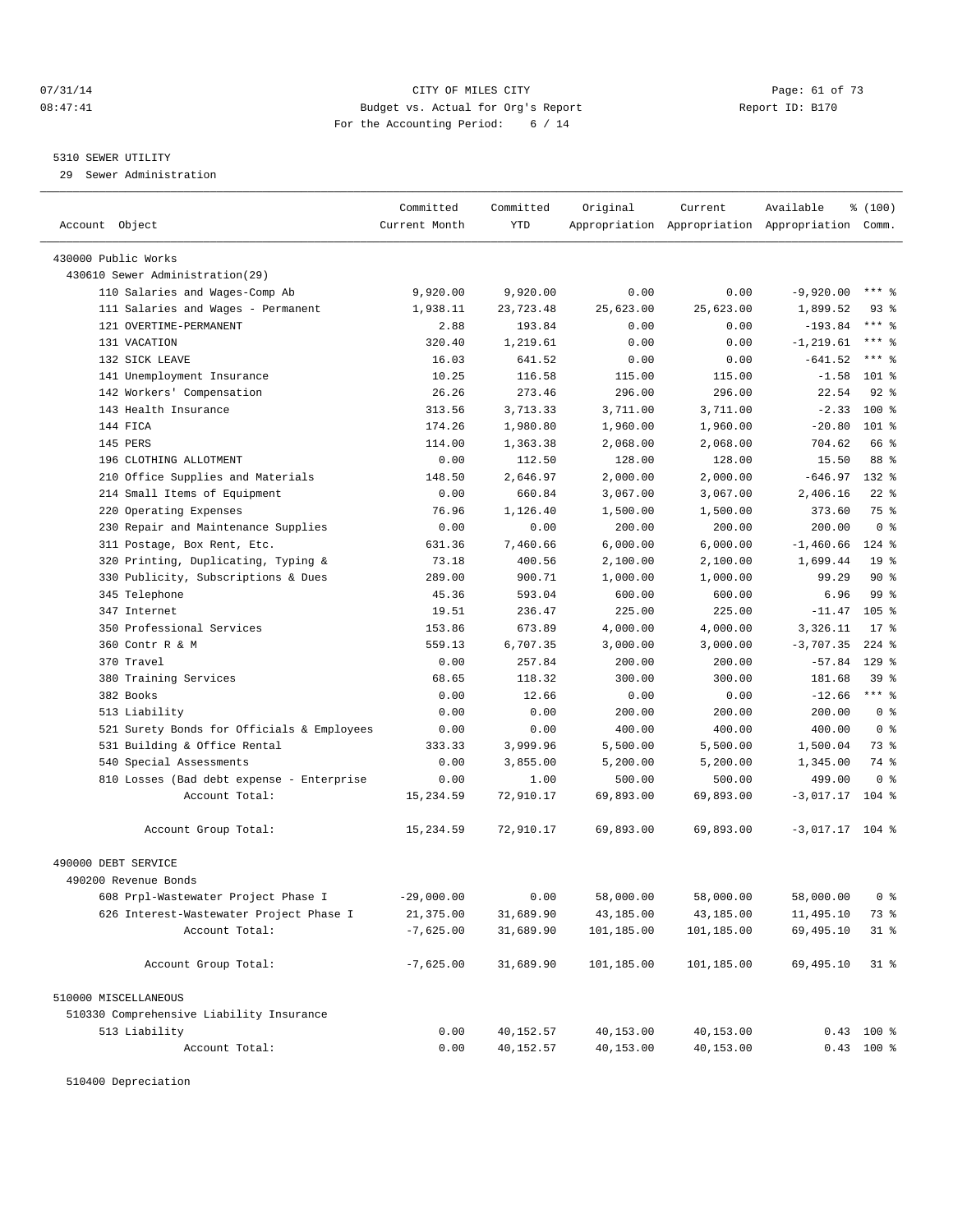#### 07/31/14 Page: 62 of 73 08:47:41 Budget vs. Actual for Org's Report Changer Report ID: B170 For the Accounting Period: 6 / 14

#### 5310 SEWER UTILITY

29 Sewer Administration

| Object<br>Account                        | Committed<br>Current Month | Committed<br><b>YTD</b> | Original<br>Appropriation | Current<br>Appropriation | Available<br>Appropriation | % (100)<br>Comm. |
|------------------------------------------|----------------------------|-------------------------|---------------------------|--------------------------|----------------------------|------------------|
| 830 Depreciation - Closed to Retained    | 180,205.00                 | 180,205.00              | 0.00                      | 0.00                     | $-180, 205.00$             | $***$ $%$        |
| Account Total:                           | 180,205.00                 | 180,205.00              | 0.00                      | 0.00                     | $-180, 205.00$             | $***$ $=$        |
| Account Group Total:                     | 180,205.00                 | 220, 357.57             | 40,153.00                 | 40,153.00                | $-180, 204.57$             | $549$ $%$        |
| 520000 OTHER FINANCING USES              |                            |                         |                           |                          |                            |                  |
| 521000 Interfund Operating Transfers Out |                            |                         |                           |                          |                            |                  |
| 820 Transfers to Other Funds             | $-1,552.65$                | 41,026.20               | 41,026.00                 | 41,026.00                |                            | $-0.20$ 100 %    |
| Account Total:                           | $-1,552.65$                | 41,026.20               | 41,026.00                 | 41,026.00                |                            | $-0.20$ 100 %    |
| Account Group Total:                     | $-1,552.65$                | 41,026.20               | 41,026.00                 | 41,026.00                |                            | $-0.20$ 100 %    |
| Organization Total:                      | 186,261.94                 | 365,983.84              | 252, 257.00               | 252, 257.00              | $-113, 726.84$ 145 %       |                  |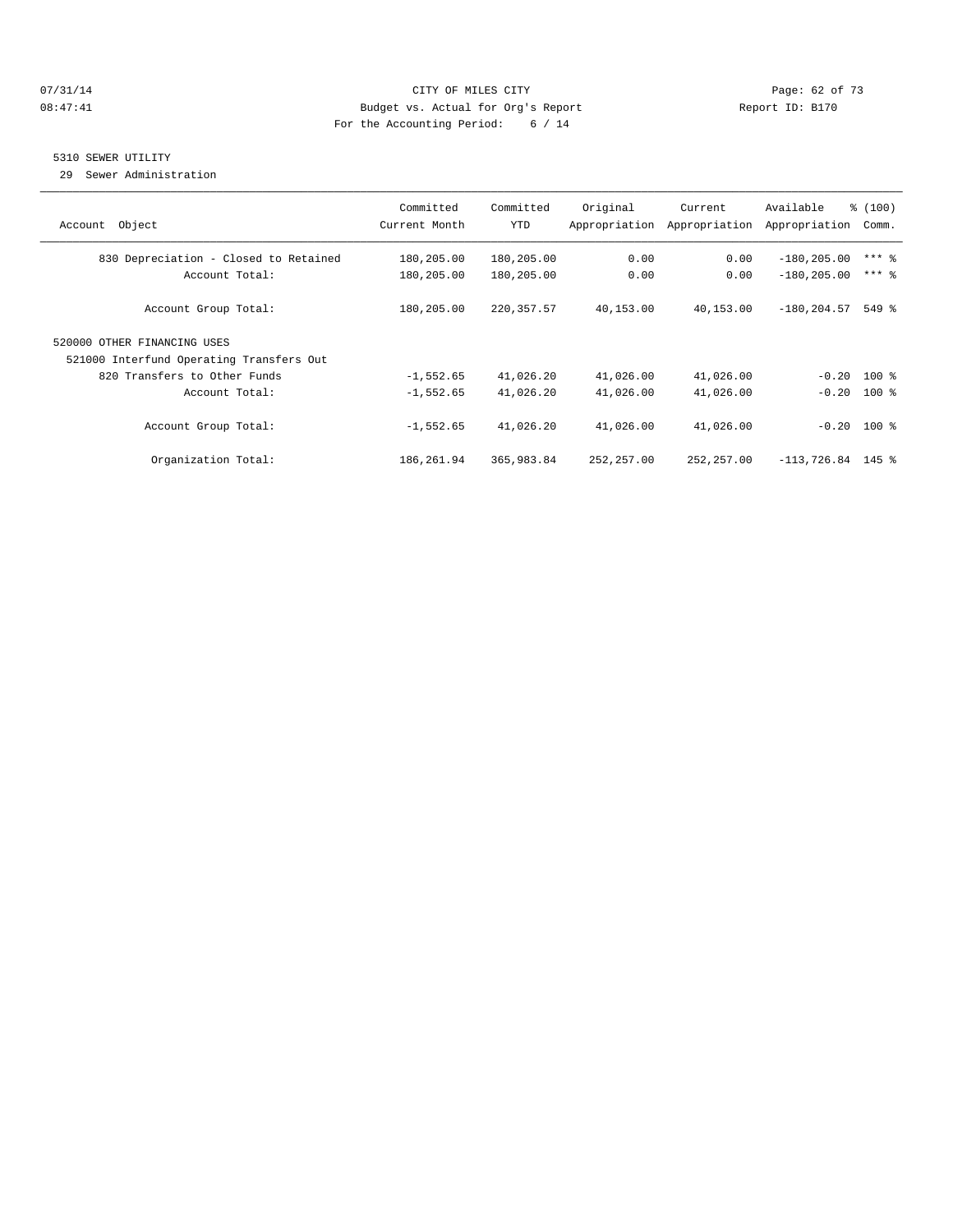#### 07/31/14 Page: 63 of 73 08:47:41 Budget vs. Actual for Org's Report Changer Report ID: B170 For the Accounting Period: 6 / 14

#### 5310 SEWER UTILITY

31 Sewer Lines

|                                              | Committed     | Committed  | Original   | Current    | Available                                       | \$(100)         |
|----------------------------------------------|---------------|------------|------------|------------|-------------------------------------------------|-----------------|
| Account Object                               | Current Month | <b>YTD</b> |            |            | Appropriation Appropriation Appropriation Comm. |                 |
| 430000 Public Works                          |               |            |            |            |                                                 |                 |
| 430610 Sewer Administration(29)              |               |            |            |            |                                                 |                 |
| 513 Liability                                | 0.00          | 386.13     | 0.00       | 0.00       | $-386.13$                                       |                 |
| Account Total:                               | 0.00          | 386.13     | 0.00       | 0.00       | $-386.13$                                       | $***$ $%$       |
|                                              |               |            |            |            |                                                 |                 |
| 430630 Sewer Collection and Transmission(31) |               |            |            |            |                                                 |                 |
| 111 Salaries and Wages - Permanent           | 10,350.24     | 103,829.54 | 114,383.00 | 114,383.00 | 10,553.46                                       | 91 %            |
| 121 OVERTIME-PERMANENT                       | 617.34        | 6,708.04   | 10,598.00  | 10,598.00  | 3,889.96                                        | 63 %            |
| 131 VACATION                                 | 226.47        | 6,344.42   | 15,773.00  | 15,773.00  | 9,428.58                                        | 40 %            |
| 132 SICK LEAVE                               | 267.59        | 3,044.17   | 7,093.00   | 7,093.00   | 4,048.83                                        | 43 %            |
| 133 OTHER LEAVE PAY                          | 0.00          | 0.00       | 2,738.00   | 2,738.00   | 2,738.00                                        | 0 <sup>8</sup>  |
| 134 HOLIDAY PAY                              | 0.00          | 2,271.05   | 4,558.00   | 4,558.00   | 2,286.95                                        | 50%             |
| 141 Unemployment Insurance                   | 51.61         | 551.96     | 698.00     | 698.00     | 146.04                                          | 79 %            |
| 142 Workers' Compensation                    | 562.61        | 5,396.50   | 8,325.00   | 8,325.00   | 2,928.50                                        | 65 %            |
| 143 Health Insurance                         | 2,070.24      | 21,811.84  | 24,493.00  | 24,493.00  | 2,681.16                                        | 89 %            |
| 144 FICA                                     | 866.47        | 9,220.51   | 11,871.00  | 11,871.00  | 2,650.49                                        | 78 %            |
| 145 PERS                                     | 866.63        | 9,785.66   | 44,326.00  | 44,326.00  | 34,540.34                                       | $22$ %          |
| 196 CLOTHING ALLOTMENT                       | 0.00          | 420.00     | 475.00     | 475.00     | 55.00                                           | 88 %            |
| 210 Office Supplies and Materials            | 64.06         | 431.78     | 350.00     | 350.00     | $-81.78$                                        | $123$ %         |
| 214 Small Items of Equipment                 | 1,221.21      | 1,989.91   | 5,200.00   | 5,200.00   | 3,210.09                                        | 38 %            |
| 220 Operating Expenses                       | 150.50        | 1,647.54   | 3,000.00   | 3,000.00   | 1,352.46                                        | 55 <sup>8</sup> |
| 222 Chemicals, Lab & Med Supplies            | 0.00          | 3,686.50   | 3,000.00   | 3,000.00   | $-686.50$                                       | $123$ %         |
| 226 Clothing and Uniforms                    | 274.96        | 639.13     | 700.00     | 700.00     | 60.87                                           | $91$ %          |
| 230 Repair and Maintenance Supplies          | 63.00         | 3,595.56   | 7,500.00   | 7,500.00   | 3,904.44                                        | 48 %            |
| 231 Gas, Oil, Diesel Fuel, Grease, etc.      | 1,376.23      | 14, 121.84 | 11,000.00  | 11,000.00  | $-3,121.84$                                     | 128 %           |
| 233 Water/Sewer Main Replacement and         | 0.00          | 0.00       | 10,000.00  | 10,000.00  | 10,000.00                                       | 0 <sup>8</sup>  |
| 234 Hydrant/Manhole Replacement, Valves      | 0.00          | 6,949.00   | 10,000.00  | 10,000.00  | 3,051.00                                        | 69 %            |
| 241 Consumable Tools                         | 0.00          | 23.77      | 150.00     | 150.00     | 126.23                                          | $16*$           |
| 311 Postage, Box Rent, Etc.                  | 0.00          | 9.58       | 50.00      | 50.00      | 40.42                                           | 19 <sup>°</sup> |
| 320 Printing, Duplicating, Typing &          | 0.00          | 0.00       | 75.00      | 75.00      | 75.00                                           | 0 <sup>8</sup>  |
| 330 Publicity, Subscriptions & Dues          | 0.00          | 217.50     | 125.00     | 125.00     | $-92.50$                                        | $174$ %         |
| 334 Memberships, Registrations & Dues        | 0.00          | 189.00     | 150.00     | 150.00     | $-39.00$                                        | $126$ %         |
| 341 Electric Utility Services                | 11.16         | 212.81     | 200.00     | 200.00     | $-12.81$                                        | $106$ %         |
| 344 Gas Utility Service                      | 8.64          | 391.76     | 400.00     | 400.00     | 8.24                                            | 98 %            |
| 345 Telephone                                | 35.19         | 471.00     | 550.00     | 550.00     | 79.00                                           | 86 %            |
| 346 Garbage Service                          | 0.00          | 0.00       | 300.00     | 300.00     | 300.00                                          | 0 <sup>8</sup>  |
| 347 Internet                                 | 11.40         | 134.80     | 125.00     | 125.00     | $-9.80$                                         | 108 %           |
| 350 Professional Services                    | 0.00          | 581.38     | 12,000.00  | 12,000.00  | 11,418.62                                       | 5 <sup>8</sup>  |
| 356 Purchsed Services (MMIA Div '01)         | 0.00          | 0.00       | 2,000.00   | 2,000.00   | 2,000.00                                        | 0 <sup>8</sup>  |
| 357 Architectual, Engineering Serv Etc.      | 0.00          | 0.00       | 20,000.00  | 20,000.00  | 20,000.00                                       | 0 <sup>8</sup>  |
| 360 Contr R & M                              | 504.30        | 3,779.77   | 3,000.00   | 3,000.00   | $-779.77$                                       | $126$ %         |
| 363 R&M Vehicles/Equip/Labor-PW              | 10,677.96     | 38,760.22  | 27,000.00  | 27,000.00  | $-11,760.22$                                    | 144 %           |
| 369 Other Repair and Maintenance             | 3,946.73      | 4,246.63   | 2,500.00   | 2,500.00   | $-1,746.63$                                     | 170 %           |
| 370 Travel                                   | 0.00          | 59.19      | 400.00     | 400.00     | 340.81                                          | 15 <sup>°</sup> |
| 380 Training Services                        | 0.00          | 105.00     | 500.00     | 500.00     | 395.00                                          | 21 %            |
| 382 Books                                    | 0.00          | 69.63      | 100.00     | 100.00     | 30.37                                           | 70 %            |
| 400 BUILDING MATERIALS                       | 0.00          | 0.00       | 500.00     | 500.00     | 500.00                                          | 0 <sup>8</sup>  |
| 512 Insurance on Vehicles & Equipment        | 0.00          | 1,304.99   | 1,305.00   | 1,305.00   | 0.01                                            | 100 %           |
| 513 Liability                                | 0.00          | 4,669.36   | 5,000.00   | 5,000.00   | 330.64                                          | 93%             |
| 532 Land Rental                              | 0.00          | 515.00     | 500.00     | 500.00     | $-15.00$ 103 %                                  |                 |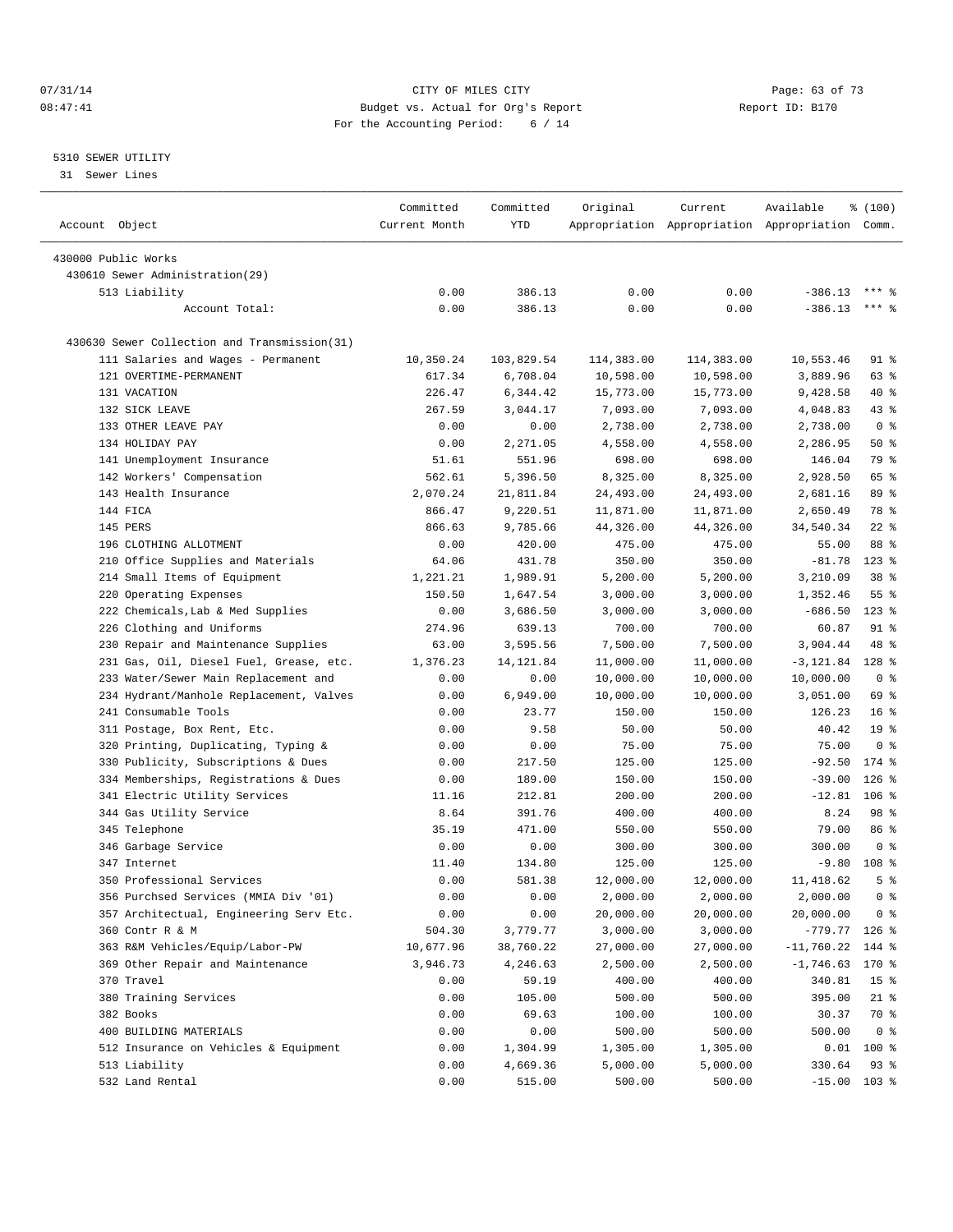#### $O7/31/14$  Page: 64 of 73 08:47:41 Budget vs. Actual for Org's Report Changer Report ID: B170 For the Accounting Period: 6 / 14

#### 5310 SEWER UTILITY

31 Sewer Lines

| Account Object                           | Committed<br>Current Month | Committed<br>YTD | Original   | Current<br>Appropriation Appropriation | Available<br>Appropriation | % (100)<br>Comm. |
|------------------------------------------|----------------------------|------------------|------------|----------------------------------------|----------------------------|------------------|
| 533 Machinery and Equipment Rental       | 0.00                       | 0.00             | 1,000.00   | 1,000.00                               | 1,000.00                   | 0 <sup>8</sup>   |
| 940 Machinery & Equipment                | $-38,610.75$               | 0.00             | 159,520.00 | 159,520.00                             | 159,520.00                 | 0 <sup>8</sup>   |
| Account Total:                           | $-4,386.21$                | 258,186.34       | 533,531.00 | 533,531.00                             | 275, 344.66                | 48 %             |
| Account Group Total:                     | $-4,386.21$                | 258,572.47       | 533,531.00 | 533,531.00                             | 274,958.53                 | 48 %             |
| 520000 OTHER FINANCING USES              |                            |                  |            |                                        |                            |                  |
| 521000 Interfund Operating Transfers Out |                            |                  |            |                                        |                            |                  |
| 820 Transfers to Other Funds             | 9,943.00                   | 9,943.00         | 16,362.00  | 16,362.00                              | 6,419.00                   | 61 %             |
| Account Total:                           | 9,943.00                   | 9,943.00         | 16,362.00  | 16,362.00                              | 6,419.00                   | $61$ $%$         |
| Account Group Total:                     | 9,943.00                   | 9,943.00         | 16,362.00  | 16,362.00                              | 6,419.00                   | 61 %             |
| Organization Total:                      | 5,556.79                   | 268,515.47       | 549,893.00 | 549,893.00                             | 281, 377.53                | $49*$            |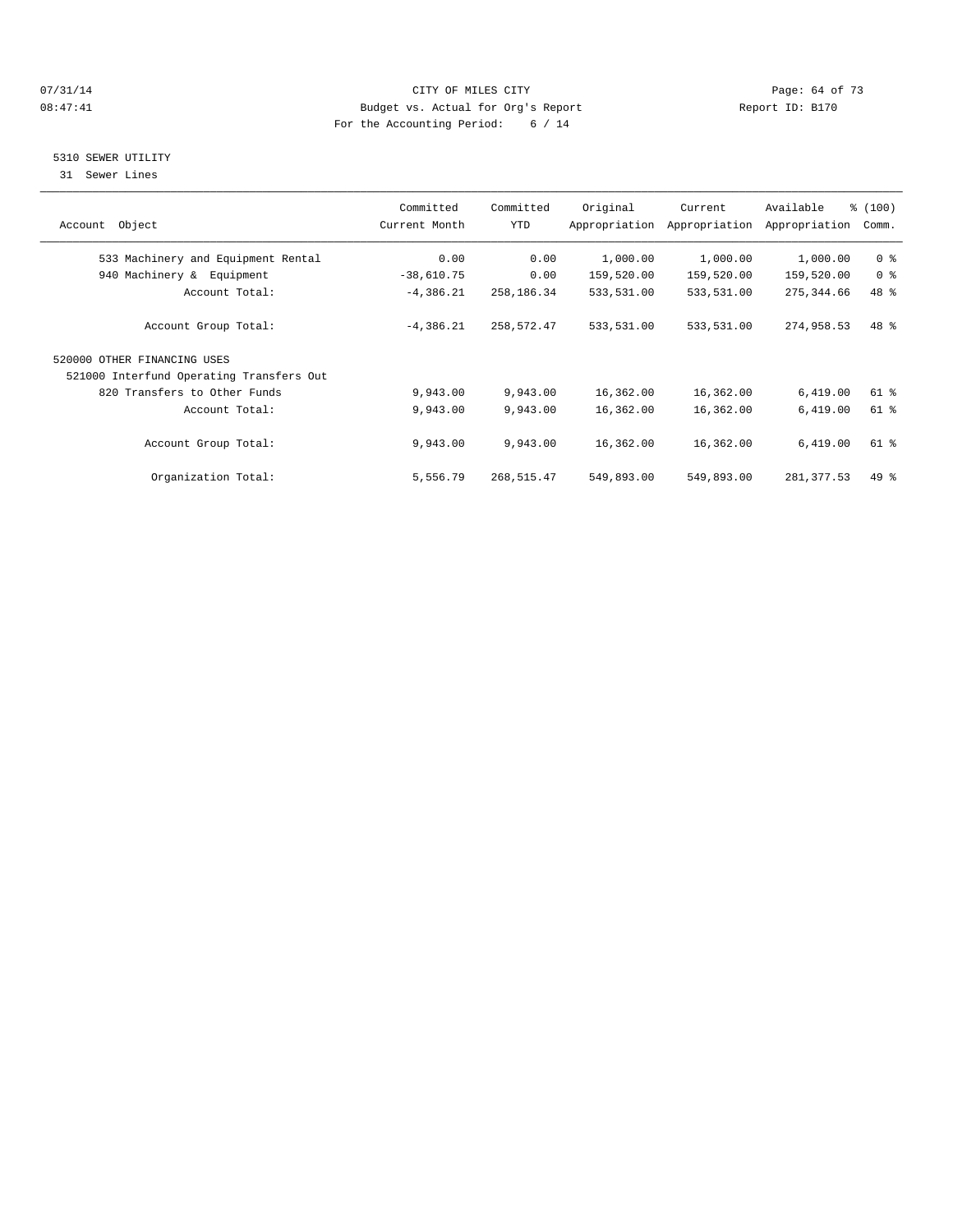#### $O7/31/14$  Page: 65 of 73 08:47:41 Budget vs. Actual for Org's Report Changer Report ID: B170 For the Accounting Period: 6 / 14

#### 5310 SEWER UTILITY

32 Sewer Lifts

| Account Object |                                                       | Committed<br>Current Month | Committed<br>YTD | Original   | Current    | Available<br>Appropriation Appropriation Appropriation Comm. | % (100)         |  |
|----------------|-------------------------------------------------------|----------------------------|------------------|------------|------------|--------------------------------------------------------------|-----------------|--|
|                |                                                       |                            |                  |            |            |                                                              |                 |  |
|                | 430000 Public Works<br>430690 Sewer Lift Stations(32) |                            |                  |            |            |                                                              |                 |  |
|                | 111 Salaries and Wages - Permanent                    | 5,319.87                   | 52, 548.34       | 57,124.00  | 57,124.00  | 4,575.66                                                     | $92$ $%$        |  |
|                | 121 OVERTIME-PERMANENT                                | 187.34                     | 2,173.32         | 3,134.00   | 3,134.00   | 960.68                                                       | 69 %            |  |
|                | 131 VACATION                                          | 485.26                     | 4,054.09         | 4,206.00   | 4,206.00   | 151.91                                                       | 96%             |  |
|                | 132 SICK LEAVE                                        | 38.46                      | 1,006.61         | 1,840.00   | 1,840.00   | 833.39                                                       | 55 <sup>8</sup> |  |
|                | 133 OTHER LEAVE PAY                                   | 32.94                      | 311.78           | 705.00     | 705.00     | 393.22                                                       | 44 %            |  |
|                | 134 HOLIDAY PAY                                       | 130.65                     | 1,236.26         | 1,133.00   | 1,133.00   | $-103.26$                                                    | $109$ %         |  |
|                | 141 Unemployment Insurance                            | 27.83                      | 276.72           | 306.00     | 306.00     | 29.28                                                        | 90%             |  |
|                | 142 Workers' Compensation                             | 358.12                     | 3, 312.45        | 3,568.00   | 3,568.00   | 255.55                                                       | 93%             |  |
|                | 143 Health Insurance                                  | 946.82                     | 10,427.44        | 11,207.00  | 11,207.00  | 779.56                                                       | $93$ $%$        |  |
|                | 144 FICA                                              | 444.64                     | 4,361.19         | 5,213.00   | 5,213.00   | 851.81                                                       | 84 %            |  |
|                | 145 PERS                                              | 457.15                     | 4,906.93         | 5,499.00   | 5,499.00   | 592.07                                                       | 89 %            |  |
|                | 196 CLOTHING ALLOTMENT                                | 0.00                       | 202.50           | 236.00     | 236.00     | 33.50                                                        | 86 %            |  |
|                | 210 Office Supplies and Materials                     | 0.00                       | 100.86           | 100.00     | 100.00     | $-0.86$                                                      | 101 %           |  |
|                | 214 Small Items of Equipment                          | 4,202.18                   | 4,202.18         | 43,000.00  | 43,000.00  | 38,797.82                                                    | $10*$           |  |
|                | 220 Operating Expenses                                | 174.89                     | 835.62           | 1,000.00   | 1,000.00   | 164.38                                                       | 84 %            |  |
|                | 222 Chemicals, Lab & Med Supplies                     | 0.00                       | 51.26            | 3,000.00   | 3,000.00   | 2,948.74                                                     | 2 <sub>8</sub>  |  |
|                | 226 Clothing and Uniforms                             | 0.00                       | 76.99            | 100.00     | 100.00     | 23.01                                                        | 77.8            |  |
| 230            | Repair and Maintenance Supplies                       | $-289.43$                  | 1,863.24         | 5,500.00   | 5,500.00   | 3,636.76                                                     | $34$ $%$        |  |
|                | 231 Gas, Oil, Diesel Fuel, Grease, etc.               | 222.54                     | 1,993.61         | 2,500.00   | 2,500.00   | 506.39                                                       | $80*$           |  |
|                | 241 Consumable Tools                                  | 0.00                       | 0.00             | 50.00      | 50.00      | 50.00                                                        | 0 <sup>8</sup>  |  |
|                | 311 Postage, Box Rent, Etc.                           | 0.00                       | 10.88            | 50.00      | 50.00      | 39.12                                                        | $22$ %          |  |
|                | 341 Electric Utility Services                         | 964.32                     | 12,515.29        | 11,000.00  | 11,000.00  | $-1, 515.29$                                                 | 114 %           |  |
|                | 344 Gas Utility Service                               | 59.62                      | 1,076.89         | 1,500.00   | 1,500.00   | 423.11                                                       | 72 %            |  |
|                | 345 Telephone                                         | 0.00                       | 0.00             | 500.00     | 500.00     | 500.00                                                       | 0 <sup>8</sup>  |  |
|                | 347 Internet                                          | 0.00                       | 0.00             | 230.00     | 230.00     | 230.00                                                       | 0 <sup>8</sup>  |  |
|                | 352 Wtr/Swr Lab Testing                               | 0.00                       | 132.87           | 250.00     | 250.00     | 117.13                                                       | $53$ $%$        |  |
|                | 360 Contr R & M                                       | 1,248.43                   | 1,328.91         | 2,500.00   | 2,500.00   | 1,171.09                                                     | $53$ $%$        |  |
|                | 363 R&M Vehicles/Equip/Labor-PW                       | 0.00                       | 23.91            | 0.00       | 0.00       | $-23.91$                                                     | $***$ $-$       |  |
|                | 369 Other Repair and Maintenance                      | 0.00                       | 0.00             | 1,000.00   | 1,000.00   | 1,000.00                                                     | 0 <sup>8</sup>  |  |
|                | 370 Travel                                            | 0.00                       | 109.86           | 500.00     | 500.00     | 390.14                                                       | $22$ %          |  |
|                | 380 Training Services                                 | 0.00                       | 96.96            | 500.00     | 500.00     | 403.04                                                       | 19 <sup>°</sup> |  |
|                | 382 Books                                             | 0.00                       | 0.00             | 50.00      | 50.00      | 50.00                                                        | 0 <sup>8</sup>  |  |
|                | 400 BUILDING MATERIALS                                | 0.00                       | 0.00             | 100.00     | 100.00     | 100.00                                                       | 0 <sup>8</sup>  |  |
|                | 511 Insurance on Buildings                            | 0.00                       | 470.79           | 471.00     | 471.00     | 0.21                                                         | $100*$          |  |
|                | 513 Liability                                         | 0.00                       | 0.00             | 3,750.00   | 3,750.00   | 3,750.00                                                     | 0 <sup>8</sup>  |  |
|                | 532 Land Rental                                       | 0.00                       | 0.00             | 500.00     | 500.00     | 500.00                                                       | 0 <sup>8</sup>  |  |
|                | 533 Machinery and Equipment Rental                    | 0.00                       | 0.00             | 150.00     | 150.00     | 150.00                                                       | 0 <sup>8</sup>  |  |
|                | 940 Machinery & Equipment                             | $-1,923.44$                | 0.00             | 153,191.00 | 153,191.00 | 153, 191.00                                                  | 0 <sup>8</sup>  |  |
|                | Account Total:                                        | 13,088.19                  | 109,707.75       | 325,663.00 | 325,663.00 | 215,955.25                                                   | 34 %            |  |
|                | Account Group Total:                                  | 13,088.19                  | 109,707.75       | 325,663.00 | 325,663.00 | 215,955.25                                                   | $34$ $%$        |  |
|                | Organization Total:                                   | 13,088.19                  | 109,707.75       | 325,663.00 | 325,663.00 | 215,955.25                                                   | 34 %            |  |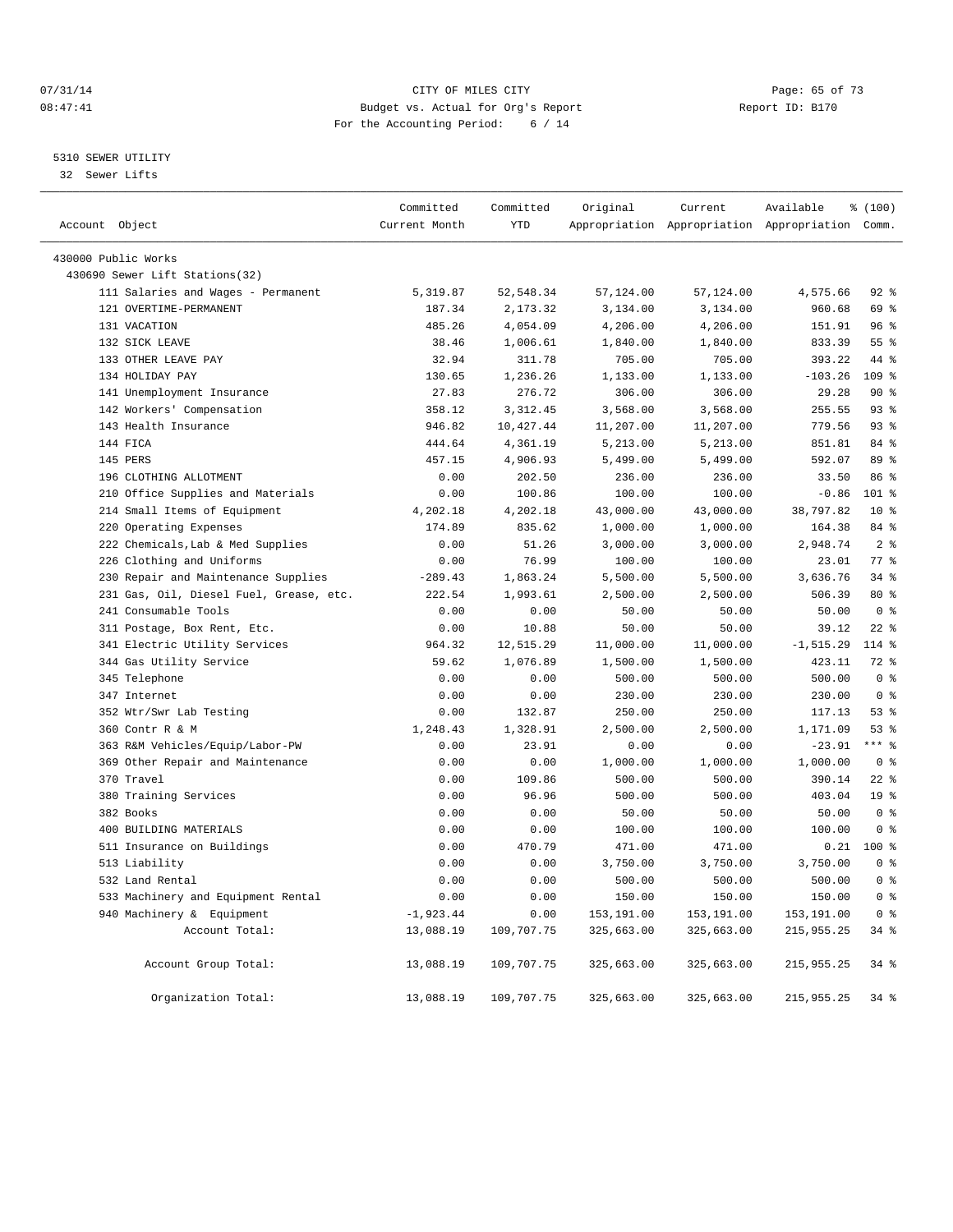#### $O7/31/14$  Page: 66 of 73 08:47:41 Budget vs. Actual for Org's Report Changer Report ID: B170 For the Accounting Period: 6 / 14

————————————————————————————————————————————————————————————————————————————————————————————————————————————————————————————————————

#### 5310 SEWER UTILITY

33 Sewer Plant

|                                           | Committed       | Committed          | Original     | Current              | Available                                       | % (100)         |
|-------------------------------------------|-----------------|--------------------|--------------|----------------------|-------------------------------------------------|-----------------|
| Account Object                            | Current Month   | YTD                |              |                      | Appropriation Appropriation Appropriation Comm. |                 |
| 430000 Public Works                       |                 |                    |              |                      |                                                 |                 |
| 430640 Sewer Treatment and Disposal(33)   |                 |                    |              |                      |                                                 |                 |
| 111 Salaries and Wages - Permanent        | 8,501.43        | 83,260.92          | 90,664.00    | 90,664.00            | 7,403.08                                        | $92$ $%$        |
| 121 OVERTIME-PERMANENT                    | 281.42          | 3,259.71           | 6,848.00     | 6,848.00             | 3,588.29                                        | 48 %            |
| 131 VACATION                              | 773.49          |                    |              | 6,309.00             | $-305.59$                                       | $105$ %         |
| 132 SICK LEAVE                            |                 | 6,614.59           | 6,309.00     |                      |                                                 | 61 %            |
| 133 OTHER LEAVE PAY                       | 76.89<br>49.41  | 1,722.42<br>467.67 | 2,810.00     | 2,810.00<br>1,170.00 | 1,087.58<br>702.33                              | 40 %            |
| 134 HOLIDAY PAY                           | 195.97          | 1,854.50           | 1,170.00     |                      | 312.50                                          | 86 %            |
| 141 Unemployment Insurance                |                 |                    | 2,167.00     | 2,167.00             |                                                 | 89 %            |
|                                           | 44.45<br>567.89 | 438.45             | 495.00       | 495.00               | 56.55                                           | 89 %            |
| 142 Workers' Compensation                 |                 | 5,218.06           | 5,873.00     | 5,873.00             | 654.94                                          |                 |
| 143 Health Insurance                      | 1,467.24        | 16,197.46          | 16,922.00    | 16,922.00            | 724.54                                          | 96%<br>$82$ $%$ |
| 144 FICA                                  | 711.48          | 6,933.58           | 8,413.00     | 8,413.00             | 1,479.42                                        |                 |
| 145 PERS                                  | 719.58          | 7,765.15           | 8,874.00     | 8,874.00             | 1,108.85                                        | 88 %            |
| 196 CLOTHING ALLOTMENT                    | 0.00            | 315.00             | 351.00       | 351.00               | 36.00                                           | 90%             |
| 210 Office Supplies and Materials         | 44.95           | 186.72             | 150.00       | 150.00               | $-36.72$                                        | $124$ %         |
| 214 Small Items of Equipment              | 0.00            | 59.99              | 8,500.00     | 8,500.00             | 8,440.01                                        | 1 <sup>8</sup>  |
| 220 Operating Expenses                    | 0.00            | 1,122.80           | 3,000.00     | 3,000.00             | 1,877.20                                        | 37%             |
| 222 Chemicals, Lab & Med Supplies         | 338.80          | 7,487.71           | 7,000.00     | 7,000.00             | $-487.71$                                       | 107 %           |
| 226 Clothing and Uniforms                 | 107.83          | 338.43             | 500.00       | 500.00               | 161.57                                          | 68 %            |
| 230 Repair and Maintenance Supplies       | 3,195.52        | 5,882.98           | 5,000.00     | 5,000.00             | $-882.98$                                       | 118 %           |
| 231 Gas, Oil, Diesel Fuel, Grease, etc.   | 177.18          | 1,886.89           | 2,000.00     | 2,000.00             | 113.11                                          | $94$ %          |
| 241 Consumable Tools                      | 0.00            | 11.96              | 50.00        | 50.00                | 38.04                                           | $24$ %          |
| 300 PURCHASED SERVICES                    | 0.00            | 0.00               | 750.00       | 750.00               | 750.00                                          | 0 <sup>8</sup>  |
| 311 Postage, Box Rent, Etc.               | 2.28            | 35.06              | 100.00       | 100.00               | 64.94                                           | 35%             |
| 320 Printing, Duplicating, Typing &       | 0.00            | 0.00               | 100.00       | 100.00               | 100.00                                          | 0 <sup>8</sup>  |
| 330 Publicity, Subscriptions & Dues       | 0.00            | 0.00               | 100.00       | 100.00               | 100.00                                          | 0 <sup>8</sup>  |
| 334 Memberships, Registrations & Dues     | 0.00            | 428.00             | 700.00       | 700.00               | 272.00                                          | 61 %            |
| 341 Electric Utility Services             | 4,902.29        | 60,299.24          | 49,000.00    | 49,000.00            | $-11, 299.24$                                   | $123$ %         |
| 342 Water Utility Services                | 70.82           | 877.12             | 1,000.00     | 1,000.00             | 122.88                                          | 88 %            |
| 343 Sewer Utility Services                | 48.14           | 528.51             | 300.00       | 300.00               | $-228.51$                                       | $176$ %         |
| 345 Telephone                             | 33.23           | 444.95             | 800.00       | 800.00               | 355.05                                          | 56%             |
| 346 Garbage Service                       | 0.00            | 47.41              | 250.00       | 250.00               | 202.59                                          | 19 <sup>°</sup> |
| 347 Internet                              | 45.60           | 547.20             | 250.00       | 250.00               | $-297.20$                                       | $219$ %         |
| 350 Professional Services                 | 0.00            | 421.75             | 500.00       | 500.00               | 78.25                                           | 84 %            |
| 352 Wtr/Swr Lab Testing                   | 186.53          | 8,969.24           | 10,000.00    | 10,000.00            | 1,030.76                                        | 90%             |
| 357 Architectual, Engineering Serv Etc.   | 2,685.57        | 7,386.67           | 5,000.00     | 5,000.00             | $-2,386.67$                                     | 148 %           |
| 360 Contr R & M                           | 569.96          | 1,693.13           | 7,500.00     | 7,500.00             | 5,806.87                                        | $23$ %          |
| 363 R&M Vehicles/Equip/Labor-PW           | 409.79          | 2,538.80           | 8,000.00     | 8,000.00             | 5,461.20                                        | $32$ $%$        |
| 370 Travel                                | 0.00            | 446.82             | 750.00       | 750.00               | 303.18                                          | 60 %            |
| 380 Training Services                     | 0.00            | 403.42             | 750.00       | 750.00               | 346.58                                          | 54 %            |
| 382 Books                                 | 0.00            | 0.00               | 200.00       | 200.00               | 200.00                                          | 0 <sup>8</sup>  |
| 400 BUILDING MATERIALS                    | 79.14           | 79.14              | 100.00       | 100.00               | 20.86                                           | 79 %            |
| 511 Insurance on Buildings                | 0.00            | 6,497.73           | 6,498.00     | 6,498.00             | 0.27                                            | 100 %           |
| 512 Insurance on Vehicles & Equipment     | 0.00            | 212.14             | 212.00       | 212.00               | $-0.14$                                         | $100$ %         |
| 513 Liability                             | 0.00            | 0.00               | 2,000.00     | 2,000.00             | 2,000.00                                        | 0 <sup>8</sup>  |
| 533 Machinery and Equipment Rental        | 100.00          | 100.00             | 2,000.00     | 2,000.00             | 1,900.00                                        | 5 <sup>°</sup>  |
| 810 Losses (Bad debt expense - Enterprise | 0.00            | 0.00               | 2,000.00     | 2,000.00             | 2,000.00                                        | 0 <sup>8</sup>  |
| 920 Buildings                             | 0.00            | 0.00               | 8,008,805.00 | 8,008,805.00         | 8,008,805.00                                    | $0$ %           |
| 940 Machinery & Equipment                 | $-439,051.58$   | 0.00               | 8,800,805.00 | 8,800,805.00         | 8,800,805.00                                    | 0 <sup>8</sup>  |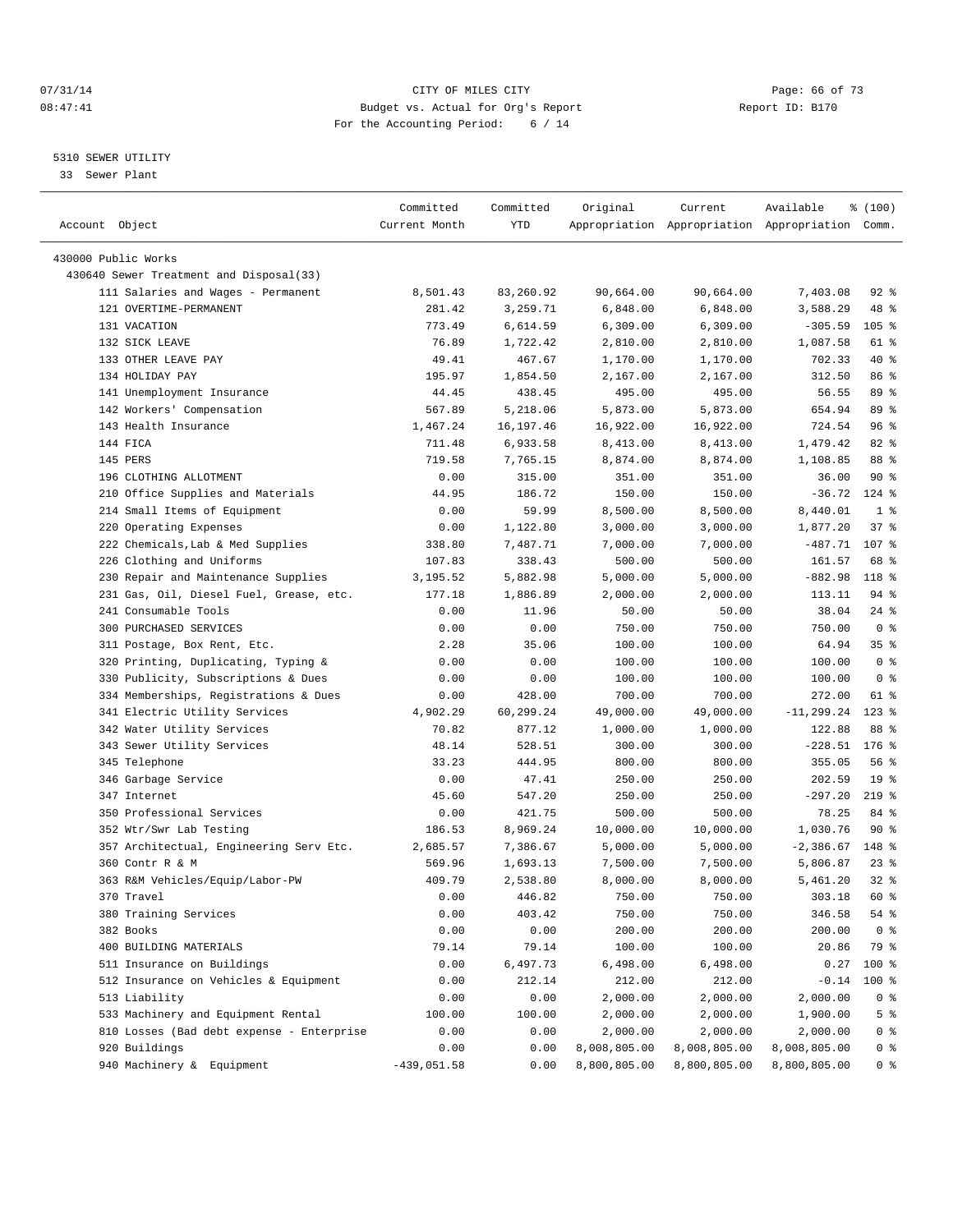#### $O7/31/14$  Page: 67 of 73 08:47:41 Budget vs. Actual for Org's Report Changer Report ID: B170 For the Accounting Period: 6 / 14

## 5310 SEWER UTILITY

33 Sewer Plant

| Account Object                                                          | Committed<br>Current Month | Committed<br>YTD | Original                                                    | Current  | Available<br>Appropriation Appropriation Appropriation | % (100)<br>Comm. |
|-------------------------------------------------------------------------|----------------------------|------------------|-------------------------------------------------------------|----------|--------------------------------------------------------|------------------|
| Account Total:                                                          | $-412,664.70$              |                  | 242, 981.32 17, 085, 566.00 17, 085, 566.00 16, 842, 584.68 |          |                                                        | 1 <sub>8</sub>   |
| Account Group Total:                                                    | $-412,664.70$              |                  | 242,981.32 17,085,566.00 17,085,566.00 16,842,584.68        |          |                                                        | 1 <sup>8</sup>   |
| 520000 OTHER FINANCING USES<br>521000 Interfund Operating Transfers Out |                            |                  |                                                             |          |                                                        |                  |
| 820 Transfers to Other Funds                                            | 0.00                       | 0.00             | 6,420.00                                                    | 6,420.00 | 6,420.00                                               | 0 <sup>8</sup>   |
| Account Total:                                                          | 0.00                       | 0.00             | 6,420.00                                                    | 6,420.00 | 6,420.00                                               | 0 <sup>8</sup>   |
| Account Group Total:                                                    | 0.00                       | 0.00             | 6,420.00                                                    | 6,420.00 | 6,420.00                                               | 0 <sup>8</sup>   |
| Organization Total:                                                     | $-412.664.70$              |                  | 242,981.32 17,091,986.00 17,091,986.00 16,849,004.68        |          |                                                        | 1 <sup>8</sup>   |
|                                                                         |                            |                  |                                                             |          |                                                        |                  |
| Fund Total:                                                             | $-207.757.78$              |                  | 987,188.38 18,219,799.00 18,219,799.00 17,232,610.62        |          |                                                        | 5 <sup>°</sup>   |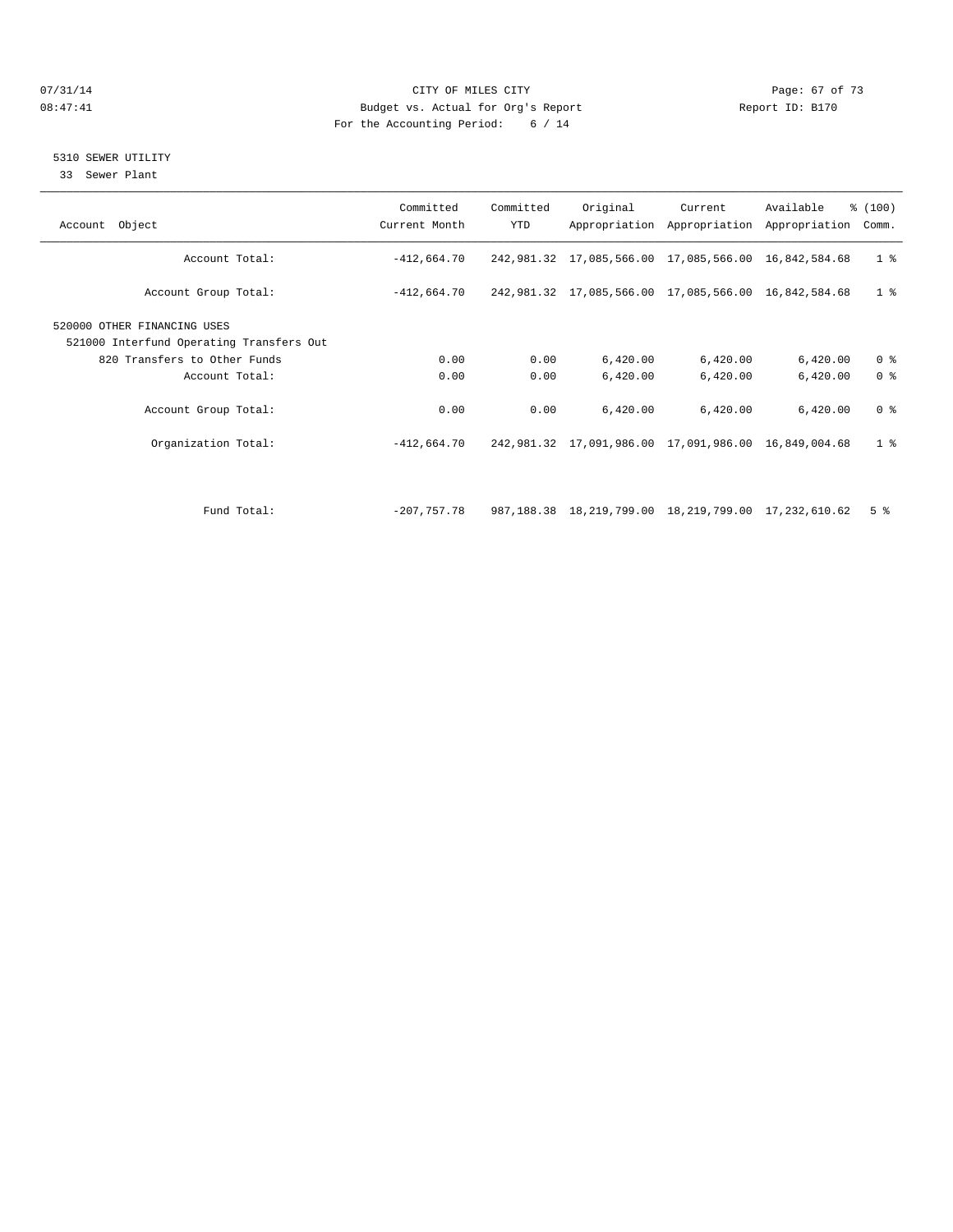#### $O7/31/14$  Page: 68 of 73 08:47:41 Budget vs. Actual for Org's Report Changer Report ID: B170 For the Accounting Period: 6 / 14

#### 5510 AMBULANCE FUND

10 Ambulance

| Account Object |                                             | Committed<br>Current Month | Committed<br>YTD | Original   | Current<br>Appropriation Appropriation Appropriation Comm. | Available            | % (100)            |
|----------------|---------------------------------------------|----------------------------|------------------|------------|------------------------------------------------------------|----------------------|--------------------|
|                |                                             |                            |                  |            |                                                            |                      |                    |
|                | 420000 PUBLIC SAFETY                        |                            |                  |            |                                                            |                      |                    |
|                | 420730 Emergency Medical Services-Ambulance |                            |                  |            |                                                            |                      |                    |
|                | 110 Salaries and Wages-Comp Ab              | $-15,862.00$               | $-15,862.00$     | 0.00       | 0.00                                                       | 15,862.00            | $***$ $%$          |
|                | 111 Salaries and Wages - Permanent          | 13,394.96                  | 208,549.37       | 263,767.00 | 177,064.00                                                 | $-31, 485.37$        | 118 %              |
|                | 112 SALARIES AND WAGES - PART PAID          | 1,407.65                   | 3,427.71         | 4,000.00   | 4,000.00                                                   | 572.29               | 86 %               |
|                | 121 OVERTIME-PERMANENT                      | 6,894.26                   | 82,867.61        | 60,000.00  | 60,000.00                                                  | $-22,867.61$         | 138 %              |
|                | 131 VACATION                                | 0.00                       | 10,064.25        | 8,800.00   | 8,800.00                                                   | $-1, 264.25$         | $114*$             |
|                | 132 SICK LEAVE                              | 137.13                     | 11,393.08        | 10,000.00  | 10,000.00                                                  | $-1, 393.08$         | $114*$             |
|                | 133 OTHER LEAVE PAY                         | 378.63                     | 388.24           | 950.00     | 950.00                                                     | 561.76               | 41 %               |
|                | 134 HOLIDAY PAY                             | 373.47                     | 5,669.14         | 7,000.00   | 7,000.00                                                   | 1,330.86             | 81 %               |
|                | 141 Unemployment Insurance                  | 101.60                     | 1,393.90         | 1,178.00   | 788.00                                                     | $-605.90$            | $177$ %            |
|                | 142 Workers' Compensation                   | 740.81                     | 9,290.80         | 9,199.00   | 6, 151.00                                                  | $-3, 139.80$         | 151 %              |
|                | 143 Health Insurance                        | 2,462.67                   | 36,944.92        | 44,680.00  | 30,133.00                                                  | $-6,811.92$          | $123$ %            |
|                | 144 FICA                                    | 414.03                     | 4,693.82         | 3,795.00   | 2,538.00                                                   | $-2, 155.82$         | 185 %              |
|                | 147 Firemen's Pension                       | 1,977.91                   | 29,921.29        | 37,574.00  | 25, 123.00                                                 | $-4,798.29$          | 119 %              |
|                | 210 Office Supplies and Materials           | 82.52                      | 706.25           | 1,000.00   | 1,000.00                                                   | 293.75               | 71 %               |
|                | 214 Small Items of Equipment                | 0.00                       | 3,703.85         | 3,000.00   | 3,000.00                                                   | $-703.85$            | $123$ %            |
|                | 220 Operating Expenses                      | 0.00                       | 3,423.46         | 4,000.00   | 4,000.00                                                   | 576.54               | 86 %               |
|                | 222 Chemicals, Lab & Med Supplies           | 1,678.26                   | 9,017.66         | 8,000.00   | 8,000.00                                                   | $-1,017.66$          | $113$ %            |
| 230            | Repair and Maintenance Supplies             | 89.95                      | 5,976.93         | 5,000.00   | 5,000.00                                                   | $-976.93$            | $120*$             |
|                | 231 Gas, Oil, Diesel Fuel, Grease, etc.     | 2,902.02                   | 17,335.20        | 15,000.00  | 15,000.00                                                  | $-2, 335.20$         | $116$ %            |
|                | 241 Consumable Tools                        | 0.00                       | 0.00             | 50.00      | 50.00                                                      | 50.00                | 0 <sup>8</sup>     |
|                | 300 PURCHASED SERVICES                      | 0.00                       | 0.00             | 2,000.00   | 2,000.00                                                   | 2,000.00             | 0 <sup>8</sup>     |
|                | 311 Postage, Box Rent, Etc.                 | 5.32                       | 34.61            | 250.00     | 250.00                                                     | 215.39               | $14$ $\frac{6}{5}$ |
|                | 320 Printing, Duplicating, Typing &         | 0.00                       | 143.92           | 200.00     | 200.00                                                     | 56.08                | 72 %               |
|                | 341 Electric Utility Services               | 109.05                     | 1,804.33         | 2,500.00   | 2,500.00                                                   | 695.67               | 72 %               |
|                | 342 Water Utility Services                  | 22.16                      | 286.75           | 400.00     | 400.00                                                     | 113.25               | 72 %               |
|                | 343 Sewer Utility Services                  | 13.98                      | 170.33           | 200.00     | 200.00                                                     | 29.67                | 85%                |
|                | 344 Gas Utility Service                     | 14.29                      | 455.50           | 1,500.00   | 1,500.00                                                   | 1,044.50             | $30*$              |
|                | 345 Telephone                               | 375.95                     | 2,016.75         | 1,800.00   | 1,800.00                                                   | $-216.75$            | 112 %              |
|                | 346 Garbage Service                         | 0.00                       | 493.41           | 700.00     | 700.00                                                     | 206.59               | 70 %               |
|                | 347 Internet                                | 28.24                      | 338.88           | 350.00     | 350.00                                                     | 11.12                | 97 <sub>8</sub>    |
|                | 350 Professional Services                   | 2,313.16                   | 38,898.06        | 30,000.00  | 30,000.00                                                  | $-8,898.06$          | $130*$             |
|                | 360 Contr R & M                             | 0.00                       | 904.46           | 1,000.00   | 1,000.00                                                   | 95.54                | 90%                |
|                | 364 R&M Vehicles - Fire/Amb                 | 0.00                       | 7,028.68         | 6,000.00   | 6,000.00                                                   | $-1,028.68$          | 117 %              |
|                | 370 Travel                                  | 0.00                       | 591.43           | 1,912.00   | 1,912.00                                                   | 1,320.57             | $31$ $%$           |
|                | 380 Training Services                       | 0.00                       | 364.16           | 1,768.00   | 1,768.00                                                   | 1,403.84             | $21$ %             |
|                | 382 Books                                   | 0.00                       | 0.00             | 200.00     | 200.00                                                     | 200.00               | 0 <sup>8</sup>     |
|                | 400 BUILDING MATERIALS                      | 106.00                     | 106.00           | 500.00     | 500.00                                                     | 394.00               | $21$ %             |
|                | 512 Insurance on Vehicles & Equipment       | 0.00                       | 2,115.48         | 2,116.00   | 2,116.00                                                   | 0.52                 | 100 %              |
|                | 810 Losses (Bad debt expense - Enterprise   | 0.00                       | 133,929.04       | 70,000.00  | 70,000.00                                                  | $-63,929.04$         | 191 %              |
|                | 811 Contractual Allowances (Ambl)           | 15,019.32                  | 203,923.68       | 180,000.00 | 180,000.00                                                 | $-23,923.68$ 113 %   |                    |
|                | Account Total:                              | 35, 181.34                 | 822,510.95       | 790,389.00 | 671,993.00                                                 | $-150, 517.95$ 122 % |                    |
|                | Account Group Total:                        | 35, 181.34                 | 822,510.95       | 790,389.00 | 671,993.00                                                 | $-150, 517.95$ 122 % |                    |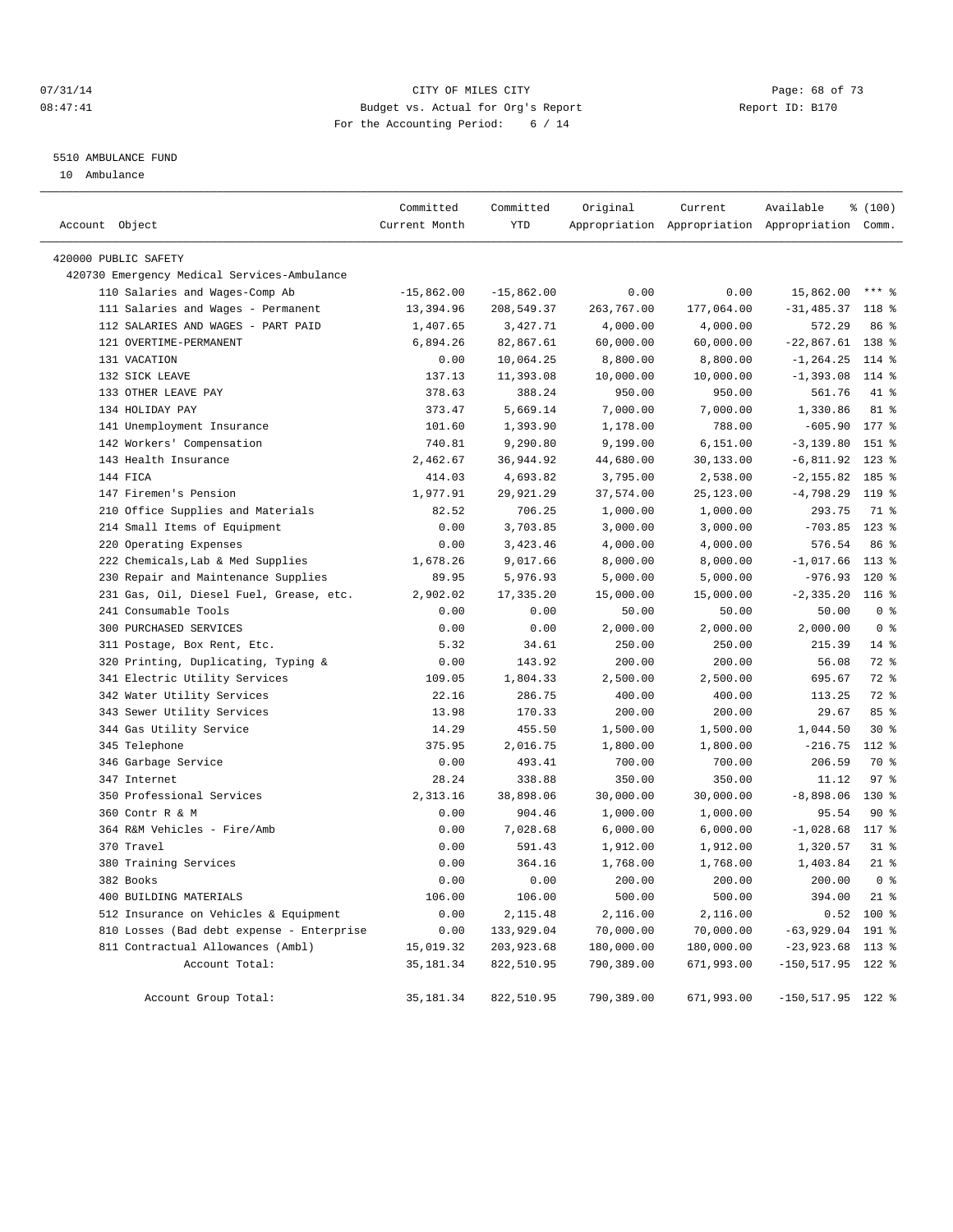#### $O7/31/14$  Page: 69 of 73 08:47:41 Budget vs. Actual for Org's Report Changer Report ID: B170 For the Accounting Period: 6 / 14

### 5510 AMBULANCE FUND

10 Ambulance

| Account Object                           | Committed<br>Current Month | Committed<br><b>YTD</b> | Original   | Current    | Available<br>Appropriation Appropriation Appropriation Comm. | % (100)        |
|------------------------------------------|----------------------------|-------------------------|------------|------------|--------------------------------------------------------------|----------------|
| 490000 DEBT SERVICE                      |                            |                         |            |            |                                                              |                |
| 490500 Other Debt Service Payments       |                            |                         |            |            |                                                              |                |
| 602 Prpl-Ambulance                       | $-25, 317.93$              | 0.00                    | 26,161.00  | 26,161.00  | 26,161.00                                                    | 0 <sup>8</sup> |
| 629 Interest-Ambulance                   | 0.00                       | 842.79                  | 843.00     | 843.00     |                                                              | $0.21$ 100 %   |
| Account Total:                           | $-25, 317.93$              | 842.79                  | 27,004.00  | 27,004.00  | 26, 161. 21                                                  | 3 <sup>8</sup> |
| Account Group Total:                     | $-25, 317.93$              | 842.79                  | 27,004.00  | 27,004.00  | 26, 161. 21                                                  | 3 <sup>8</sup> |
| 510000 MISCELLANEOUS                     |                            |                         |            |            |                                                              |                |
| 510330 Comprehensive Liability Insurance |                            |                         |            |            |                                                              |                |
| 513 Liability                            | 0.00                       | 8,433.96                | 8,434.00   | 8,434.00   | 0.04                                                         | $100*$         |
| Account Total:                           | 0.00                       | 8,433.96                | 8,434.00   | 8,434.00   |                                                              | $0.04$ 100 %   |
| 510400 Depreciation                      |                            |                         |            |            |                                                              |                |
| 830 Depreciation - Closed to Retained    | 14,829.00                  | 14,829.00               | 0.00       | 0.00       | $-14,829.00$                                                 | $***$ 2        |
| Account Total:                           | 14,829.00                  | 14,829.00               | 0.00       | 0.00       | $-14,829.00$                                                 | $***$ $%$      |
| Account Group Total:                     | 14,829.00                  | 23, 262.96              | 8,434.00   | 8,434.00   | $-14,828.96$ 276 %                                           |                |
| 520000 OTHER FINANCING USES              |                            |                         |            |            |                                                              |                |
| 521000 Interfund Operating Transfers Out |                            |                         |            |            |                                                              |                |
| 820 Transfers to Other Funds             | 2,059.67                   | 34,716.04               | 34,716.00  | 34,716.00  |                                                              | $-0.04$ 100 %  |
| Account Total:                           | 2,059.67                   | 34,716.04               | 34,716.00  | 34,716.00  |                                                              | $-0.04$ 100 %  |
| Account Group Total:                     | 2,059.67                   | 34,716.04               | 34,716.00  | 34,716.00  |                                                              | $-0.04$ 100 %  |
| Organization Total:                      | 26,752.08                  | 881, 332.74             | 860,543.00 | 742,147.00 | $-139, 185.74$ 119 %                                         |                |
|                                          |                            |                         |            |            |                                                              |                |
| Fund Total:                              | 26,752.08                  | 881, 332.74             | 860,543.00 | 742,147.00 | $-139, 185.74$ 119 %                                         |                |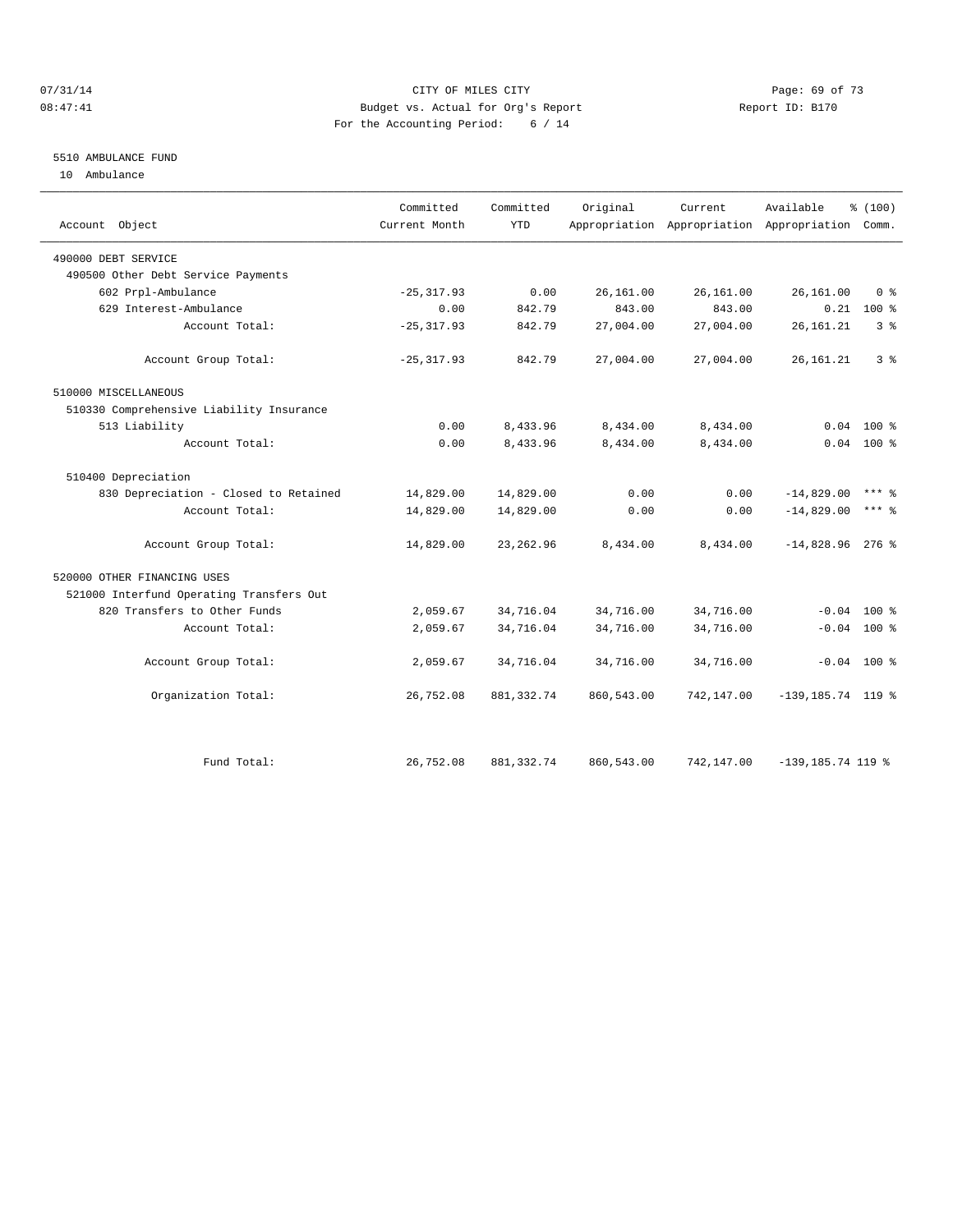#### $O7/31/14$  Page: 70 of 73 08:47:41 Budget vs. Actual for Org's Report Changer Report ID: B170 For the Accounting Period: 6 / 14

#### 5610 AIRPORT OPERATING

87 Airport

| Account Object |                                                       | Committed<br>Current Month | Committed<br>YTD | Original   | Current    | Available<br>Appropriation Appropriation Appropriation Comm. | % (100)         |
|----------------|-------------------------------------------------------|----------------------------|------------------|------------|------------|--------------------------------------------------------------|-----------------|
|                |                                                       |                            |                  |            |            |                                                              |                 |
|                | 430000 Public Works                                   |                            |                  |            |            |                                                              |                 |
|                | 430300 Airport (87)<br>110 Salaries and Wages-Comp Ab | 1,264.00                   | 1,264.00         | 0.00       | 0.00       | $-1, 264.00$                                                 | $***$ $%$       |
|                | 111 Salaries and Wages - Permanent                    | 6,942.89                   | 102,430.89       | 123,824.00 | 123,824.00 | 21,393.11                                                    | 83%             |
|                | 121 OVERTIME-PERMANENT                                | 0.00                       | 2,901.82         | 4,511.00   | 4,511.00   | 1,609.18                                                     | 64 %            |
|                | 131 VACATION                                          | 0.00                       | 9,929.89         | 0.00       | 0.00       | $-9,929.89$                                                  | $***$ $-$       |
|                | 132 SICK LEAVE                                        | 0.00                       | 3,804.75         | 0.00       | 0.00       | $-3,804.75$                                                  | $***$ $-$       |
|                | 133 OTHER LEAVE PAY                                   | 0.00                       | 249.47           | 4,498.00   | 4,498.00   | 4,248.53                                                     | 6 %             |
|                | 134 HOLIDAY PAY                                       | 0.00                       | 2,607.91         | 0.00       | 0.00       | $-2,607.91$                                                  | $***$ %         |
|                | 141 Unemployment Insurance                            | 31.25                      | 550.34           | 598.00     | 598.00     | 47.66                                                        | $92$ $%$        |
|                | 142 Workers' Compensation                             | 363.53                     | 6,285.00         | 6,327.00   | 6,327.00   | 42.00                                                        | 99 <sup>°</sup> |
|                | 143 Health Insurance                                  | 0.00                       | 12,366.50        | 14,844.00  | 14,844.00  | 2,477.50                                                     | 83%             |
|                | 144 FICA                                              | 531.13                     | 9,356.03         | 10,162.00  | 10,162.00  | 805.97                                                       | $92$ $%$        |
|                | 145 PERS                                              | 376.30                     | 9,655.41         | 9,558.00   | 9,558.00   | $-97.41$                                                     | $101$ %         |
|                | 196 CLOTHING ALLOTMENT                                | 0.00                       | 375.00           | 300.00     | 300.00     | $-75.00$                                                     | $125$ %         |
|                | 210 Office Supplies and Materials                     | 181.96                     | 2,705.42         | 700.00     | 700.00     | $-2,005.42$                                                  | 386 %           |
|                | 214 Small Items of Equipment                          | 0.00                       | 568.39           | 2,000.00   | 2,000.00   | 1,431.61                                                     | $28$ %          |
|                | 220 Operating Expenses                                | 123.00                     | 2,078.37         | 3,000.00   | 3,000.00   | 921.63                                                       | 69 %            |
|                | 230 Repair and Maintenance Supplies                   | 85.00                      | 10,141.81        | 18,000.00  | 18,000.00  | 7,858.19                                                     | 56 %            |
|                | 231 Gas, Oil, Diesel Fuel, Grease, etc.               | 323.58                     | 12,408.64        | 8,000.00   | 8,000.00   | $-4,408.64$                                                  | 155 %           |
|                | 237 Aviation Fuel                                     | 20,497.40                  | 297,930.38       | 300,000.00 | 300,000.00 | 2,069.62                                                     | 99 %            |
|                | 239 Tires, Tubes Etc.                                 | 240.00                     | 2,180.07         | 2,000.00   | 2,000.00   | $-180.07$ 109 %                                              |                 |
|                | 250 Supplies for Resale                               | 0.00                       | 316.19           | 1,000.00   | 1,000.00   | 683.81                                                       | $32$ $%$        |
|                | 311 Postage, Box Rent, Etc.                           | 49.00                      | 292.34           | 250.00     | 250.00     | $-42.34$                                                     | 117 %           |
| 319            | Other Communication and Transportation                | 40.74                      | 420.14           | 350.00     | 350.00     | $-70.14$                                                     | 120 %           |
|                | 330 Publicity, Subscriptions & Dues                   | 0.00                       | 49.85            | 100.00     | 100.00     | 50.15                                                        | 50%             |
|                | 334 Memberships, Registrations & Dues                 | 0.00                       | 179.65           | 250.00     | 250.00     | 70.35                                                        | 72 %            |
|                | 341 Electric Utility Services                         | 607.35                     | 10,986.08        | 11,000.00  | 11,000.00  | 13.92                                                        | $100*$          |
|                | 344 Gas Utility Service                               | 130.64                     | 7,492.65         | 5,000.00   | 5,000.00   | $-2,492.65$                                                  | 150 %           |
|                | 345 Telephone                                         | 214.65                     | 2,409.53         | 3,000.00   | 3,000.00   | 590.47                                                       | $80*$           |
|                | 347 Internet                                          | 50.60                      | 469.17           | 450.00     | 450.00     | $-19.17$                                                     | $104$ %         |
|                | 350 Professional Services                             | 92,459.62                  | 275, 462.25      | 43,900.00  | 193,900.00 | $-81, 562.25$                                                | 142 %           |
|                | 360 Contr R & M                                       | 0.00                       | 5,245.00         | 4,000.00   | 4,000.00   | $-1, 245.00$                                                 | 131 %           |
|                | 363 R&M Vehicles/Equip/Labor-PW                       | 527.83                     | 2,259.86         | 2,000.00   | 2,000.00   | $-259.86$                                                    | $113*$          |
|                | 367 Plumbing, Heating, Electrical                     | 175.90                     | 1,469.42         | 3,500.00   | 3,500.00   | 2,030.58                                                     | 42 %            |
|                | 370 Travel                                            | 0.00                       | 1,005.33         | 0.00       | 0.00       | $-1,005.33$                                                  | $***$ $%$       |
|                | 380 Training Services                                 | 0.00                       | 0.00             | 500.00     | 500.00     | 500.00                                                       | 0 <sup>8</sup>  |
|                | 511 Insurance on Buildings                            | 0.00                       | 2,813.13         | 2,813.00   | 2,813.00   |                                                              | $-0.13$ 100 %   |
|                | 512 Insurance on Vehicles & Equipment                 | 0.00                       | 1,767.75         | 1,768.00   | 1,768.00   |                                                              | $0.25$ 100 %    |
|                | 513 Liability                                         | 4,500.00                   | 4,500.00         | 0.00       | 0.00       | $-4,500.00$                                                  | $***$ $_{8}$    |
|                | 530 Rent                                              | 1,850.00                   | 18,500.00        | 22,000.00  | 22,000.00  | 3,500.00                                                     | 84 %            |
|                | 940 Machinery & Equipment                             | 0.00                       | 0.00             | 15,000.00  | 15,000.00  | 15,000.00                                                    | 0 <sup>8</sup>  |
|                | Account Total:                                        | 131,566.37                 | 825, 428.43      | 625,203.00 | 775,203.00 | $-50, 225.43$ 106 %                                          |                 |
|                | Account Group Total:                                  | 131,566.37                 | 825, 428.43      | 625,203.00 | 775,203.00 | $-50,225.43$ 106 %                                           |                 |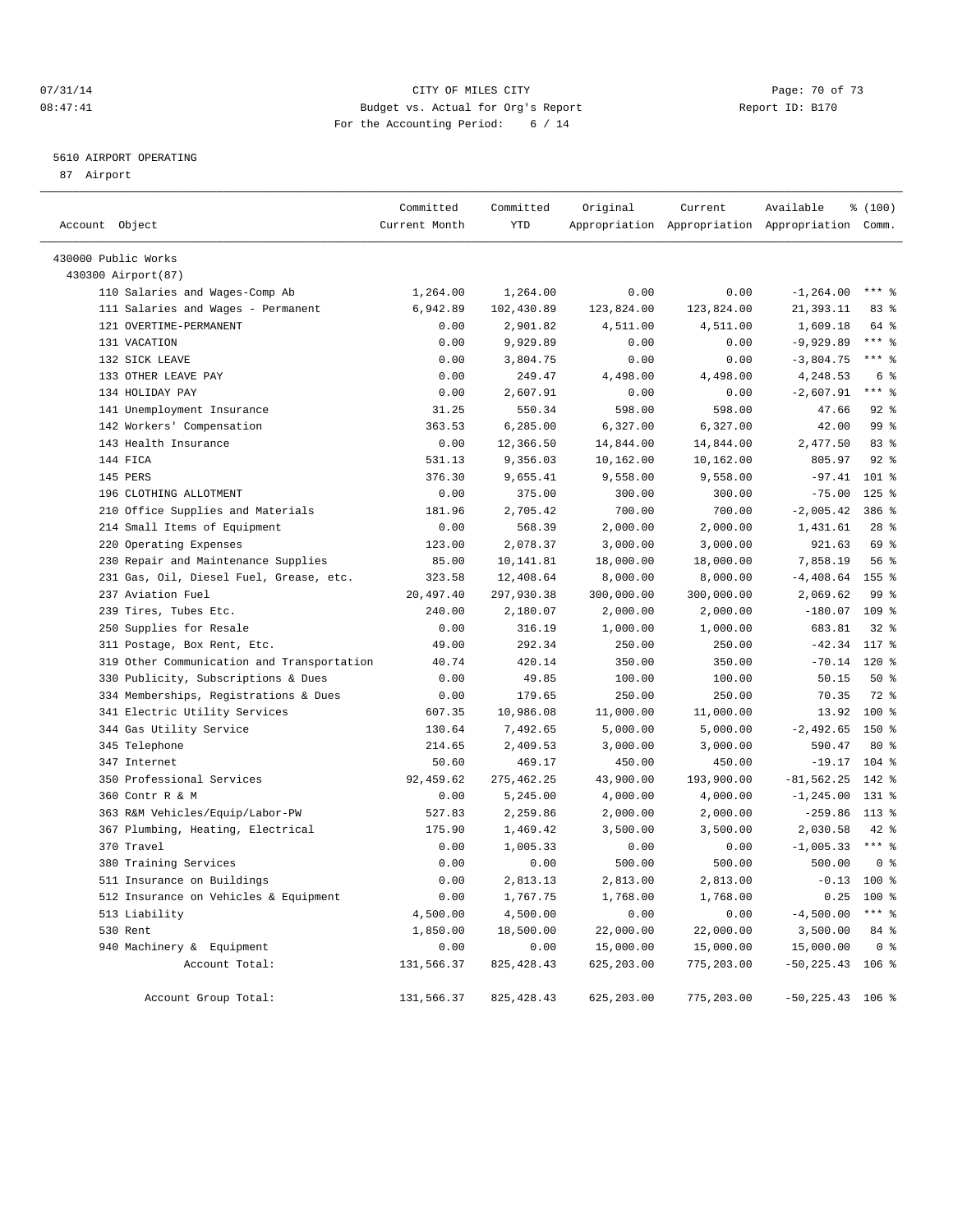#### $O7/31/14$  Page: 71 of 73 08:47:41 Budget vs. Actual for Org's Report Changer Report ID: B170 For the Accounting Period: 6 / 14

## 5610 AIRPORT OPERATING

87 Airport

| Account Object                           | Committed<br>Current Month | Committed<br><b>YTD</b>    | Original   | Current    | Available<br>Appropriation Appropriation Appropriation Comm. | % (100)         |  |
|------------------------------------------|----------------------------|----------------------------|------------|------------|--------------------------------------------------------------|-----------------|--|
|                                          |                            |                            |            |            |                                                              |                 |  |
| 490000 DEBT SERVICE                      |                            |                            |            |            |                                                              |                 |  |
| 490500 Other Debt Service Payments       |                            |                            |            |            |                                                              |                 |  |
| 641 Principal - Aeronautics Loan 08      | $-4,921.00$                | 0.00                       | 4,921.00   | 4,921.00   | 4,921.00                                                     | 0 <sup>8</sup>  |  |
| 642 Interest - Aeronautics Loan 08       | 0.00                       | 891.93                     | 892.00     | 892.00     | 0.07                                                         | 100 %           |  |
| Account Total:                           | $-4,921.00$                | 891.93                     | 5,813.00   | 5,813.00   | 4,921.07                                                     | 15 <sup>8</sup> |  |
| Account Group Total:                     | $-4,921.00$                | 891.93                     | 5,813.00   | 5,813.00   | 4,921.07                                                     | 15 <sup>8</sup> |  |
| 510000 MISCELLANEOUS                     |                            |                            |            |            |                                                              |                 |  |
| 510330 Comprehensive Liability Insurance |                            |                            |            |            |                                                              |                 |  |
| 513 Liability                            | 0.00                       | 0.00                       | 5,800.00   | 5,800.00   | 5,800.00                                                     | 0 <sup>8</sup>  |  |
| Account Total:                           | 0.00                       | 0.00                       | 5,800.00   | 5,800.00   | 5,800.00                                                     | 0 <sup>8</sup>  |  |
| 510400 Depreciation                      |                            |                            |            |            |                                                              |                 |  |
| 830 Depreciation - Closed to Retained    | 239,022.00                 | 239,022.00                 | 0.00       | 0.00       | $-239,022.00$                                                | $***$ $%$       |  |
| Account Total:                           | 239,022.00                 | 239,022.00                 | 0.00       | 0.00       | $-239,022.00$                                                | $***$ $%$       |  |
| Account Group Total:                     | 239,022.00                 | 239,022.00                 | 5,800.00   | 5,800.00   | $-233, 222.00$                                               | $***$ 2         |  |
| 520000 OTHER FINANCING USES              |                            |                            |            |            |                                                              |                 |  |
| 521000 Interfund Operating Transfers Out |                            |                            |            |            |                                                              |                 |  |
| 820 Transfers to Other Funds             | 1,280.69                   | 15,368.28                  | 15,368.00  | 15,368.00  | $-0.28$                                                      | $100*$          |  |
| Account Total:                           | 1,280.69                   | 15,368.28                  | 15,368.00  | 15,368.00  | $-0.28$ 100 %                                                |                 |  |
| Account Group Total:                     | 1,280.69                   | 15,368.28                  | 15,368.00  | 15,368.00  | $-0.28$ 100 %                                                |                 |  |
| Organization Total:                      |                            | 366, 948.06 1, 080, 710.64 | 652,184.00 | 802,184.00 | $-278,526.64$ 135 %                                          |                 |  |
|                                          |                            |                            |            |            |                                                              |                 |  |
| Fund Total:                              |                            | 366, 948.06 1, 080, 710.64 | 652,184.00 | 802,184.00 | $-278,526.64$ 135 %                                          |                 |  |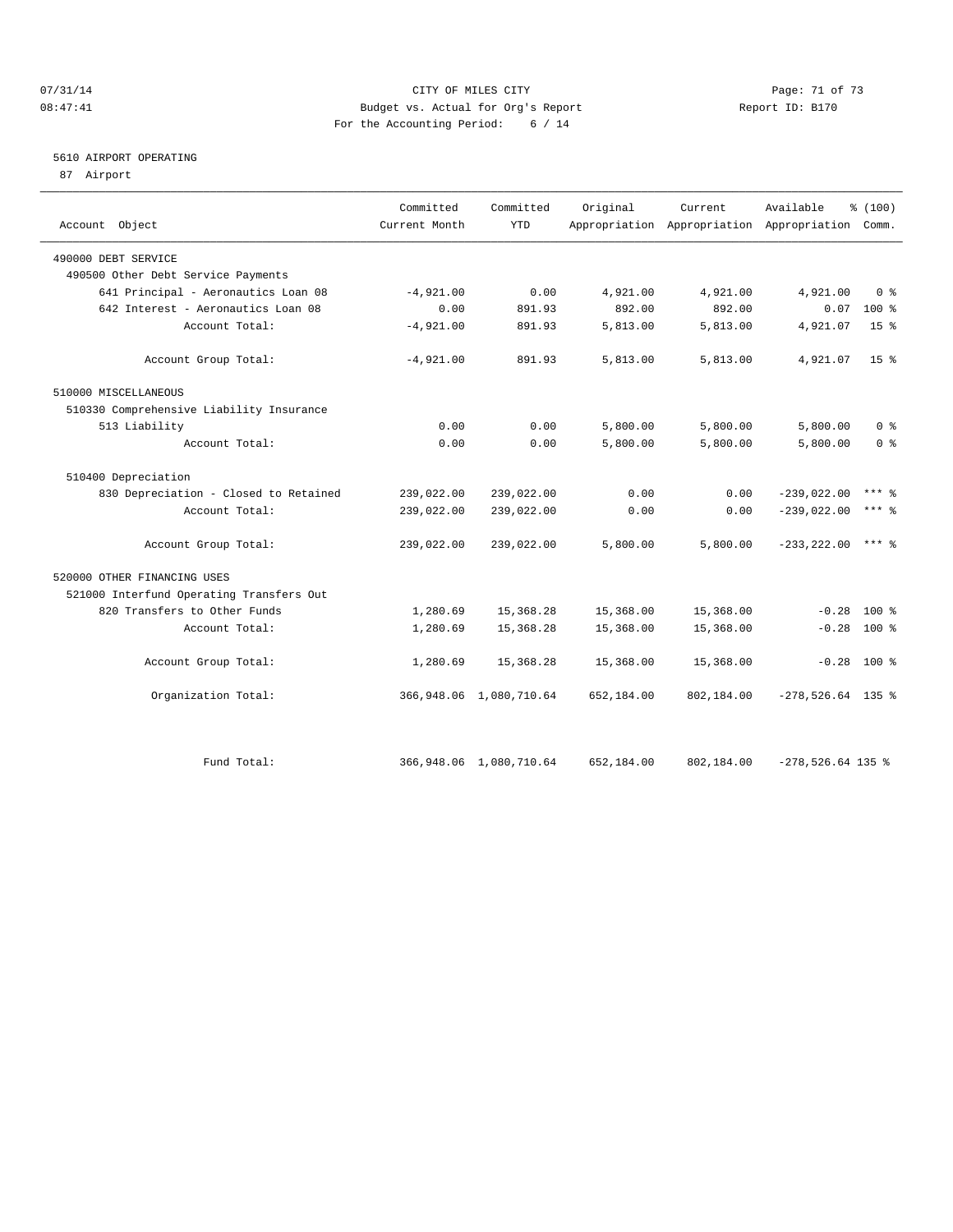#### 07/31/14 Page: 72 of 73 08:47:41 Budget vs. Actual for Org's Report Changer Report ID: B170 For the Accounting Period: 6 / 14

#### 6040 PUBLIC WORKS

910 Public Works City Garage

|                                          | Committed     | Committed  | Original    | Current     | Available                                       | % (100)          |  |
|------------------------------------------|---------------|------------|-------------|-------------|-------------------------------------------------|------------------|--|
| Account Object                           | Current Month | <b>YTD</b> |             |             | Appropriation Appropriation Appropriation Comm. |                  |  |
| 430000 Public Works                      |               |            |             |             |                                                 |                  |  |
| 430220 Operations                        |               |            |             |             |                                                 |                  |  |
| 110 Salaries and Wages-Comp Ab           | 1,139.00      | 1,139.00   | 0.00        | 0.00        | $-1, 139.00$                                    | $***$ 8          |  |
| 111 Salaries and Wages - Permanent       | 5,677.76      | 74, 215.91 | 69,915.00   | 69,915.00   | $-4,300.91$                                     | $106$ %          |  |
| 121 OVERTIME-PERMANENT                   | 111.30        | 1,476.62   | 1,000.00    | 1,000.00    | $-476.62$                                       | $148*$           |  |
| 131 VACATION                             | 1,155.48      | 5,537.98   | 6,000.00    | 6,000.00    | 462.02                                          | $92$ $%$         |  |
| 132 SICK LEAVE                           | 50.13         | 2,327.56   | 4,000.00    | 4,000.00    | 1,672.44                                        | 58 %             |  |
| 133 OTHER LEAVE PAY                      | 0.00          | 0.00       | 1,000.00    | 1,000.00    | 1,000.00                                        | 0 <sup>8</sup>   |  |
| 134 HOLIDAY PAY                          | 80.20         | 239.64     | 3,000.00    | 3,000.00    | 2,760.36                                        | 8 %              |  |
| 141 Unemployment Insurance               | 31.84         | 378.48     | 383.00      | 383.00      | 4.52                                            | 99 <sup>8</sup>  |  |
| 142 Workers' Compensation                | 366.39        | 4,371.20   | 4,453.00    | 4,453.00    | 81.80                                           | 98 %             |  |
| 143 Health Insurance                     | 1,255.00      | 14,862.00  | 14,844.00   | 14,844.00   | $-18.00$                                        | 100 <sub>8</sub> |  |
| 144 FICA                                 | 534.14        | 6,348.42   | 6,507.00    | 6,507.00    | 158.58                                          | 98 %             |  |
| 145 PERS                                 | 570.95        | 6,762.55   | 6,864.00    | 6,864.00    | 101.45                                          | 99 <sup>8</sup>  |  |
| 196 CLOTHING ALLOTMENT                   | 0.00          | 300.00     | 300.00      | 300.00      | 0.00                                            | 100 <sub>8</sub> |  |
| 210 Office Supplies and Materials        | 102.26        | 403.66     | 500.00      | 500.00      | 96.34                                           | $81$ %           |  |
| 214 Small Items of Equipment             | 0.00          | 10,253.60  | 11,900.00   | 11,900.00   | 1,646.40                                        | 86 %             |  |
| 220 Operating Expenses                   | 41.24         | 976.44     | 1,800.00    | 1,800.00    | 823.56                                          | 54 %             |  |
| 222 Chemicals, Lab & Med Supplies        | 0.00          | 222.85     | 150.00      | 150.00      | $-72.85$                                        | $149$ %          |  |
| 226 Clothing and Uniforms                | 300.00        | 300.00     | 400.00      | 400.00      | 100.00                                          | 75 %             |  |
| 230 Repair and Maintenance Supplies      | 24.94         | 49.93      | 600.00      | 600.00      | 550.07                                          | 8 %              |  |
| 231 Gas, Oil, Diesel Fuel, Grease, etc.  | 0.00          | 312.85     | 1,200.00    | 1,200.00    | 887.15                                          | 26%              |  |
| 241 Consumable Tools                     | 0.00          | 0.00       | 100.00      | 100.00      | 100.00                                          | 0 <sup>8</sup>   |  |
| 341 Electric Utility Services            | 252.55        | 4,721.82   | 5,000.00    | 5,000.00    | 278.18                                          | 94%              |  |
| 342 Water Utility Services               | 98.09         | 1,190.48   | 1,300.00    | 1,300.00    | 109.52                                          | $92$ $%$         |  |
| 343 Sewer Utility Services               | 60.43         | 725.16     | 750.00      | 750.00      | 24.84                                           | 97%              |  |
| 344 Gas Utility Service                  | 39.44         | 2,108.77   | 1,800.00    | 1,800.00    | $-308.77$                                       | 117 %            |  |
| 345 Telephone                            | 36.32         | 484.38     | 750.00      | 750.00      | 265.62                                          | 65 %             |  |
| 346 Garbage Service                      | 0.00          | 71.12      | 300.00      | 300.00      | 228.88                                          | $24$ $%$         |  |
| 347 Internet                             | 54.29         | 670.56     | 200.00      | 200.00      | $-470.56$                                       | $335$ $%$        |  |
| 360 Contr R & M                          | 1,782.00      | 2,574.00   | 3,500.00    | 3,500.00    | 926.00                                          | 74 %             |  |
| 370 Travel                               | 0.00          | 0.00       | 200.00      | 200.00      | 200.00                                          | 0 <sup>8</sup>   |  |
| 380 Training Services                    | 0.00          | 0.00       | 100.00      | 100.00      | 100.00                                          | 0 <sup>8</sup>   |  |
| 513 Liability                            | 0.00          | 0.00       | 1,561.00    | 1,561.00    | 1,561.00                                        | 0 <sup>8</sup>   |  |
| Account Total:                           | 13,763.75     | 143,024.98 | 150, 377.00 | 150, 377.00 | 7,352.02                                        | 95 <sup>8</sup>  |  |
| Account Group Total:                     | 13,763.75     | 143,024.98 | 150,377.00  | 150,377.00  | 7,352.02                                        | 95%              |  |
| 510000 MISCELLANEOUS                     |               |            |             |             |                                                 |                  |  |
| 510330 Comprehensive Liability Insurance |               |            |             |             |                                                 |                  |  |
| 513 Liability                            | 0.00          | 1,426.89   | 1,427.00    | 1,427.00    |                                                 | $0.11$ 100 %     |  |
| Account Total:                           | 0.00          | 1,426.89   | 1,427.00    | 1,427.00    |                                                 | $0.11$ 100 %     |  |
| Account Group Total:                     | 0.00          | 1,426.89   | 1,427.00    | 1,427.00    |                                                 | $0.11$ 100 %     |  |